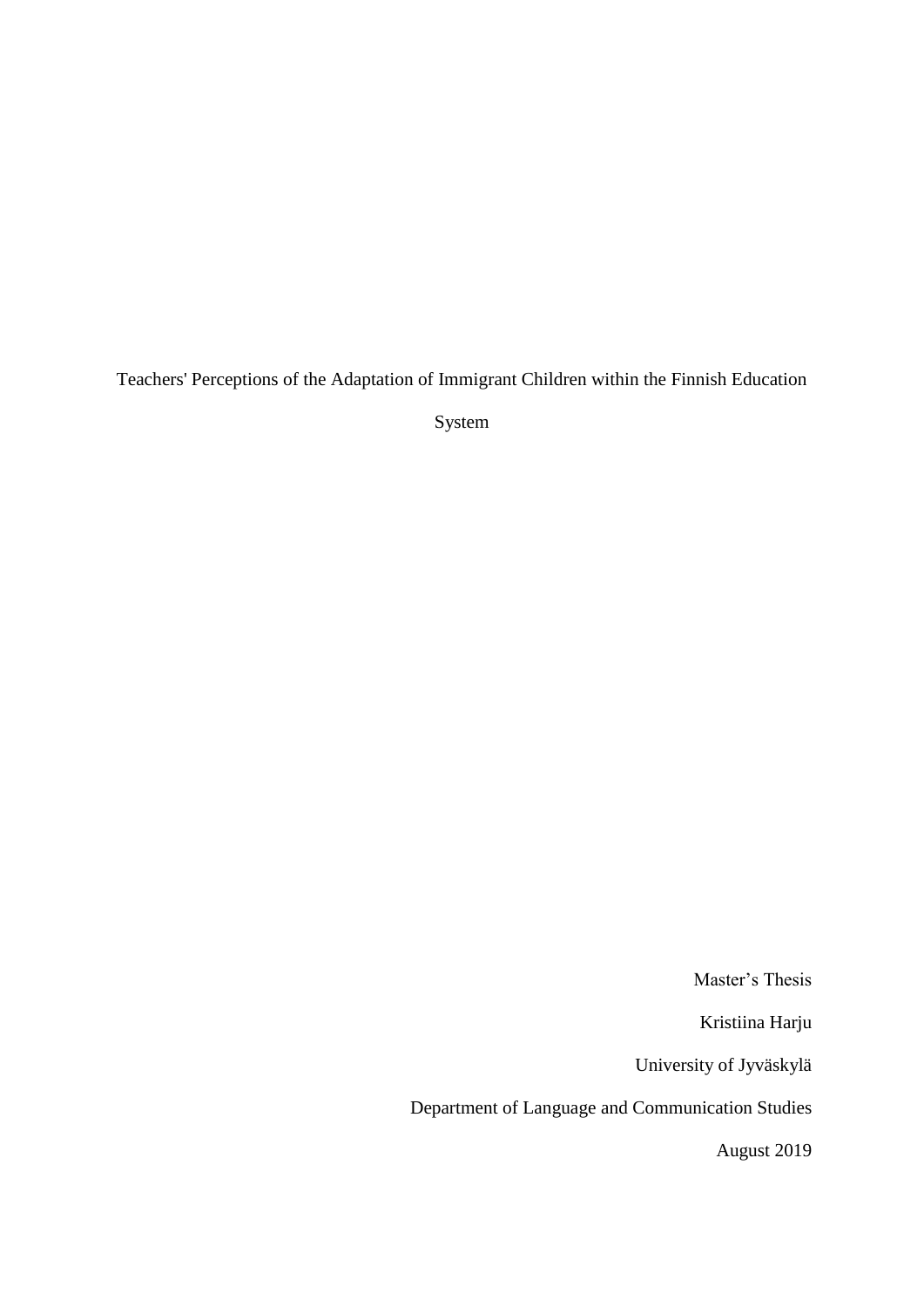# **JYVÄSKYLÄN YLIOPISTO**

| Tiedekunta - Faculty<br><b>Faculty of Humanities and Social Sciences</b>                                               | Laitos - Department<br>Department of Language and Communication<br><b>Studies</b> |  |
|------------------------------------------------------------------------------------------------------------------------|-----------------------------------------------------------------------------------|--|
| Tekijä – Author<br>Kristiina Harju                                                                                     |                                                                                   |  |
| Työn nimi – Title<br>Teachers' Perceptions of the Adaptation of Immigrant Children within the Finnish Education System |                                                                                   |  |
| Oppiaine – Subject<br>Intercultural Management and Communication                                                       | Työn laji – Level<br>Master's Thesis                                              |  |
| Aika – Month and year<br>August 2019                                                                                   | Sivumäärä – Number of pages<br>$112 + 2$ Appendixes                               |  |

Tiivistelmä – Abstract

During the past few years Finnish schools have experienced the effects of increased immigration within their classrooms. It is important to examine how teachers and the education system affects the adaptation of immigrant children and what adaptation goals the education system holds for these children. Data was gathered by interviewing five comprehensive school teachers, and the transcripts of these interviews were analyzed using Qualitative Content Analysis.

The data reveals that teachers' expectations regarding the adaptation of immigrant children in the education system cannot be connected to popular adaptation theories in a meaningful way. Statements made by interviewees seem to oppose assimilationist notions of cross-cultural adaptation theory, as well as the suggestion by additive acculturation theory that education systems expect immigrant children to assimilate to a new culture. The data suggests that teachers support integration and multiculturality, which allows for a connection to be made to the acculturation strategies. The data also shows that interviewees hold quite essentialist views of culture, similar to most adaptation theories discussed in this study.

The majority of the interviewees agreed that teachers play a great role in the adaptation process of immigrant children. Teachers found that although peers can play a big role in this process as well, it is the teachers' responsibility to ensure the school is a safe place for all students and to correct racist attitudes of peers.

The data reveals multiple methods teachers could use to affect the adaptation process of immigrant children. Interviewees highlighted the importance of teacher training, language education for immigrant students, preparatory education, integration among peers, support, and the promotion of multiculturality within the school.

Based on the findings of this study, I suggest that the education system and multicultural training should steer away from providing an essentialist understanding of culture in order to better accommodate students of all backgrounds and avoid othering immigrant students.

| Asiasanat – Keywords                                                                                  |
|-------------------------------------------------------------------------------------------------------|
| Immigration, immigrant children, adaptation, cultural adaptation, education system, teachers, Finnish |
| education system                                                                                      |
| Säilytyspaikka – Depository                                                                           |
| University of Jyväskylä                                                                               |
| Muita tietoja – Additional information                                                                |
|                                                                                                       |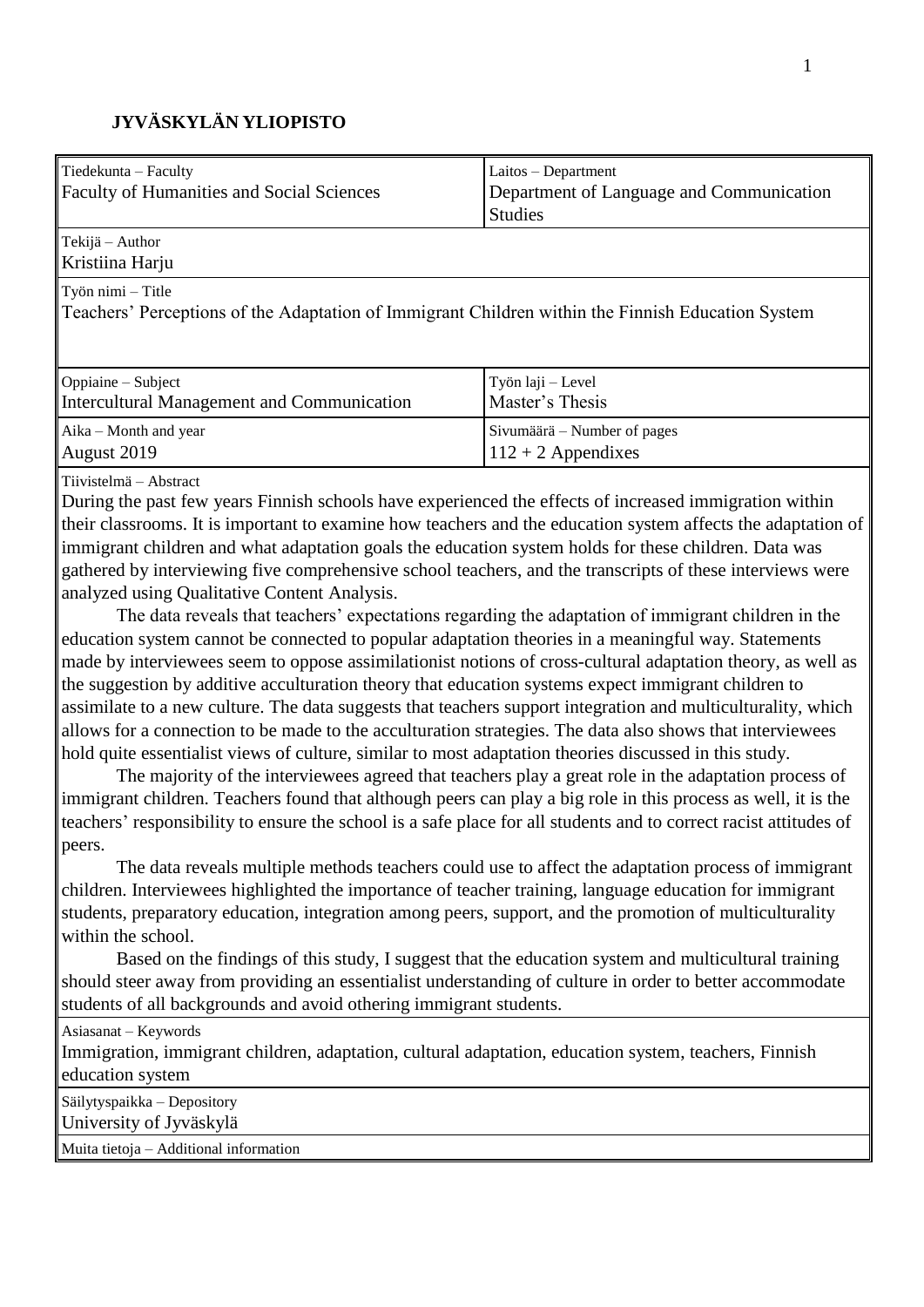## **JYVÄSKYLÄN YLIOPISTO**

| Tiedekunta – Faculty                                                                                                       | Laitos - Department                 |  |
|----------------------------------------------------------------------------------------------------------------------------|-------------------------------------|--|
| Humanistis-yhteiskuntatieteellinen tiedekunta                                                                              | Kieli- ja viestintätieteiden laitos |  |
| $\textsf{Tekijä} - \textsf{Author}$<br>Kristiina Harju                                                                     |                                     |  |
| $Ty$ ön nimi $-Title$<br>Teachers' Perceptions of the Adaptation of Immigrant Children within the Finnish Education System |                                     |  |
| $\Box$ Oppiaine – Subject                                                                                                  | Työn laji – Level                   |  |
| Intercultural Management and Communication                                                                                 | Pro gradu                           |  |
| Aika – Month and year                                                                                                      | Sivumäärä – Number of pages         |  |
| Elokuu 2019                                                                                                                | $112 + 2$ liitettä                  |  |

Tiivistelmä – Abstract

Kuluneiden vuosien aikana myös suomalaiset peruskoulut ovat saaneet huomata lisääntyneen maahanmuuton vaikutukset luokissaan. Onkin tärkeää tarkkailla miten opettajat sekä koulujärjestelmä vaikuttaa maahanmuuttajalasten sopeutumiseen, sekä mitä sopeutumistavoitteita koulujärjestelmällä saattaa olla näitä lapsia varten. Aineisto kerättiin haastattelemalla viittä peruskouluopettajaa ja analysoitiin käyttämällä Qualitative Content Analysis -menetelmää.

Aineisto paljastaa, että opettajien odotuksia liittyen maahanmuuttajalasten sopeutumiseen ei voida yhdistää suosittuihin kulttuurisen sopeutumisteorioihin merkitsevällä tavalla. Haastateltavien lausunnot näyttävät vastustavan assimilaatiota, jota korostetaan Kimin (2017) teoriassa, kuten myös Gibsonin (1995) teorian käsitystä, että koulujärjestelmät odottavat maahanmuuttajalasten assimiloituvan uuteen kulttuuriin. Aineisto antaa ymmärtää, että opettajat tukevat integraatiota sekä monikulttuurisuutta, minkä vuoksi on mahdollista yhdistää aineiston tulokset Berryn (1997) teoriaan. Haastateltavat ilmaisivat myös essentialistisia käsityksiä kulttuurista, samoin kuin tässä tutkimuksessa käsitellyt sopeutumisteoriat.

Valtaosa haastateltavista olivat sitä mieltä, että opettajien rooli maahanmuuttajalasten sopeutumisprosessissa on suuri. Haastateltavat huomauttivat, että vaikka ikätovereillakin voi olla suuri vaikutus tässä prosessissa, opettajien vastuulla on varmistaa, että koulu on turvallinen paikka kaikille oppilaille, sekä korjata ikätovereiden rasistisia asenteita.

Aineisto paljastaa monia menetelmiä, joita opettajat voivat käyttää vaikuttaakseen maahanmuuttajalasten sopeutumisprosessiin. Haastateltavat korostivat opettajakoulutuksen, maahanmuuttajalasten kielenopetuksen, valmistavan opetuksen, integraatiotuntien, yleisen oppilaiden tukemisen sekä monikulttuurisuuden tukemisen tärkeyttä.

Tämän tutkimuksen löydöksien perusteella ehdotan, että monikulttuurista opetusta sekä koulujärjestelmää muutettaisiin niin, että pyrittäisiin välttämään essentialistista käsitystä kulttuurista, jotta voitaisiin tarjota paremmat olosuhteet kaikille oppilaille, taustasta riippumatta.

Asiasanat – Keywords

Immigration, immigrant children, adaptation, cultural adaptation, education system, teachers, Finnish education system

Säilytyspaikka – Depository Jyväskylän yliopisto

Muita tietoja – Additional information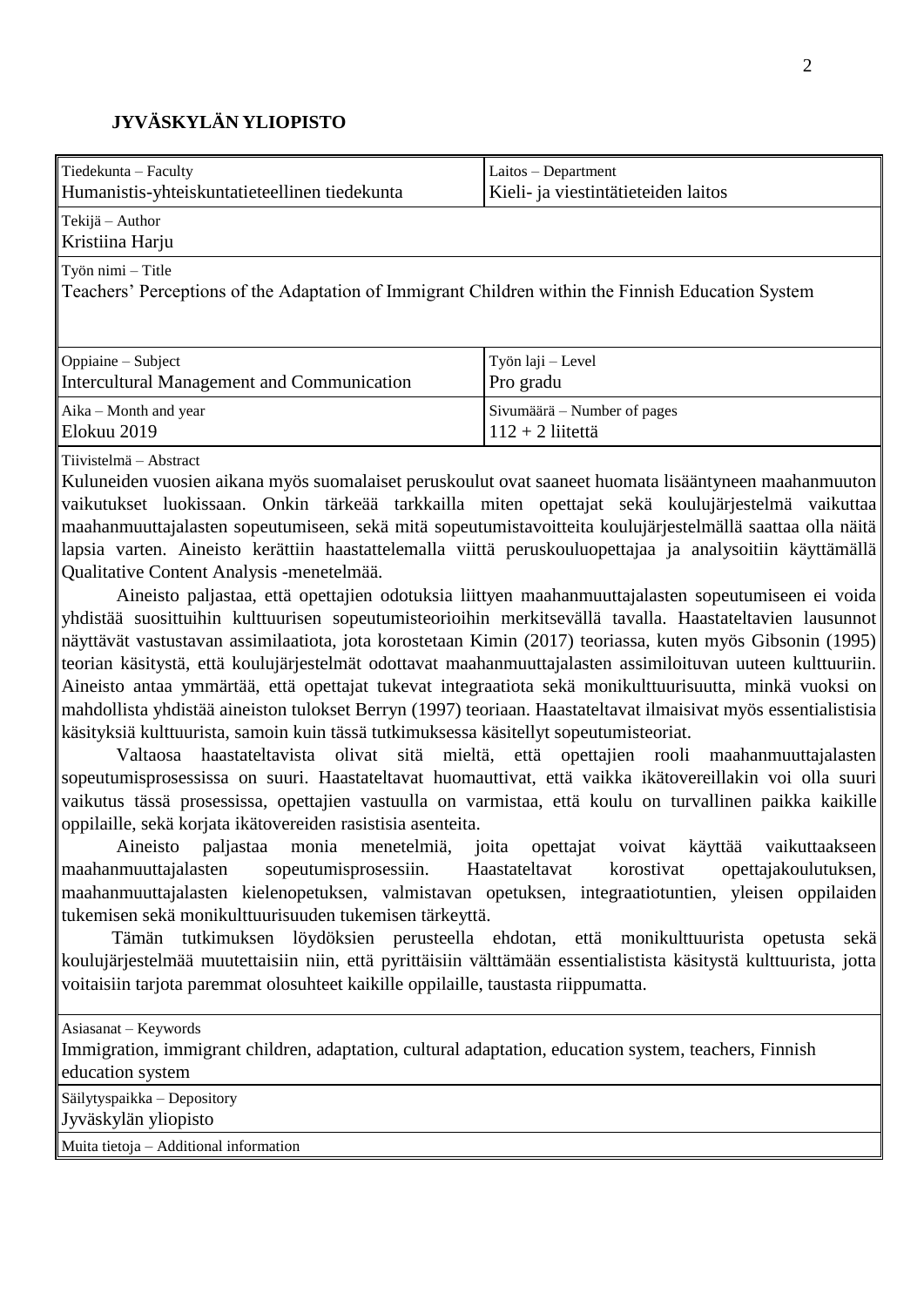| 2.3.1 Recommendations of International Non-Governmental Organizations 37 |  |
|--------------------------------------------------------------------------|--|
|                                                                          |  |
|                                                                          |  |
|                                                                          |  |
|                                                                          |  |
|                                                                          |  |
|                                                                          |  |
|                                                                          |  |
|                                                                          |  |
|                                                                          |  |
|                                                                          |  |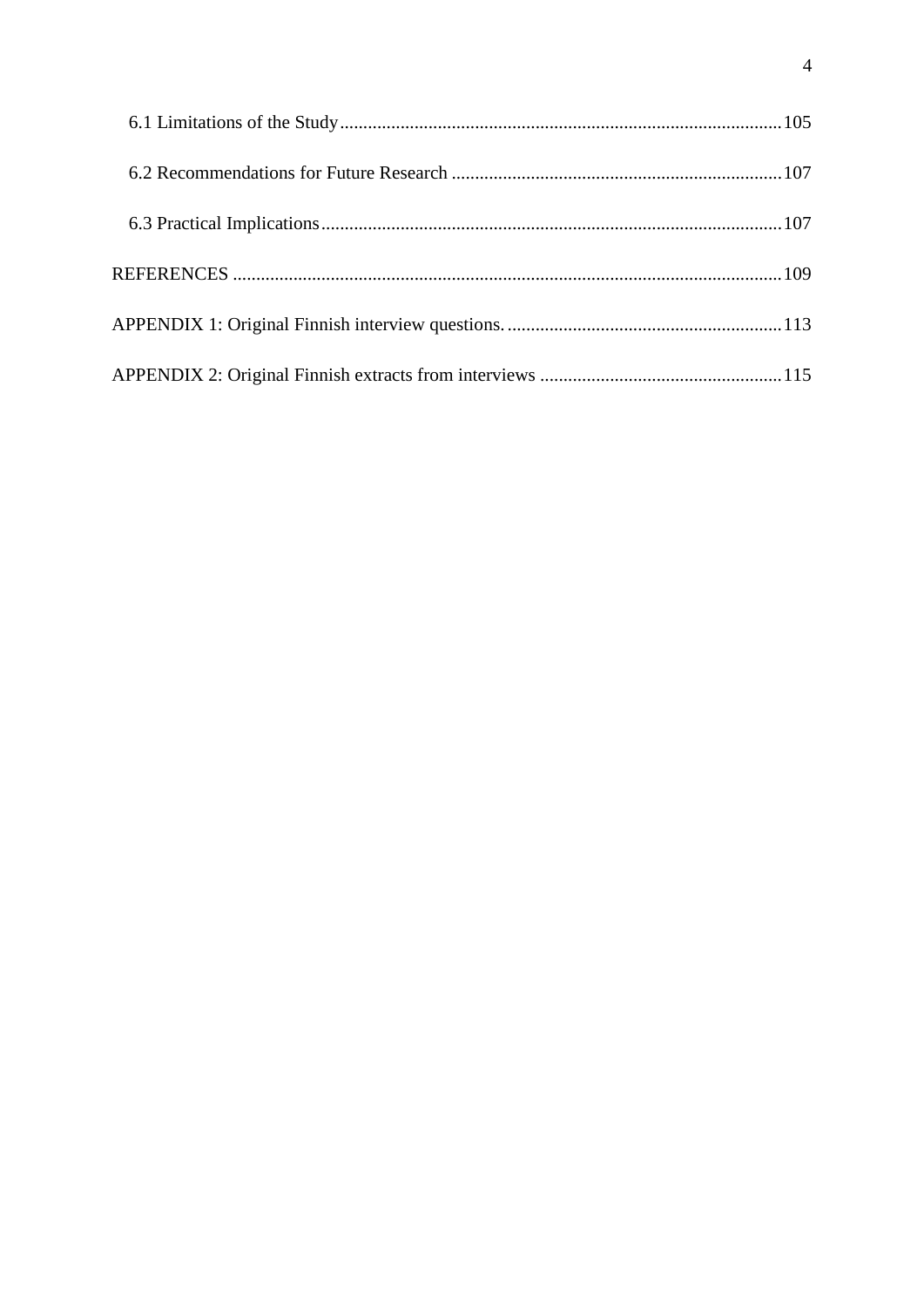#### **1 INTRODUCTION**

<span id="page-5-0"></span>With increasing immigration to Finland and with the number of immigrants coming to Finland having grown a great deal during the past few years, Finnish comprehensive schools have become increasingly diverse. In 2015 Finland experienced a surge of asylum seekers, with 32 477 applications for international protection alone being submitted, and 22 870 first residence permit applications (Finnish Immigration Services, 2019). In that time, all in all 19 672 permits were for children, both asylum seekers and first residence permit applicants, between the ages of  $0 - 13$ , and 6 297 for children between the ages  $14 - 17$  (Finnish Immigration Services, 2019). However, these numbers have dropped dramatically in the past years. In 2018, 28 610 first residence permit applications were submitted in Finland, but only 4 548 applications for international protection (Finnish Immigration Services, 2019). Out of those applying for permits, 18 551 were between the ages of  $0 - 13$ , and 3 407 between the ages of 14 – 17 (Finnish Immigration Services, 2019).

Based on these numbers it can be assumed that there is a great deal of immigrant children and adolescents already in and just entering the education system in Finland. These children require help from the education system and their teachers in order to adjust both to their new community and the Finnish education system, not to mention to just learn the language of instruction. Thus, the growing number of immigrant students within the education system does give reason to examine further what goals the system may have regarding the adaptation of these students, the role the education system plays in this process, as well as the measures the system is taking to answer the needs of immigrant children.

In general, most adaptation theories focus on the experiences of migrating adults, with little theory focusing specifically on children. For example, out of the adaptation theories discussed in this study only one theory focuses specifically on the adaptation of children, while the rest do not even mention the adaptation of children. However, a great deal of research with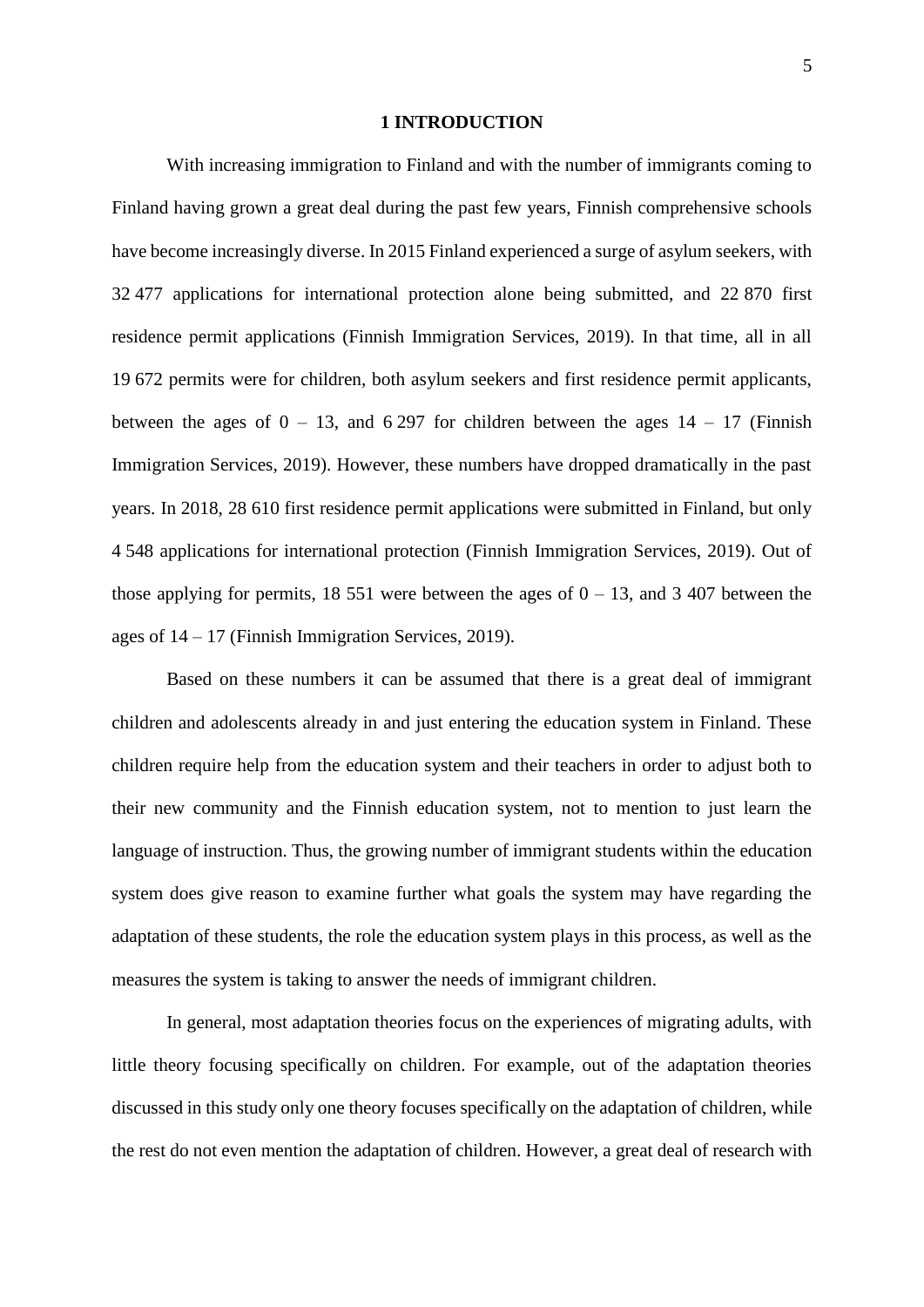the experiences of immigrant children in mind has been done regarding immigrant students within the education system. Yet, much of this research is concerned specifically with the academic success of these students (e.g. Gibson, 1997; Good et al., 2010; NESSE, 2008; OECD, 2015; Ogbu, 1987; Ohinata & van Ours, 2013).

Although it is certainly important to study the issues that affect immigrant students' academic success, which in the long run can guarantee success in their lives and futures, it should not be the only focus of research. Schools act as an important gateway into the new society for immigrant children (OECD, 2015, p. 34), and thus how immigrant children fare within the education system, both academically and socially, can have a great impact on their adaptation and how they experience their new country. Therefore, the actions and effects of school on children's adaptation should be considered more extensively in research.

In addition to academic interest in the topic, I have personal interest in the cultural adaptation of immigrant children. Having lived abroad for two years as a child, I have experienced the strategies used by a highly assimilationist education system in the US in the early 2000s. Years later, during a short language practice period in a Finnish elementary school, I encountered a considerably different approach within the Finnish education system in the 2010s. As a result, I have become interested in the goals education systems have regarding the cultural adaption outcomes of their immigrant students, as well as the role of both teachers and the education system in this process.

In this thesis I will be examining the perceptions of Finnish teachers regarding the adaptation process of immigrant students, and the role that teachers and the education system in Finland plays in this process. I will focus on possible expectations that teachers have regarding adaptation outcomes of their students of immigrant background, and how those expectations relate to adaptation theories popular within the field of intercultural communication studies. In addition, I will examine how teachers perceive their and the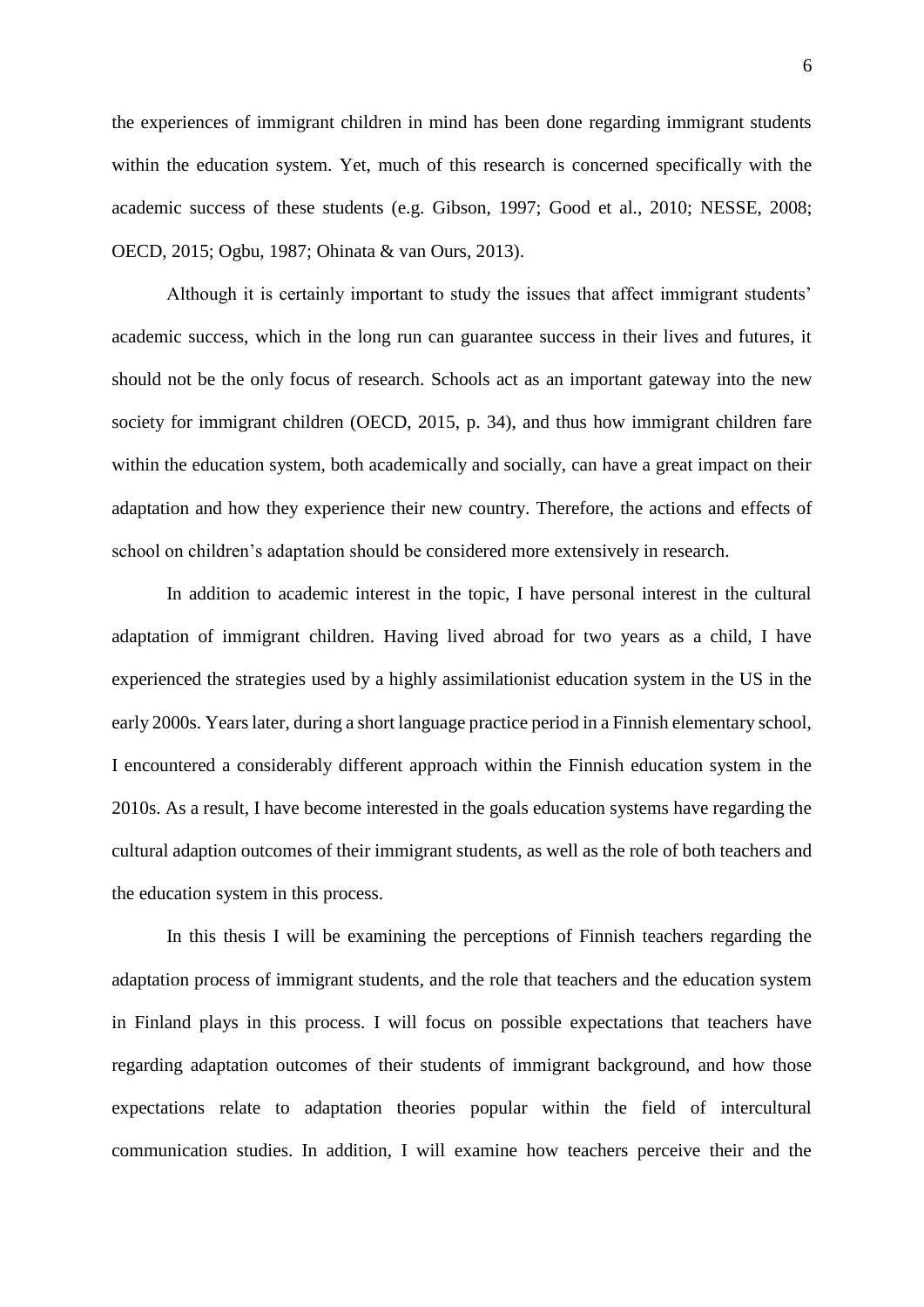education system's role in the adaptation process of students of immigrant background, as well as what methods of support teachers find particularly important in supporting the adaptation of these students. I begin this by first going over different adaptation theories (see section 2.1) and examining their features and how they describe the adaptation process. Following this, I discuss some of the issues that immigrant children face upon migration and adaptation, which may influence their adaptation process (see section 2.2). I also discuss some of the practices education systems have reported to commonly use in aiding immigrant children adapt to their new communities, societies and education systems, followed by a closer focus on how the Finnish education system deals with immigrant students and multicultural education (see section 2.3). To help analyze the data of this study, I use Qualitative Content Analysis and a coding frame designed to answer my research questions.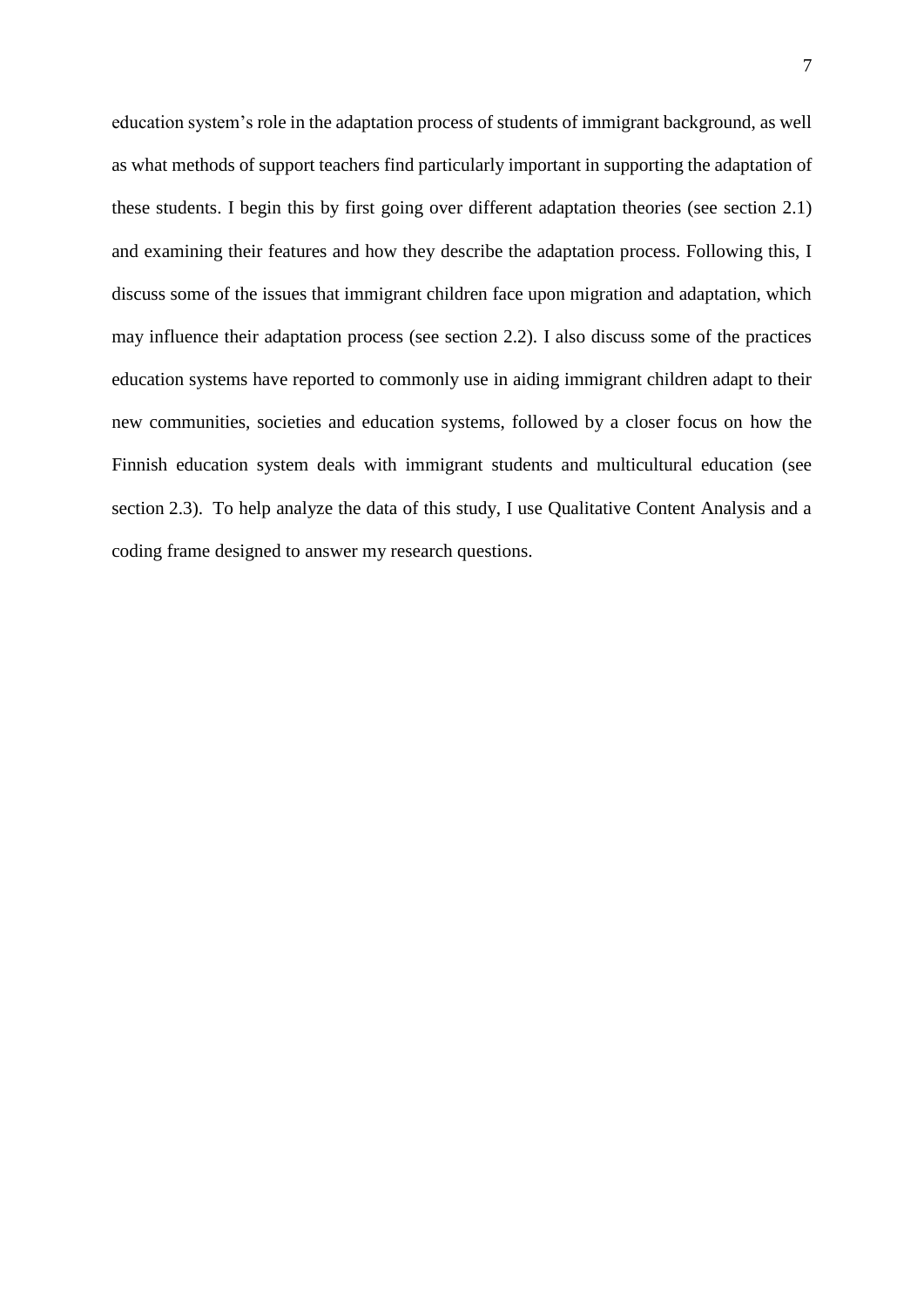#### **2 LITERATURE REVIEW**

<span id="page-8-0"></span>The theories and literature discussed in this chapter have helped guide the focus of this study and gain information about what is known about the issues that immigrant children face, their adaptation to a new environment, and how education systems have responded to the increase of immigrant children as students in schools. I begin the literature review by discussing how cultural adaptation has been discussed in research and what kind of theories are commonly used. Following this, I discuss the variety of issues immigrant children face upon migration, as well as what issues can affect their adaptation. Finally, I discuss how education systems around the world accommodate immigrant students, as well as what kind of recommendations have been made by non-governmental organizations as to how to better accommodate immigrant children within education systems. The different methods that have been adopted in Finland to accommodate immigrant students are also discussed.

## <span id="page-8-1"></span>**2.1 Cultural Adaptation in Research**

For many decades, research with an interest in cross-cultural and intercultural communication has studied what happens to individuals who have lived and grown in one cultural context when they migrate to another cultural context (Berry, 1997, p. 5). Cultural adaptation has been studied extensively since the 1930s in the United States, and recently cultural adaptation has been the focus of research in other countries as well (Kim, 2017, p. 3). With the increased attention, cultural adaptation as a field has benefited from extensive insights from researchers, but at the same time it is hindered by disconnectedness, as researchers use different terms, focus on various issues and look at the subject from different perspectives (Kim, 2017, p. 3).

Yet, despite the disconnectedness Kim (2017) brings attention to, many theories do follow the footsteps of those before them, and some terms and concepts live on in various theories. One such example is the work of Oberg (1960), who discusses culture shock in his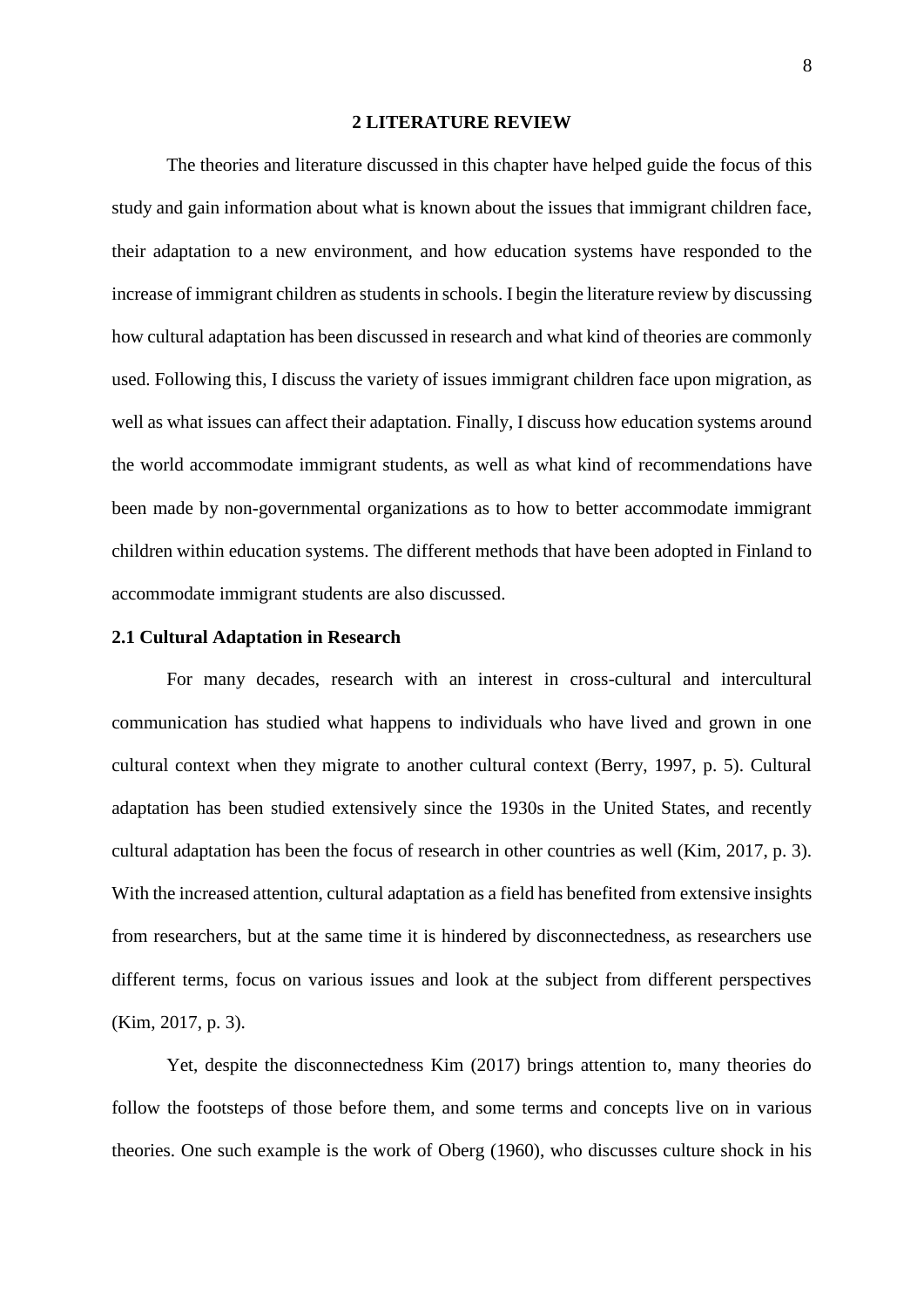article. Oberg (1960) treats culture shock as an "occupational disease", caused by the loss of familiar social cues, but which individuals can "recover" from (p. 142). Similar to those after him, Oberg (1960) claims that culture shock and the recovery from this "ailment" follows similar, universal steps, and the key to recovery is "communication with the new culture" (p.  $142 - 145$ ).

Here, already at the very beginning, it is reasonable to criticize this view. Cultures are concepts, not physical things or beings that can be interacted and communicated with. Dervin (2016), for one, has criticized such a view of culture as a physical being, stating that "one cannot meet a culture but people who (are made to) represent it" (p. 9). In addition, it needs to be considered that Oberg's (1960) work originally focuses on North American missionaries migrating to unfamiliar countries, which is also why he describes culture shock as an "occupational disease". The origins of this term alone give reason to criticize the applicability of "culture shock" as a concept in modern research, as it focuses on the examination of the experiences of a very specific group of individuals. Yet, the notion presented by Oberg (1960) continues to live on even in later works of researchers. Many researchers, e.g. Kim (2001) and Berry (1997), present similar issues in their more recent theories, and the term culture shock has lived on in cultural adaptation theories in many different forms (e.g. acculturative stress, psychological stress).

In this chapter I will introduce five theories of cultural adaptation. By doing so I hope to present issues and perspectives that the field has focused on in the past, and what the future of cultural adaptation research may hold.

#### **2.1.1 Cross-Cultural Adaptation, Kim**

<span id="page-9-0"></span>The first adaptation theory which will be discussed here is Kim's (2017) theory of crosscultural adaptation. The theory has some serious problems and has been criticized for various issues, such as its determinist take on culture (see, for example, De la Garza & Ono, 2015).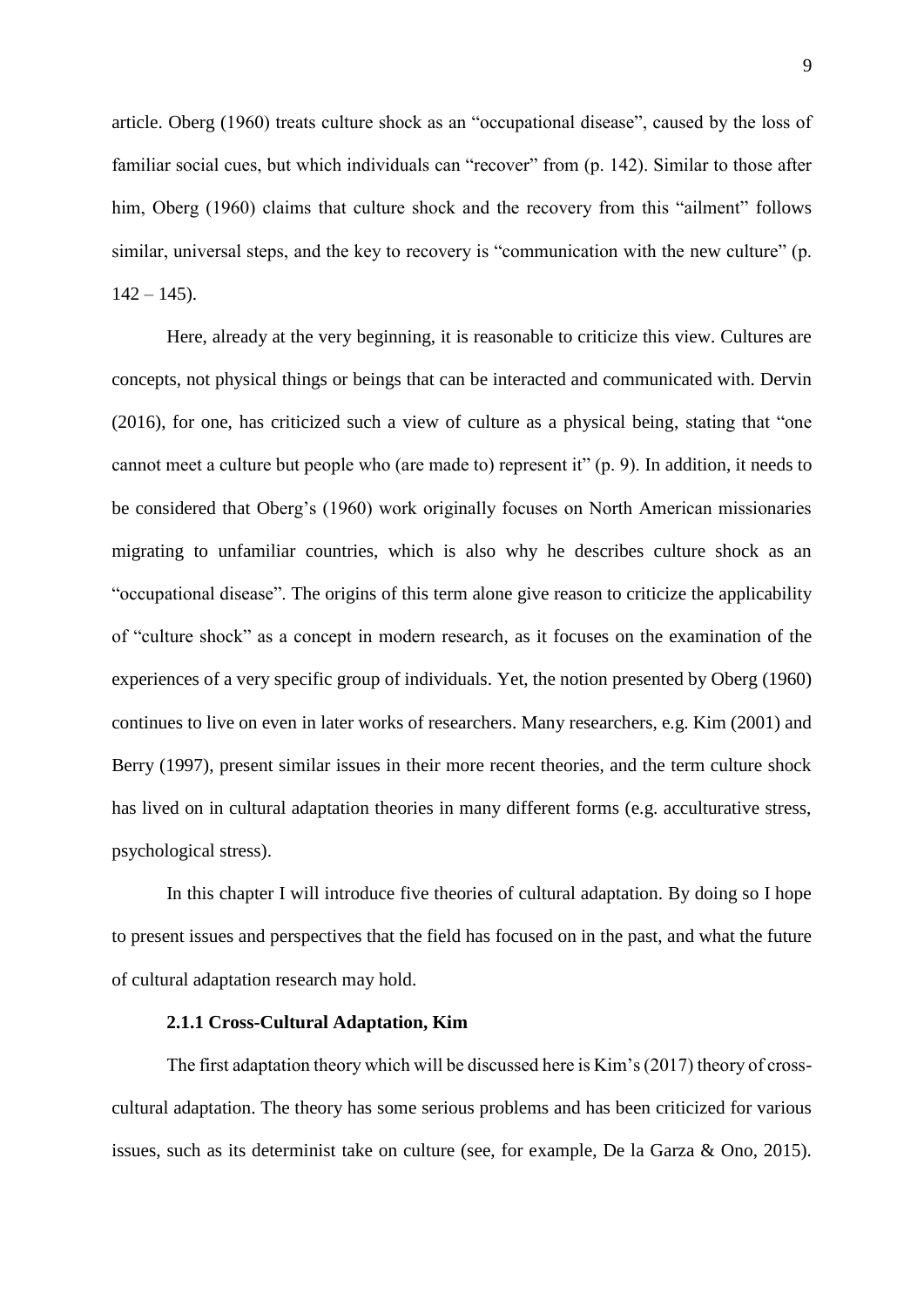Kim's (2017) theory assumes that cultures are "discrete, separate, independent, and unchanging" and that the members of an assumed culture must not differ from their representation of it dramatically (De la Garza & Ono, 2015, p. 274). Kim's (2017) view of culture is thus highly limited, and she does not leave any room for diversity among individuals.

Kim (2001) defines cross-cultural adaptation as "the entirety of the dynamic process by which individuals who, through direct and indirect contact and communication with a new, changing, or changed environment, strive to establish (or reestablish) and maintain a relatively stable, reciprocal, and functional relationship with the environment" (p. 31). According to Kim's (2017) acculturation model, individuals adapt to a new "culture" through a stressadaptation-growth dynamic, which is based on the assumption that people attempt to achieve and maintain internal stability even in difficult situations and environments (p. 1).

In the cross-cultural adaptation theory, at the center of the adaptation process are deculturation and acculturation, the unlearning of previous "cultural habits" and the learning of new ones from the new environment (Kim, 2017, p. 1). Kim (2017) claims that the crosscultural adaptation process begins with psychological stress, also known as "culture shock", which passes over time as individuals achieve functional and psychological competence (p. 1).

Beside its blatant cultural determinism, Kim's (2001) take on the role of stress in the acculturation process can be seen as yet another problematic aspect in her explanation of cultural adaptation. The stress reaction highlighted in her theory is not unique only to the adaptation process, but common in all aspects of life. Stress in itself is not particular to moving from one country to another or coming into contact with an unfamiliar environment. Stress is a common reaction to any kind of change in one's life, and one can experience stress even when moving to a different city within their home country, starting a new job or experiencing new things.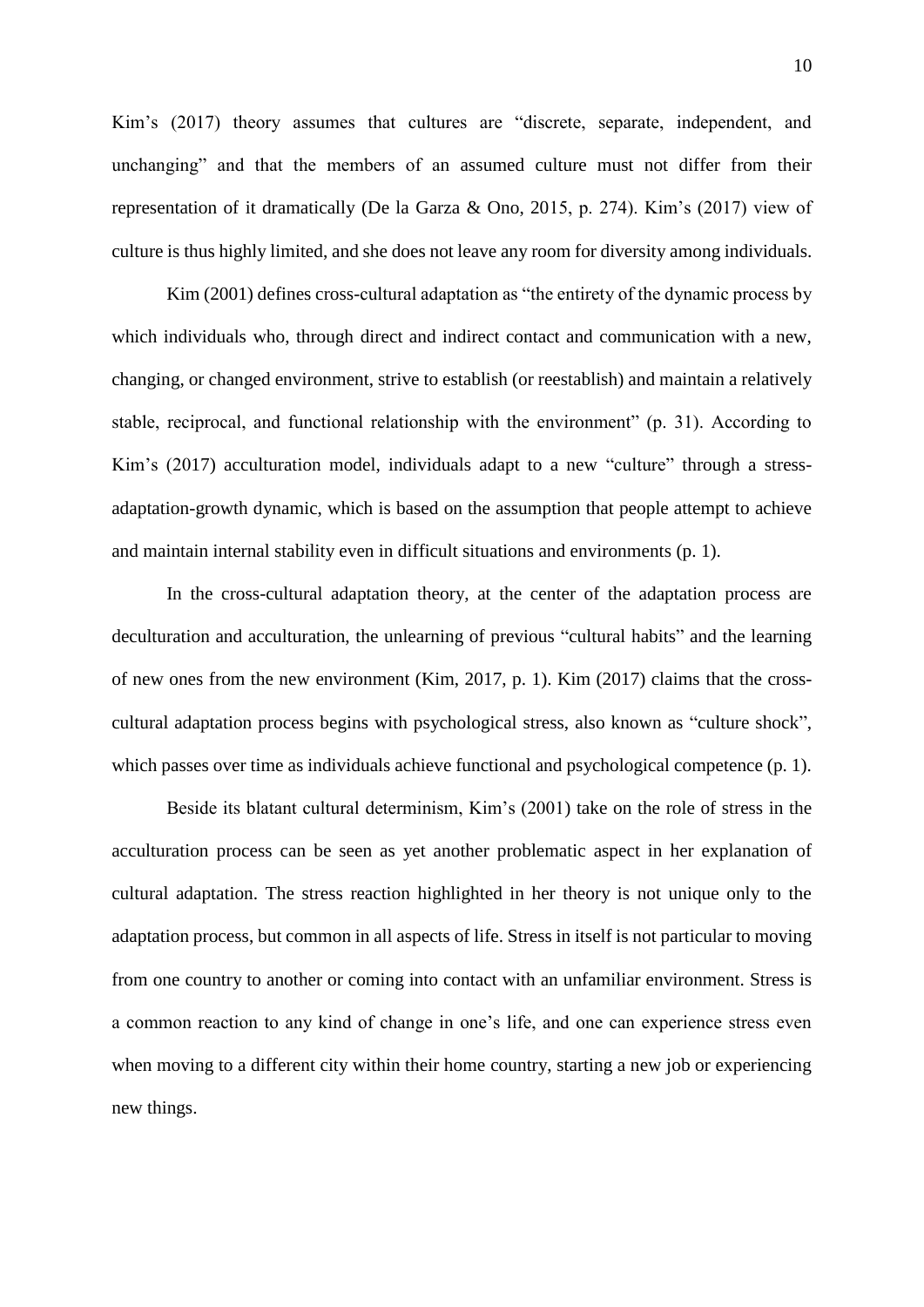However, in the cross-cultural adaptation theory stress is the basis for the adaptationgrowth dynamic, which Kim (2017) describes as "a psychological movement in the forward and upward direction of increased chances of success in a changing or changed environment"  $(p. 5-6)$ . This process is depicted as an upward spiral: individuals react to stressful experiences by "drawing back", and this reaction helps an individual to make an adaptive change in themselves, and "leap forward" (Kim, 2017, p. 6). But, yet again, this dynamic ignores the fact that all individuals go through stressful times in their lives, and such a dynamic can take place even when individuals move to a different city within a country and must learn to cope in a new environment.

Kim's (2017) theory assumes that migrants wish to assimilate and not remain so-called "cultural outsiders", and that individuals experience psychological stress as they strive to change and match their new environment (p. 5). Kim (2017) also seems to assume that all immigrants inevitably take on their new societies as their "only home", which in turn affects their acculturation (Kinefuchi, 2010, p. 232). Yet, this is not always the case: sometimes immigrants do not become so-called "cultural insiders" with ease, instead resisting or coming up with alternatives to assimilation (De la Garza  $\&$  Ono, 2015, p. 274). Kim's (2017) theory treats those who resist assimilation as individuals who have failed in adapting to their new environment and does not consider any other options or strategies that might exist in adaptation. In doing so, Kim (2017) places herself on a pedestal from which she can criticize other people's choices and behavior, which is quite patronizing and arrogant. It is not realistic to generalize the goals of all migrants in the way Kim (2017) does, and it is unjustifiable to claim that all those who do not attempt to assimilate in their new environment have failed somehow. Placing such responsibility and even blame on the shoulders of individuals who may be struggling in a new environment or who do not wish to abandon their existing values or behaviors is irresponsible and even cruel.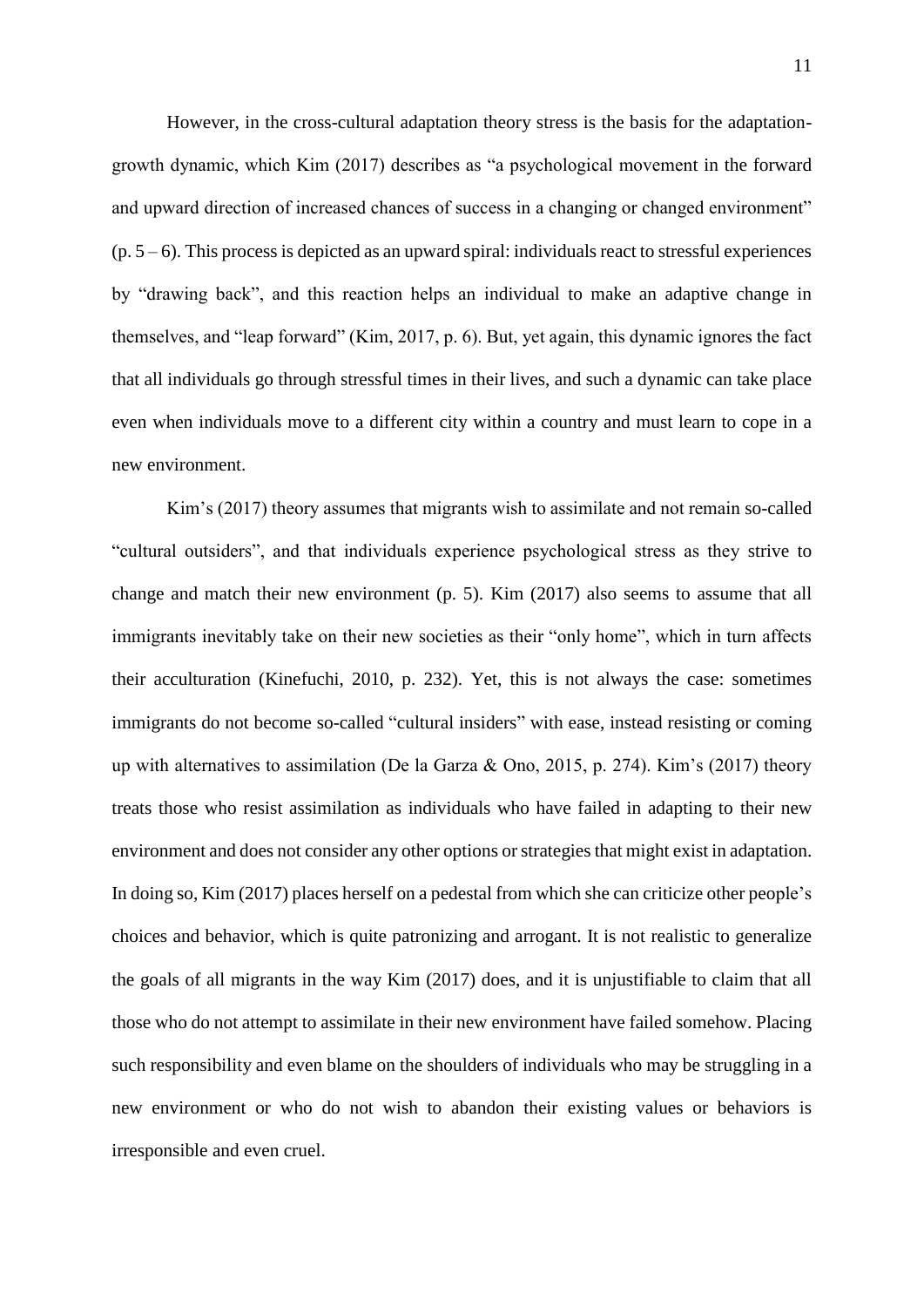Just as most of the theories that are going to be introduced here, Kim (2017) believes that the migration and adaptation process can be explained with a universal theory and that there exists a "right kind of immigrant" who migrates willingly, wishes to conform, adapts and pursues so-called "cultural fitness" (De la Garza & Ono, 2015, p. 274). Yet, reality is somewhat different. It is individuals who enter migration and adaptation processes, and it is perhaps unfair to assume that there is only one universal path to adaptation and only one type of individual who can "succeed" in the adaptation process. Due to this it can be argued that Kim's (2017) cross-cultural adaptation theory somewhat fails to represent adaptation processes in a truly realistic way. Instead, it would be perhaps be more realistic and compassionate to follow a route to adaptation similar to that of De la Garza and Ono (2015), and consider migration experiences as unique, complex and dynamic.

Additionally, Kim (2017) assumes that the adaptation process is a one-way street, so to say, in which the individual is changed by the society, but the society itself never changes (De la Garza & Ono, 2015, p. 274). It is assumed that immigrants need to change themselves and sacrifice their identities, which will allow them to fit into the new society, while any attempt to resist the societal pressure to change or to change the society is seen as obstacle in the adaptation process (De la Garza & Ono, 2015, p. 274). Again, assuming that migrating individuals are the only ones who change when migrating to a new environment seems slightly unrealistic. It seems highly unlikely that once faced with new customs, values and norms, the new country does not change in any way to accommodate its new residents.

Finally, Kim (2017) indeed tends to place the responsibility for "successful" adaptation on the shoulder of the immigrants, assuming immigrants alone must put in the effort to change and fit in in the new society. By doing this Kim (2017) fails to take into account "multiplicity, contradictions, and power dynamics" which are present in the new society and which immigrants must face (Kinefuchi, 2010, p. 232). The theory also fails to consider that even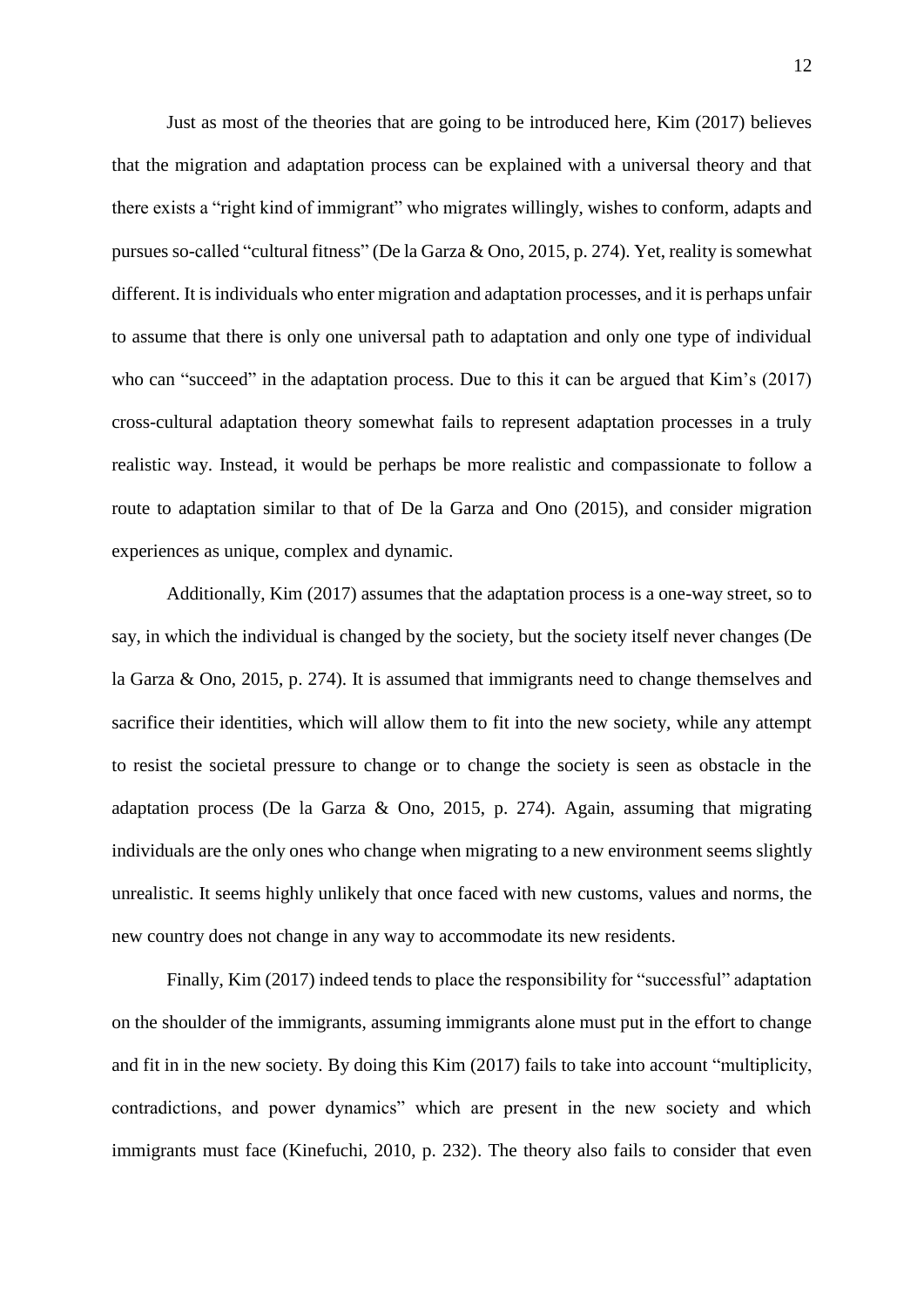when immigrants may wish to adjust to their new environment and society, the surrounding society may in fact be preventing this from happening. In the new society immigrants may be faced with "prejudice, discrimination, and exclusion", and may also lack the chance to communicate regularly with members of the new society, e.g. due to segregation into separate neighborhoods (Kristjánsdóttir & Deturk, 2013 p. 196 - 197). Thus, it is unfair to place the responsibility for "successful" adaptation and the blame for "failed" adaptation on the shoulders of individuals, when the surrounding society may in fact be preventing acculturation.

### **2.1.2 Acculturation strategies, Berry**

<span id="page-13-0"></span>Kim (2001) and Berry (2005) both highlight that in order to adapt in a new society, an individual should make changes in themselves. But unlike Kim (2001), who offers only one path or strategy for migrating individuals to acculturate, Berry (2005) identifies four possible acculturation strategies for individuals to follow: *integration, assimilation, separation,* and *marginalization* (p. 705)

Similar to Kim (2001), Berry (2005) presents a universal and determinist theory of cultural adaptation. Contrary to these theories, De la Garza and Ono (2015) have argued that cultural adaptation is an individual experience which varies to a large extent, and that it is not possible to create a truly universal theory of adaptation based on such varying experiences (p. 270). Berry's (1997) theory also fails in that it restricts the cultural universe into the interaction between merely two cultures (Rudmin & Ahmadzadeh, 2001, p. 43). Thus, he ignores that within the social environment there are constantly people with various beliefs, values and norms in contact with each other.

Berry (2005) defines acculturation as "the dual process of cultural and psychological change that takes place as a result of contact between two or more cultural groups and their individual members" (p. 698). This process involves changes on group and individual levels, "with changes in social structures, institutions, and cultural practices" taking place on the group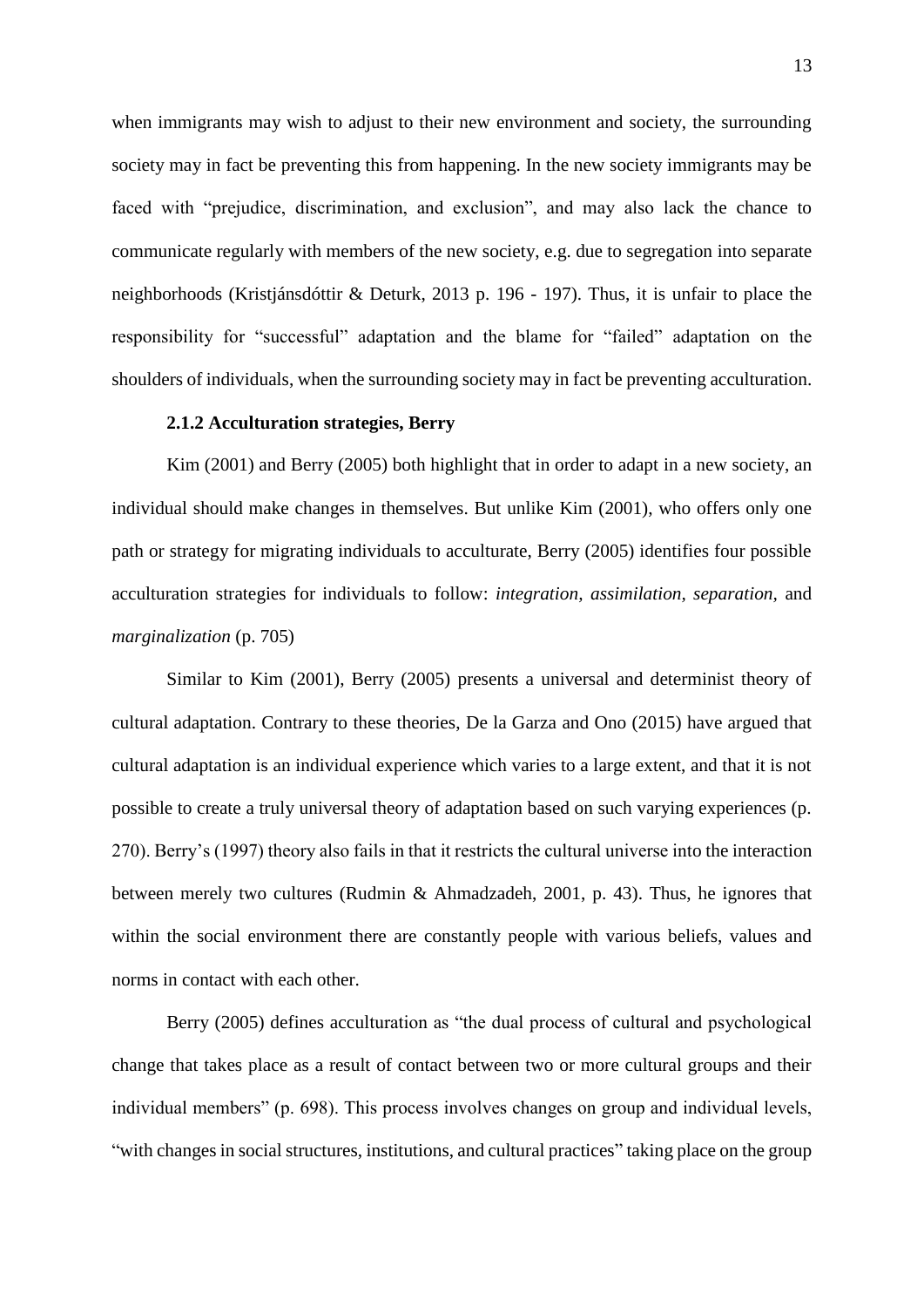level, and changes in behavioral repertoire on the individual level (Berry, 2005, p. 699). Berry (2005) claims that these adaptations can happen easily and peacefully, but "culture conflict" and acculturative stress may also take place during such intercultural interaction (Berry, 2005, p. 700).

Berry (1997) argues that despite the varying reasons and situations that lead to acculturation, the basic process of adaptation is similar to all groups (p. 9). This already somewhat simplifies the variety of human experience in migration, which De la Garza and Ono (2015) advocate in their theory. According to Berry (1997) there are great differences in how people pursue acculturation, yet all the strategies people aim to use are made up of two factors: attitudes, or one's acculturation preference, and behaviors (p. 704). He claims that when these preferences and behaviors are considered, a consistent pattern or strategy can be identified, which Berry (2005) terms acculturation strategies (p. 704). Four acculturation strategies are defined, which Berry (2005) terms differently depending on whether the dominant or nondominant group is the focus.

From the point of view of the non-dominant or minority group, Berry (2005) terms four acculturation strategies: *integration, assimilation, separation,* and *marginalization* (p. 705). According to Berry (2005), when using the *assimilation* strategy, individuals do not want or attempt to preserve their so-called previous "cultural identity", opting instead to shed this in favor of being absorbed into the "majority culture" and society of the new country (p. 705). Those applying the *integration* strategy, on the other hand, are said to wish to both preserve their so-called original "cultural identity", as well as interact with other groups and be a part of the larger society in the new country (Berry, 2005, p. 705).

Opposite to assimilation, those that apply the *separation* strategy are said to prefer to retain their so-called "heritage culture" and avoid interacting with other groups (Berry, 2005, p. 705) Lastly, Berry claims (2005) that the *marginalization* strategy is applied when there is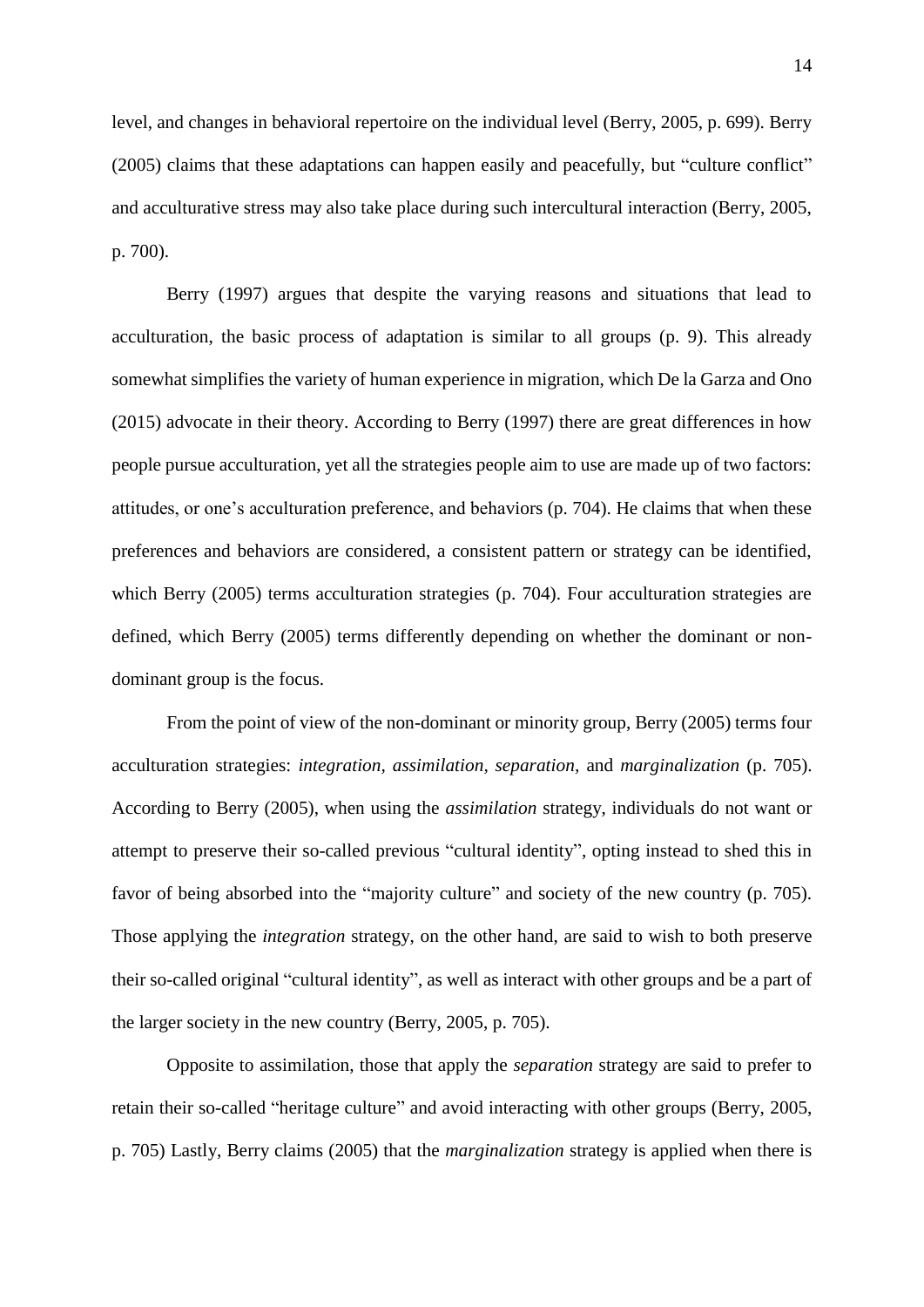not much interest or opportunity to maintain one's so-called "heritage culture" or interacting with others (p. 705).

Despite Berry (2005) presenting far more options for adaptations than e.g. Kim (2001), his strategies do present some issues. For one, Rudmin and Ahmahzadeh (2001) argue that when it comes to Berry's (1997) acculturation strategies, integration is not necessarily possible, and that "cultural practices" are not always a question or personal preference (Rudmin & Ahmadzadeh, 2001, p. 42). For example, Rudmin and Ahmadzadeh, (2001) present that as laws, values and norms, for example, vary across societies, it is not always possible for individuals to apply an integration strategy in their adaptation to match personal values and local laws (p. 43). However, this criticism itself can be criticized because of its determinism: it assumes, just as Berry (1997), that individuals must be the results of the "cultures" and environments they are brought up in, and must hold the same values, norms and beliefs as all the individuals with the same background. Although the criticism can indeed be considered, it is perhaps somewhat grasping at straws, so to say. Berry (1997) does not, after all, demand that all "cultural practices" be negotiated in integration.

Marginalization as a strategy, on the other hand, is criticized for implying that people could "marginalize" themselves. It is unlikely that individuals be able to do so, as marginalization is not a preference or choice, so to say, but inconsistency between reality and the inclination of an individual (Rudmin & Ahmadzadeh, 2001, p. 43). Thus, individuals can only be marginalized from the point of view of the dominant group, not by themselves (Rudmin & Ahmadzadeh, 2001, p. 43).

Although Berry's (2005) theory has its issues and it gives a deterministic image of culture, it should be given at least some praise for taking into account that the option to acculturate is not always freely chosen. Berry (2005) terms the four acculturation strategies from the point of view of the dominant cultural group as follows: the *melting pot*, when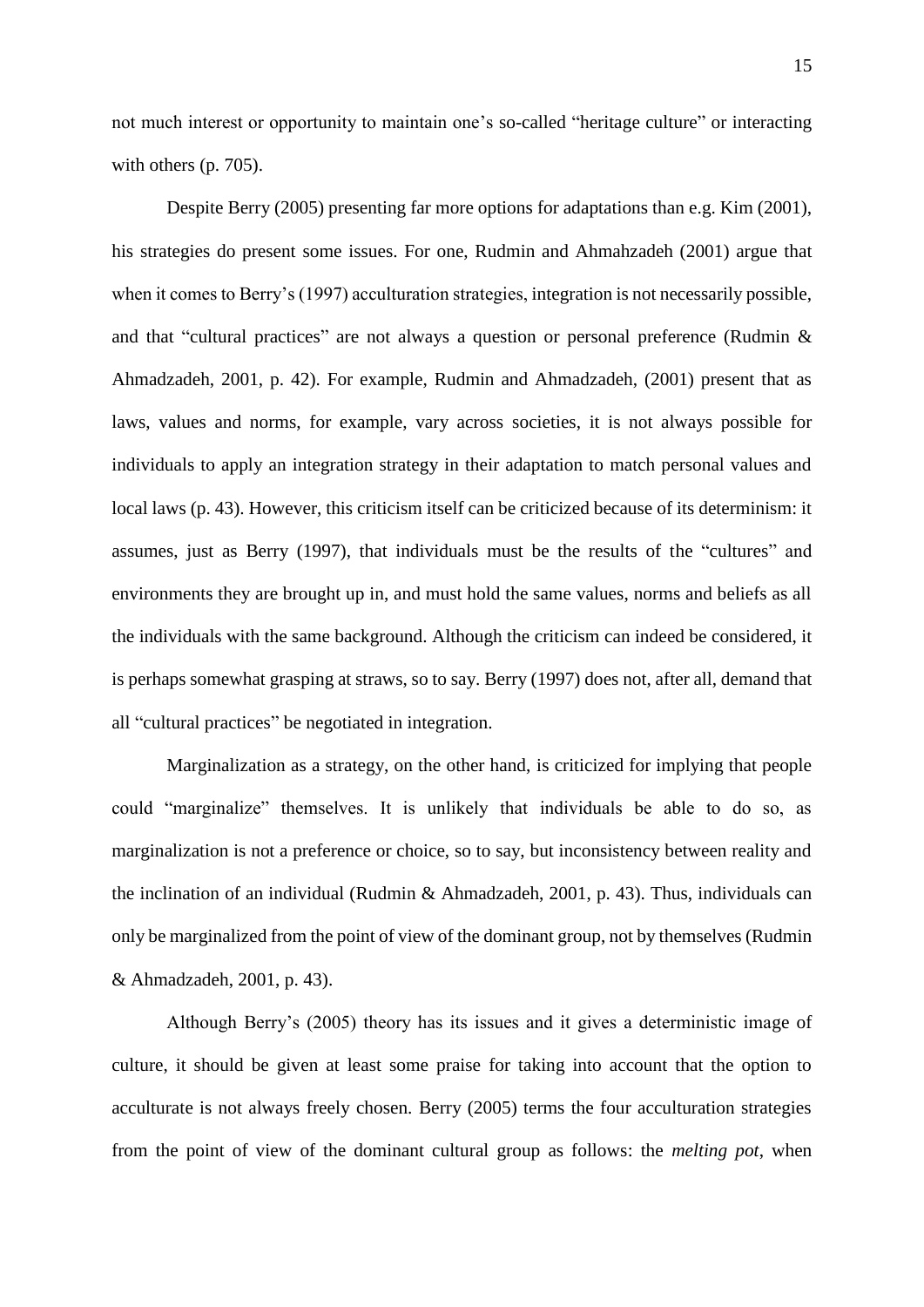assimilation is required by the majority group, *segregation*, when separation is forced on to the minority group, *exclusion*, when marginalization is forced by the majority group, and finally, *multiculturalism* when diversity and an integrative approach are embraced by the new society (p. 706).

Just as both Oberg (1960) and Kim (2001), Berry (2005) continues to apply a version of culture shock in his theory. When acculturating individuals are facing large amounts of problematic yet controllable "cultural conflict", Berry (2005) conceptualizes acculturative stress, which is a "stress reaction in response to life events that are rooted in the experience of acculturation" (p. 708). According to Berry (2005), in this situation individuals understand that their problems are caused by intercultural contact and understand, that these problems cannot be resolved with ease by adjusting or assimilating (p. 708). However, just as Kim's (2005) conception of stress, it needs to be pointed out that stress is not exclusively related to acculturation, and such a stress reaction is normal in any environmental change, not only one specifically related to acculturation.

Although Berry (2005) offers more options for individuals in terms of acculturation strategies than Kim (2001), his theory is still limited. Similar to Kim (2001), Berry (2005) attempts to create a universal theory of cultural adaptation, assuming that migration experiences are so similar that this can be accomplished, an assumption which De la Garza and Ono (2015) have criticized cultural adaptation theories of (2015, p. 270). Finally, it has been argued that Berry's (1997) framework is difficult to be operationalized, and it is criticized for not being explanatory enough, and, finally, not useful enough (Rudmin & Ahmadzadeh, 2001, p. 42).

## **2.1.3 Cultural Fusion, Croucher & Kramer**

<span id="page-16-0"></span>Croucher and Kramer (2017) voice their displeasure over former adaptation theories, which treat the adaptation process as a one-way process and do not take into account the effect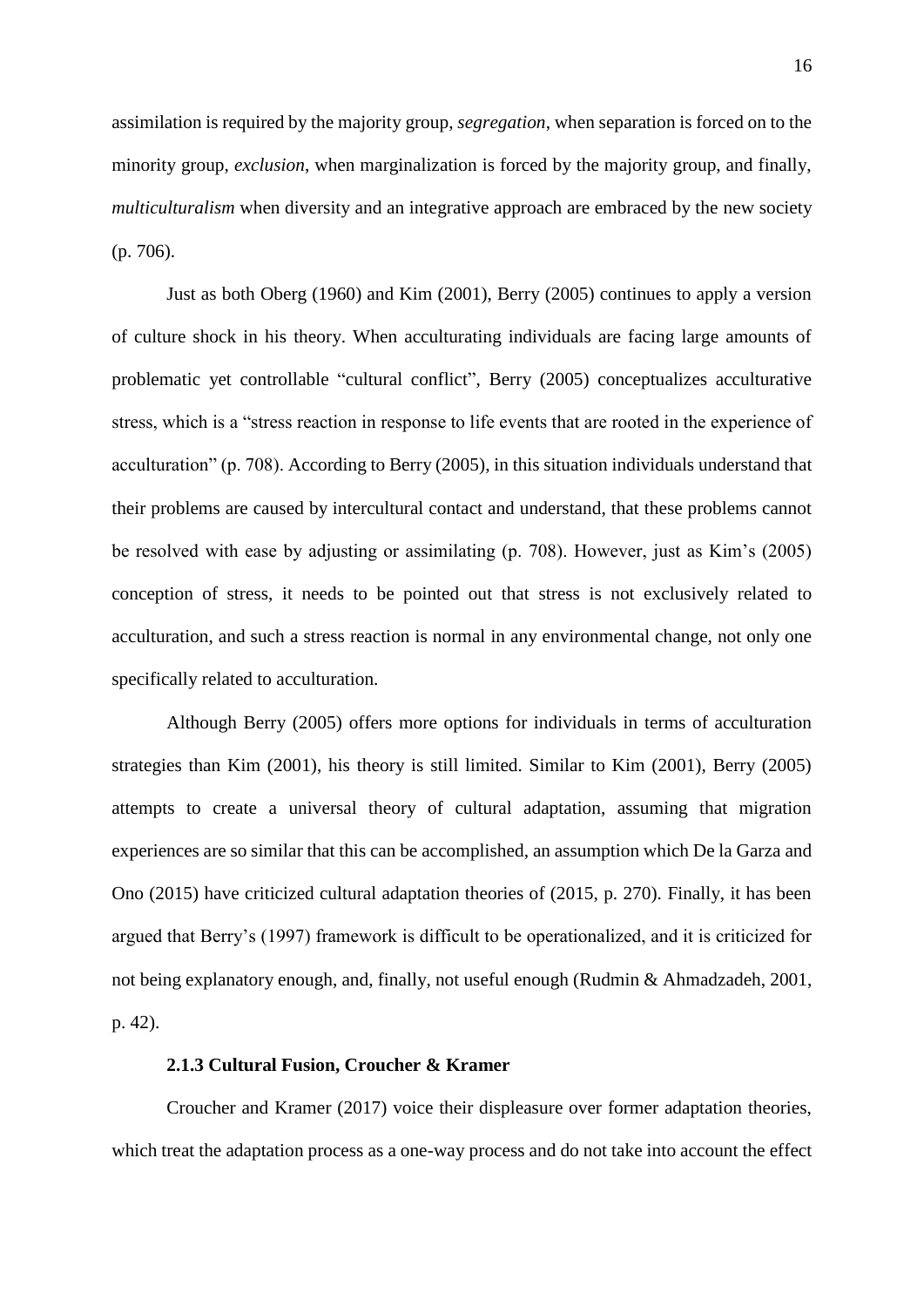that immigrants have on the so-called "new culture" in their new countries. With the intent to fix this deficiency in the field, the authors Croucher and Kramer (2017) build on the approaches and works of previous cultural adaptation researchers to propose a theoretical framework of cultural fusion theory (p. 98).

Initially cultural fusion theory does seem promising, yet, despite their intents, I find that Croucher and Kramer (2017) fail to present anything new with their theory. The authors base their approach on previous works by other researchers, such as De la Garza and Ono (2015), even using excerpts from Kim's (2001) work in crucial parts of the theory, which the cultural fusion theory initially seems to set out to criticize and replace. Perhaps the cultural fusion theory as it is outlined by Croucher and Kramer (2017) is not yet fully formed, but thus far it seems that the authors are picking parts they find useful from other more complete theories, without introducing anything new themselves. At the current stage of the cultural fusion theory, I find that it is more useful to simply introduce oneself to the works of De la Garza and Ono (2015) and Kim (2001). In addition, as is important from the point of view of this thesis, cultural fusion theory, just as all the other theories discussed so far, fails to take migrant children into account.

Croucher and Kramer (2017) define cultural fusion as follows:

"Cultural fusion is the process through which newcomers to a culture adopt behaviors/traits of the dominant culture and maintain elements of their minority identity to function in the dominant culture. Moreover, during this process the dominant culture is also transformed as a result of the introduction of the newcomers' cultures." (p. 98)

Cultural fusion theory assumes that migrating individuals have been enculturated into a so-called "cultural environment" in childhood, and by moving to a new environment they initiate adaptation in themselves (Croucher & Kramer, 2017, p. 99). Thus, despite highlighting that cultural fusion theory differs in the extent to which newcomers are expected to change or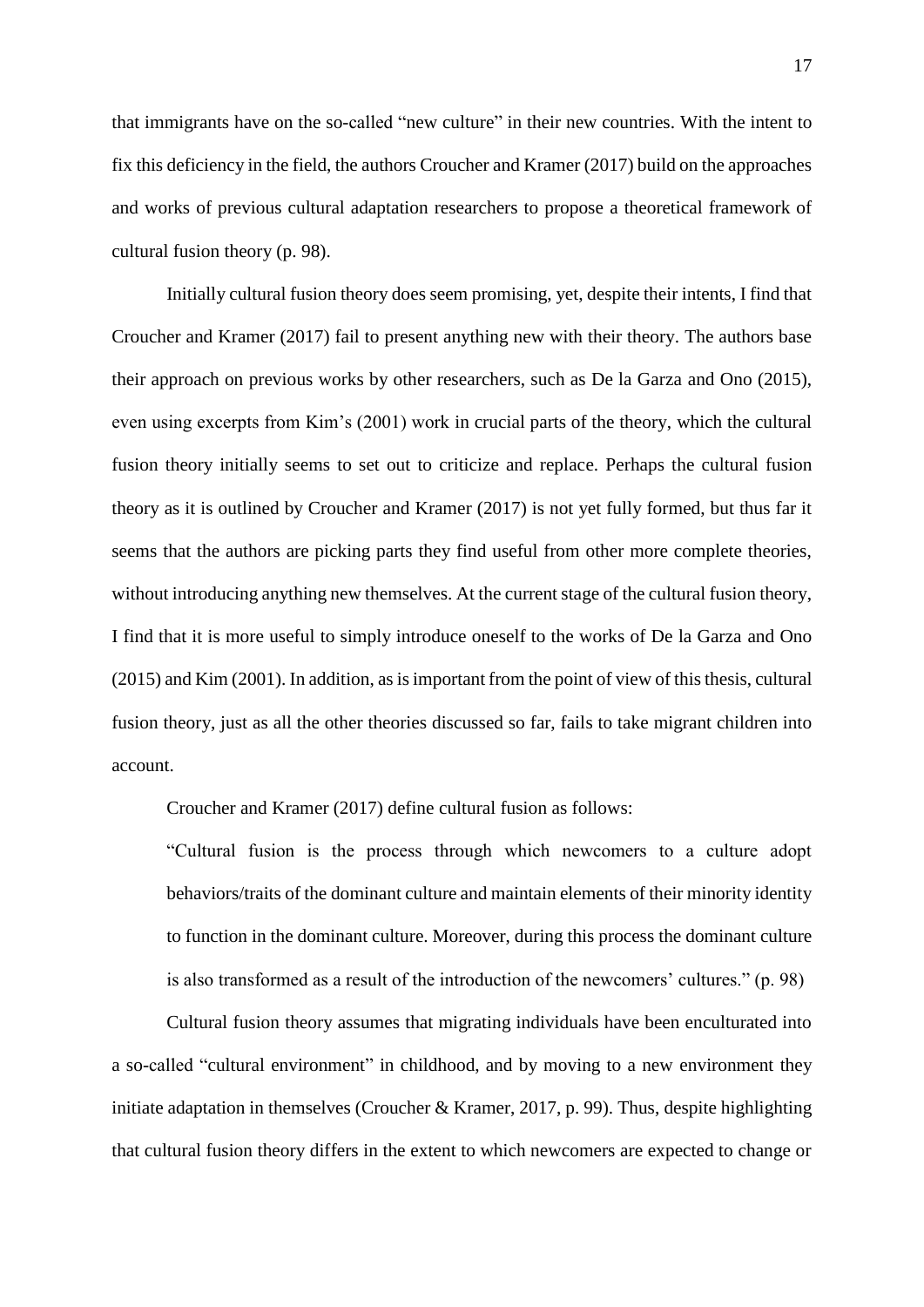adapt (Croucher & Kramer, 2017, p. 99), the theory follows a traditional understanding of culture, presenting a determinist and essentialist view of it.

Both cultural fusion and cross-cultural adaptation theory claim that humans are driven to adapt to changes and at the same time they have a desire to maintain their individuality and existing identity (Croucher & Kramer, 2017, p. 100). Additionally, just as Kim (2001), cultural fusion theory highlights the importance of communication in the adaptive process. However, while some researchers (e.g. Kim, 2001) claim that it is harmful for individuals to communicate with their "cultural groups" beyond the initial adaptation period, cultural fusion theory finds that this actually helps individuals in their adaptation by allowing them to maintain their socalled "cultural identity" and operate in the new society (Croucher & Kramer, 2017, p. 100). This point is quite similar to the one De la Garza and Ono (2015) make, as they deny the "dangers" of what they term "ethnic enclaves" which Kim (2001) criticize in her adaptation theory.

According to cultural fusion theory, the adapting individual is constantly changing in their new environment, but contrary to most other adaptation theories, the environment and "new culture" is constantly changing as well (Croucher & Kramer, 2017, p. 101). Croucher and Kramer (2017) explain that it is impossible for the so-called "host culture" to remain unchanged when different cultural groups are interacting within it and new cultural beliefs, norms etc. are introduced (p. 101). However, presenting cultural change in this way assumes in somewhat of a determinist fashion, that without the influence of "outsiders" or "different cultures", social environments would never change. Yet, even without migration and immigrants presenting new beliefs, norms and values, social environments change throughout history. "Newcomers", then, are not the only forces of change in societies, despite what adaptation theories might suggest.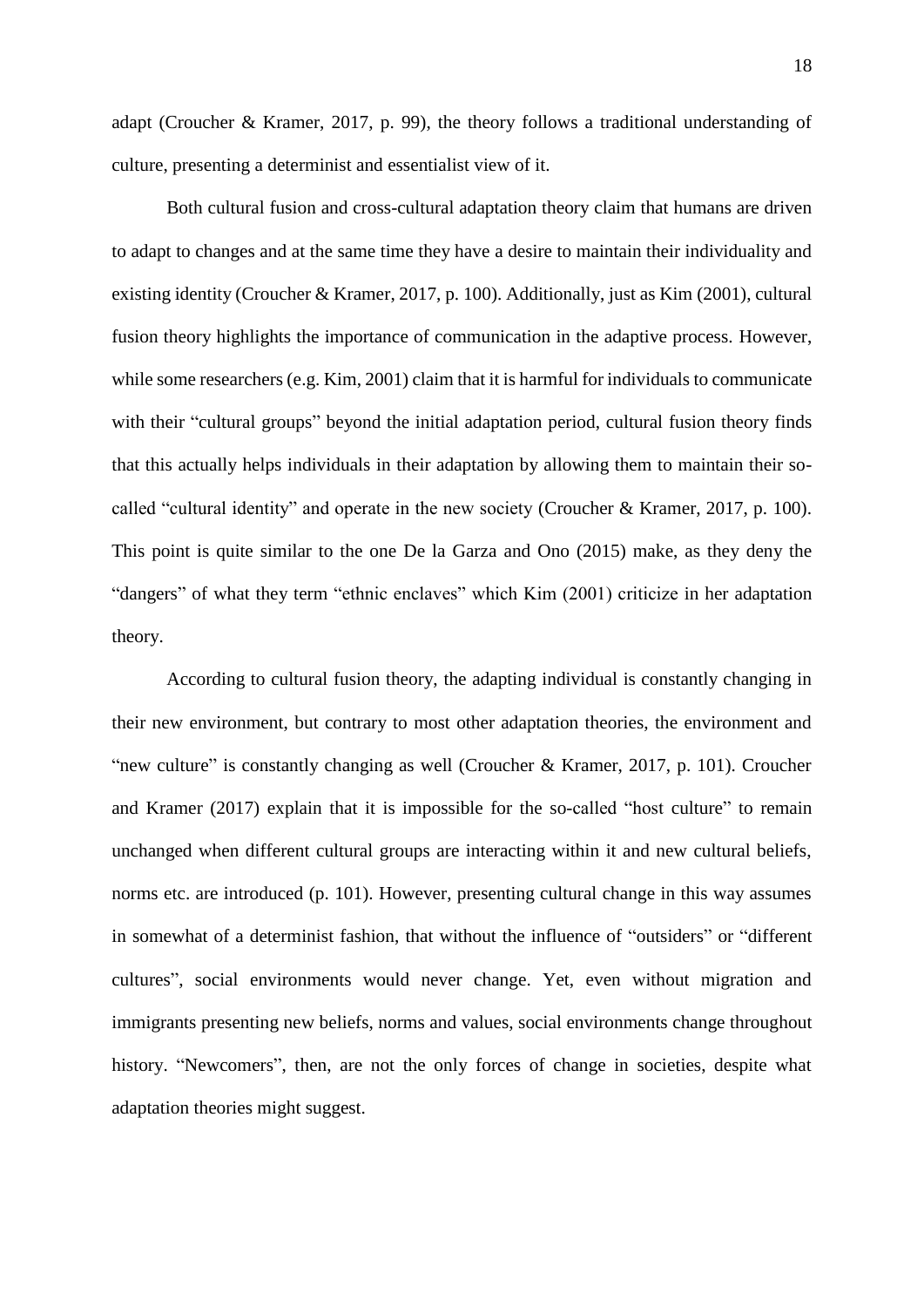Although Croucher and Kramer (2017) present cultural fusion as an alternative to crosscultural adaptation theory, they base many of their assumptions, axioms and notable features of their theory on Kim's (2001) theory, which they initially seem to set out to challenge. The theory in itself does not seem to bring much new into the field either, as the basic idea seems to be based on previous work by De la Garza and Ono (2015). Similar to the previous theories, cultural fusion seems to have a deterministic view of culture as well: individuals enter a society which has a "majority culture", and in interaction with it, cultural fusion takes place. Finally, just as all of the theories presented so far, cultural fusion theory leaves out a large part of the migrating population: children.

All in all, for now cultural fusion theory seems like a skeleton of a theory which does not have much flesh on it. Much has been taken from earlier research and theories, and the theory has yet to take on a personality of its own, so to say, and the theory might require a lot of work if it is to present something new to the field.

#### **2.1.4 Differential Adaptation Theory, De la Garza & Ono**

<span id="page-19-0"></span>The final cultural adaptation theory presented here is the differential adaptation theory presented by De la Garza and Ono (2015). De la Garza and Ono (2015) criticize past cultural adaptation theories for a number of things and present the theory of differential adaptation as a better alternative. The theory presents that migrants adapt in many different ways, which do not require for the individual to give in to pressure from the new culture to assimilate, and that migrants themselves may change the society that they enter (De la Garza & Ono, 2015, p. 269). "Differential" here means that the ways that immigrants adapt vary depending how agency, power and discourse organize their adaptation experience (De la Garza & Ono, 2015, p. 275).

De la Garza and Ono (2015) disagree with the assumption of most adaptation and assimilation theories that the immigration experiences of migrants are alike enough that it is possible to create universal, generalized models of adaptation (De la Garza & Ono, 2015, p.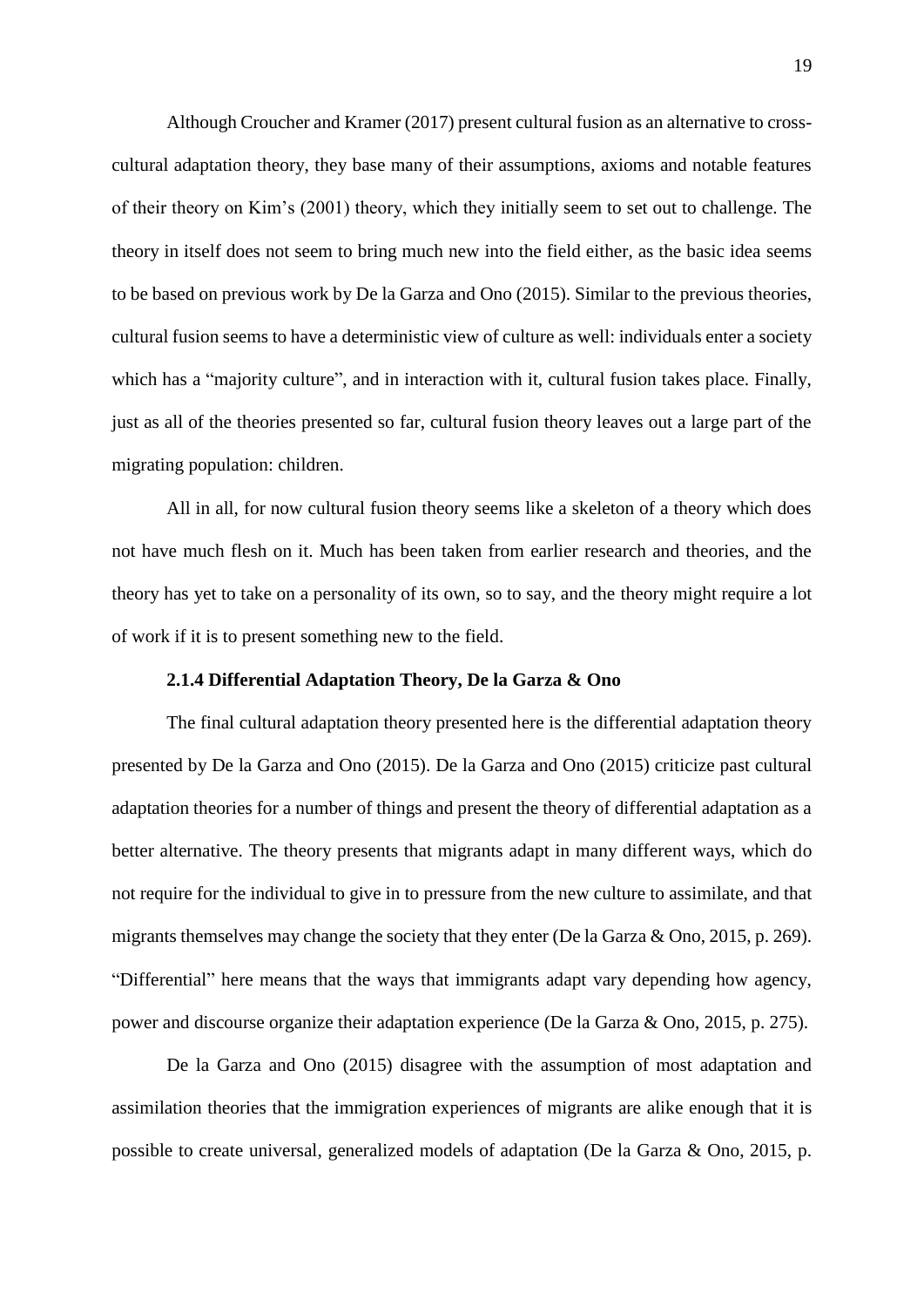270). They find that adaptation is complex and dynamic, and researchers need to look at the individual contexts that define what relationships individual immigrants have to "culture" (De la Garza & Ono, 2015, p. 270). The authors also point out that each immigrant migrates for different reasons and each has different goals, and thus "success" in adaptation needs to be measured using different criteria for each immigrant (De la Garza & Ono, 2015, p. 270).

De la Garza and Ono (2015) find that cross-cultural adaptation theory, for example, has limitations, and that their differential adaptation theory manages to present a fuller understanding of the adaptation process. The differential adaptation theory takes into account the "interplay of power, agency, and diversity of experience", an interaction which, according to De la Garza and Ono (2015), can facilitate as well as inhibit the opportunities immigrants have to adapt to a new society (p. 275).

Indeed, when compared to Kim (2001), differential adaptation theory does have a more extensive view of the issues that affect adaptation. Kim (2001) claims that individuals must assimilate and places all the responsibility of this on their shoulders, without taking into account that other individuals may have more chance of accomplishing this (e.g. due to a 'more acceptable' ethnicity). Kim (2001) also tends to generalize the adaptation process without taking into account individual factors that can affect adaptation, while De la Garza and Ono (2015) make a point of emphasizing the diversity of migration experiences. However, De la Garza and Ono (2015) do not necessarily present any model of the process of adaptation in itself, but instead discuss the different issues that are at play in the adaptation process. Although interesting and refreshing in comparison to the previous theories presented, it is perhaps misleading to say they present an understanding of the adaptation process.

De la Garza and Ono (2015) argue that "migration should be thought of as complex and diverse, not universally consistent across time, culture, and geography", and that it should not be expected or speculated that in adaptation only the migrating individual changes (p. 275).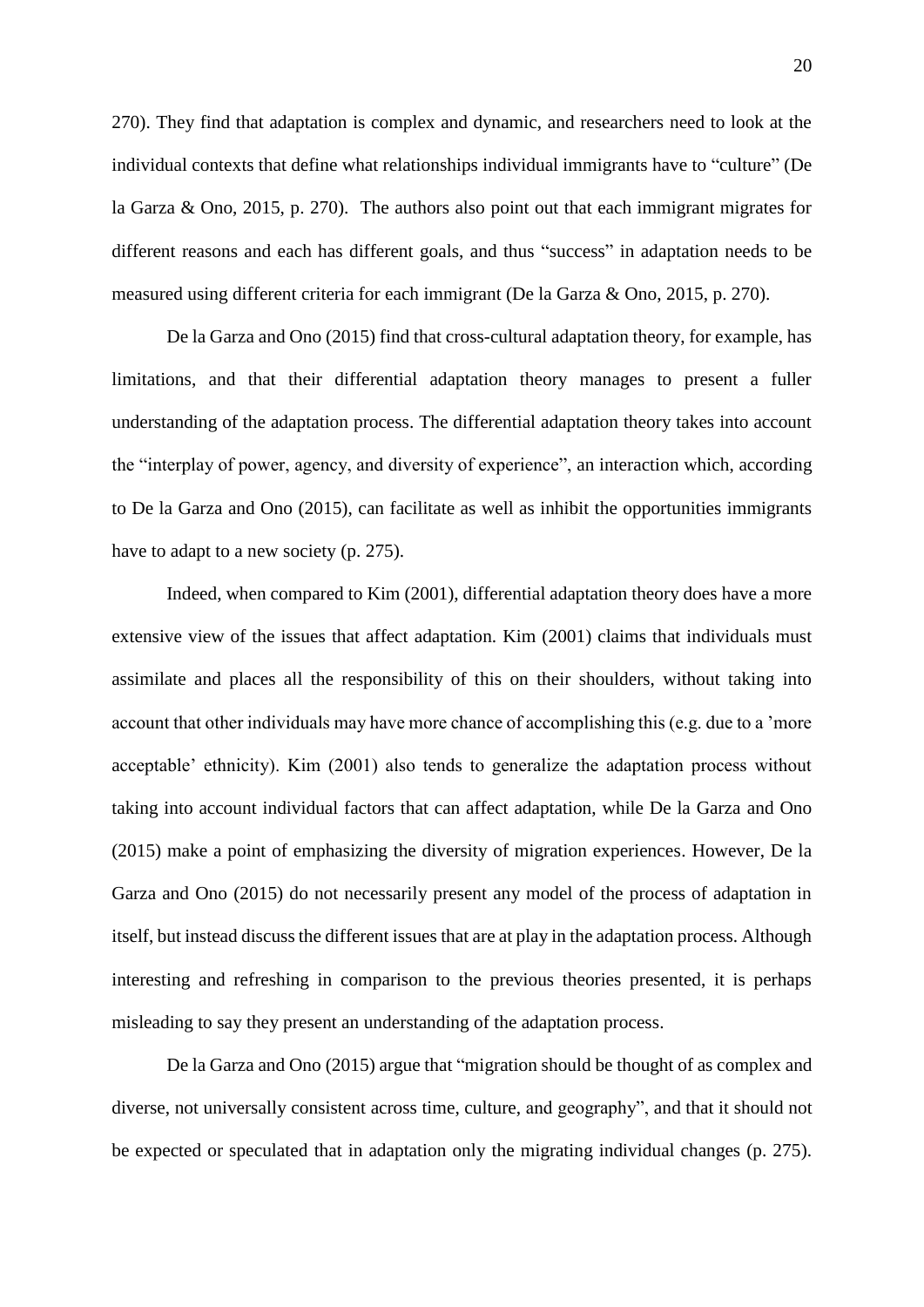The advantage of differential adaptation theory is that it considers how immigrants can resist pressure to adapt or assimilate, make changes in their new culture, and how so-called "native hostilities" and "native discomfort" can affect the adaptation process (De la Garza & Ono, 2015, p. 275 – 276). Differential adaptation theory acknowledges that individuals create new so-called "cultural identities" in their new society by affirming their own identities, by attempting to alter the "cultural values and beliefs of their new society", or by conveying their relationship to their original society (De la Garza & Ono, 2015, p. 276).

The theory of differential adaptation recognizes the difference between the pressure applied by the surrounding society to assimilate and immigrants' own methods and processes of adaptation by highlighting the role of the subject: De la Garza and Ono (2015) argue that "people do not assimilate", as assimilation is pressure from "a State" to conform (p. 276). Yet, although the new society applies power and discourse to "normativize" immigrants, immigrants themselves negotiate how and how much they adapt to the new culture: they choose if, when, and to what extent they either downplay or alter depiction of "cultural" difference, which allows them to "maintain personal integrity", associate with political and "cultural" groups, and defy authority (De la Garza & Ono, 2015, p.  $276 - 277$ ).

Unlike e.g. cross-cultural adaptation theory, differential adaptation theory also validates so-called "ethnic enclaves" (De la Garza & Ono, 2015, p. 277). Differential adaptation theory recognizes that such spaces allow new and old migrants to live in relative peace from intolerance within the new society, while accepting minimal assimilation pressures (De la Garza & Ono, 2015, p. 277). Once again, this shows that differential adaptation theory has a somewhat more humane approach to adaptation than cross-cultural adaptation theory. Instead of expecting individuals to avoid those with a similar background and seeing so-called "ethnic enclaves" as detrimental, such networks are seen to be supportive and helpful.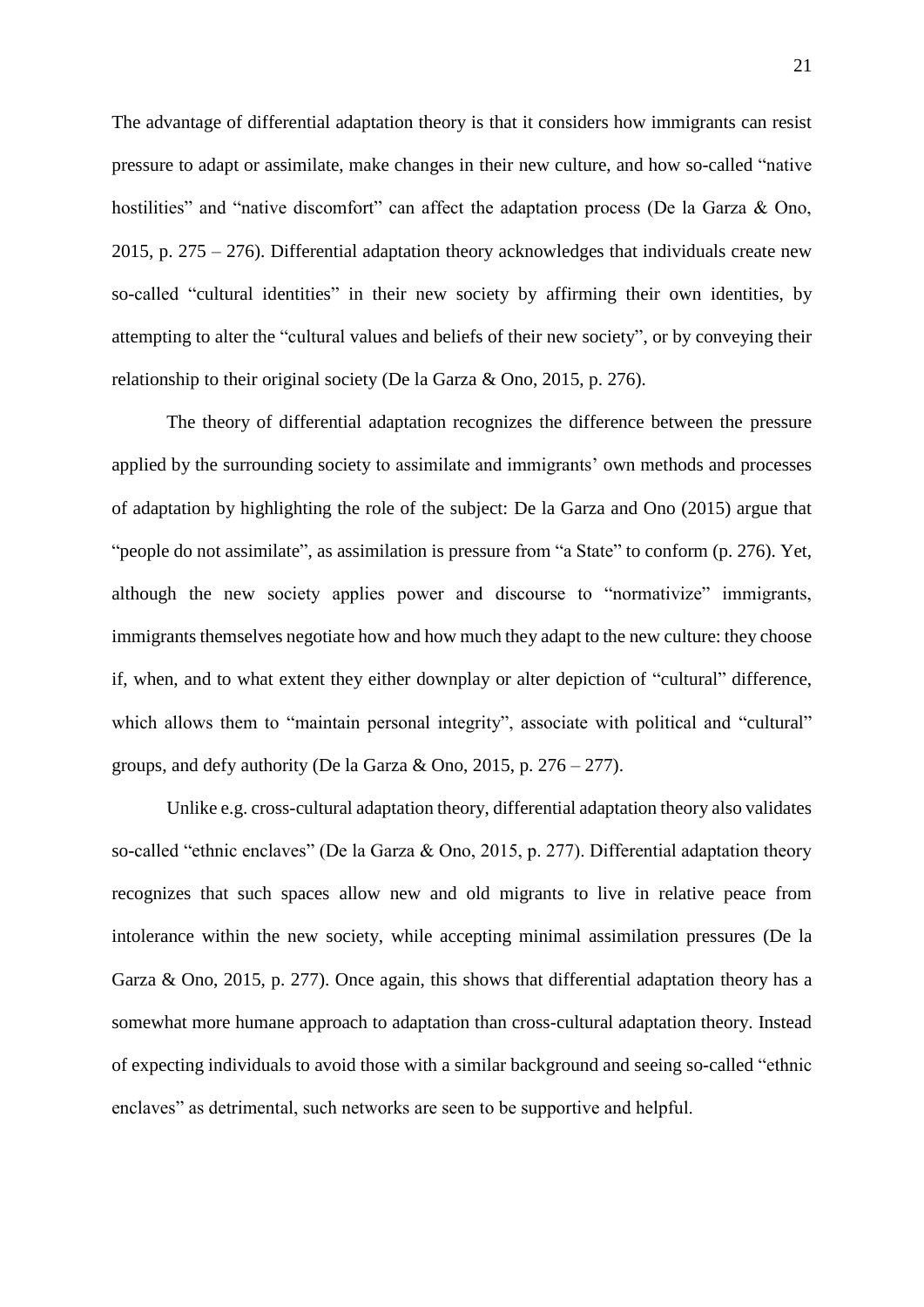Still, immigrants may not always wish or mean to change themselves consciously and may resist subtle pressure from the society to conform (De la Garza & Ono, 2015, p. 279). Differential adaptation theory points out that adapting to a new society can even be harmful for immigrants in some situation, e.g. if the new society requires for the immigrant to embrace racism (De la Garza & Ono, 2015, p. 281). If we were to follow Kim's (2001) theory, embracing racism would be necessary for assimilation, or else individuals would be deemed to have failed in adaptation. Previous adaptation theories do seem to have ignored this possible negative outcome of cultural adaptation altogether.

It is also pointed out that societies have the power to limit immigrants' adaptation or being accepted in the new society. This is achieved through e.g. racist discourse, actions and institutions which prevent immigrants from being accepted, and denying access to "elite institutions" which would allow political participation (De la Garza & Ono, 2015, p. 281). In addition, while e.g. Kim (2001) implicitly blames migrants for not assimilating and adjusting, De la Garza and Ono (2015) point out that in a globalized world racists and nativists are the ones who have not adjusted successfully to a changing society (p. 282). Kim's (2001) stance may even feed racism and nativity by placing cultures on a pedestal, stating that a society's socalled "host culture" is, in a way, superior.

Unlike most previous adaptation theories, differential adaptation theory does not attempt to be a universal theory, and instead argues that "recognizing the fluidity of identity and culture" is more productive (De la Garza & Ono, 2015, p. 278). According to De la Garza and Ono (2015), the way individuals understand and deal with the various challenges of migration depend on various differences between individuals, and these differences result in different migration and adaptation experiences (p. 278). In addition, a strength that differential adaptation theory has compared to the previous theories presented is that it recognizes that immigrants and "cultures" are constantly changing, and that adaptation is not a one-way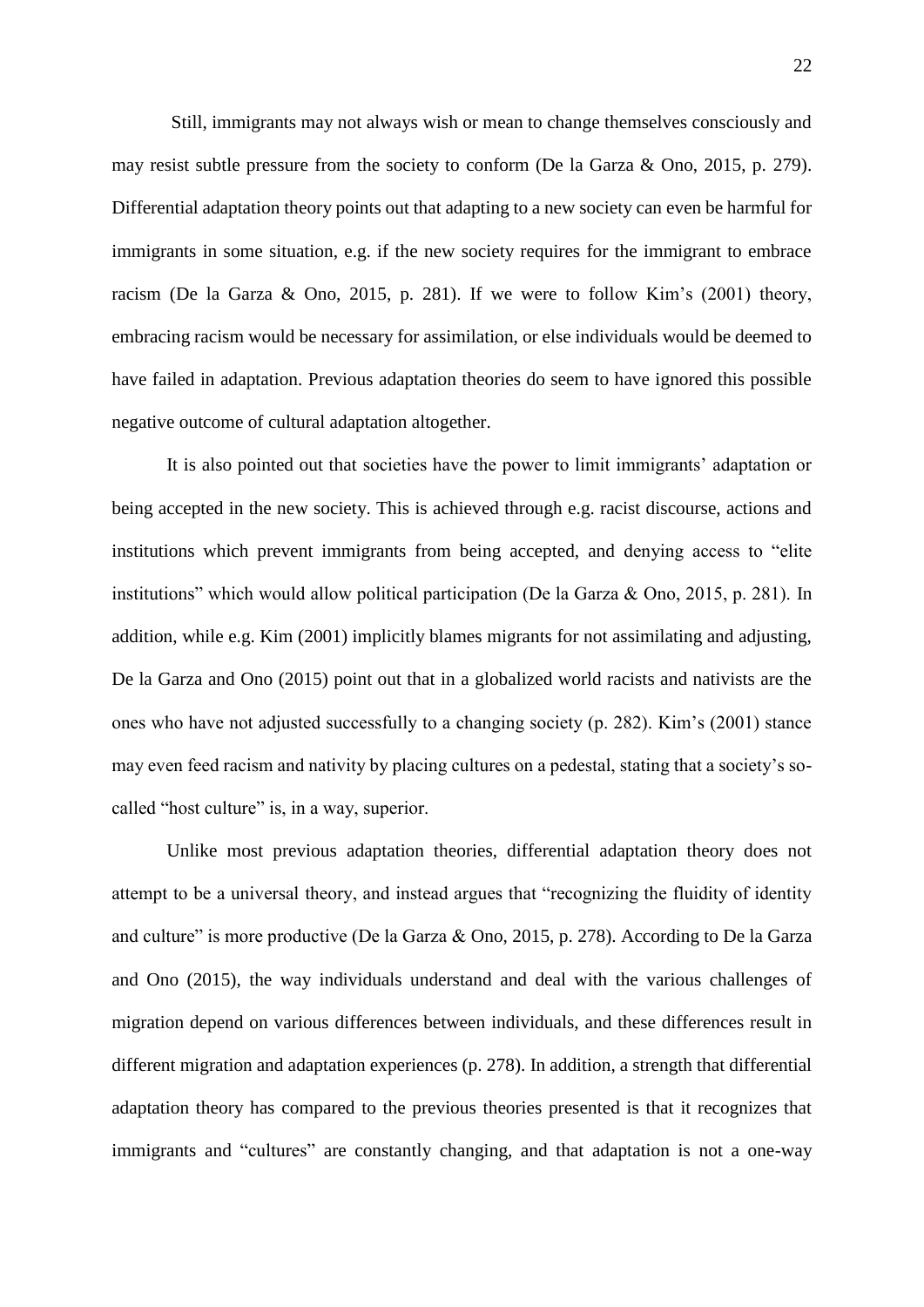process, with immigrants changing and challenging existing norms in the new society (De la Garza & Ono, 2015, p. 277).

Although a refreshing stance, differential adaptation theory may also be hard to utilize in research, as it requires researchers to look only at individual experiences and each detail that is involved with it. Although the theories presented before can be criticized for essentializing and over-simplifying culture and the migration experience, they do try to present some explanation as to how the adaptation process takes place. In addition, although the theory does present a seemingly drastically different approach to the process of cultural adaptation, it does tend to essentialize culture in the same way as the other adaptation theories discussed above.

#### **2.1.5 Additive Acculturation, Gibson**

<span id="page-23-0"></span>So far four different theories of cultural adaptation have been discussed, all approaching the topic in more or less different ways: Kim (2001), Berry (1997), Croucher and Kramer (2017) and De la Garza and Ono (2015). Kim's (2001) stress-adaptation-growth dynamic argues that individuals must assimilate to their new society and shed their past cultural identity, treating any other outcome as a failure on the migrant's part. Berry (1997) presents his acculturation strategies as a universal model of cultural adaptation, also supposing that in each society a so-called "majority culture" exists which individuals can adapt to. Building on previous approaches, Croucher and Kramer (2017) present cultural fusion theory as an alternative which allows that individuals do not need to assimilate into their new society and takes into account the changes that migrants make in the society. De la Garza and Ono (2015) criticize attempts to create universal adaptation, arguing that migration experiences are far too diverse to accomplish this. Instead, they advocate that adaptation experiences be considered unique.

However, an important aspect of cultural adaptation not taken into consideration in the earlier mentioned theories is the adaptation of immigrant children and children of immigrants.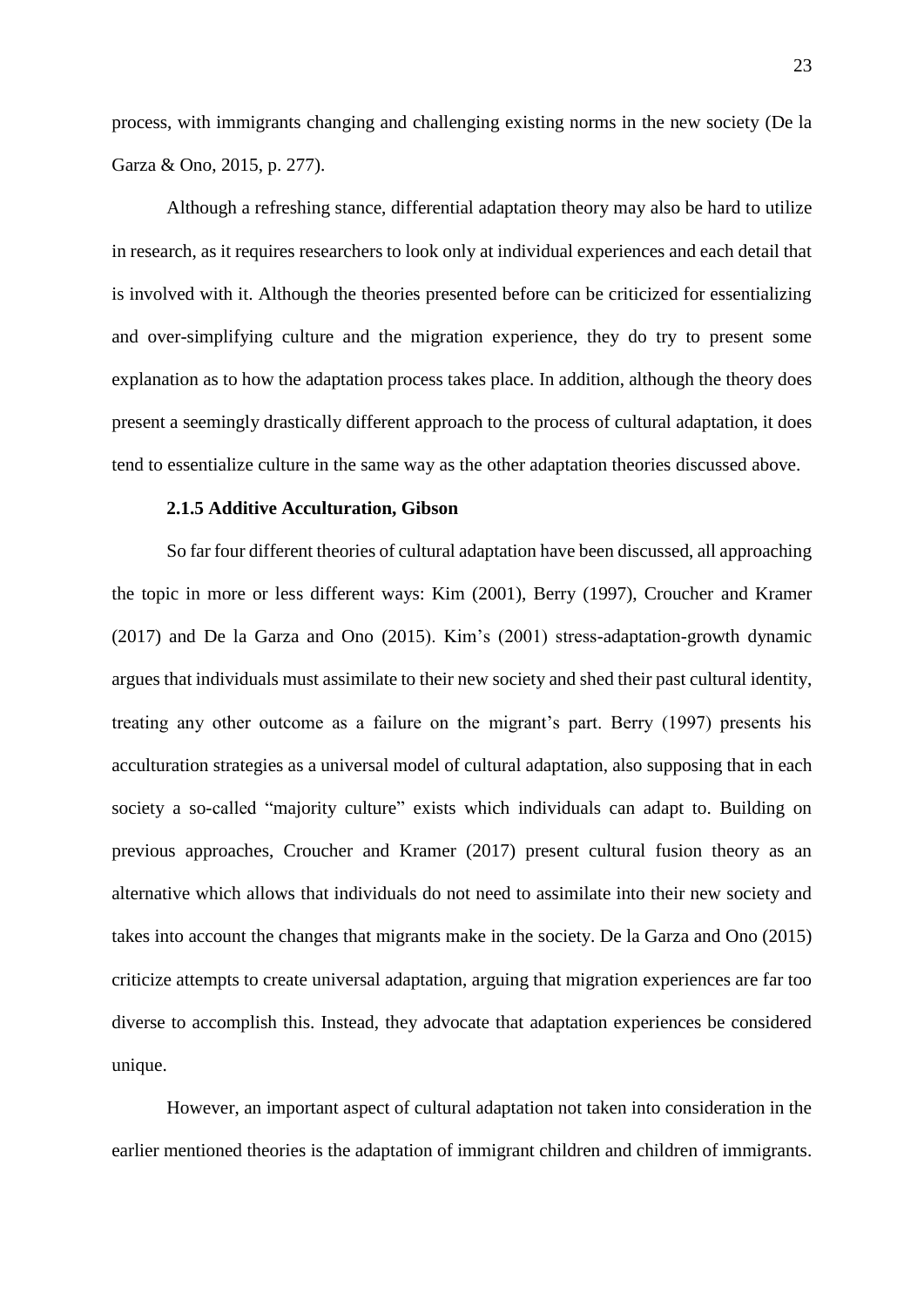In her work, Gibson (1995) focuses specifically on this topic. Gibson's (1995) work fills an important gap in cultural adaptation research and is relevant to this thesis specifically. In this thesis I wish to find out how teachers perceive their role in supporting immigrant students' adaptation into the new society and what adaptation goals they may have in mind when doing so, and out of the theories discussed, this theory is the only one that considers both the adaptive goals of both children and educators.

In the 1980s Gibson (1995) studied Punjabi Sikh immigrant parents, who had children attending high school in the US. During her research Gibson (1995) identified different preferred acculturation strategies among immigrant parents, children of immigrants, and schools. Gibson (1995) identified three strategies altogether: *accommodation and acculturation without assimilation, additive acculturation* and *subtractive acculturation* (p. 10).

According to Gibson (1995), immigrant parents prefer *accommodation and acculturation without assimilation* (p. 10). It is stated that immigrant parents following this strategy wish for their children to gain the sufficient academic and social skills required to succeed in the new society, but not at the expense of their so-called "original cultural identity" (Gibson, 1995, p. 10). To discourage children from straying too far from their heritage, or what is perceived to be their heritage, parents are said to sometimes establish penalties for their children (Gibson, 1995, p. 10).

Children of immigrants, on the other hand, Gibson (1995) claims to prefer to employ *additive acculturation* (p. 10). Gibson (1995) finds that instead of viewing learning and acquiring new skills, behavioral repertoire and knowledge as rejecting their so-called existing "cultural heritage", children view this as a chance to incorporate new tools and features into their repertoire (Gibson, 1995, p. 10).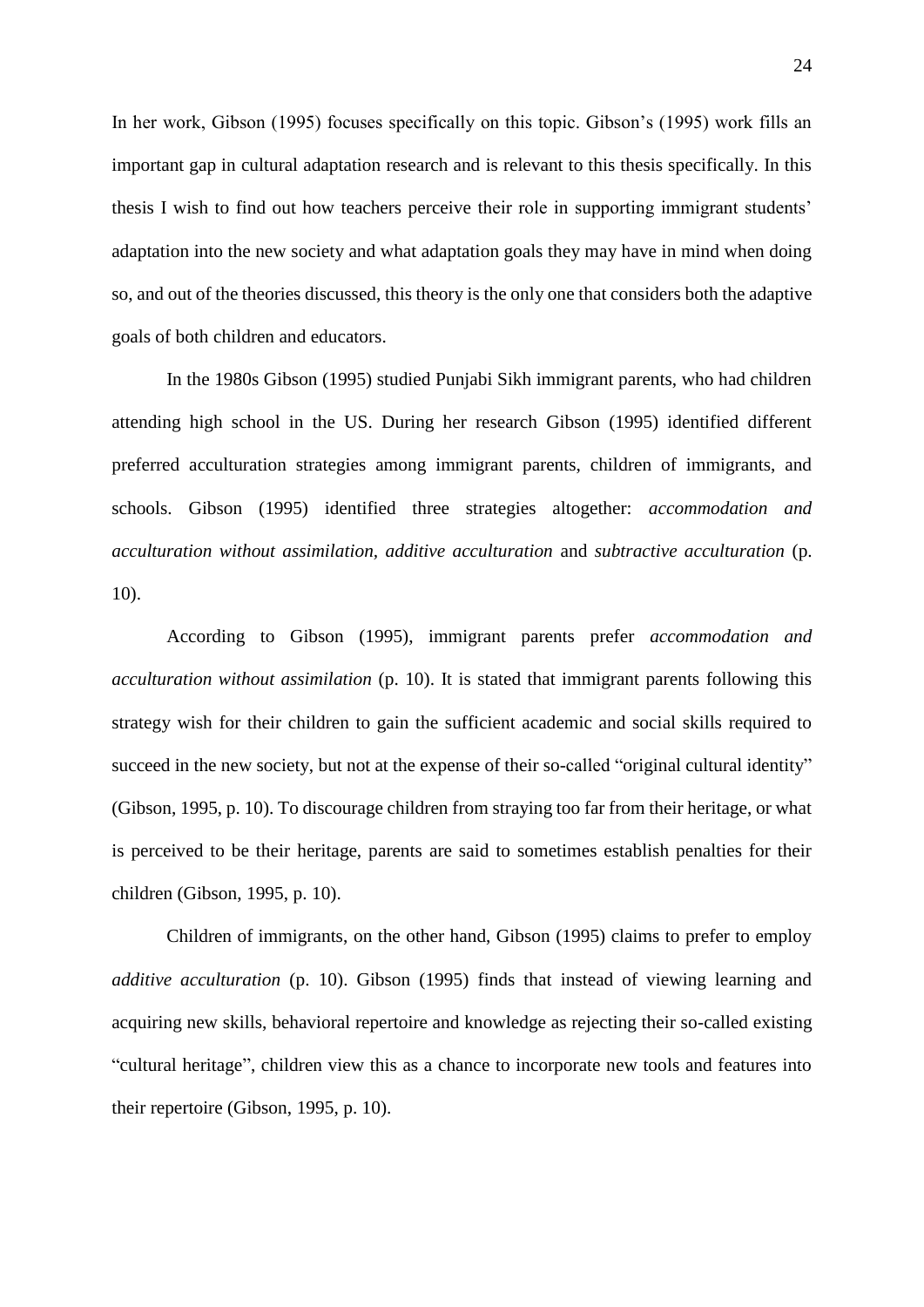Finally, Gibson (1995) claims that schools employ, or at least have employed in the past, *subtractive acculturation* (p. 10). According to this, schools expect immigrant children to replace their customs, norms and traits with those present in the new society (Gibson, 1995, p. 10). As per this strategy schools do not see the traits of the child's so-called "heritage culture" as something to be appreciated or honed, and even their mother tongue is treated as a "temporary tool" to help the children transition to a fully English curriculum (Gibson, 1995, p. 10).

According to Gibson (1995), children who experience pressure from the school to discard their so-called "heritage culture" can have a troubling relationship with both school authorities as well as their classmates (p. 10). In such a troubling situation, they can choose to either conform to the pressure to assimilate or resist this pressure. Yet, conforming is said to possibly alienate the child from their family and peer group, while resistance may lead to contradictory feelings about school or conflict with teachers and school authorities (Gibson, 1995, p. 10).

Unlike other adaptation theories discussed so far, Gibson's (1995) theory focuses specifically on the adaptation of school-aged children and adolescents, which fits the frame of this thesis. Yet, it does seem that at least Gibson's (1995) original work has become outdated, and no longer necessarily holds true within current education systems. Upon reading literature related to the steps taken by the education system both in Europe and worldwide to accommodate immigrant students, it seems that subtractive acculturation as Gibson (1995) theorizes it is no longer being supported by or applied among educators (see OECD, 2015; Eurydice, 2004).

If we are to follow Gibson's (1995) theory for this example, the modern education systems in various countries seem to have chosen to apply additive acculturation instead of subtractive acculturation. For example, according to the global report by OECD (2015), many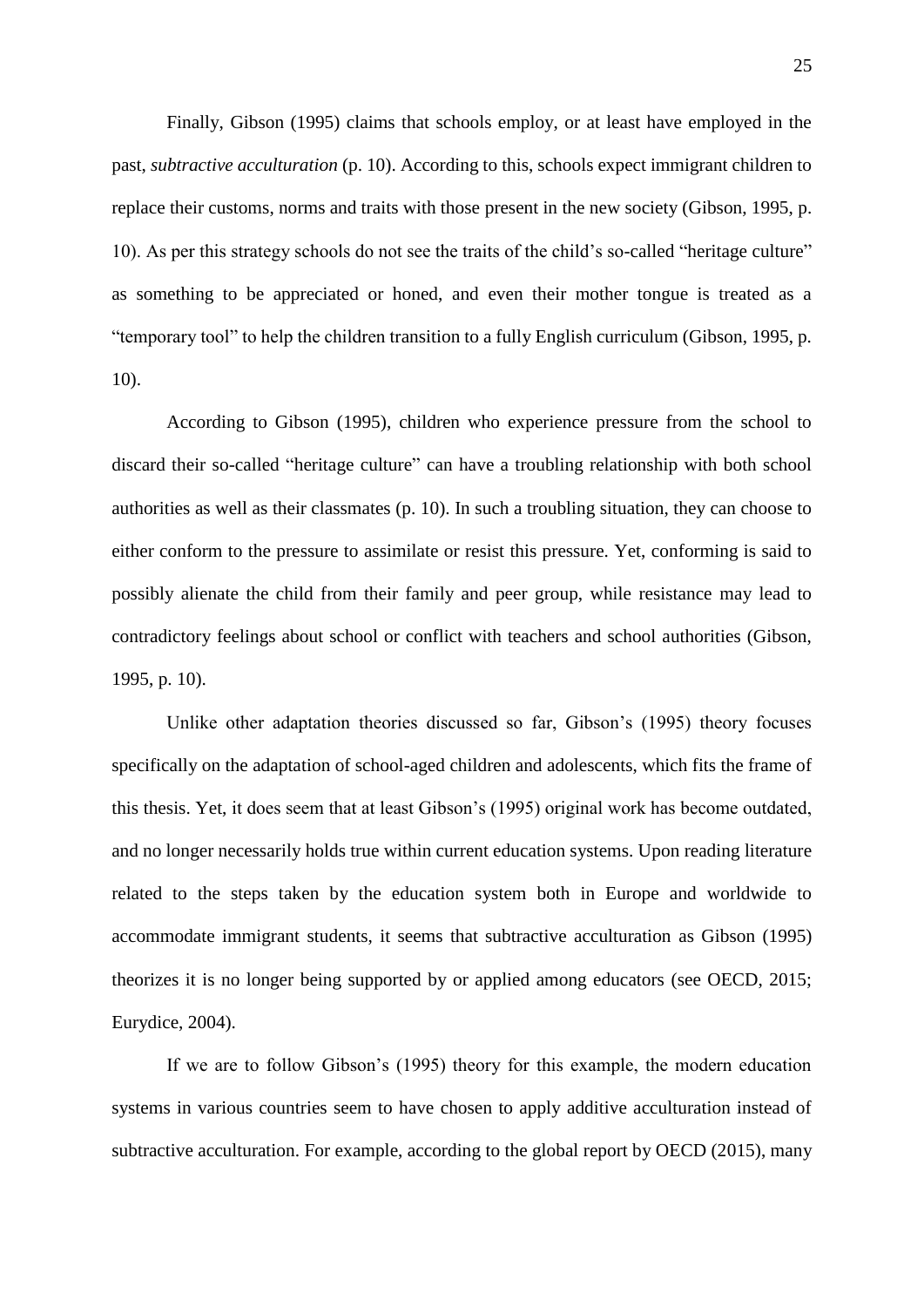countries aim to support immigrant students' integration into the new society, as opposed to assimilation, which Gibson's (1995) subtractive acculturation resembles. The report also shows that most countries aim to appreciate "cultural diversity" and the so-called "cultural heritage" of their immigrant students. However, to my knowledge there is no current research which studies this phenomenon.

At first glance the notion of "embracing diversity" or additive acculturation within the education system may sound positive, but this approach is not without issue. Whereas in the past education systems have treated "otherness" as a flaw that may pose a risk for students, more recently education systems have taken a different approach, where students' cultural background is taken into account in a multitude of ways, and even advertised (Breidenbach & Nyíri, 2009, p. 164 – 165). Diversity is emphasized, and education systems expect teachers to do so as well, e.g. through presentations (Breidenbach & Nyíri, 2009, p.  $164 - 165$ ). By doing so education systems may be essentially emphasizing the differences between their students instead of promoting diversity in their societies. Although such measures may stem from a well-meaning place, emphasizing difference may in fact lead to immigrant students being othered. In addition, attempts to promote multiculturality in school may in fact be based on an essentialist understanding of culture, leading to possible misrepresentations and generalizations.

In addition, it needs to be considered that although the official stance of education systems nowadays may support additive acculturation, in practice local teachers and schools may have differing opinions or stances on the preferred acculturation method. Even though national policy may promote additive acculturation or integration, individual teachers who have a bigger influence on immigrant students' adaptation experiences might support subtractive acculturation or assimilation. In this thesis I am interested to find out what teachers themselves perceive to be doing to support the adaptation of immigrant students, and thus it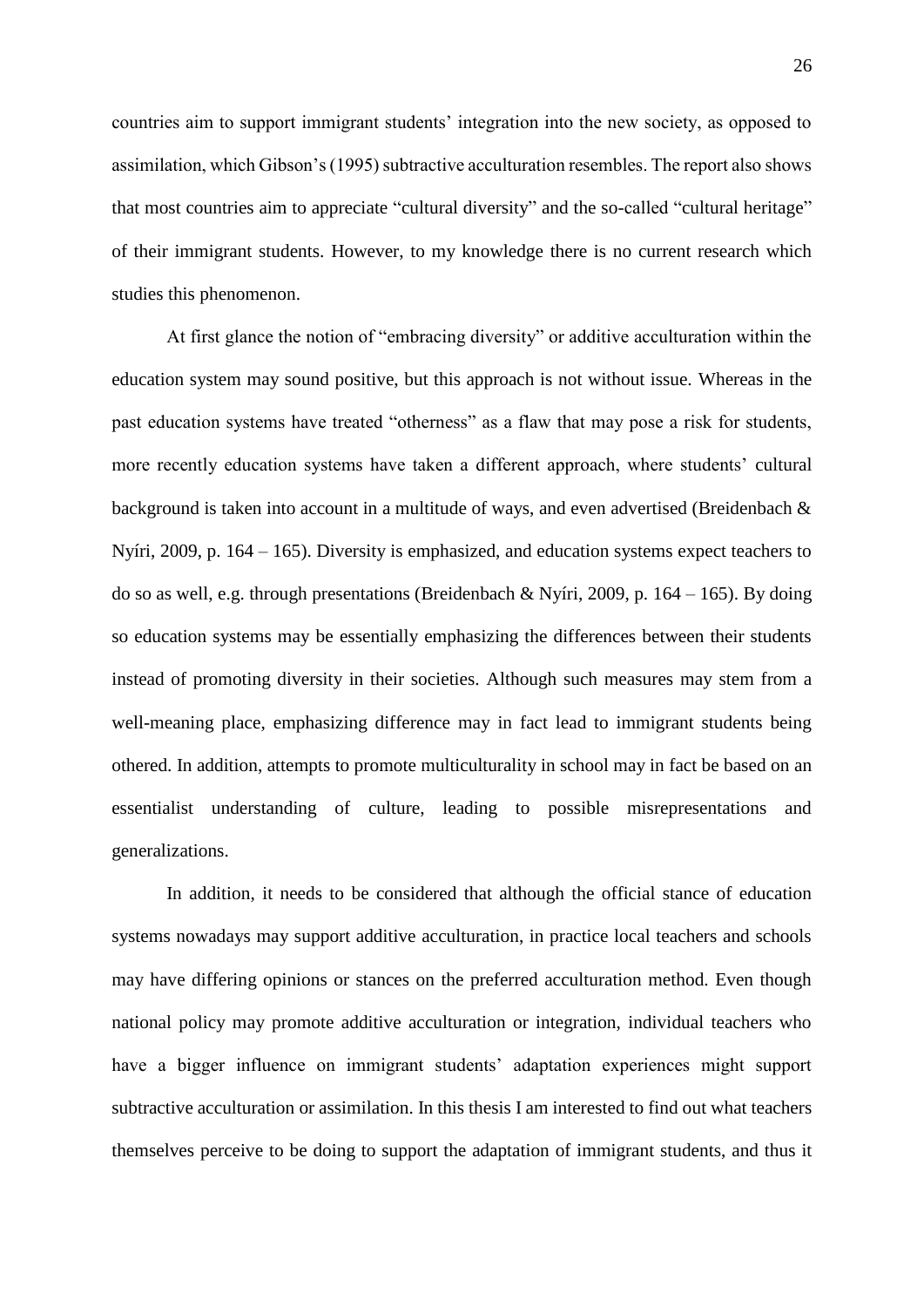would be interesting to see if they can be seen to maybe follow one of the strategies introduced here.

In this thesis, my intention is to find out if the Finnish education system has a specific conscious or unconscious stance regarding the cultural adaptation of immigrant students. It would be interesting to identify if the educational system in Finland follows the principles of a specific adaptation theory described above. Whether any of the above theories actually describe reality in a truly realistic way is debatable, as has been discussed, but they can still give some idea of how institutions and individuals approach cultural adaptation.

#### <span id="page-27-0"></span>**2.2 Children as Immigrants**

Immigrant children have only recently become a topic of interest among researchers, even though immigrant children and youth have been a rapidly growing portion of populations in western countries for some time (Chuang & Moreno, 2011, p.11). Hicks et al. (1993) note that migration is a huge change for children and their families, and due to this immigrant children encounter unique stresses distinct from other children (as cited by Este & Van Ngo, 2011, p. 28). In this chapter, I discuss some of the issues that can cause immigrant children stress in their new countries as a result of migration, as well as issues that can affect their adaptation process.

Immigrant children, just as adults, come from various migration backgrounds. They come from many different countries, communities of different sizes, some arrive voluntarily and some involuntarily, and some may have experienced severe violence before their migration (Chuang & Moreno, 2011, p. 13). Many involuntary migrants may have experienced trauma before their migration, lived in difficult conditions before arriving in their new country, experienced violence, or been separated from their family members, which for children can be very overwhelming (Kurtz-Costes & Pungello, 2000, p. 123 – 124). All of these various experiences influence immigrant children's family lives as well as their adaptation to the new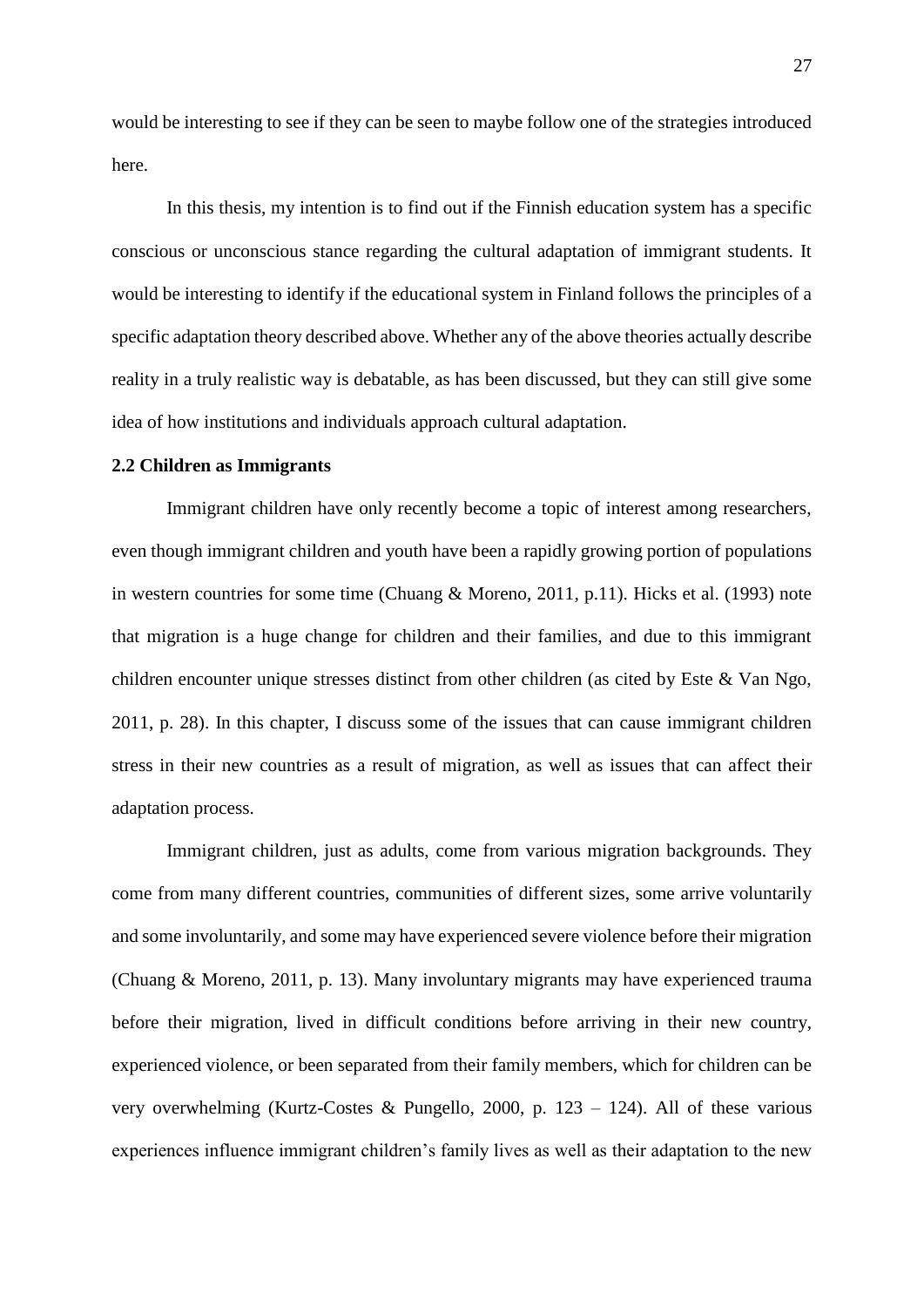society (Chuang & Moreno, 2011, p. 13). This is an issue that most adaptation theories (e.g. Kim, 2001) do not take into account, but which De la Garza and Ono (2015) emphasize. Due to the variety of experiences children may have gone through before and during migration, no migration experience is the same. Each migrant child is an individual with an individual migration experience, and they will face different issues depending on their migration background.

However important the distinction between voluntary and involuntary migrants, it can be argued that children cannot truly be "voluntary" migrants, as they rarely have a say in the matter of migration. Majority of the time parents are the ones who make the choice of moving their family from one location to another, and children must go where their parents decide to take them, sometimes more willingly and sometimes less so. Yet, this detail does not change the fact that e.g. refugee children, who have had to flee their countries of origin, may have experienced violence and trauma that children of voluntary migrants have not, and this can have a drastic effect on their adjustment into the new society. Thus, the distinction between voluntary and involuntary migrant should not dismissed.

Research has found that various things can affect the acculturation process of immigrant children. These include for example: children's age at migration; language skills; gender; children's skills, attitudes, and personality traits; contact with the new society; parents' attitudes and life-style; pre-migration experiences; disparity between the original and new societies; and the attitudes the new society has towards immigrant groups and cultural pluralism (Kurtz-Costes and Pungello, 2000, pp.  $121 - 124$ ). In addition, immigrant children can feel stress in the new country due to language issues, separation from previous social networks, feeling different than the majority peers in the new country, readjusting to the changes in how the family functions, and confusion surrounding norms in the new country (Kaman Lee  $\&$ Chen, 2000, p. 766 – 767). Those children who have experienced trauma and violence in the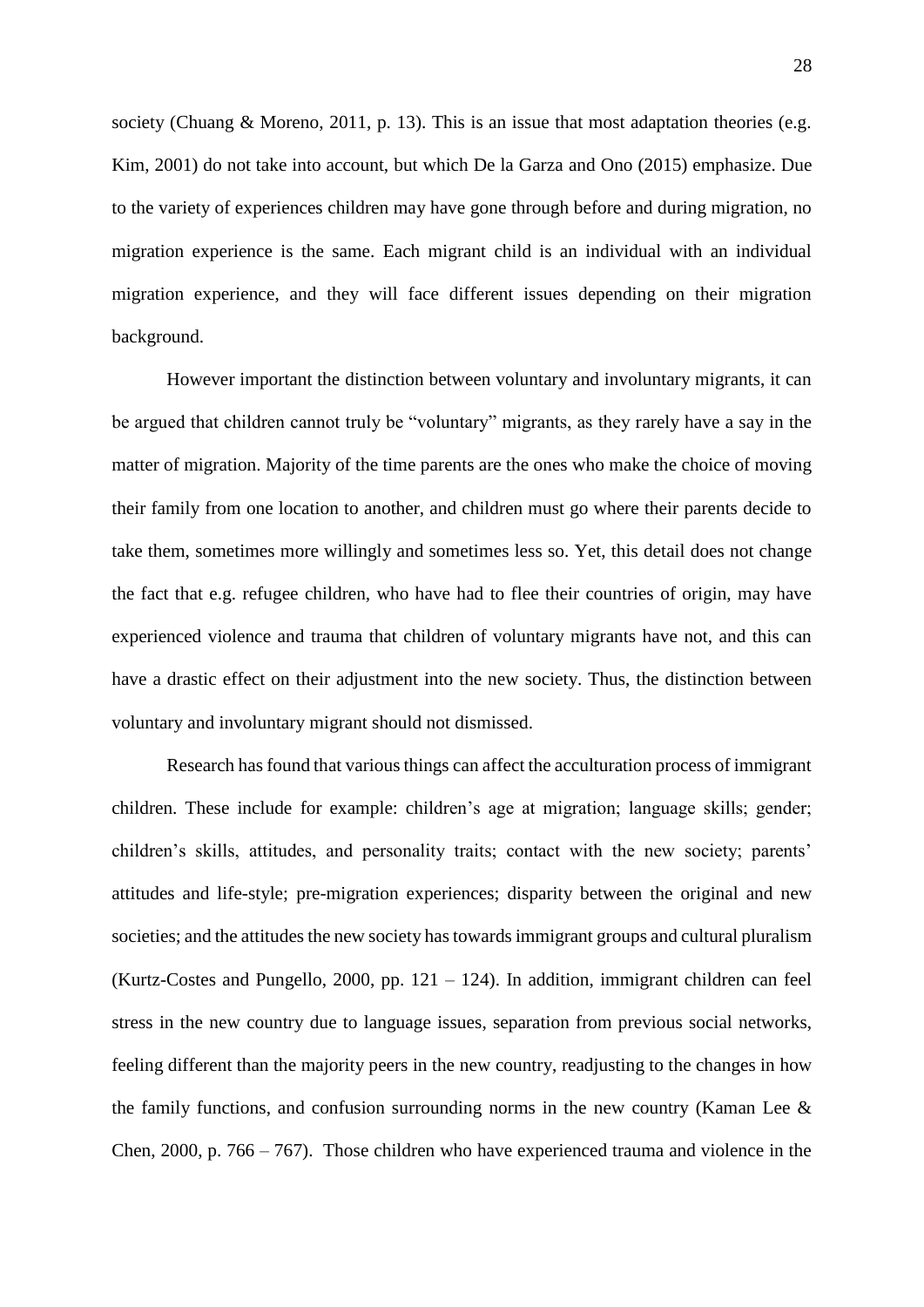country of origin, in refugee camps or during migration can also suffer from post-traumatic stress disorder, and experience depression and anxiety (Este & Van Ngo, 2011, p. 36). As there is such a wide variety of issues identified by previous research, only a few points will be discussed here

To start off, immigrant children's adjustment to the new society may be affected by how similar or different the new society and their society of origin are (Kurtz-Costes & Pungello, 2000, p. 124). If things such as life-style and customs are similar to each other, researchers say adaptation to the new culture may be easier, and if the opposite applies, adaptation may become harder (Kurtz-Costes & Pungello, 2000, p. 124). A tremendous change in the surroundings children find themselves in may also have a great effect on migrating children, e.g. when moving from a rural area to an "urban center" (Este & Van Ngo, 2011, p. 44). In such a situation a great disparity between children's former surroundings and pace of life will certainly occur, and thus forcing one to adapt both to a new society and a drastically different living environment. Yet, a drastic change in surroundings can have a great effect even on children moving from rural areas to urban centers within a country. This then is not necessarily an issue specific to immigrant children, but an issue that any child may be faced with when faced with migration even within a country.

Migration can be a big and stressful change for the entire family moving from one country to another, and among the many stressors included in the process, cultural adaptation in itself can cause a great deal of conflict within migrant families. For example, the stress parents experience regarding the migration and settlement process in itself has a great impact on the children of the family (Omidvar & Richmond, 2003, p. 6). In addition, when parents need to work longer hours with less pay, they tend to have less time to become involved in family activities, which sometimes leads to their children needing to assume more responsibility in the home, e.g. staying alone at home, taking care of siblings, cooking, and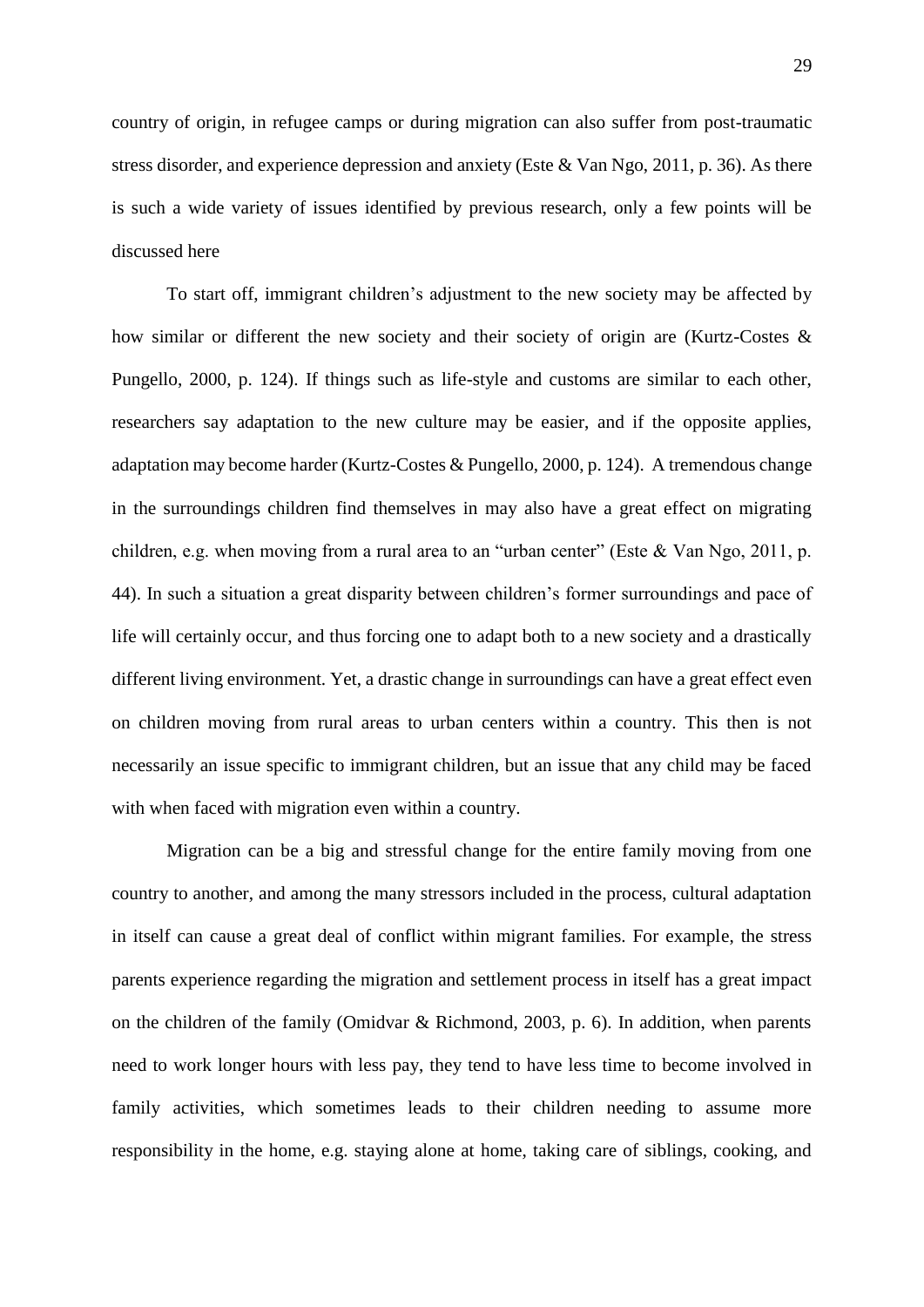translating and interpreting for parents (Omidvar & Richmond, 2003, p. 6). Depending on the history and background of the family before migration, such arrangements can be a great change in the lives of children, who need to suddenly assume some of the roles of adults. At the same time, issues experienced at home, e.g. not knowing the local language, unemployment, social isolation, illiteracy, poverty and discrimination, can affect the health and happiness of immigrant children (Este & Van Ngo, 2011, p. 40).

The time it takes for family members to adjust to the new society can also cause stress in the family: it has been noted that upon migration and attempting to adapt to a new culture, children tend to be more likely to acculturate faster than their parents (Suárez-Orozco & Chuang, 2011, p. 8). This can lead to problems within the family, for example communication issues, absence of support and conflicts between generations, which can lead to children experiencing stress, insecurity and loneliness (Kaman Lee & Chen, 2000, p. 769). In such a conflict situation, immigrant youth in particular can feel that they are being pulled in opposite directions by "irreconcilable values or cultures" and a wish to adapt to the new country (Omidvar & Richmond, 2003, p. 5). As discussed in the earlier chapter, Gibson (1995), for example, has also identified such issues in her research, and describes such issues as families having differing adaptation strategies (acculturation without assimilation and additive acculturation).

Consistency between the adaptation process of parents and their children, on the other hand, is connected to "feelings of belonging and family support" (Kaman Lee & Chen, 2000, p. 770). In addition, the adaptation of immigrant children's parents has an effect on the adaptation of the children, with parents who are more adapted having more knowledge of the fetures of the new society, and can thus help facilitate their children's adaptation (Kaman Lee & Chen, 2000, p. 768). Immigrant children living in such circumstances could be assumed to be in general happier, as they do not have to struggle with similar issues as those who must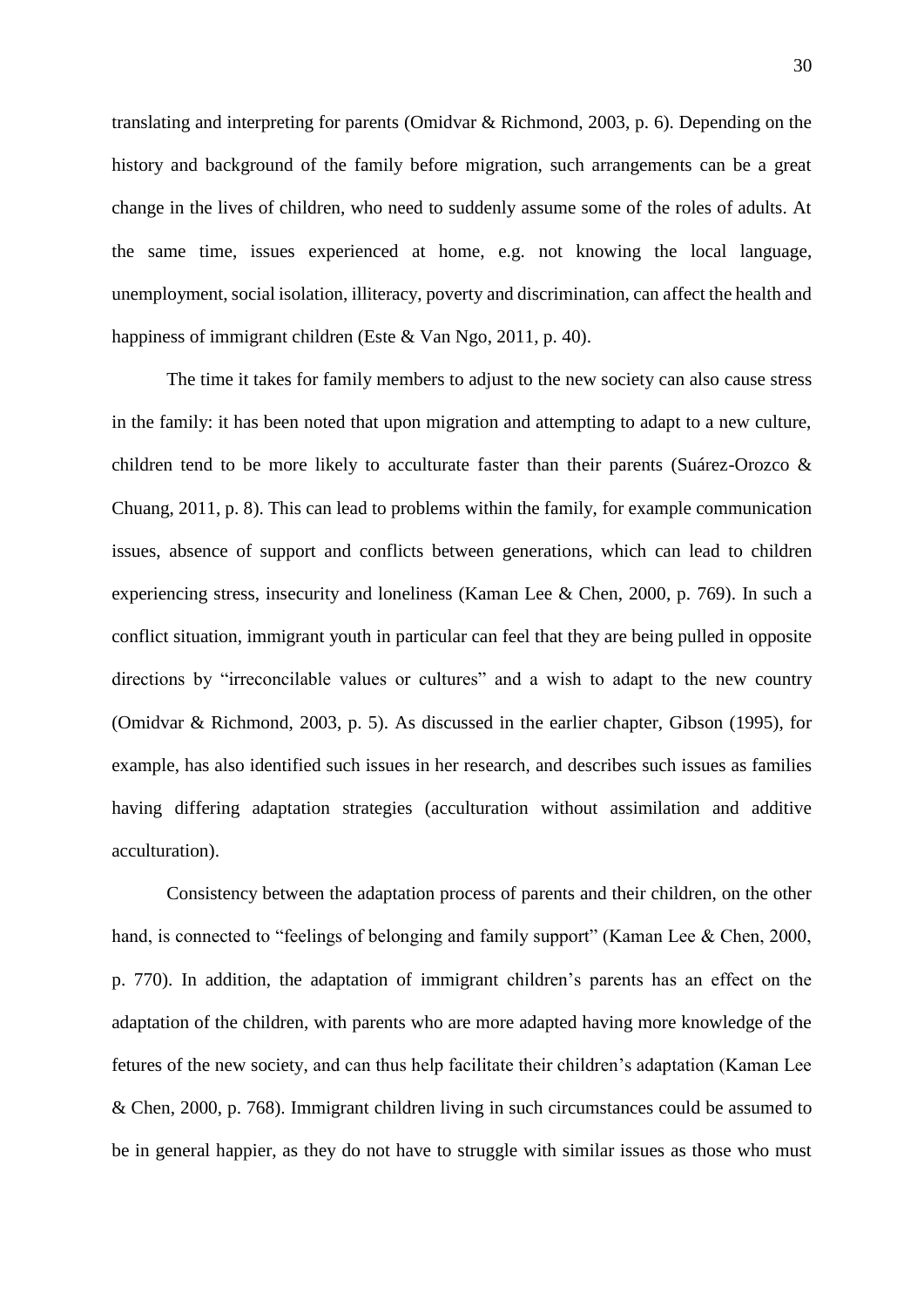find some way to reconcile both their desire to adapt to the new society and hang on to cultural values which may be at odds with those of the surrounding society.

In many ways, immigrant children have more opportunities than their parents to be in touch with members of the new society. Schools, for example, can be an important gateway for immigrant children to enter the new society. Face-to-face interaction with members of the new society is vitally important, as this way immigrants gain knowledge of the local language, worldviews, norms and rules of social conduct (Kaman Lee, Chen 2000, pp. 765 – 766), and in schools immigrant children will be able to be in contact with members of the society frequently (Kurtz-Costes and Pungello, 2000, p. 123). Similarly, various adaptation theories emphasize the importance of communicating with members of the new society and gaining communicative competence within the new surroundings (e.g. Kim, 2001; Berry, 1997; Croucher & Kramer, 2017). Being able to communicate with peers in school and make friends might even help children feel at home in the society and help them adjust.

Additionally, children who attend school in the new society have more contact with members of the surrounding society than parents who stay at home, and because of this immigrant children can actually become a bridge for parents into the new society (Kurtz-Costes & Pungello, 2000, p. 123). Schools in the new society can thus facilitate the adaptation of entire families and ensure that individuals do not find themselves to be outsiders.

However, even though schools are a great way for students to learn about their new society, schools can be stressful places for immigrant children. Nowadays most countries strive to make their education systems diverse and inclusive (see OECD, 2015), but immigrant children may still experience racial discrimination on accord of both teachers and students within the education system (Este & Van Ngo, 2011, p. 38). As De la Garza and Ono (2015) emphasize in their theory, the new society may in fact prevent newcomers from adapting to the new culture. Despite steps taken on a governmental level to ensure diversity and tolerance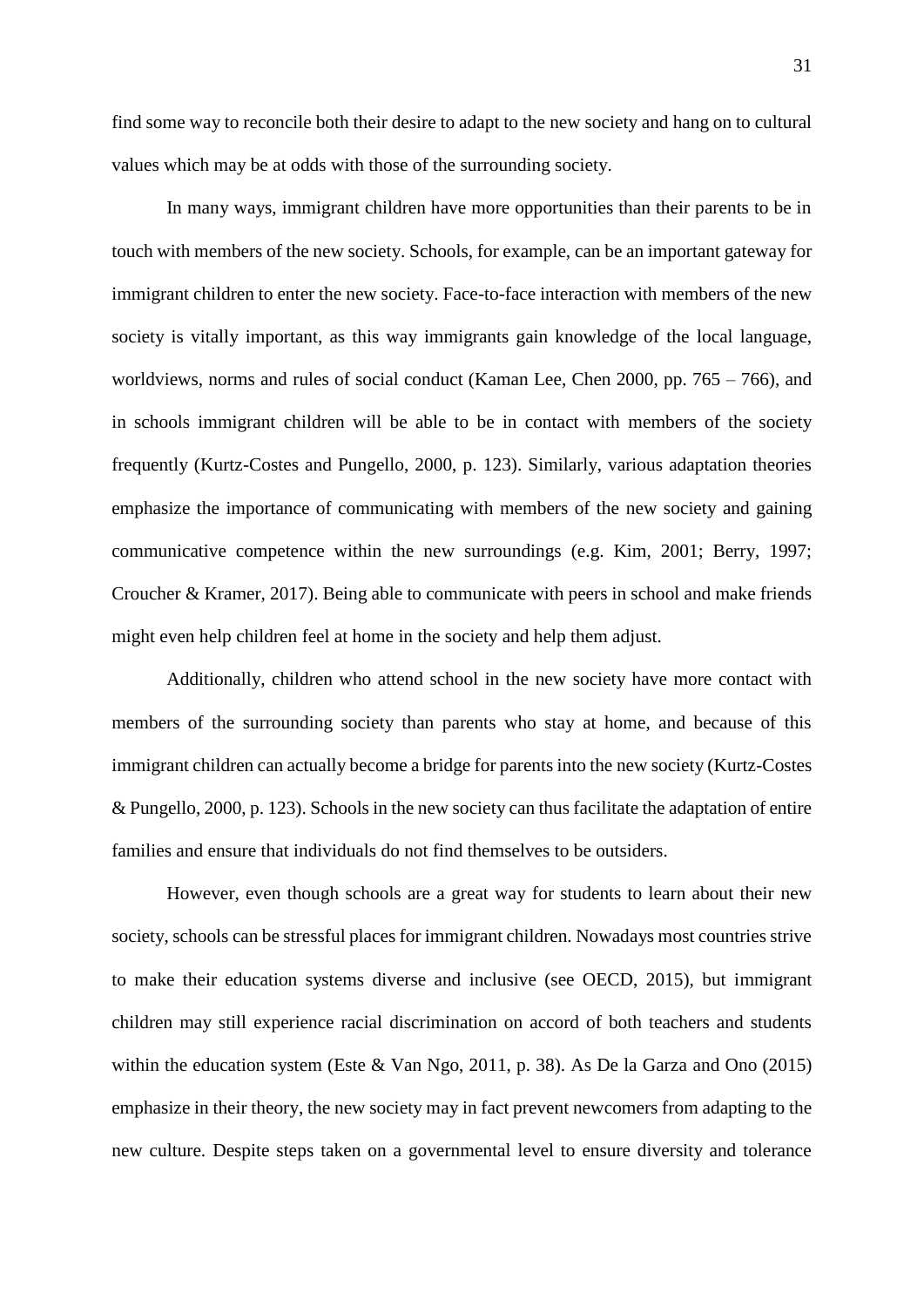within the education system, individual teachers can hold values that differ from official values and have a negative effect on immigrant students. In addition, it cannot be ruled out that other students may also present discriminatory tendencies. Thus, it is important that teachers be provided training in anti-racist education (Este & Van Ngo, 2011, p. 38), and that the education system facilitate multicultural education and diversity within schools and education.

In addition to possible prejudice and racism, immigrant children may experience stress when beginning school in the new country, as they are expected to understand the routines, rights, responsibilities and customs within the school environment (Este & Van Ngo, 2011, p. 37). Although all students need to learn the norms that exist in the education system once beginning school, this situation could be even more stressful for immigrant students who may not yet know the language of instruction or the customs and norms of the social environment in the new country.

Students may also find themselves somewhat lost if age-appropriate classroom placement is practiced, as some immigrant students may have an irregular education history or limited literacy skills, for which they require extensive support (Este & Van Ngo, 2011, p. 38). However, Este & Van Ngo  $(2011)$  state that students who are placed in classrooms of students who are much younger than themselves but of similar skill-level, may experience "sociopsychological difficulties" (p. 38). Here the difficulty lies in determining a middle-ground: is it best to focus on the academic success of students, or the socio-psychological development of immigrant children? To solve this issue, countries have adopted various methods to address this, varying from preparatory education to other choices (see OECD, 2015 and Eurydice, 2004).

It has been noted that age has an effect on the adjustment of immigrant children in the new society. Within education, immigrant children who have arrived in the new country at a younger age may have less difficulty adjusting than older adolescents, as it is claimed that they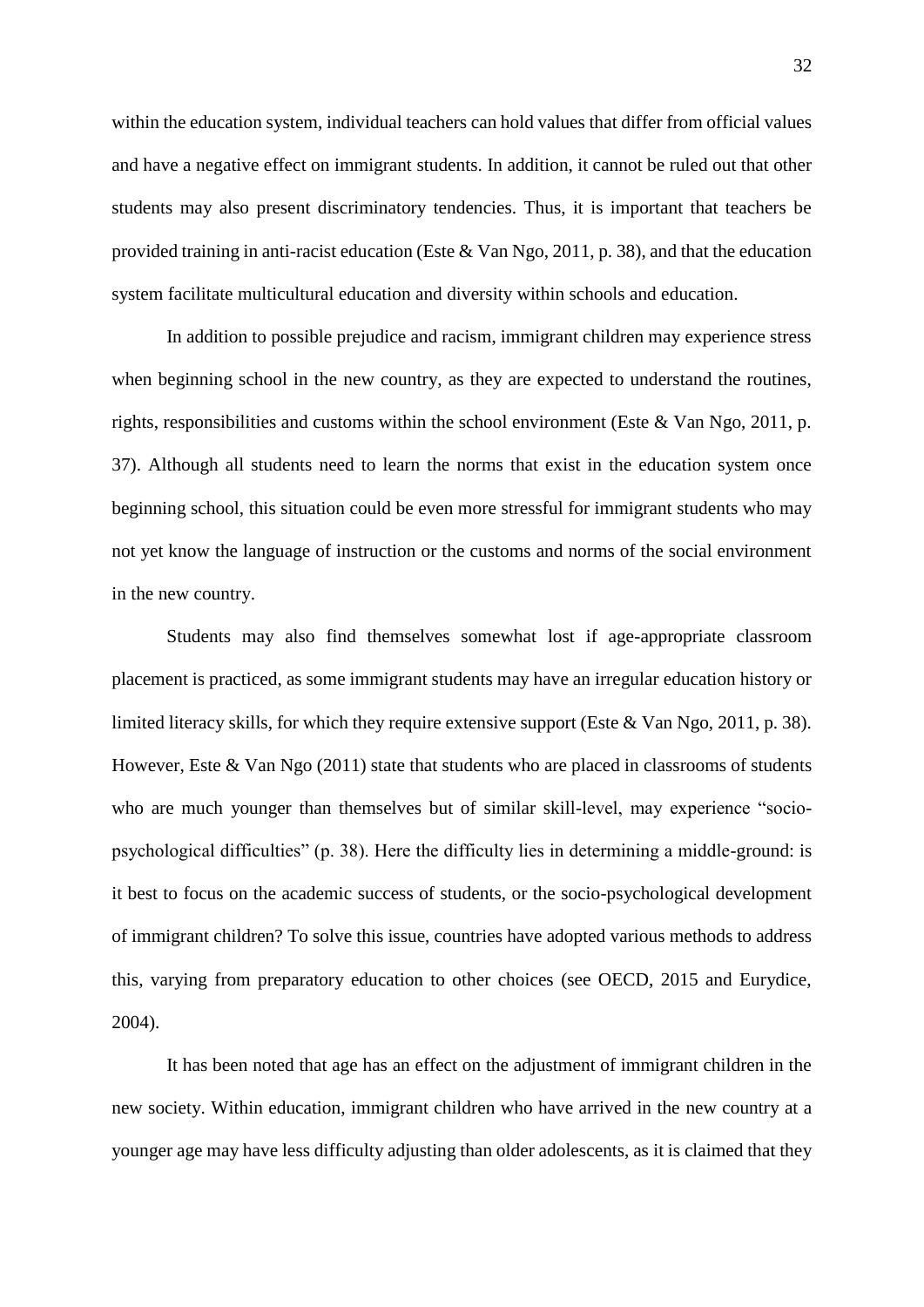have more time to adapt to the local education system and the values of the society (Omidvar & Richmond, 2003, p. 6). Initial adjustment to the new society in general can be difficult for young children, but on average they have been said to adapt more easily and more "completely" to their new environment than teenagers and adults (Kurtz-Costes & Pungello, 2000, p. 121). Kurtz-Costes and Pungello (2000) suggest that this might be due to children having had less experience with their so-called "heritage culture" than older immigrants, and thus so-called "culturally" related values, beliefs and customs of this are not yet quite so ingrained in them (p. 121).

However, similar to Kim (2001) this explanation assumes that groups of people share a common, unified culture that is passed down, unchanged, from one generation to another, an assumption which can be argued to be quite deterministic and essentialist. It suggests that there exists a single, majority culture within a nation that all members of the society share. It also assumes that individuals must assimilate to a so-called majority culture in the new society in order to adjust. If there is truth to the observation that children adjust to the new society more easily and more completely than adolescents, a different explanation for this ought to be provided, one which does not rely so heavily on determinism.

Many adaptation theorists highlight the importance of learning the local language and gaining communicative competence in the new country (e.g. Kim, 2001; Berry, 1997; Croucher & Kramer, 2017), and for school-aged children language skills are just as important as adults. Language skills are related to their adjustment in school, making friends, and emotional health, all of which promote their adaptation in the new society (Kurtz-Costes & Pungello, 2000, p. 121). Being frustrated in school and being socially isolated from new society peers, on the other hand, have been linked to poor communication competence and psychological issues (Kaman Lee & Chen, 2000, p. 783). Having a better handle of the language in the society will motivate children to communicate with other children in school and spend time among other activities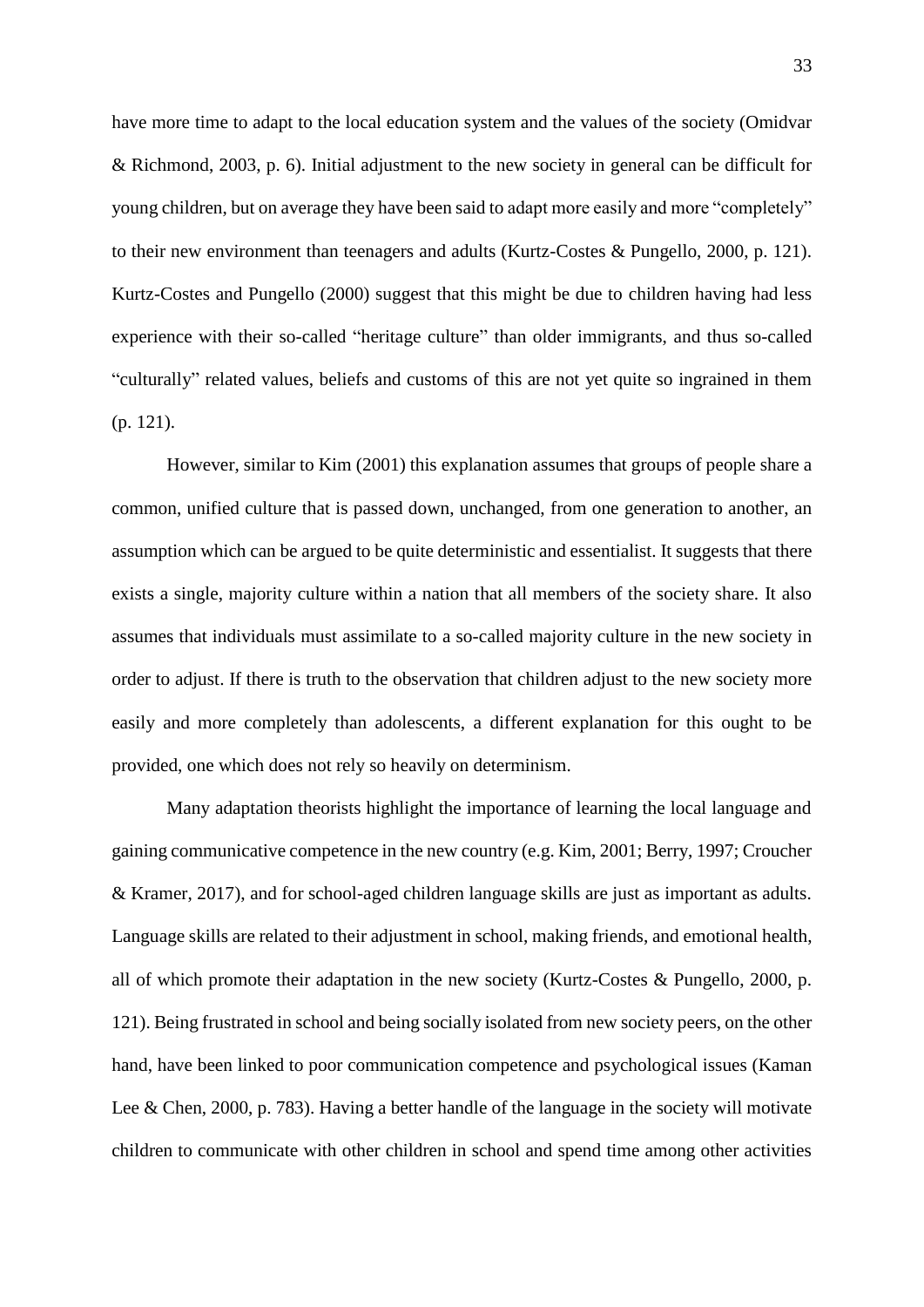that expose them to the new culture, e.g. watch television and read (Kurtz-Costes & Pungello, 2000, p. 121). Being able to communicate and create relationships with their peers could also support children's sense of belonging in the society.

Another important factor that can aid immigrant children's adjustment process is peer relationships in the new society (Chen & Tse, 2011, p. 51). Yet, researchers have suggested that children may find it difficult to create cross-ethnic relationships and can feel somewhat alienated and isolated in the new country (Este & Van Ngo, 2011, p. 34). For older immigrant children creating friendships in the new country may be difficult, as at an older age peers may already have established social networks that are hard to change or enter (Este & Van Ngo, 2011, p. 34). In addition to having difficulties creating friendships and relationships, Este  $\&$ Van Ngo (2000) state that immigrant children may "over-rely" on the support of peers with similar "cultural" backgrounds (p. 34).

However, what Este & Van Ngo (2000) mean by "over-relying" on peers of similar "cultural" background remains unclear. This seems to assume, similar to Kim (2001), that immigrants should avoid being in contact with individuals with the same background, as this may "interfere" with their assimilation to the new society. This statement comes off somewhat determinist and suggests the existence of a single, unified and unchanging culture within a nation, as well as that migrant individuals must shed features of their identities in order to adapt or assimilate in a manner deemed acceptable by the new society. As has been mentioned before, such a depiction of culture has been criticized by researchers (e.g. De la Garza & Ono, 2015), and due to this, such a statement of "over-relying" on peers ought to perhaps be disregarded.

In addition, although some researchers (e.g. Kim, 2001) claim that migrants should aim to surround themselves with members of the new society and avoid too much contact with people of a similar background, it has been noted that children may adjust better to a new society if they are not separated from individuals who share a similar background with them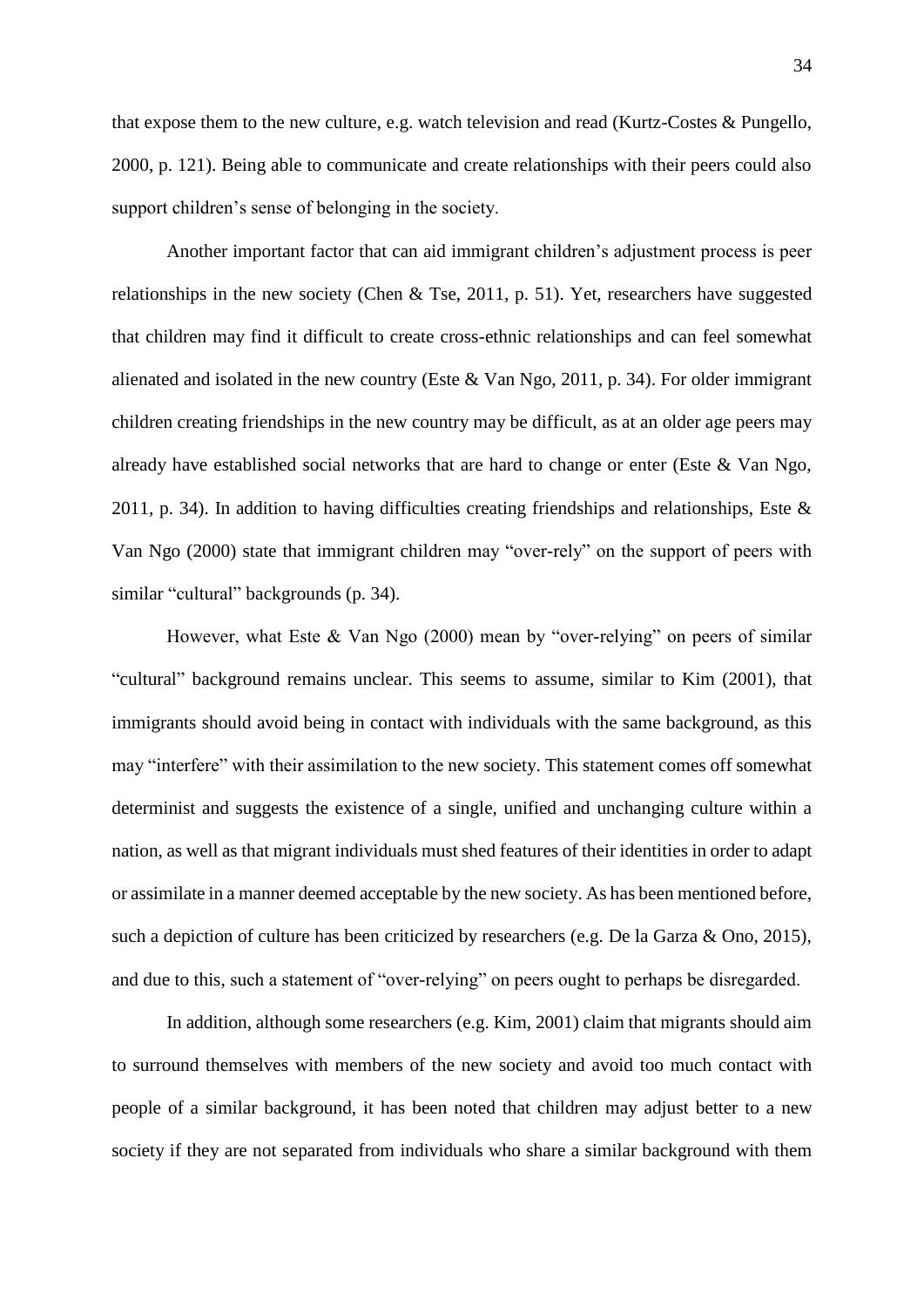(Kurtz-Costes & Pungello, 2000, p. 123). According to Kurtz-Costes & Pungello (2000), contact with peers who share a language or a so-called "cultural background" provides a safe base for immigrant children to adjust to the new society and new norms and customs, or "break into a culture", as Kurtz-Costes & Pungello (2000) phrase this, and adjustment can be eased with the presence of such peers who understand their behaviors and assumptions (p. 123).

As has now been discussed, various issues can affect immigrant children both before migration and as they are adjusting to a new society. A few of such issues have been discussed more closely, e.g. issues within the family, the effect of school and peers, and communication competence. It seems apparent that researchers who have studied the issues that affect immigrant and immigrant children are somewhat held back by determinist and essentialist assumptions about culture. Such research should, however, be praised for taking into account the difference of experience that migrant children may have, as well as the differentiation between those experiences of refugee and "voluntary" migrant children. As all immigrant children have different migration experiences, not all of the issues discussed necessarily affect each and every migrant child. However, the above discussion has given some light to what issues may affect immigrant children's migration experiences and adaptation.

## <span id="page-35-0"></span>**2.3 Immigration and the Education System**

With the prevalence of immigration and migration, it is important to ensure the integration of immigrant children in schools and societies, as this is a pre-condition for "democratic stability and for social cohesion" (NESSE, 2008, p. 10). According to reports by non-governmental organizations, in immigration countries schools have an important role in integrating immigrant children into their new society (NESSE, 2008, p. 8). Schools are said to act as a gateway for children to enter the new society, learn about the new "culture", integrate into the new community, meet peers and learn the local language (OECD, 2015, p. 34). Schools also play an important role in developing friendly intercultural relationships, introducing the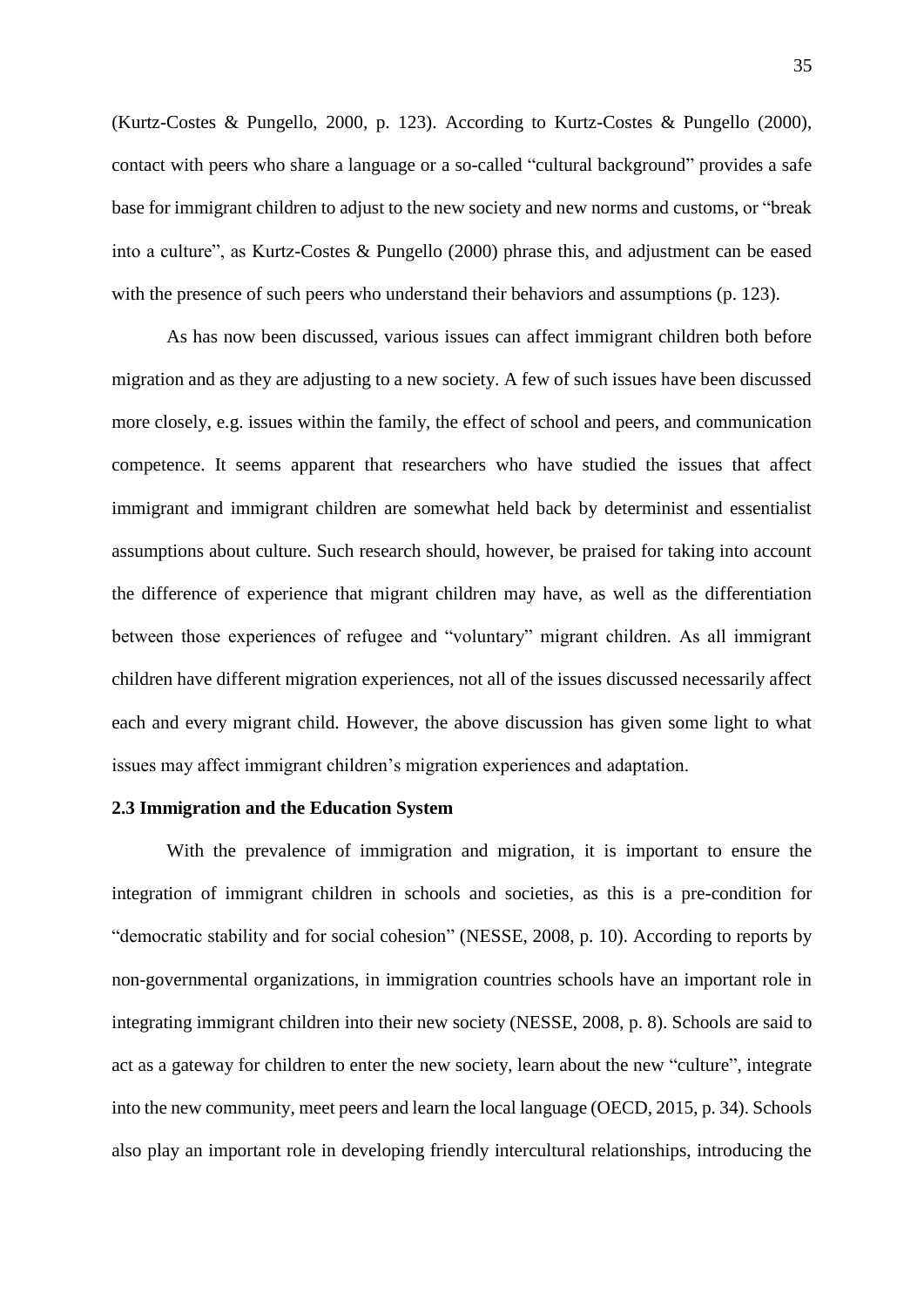norms, values and expectations of the new society to immigrant students, and acting as an arena where different groups in the community meet, build relationships and acknowledge differences between one another (OECD, 2015, p. 40).

Yet, at the same time, education systems may emulate the dynamics that are widespread in the society: for example, immigrant children may still face racial discrimination carried out by both teachers and students within the education system (Este & Van Ngo, 2011, p. 38). The OECD (2015) notes that this contributes to the self-perception of immigrant students as outsiders and intensifies students' difficulties (p. 41). On the other hand, positive relationships between immigrant students and students without an immigrant background are said to help immigrant students adjust to the new society, and the perception of support from teachers and peers are said to be related to motivation and invested effort of immigrant students (OECD, 2015, p. 40).

How well education systems react to migration greatly impacts how successfully immigrants integrate into their new communities, as well as the social well-being of all other community members (OECD, 2015, p. 22). It is important that schools and teachers are aware of their role in helping their students adapt to their new country, and education systems must be prepared for the challenge they are faced with and be able to provide immigrant students with the tools and help they require.

Eurydice (2004) suggests that action aimed at "the integration of immigrant children into the new country's education system should be taken in three areas: adapting the system to their special educational needs; including lessons on the language and culture of the country of origin in mainstream school curricula; and promoting intercultural education for all" (p. 15). However, education systems have a variety of tools and practices they can apply to aid immigrant students and their families, and these practices vary across countries (see OECD, 2015 and Eurydice, 2004). In the following subchapters I will discuss how education systems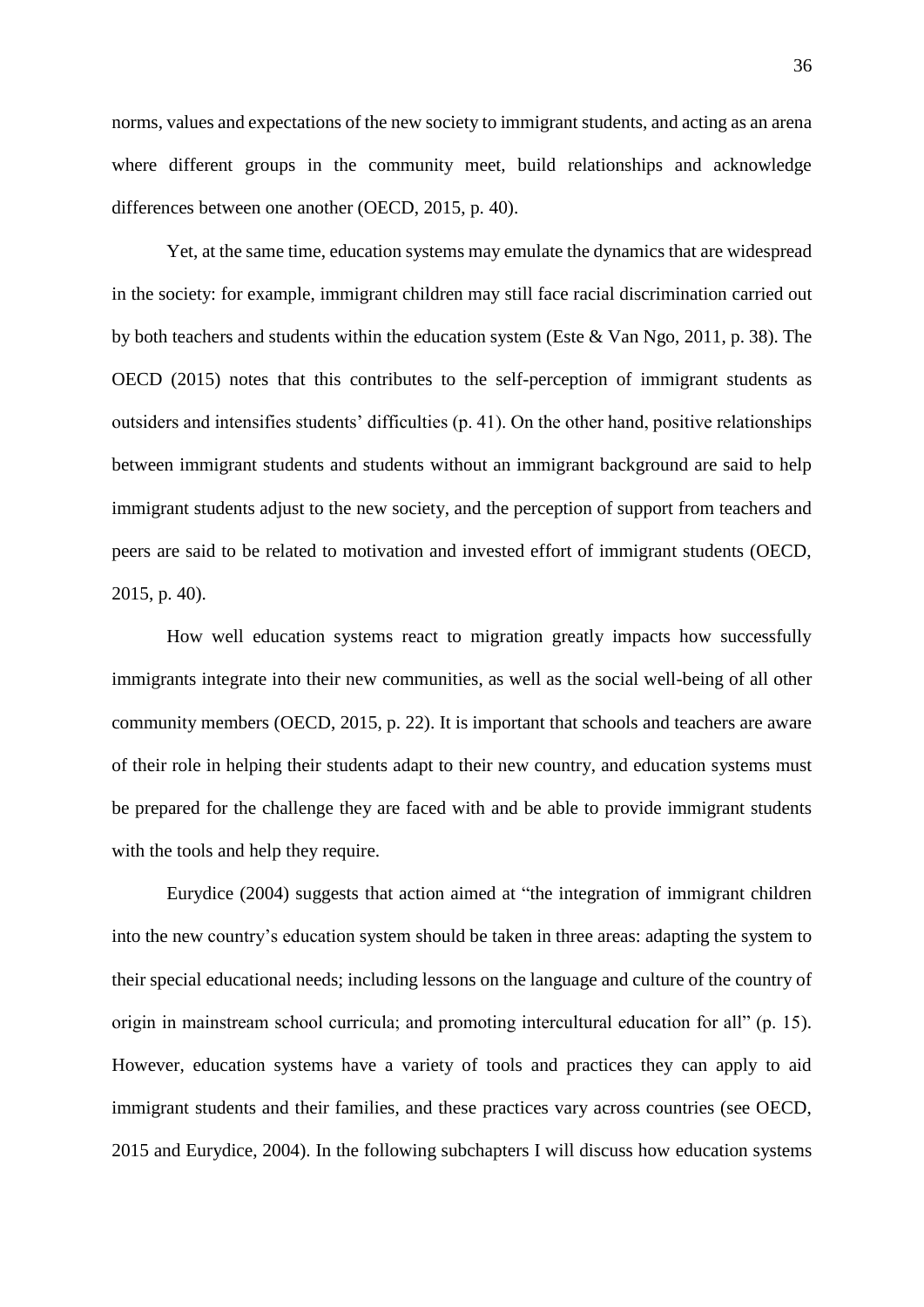around the world, in Europe, and in Finland have reacted to help immigrant students adapt to the new education system and new society.

This chapter focuses heavily on the reports and recommendations of international nongovernmental organizations regarding the steps countries and education systems are currently taking and ought to take in order to help integrate and offer quality education for immigrant students. It is important to discuss these recommendations, as they are based on PISA results, academic research, and reports of practices education systems around the world are currently applying to integrate immigrant students. They also show on what basis different steps have been taken in countries around the world, as well as on what basis organizations such as OECD (2015) present their recommendations. These reports give a current picture of the practical measures education systems have taken, what they have found effective, and what should be improved on, and thus I find that they are an important and useful source of information for this thesis. Not only do they cite research, they focus on practice and the reality that the education systems currently exist in.

## **2.3.1 Recommendations of International Non-Governmental Organizations**

When it comes to immigrant students and their adaptation to their new environments and society, education systems and researchers often inspect this phenomenon from the point of view of students' academic success (e.g. Gibson, 1997; Good et al., 2010; NESSE, 2008; OECD, 2015; Ogbu, 1987; Ohinata & van Ours, 2013). Indeed, first and foremost the education system aims to ensure that immigrant students have the chance to succeed academically (OECD, 2015, p. 3). Yet, in their new society and school, many things can disturb immigrant students' ability to succeed academically, and the difference in performance between students with and without an immigrant background varies greatly across countries (OECD, 2015, p. 6).

What seems to be somewhat missing from this field is a focus on the social aspect of integration or adaptation of immigrant students within the education system. Even though it is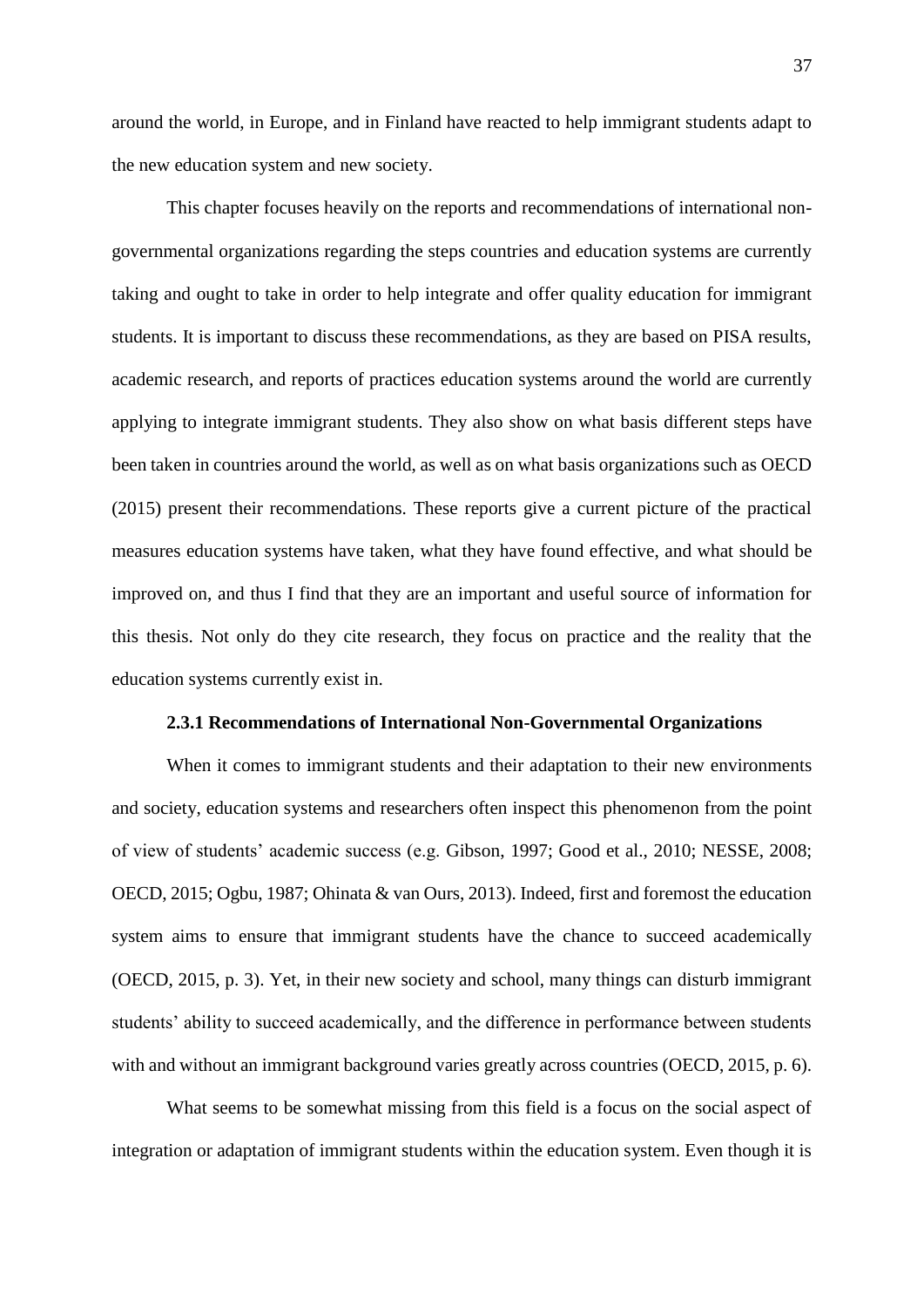important to study what contributes to the academic success of immigrant students, it ought to be just as important to see what things contribute to students having a sense of belonging in school and in the new society. Students' academic success does not, after all, ensure or necessarily correlate with a sense of belonging in school or the new society. Thus, students' emotional well-being and social adjustment should be studied more.

Researchers have emphasized the role and impact that education policies have on immigrant students (Gibson, 1997, p. 441). It has been pointed out that issues such as unequal schools, "white flight", "dustbin classes", prejudice of teachers, early tracking, and the discontinuity that exists between the home and school lives of students all devalue the identities of immigrant students as well as affect their academic performance (Gibson, 1997, p. 441). Good integration policies can help reduce the disadvantage that immigrant students experience in the education system and the long-term effects of stress experienced by immigrant students (OECD, 2015, p. 5).

Countries around the world have a wide variety of policies and practices they use to accommodate their immigrant students, and each system faces different challenges in accommodating immigrant students in the education system, such as needing to integrate large numbers quickly, or accommodating children who do not speak the language of instruction, or who are from socio-economically disadvantaged families (OECD, 2015, p. 3). Integration of immigrants into the new society is a big issue for policy-makers, and countries have varying levels of expertise in this, with some countries having substantial experience on policies to use in the integration of immigrant students in the education system, and others only recently having acquired such experience, or only beginning to adapt the education system to the needs of immigrant students (Eurydice, 2004, p. 3).

OECD (2015) has identified several issues that countries should consider in their policies and has gathered together data to create a more solid foundation for practices that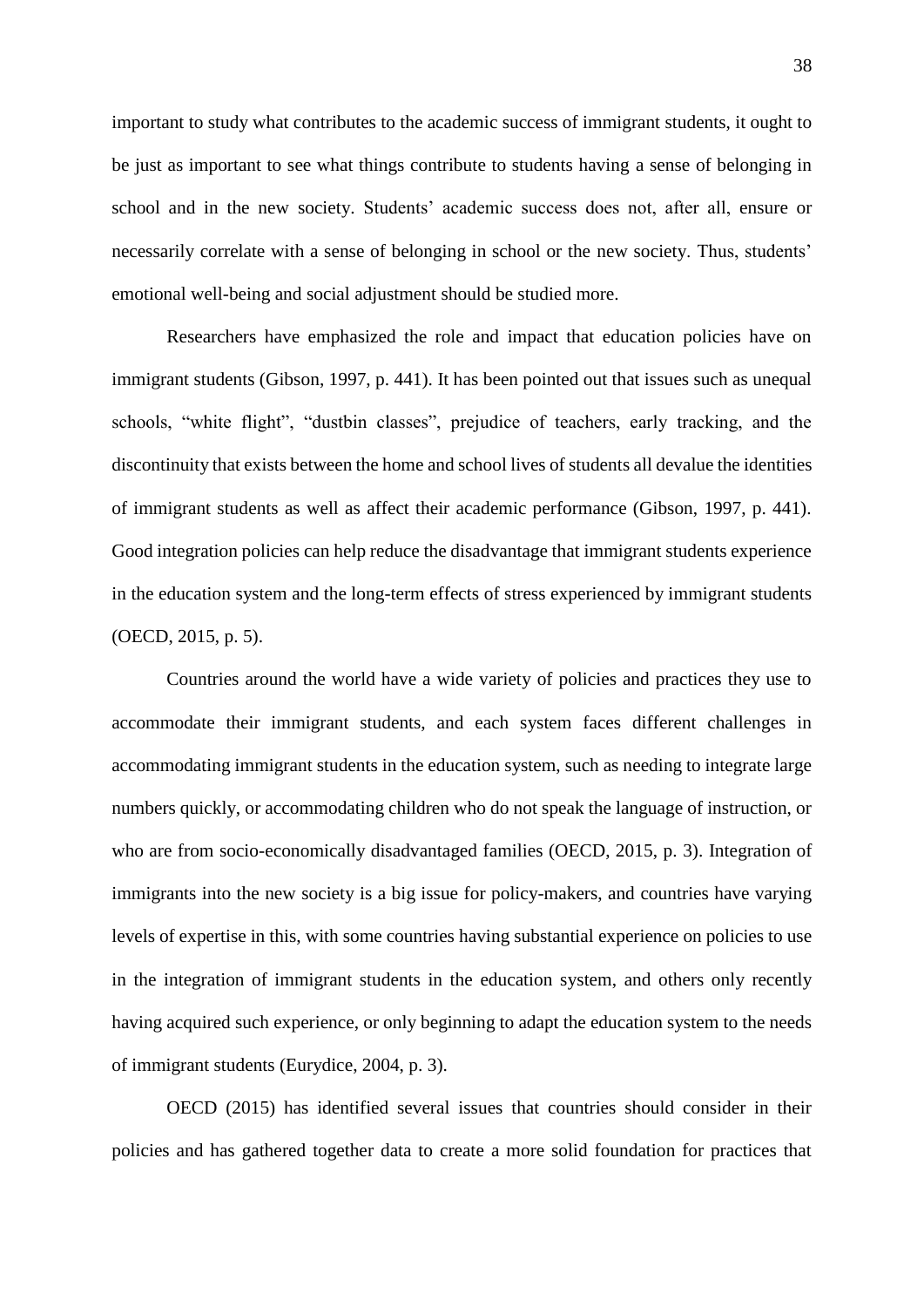educators and institutions should apply to meet the needs of immigrant and refugee students and help them reach their full potential (p. 3). Based on this data OECD (2015) offers the following guidelines, to ensure the integration and academic success of immigrant students:

"Provide language instruction quickly

Offer high-quality early childhood education

Encourage all teachers, not just specialists, to prepare themselves for diverse classrooms

Avoid concentrating immigrant students in the same, disadvantaged schools

Re-think education policies

Reach out to immigrant parents" (OECD, 2015, p.  $9 - 10$ ).

Yet again, these guidelines mainly focus on the academic success of students. Many of the things mentioned do help students' adaptation in the long-run (e.g. language education, early childhood education, avoiding concentration of disadvantage), but little focus is given to students' social adjustment or general adaptation. However, a positive aspect that arises from the reports mentioned, is that education systems seem to be focusing less and less on assimilating immigrant students into a single, assumed majority "culture", and are instead focusing on integrating these students into the society. Countries seem to be striving towards more multicultural and diverse societies by encouraging education systems to embrace rather than reject the diverse backgrounds of their students.

However, as discussed earlier, "embracing diversity" within the education system can sound like good practice, however this possibly well-meaning mission may in fact hinder immigrant students. With the goal of "embracing diversity", differences between students are emphasized, and teachers are expected to do so as well in the form of e.g. presentations on the "cultures" of their students (Breidenbach & Nyíri, 2009, p.  $164 - 165$ ). By doing so, teachers and the education system may in fact be doing a disservice to their immigrant students by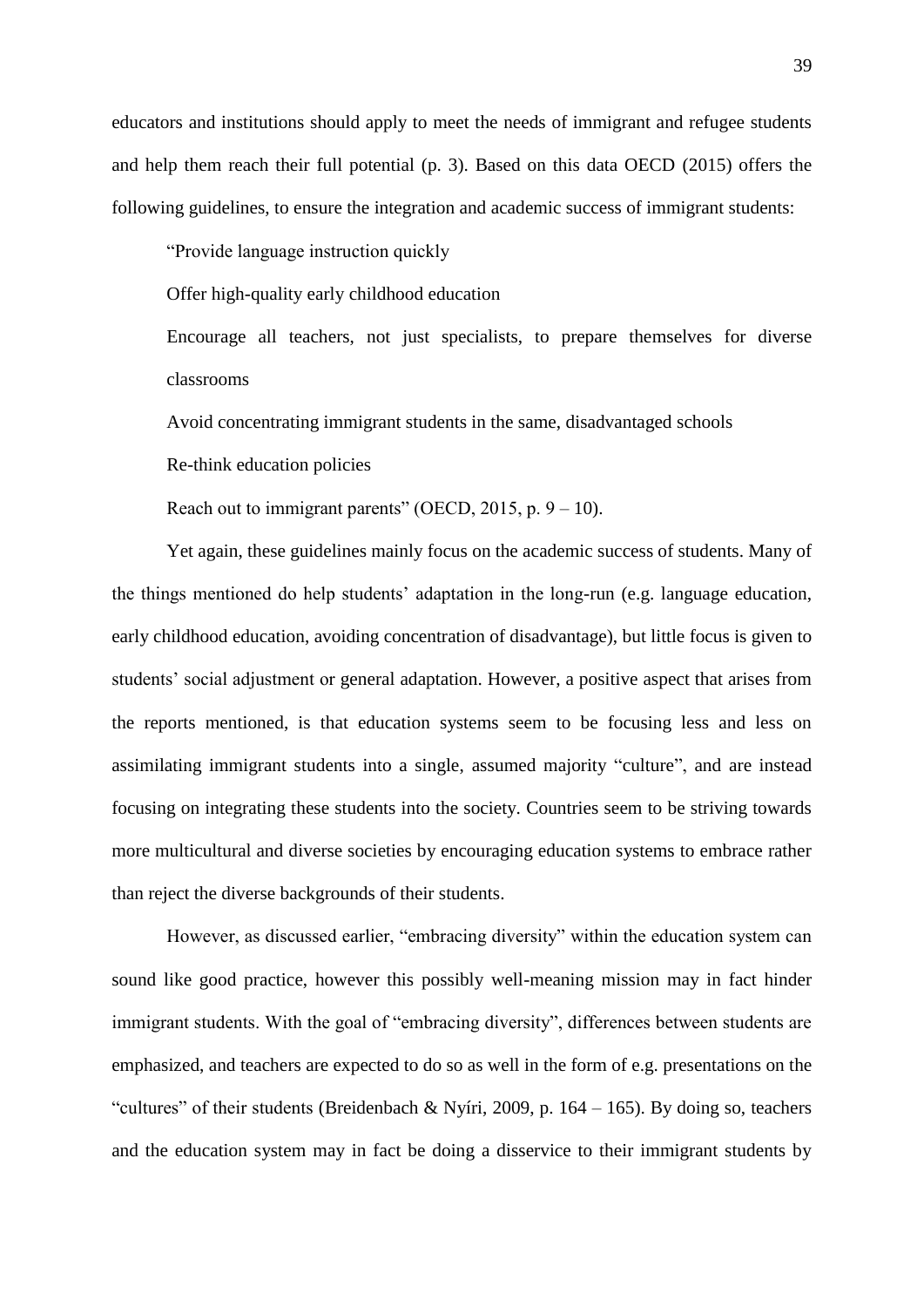singling them out and othering them. Although the intentions behind such practices may be well-intended, they may end up achieving the opposite of what was intended.

Based on OECD (2015) and Eurydice (2004) reports, it seems that education systems focus particularly on providing extensive language support for immigrant students. It is highlighted that upon arrival to their new country, students must master the language of instruction as soon as possible in order to succeed in school (OECD, 2015, p. 85). Schools and educators have indeed taken this into account, and linguistic forms of support have been found to be among the most extensive support measures that education systems in Europe have taken to help immigrant students upon arrival to their new countries (Eurydice, 2004, p. 44).

Many of the adaptation theories discussed earlier also emphasize the importance of migrants gaining communicative competence in the new society, e.g. Kim (2017), Berry (1997) and Croucher and Kramer (2017). All of these researchers emphasize that in order to adapt to a new environment, individuals must be able to communicate in the new society. Of course, the education system has a more practical reasoning for language support, this being the academic success of immigrant students. Issues such as adaptation and assimilation (as per Kim, 2017) are not brought up, and the focus is on the ability to participate in teaching.

In addition to providing sustained language support for immigrant students, education systems are encouraged to teach students their mother tongue. According to Eurydice (2004), such "heritage language support" is often introduced because it will allegedly improve the "development and learning ability" and sense of identity of those students whose mother tongue differs from the language of instruction (p.  $51 - 66$ ). Valuing immigrant students' mother tongue is claimed to ensure that children feel that their cultural and linguistic heritage is appreciated as much as the majority culture and language, as well as help in "bridging the gap between their home and school" (OECD, 2015, p. 93).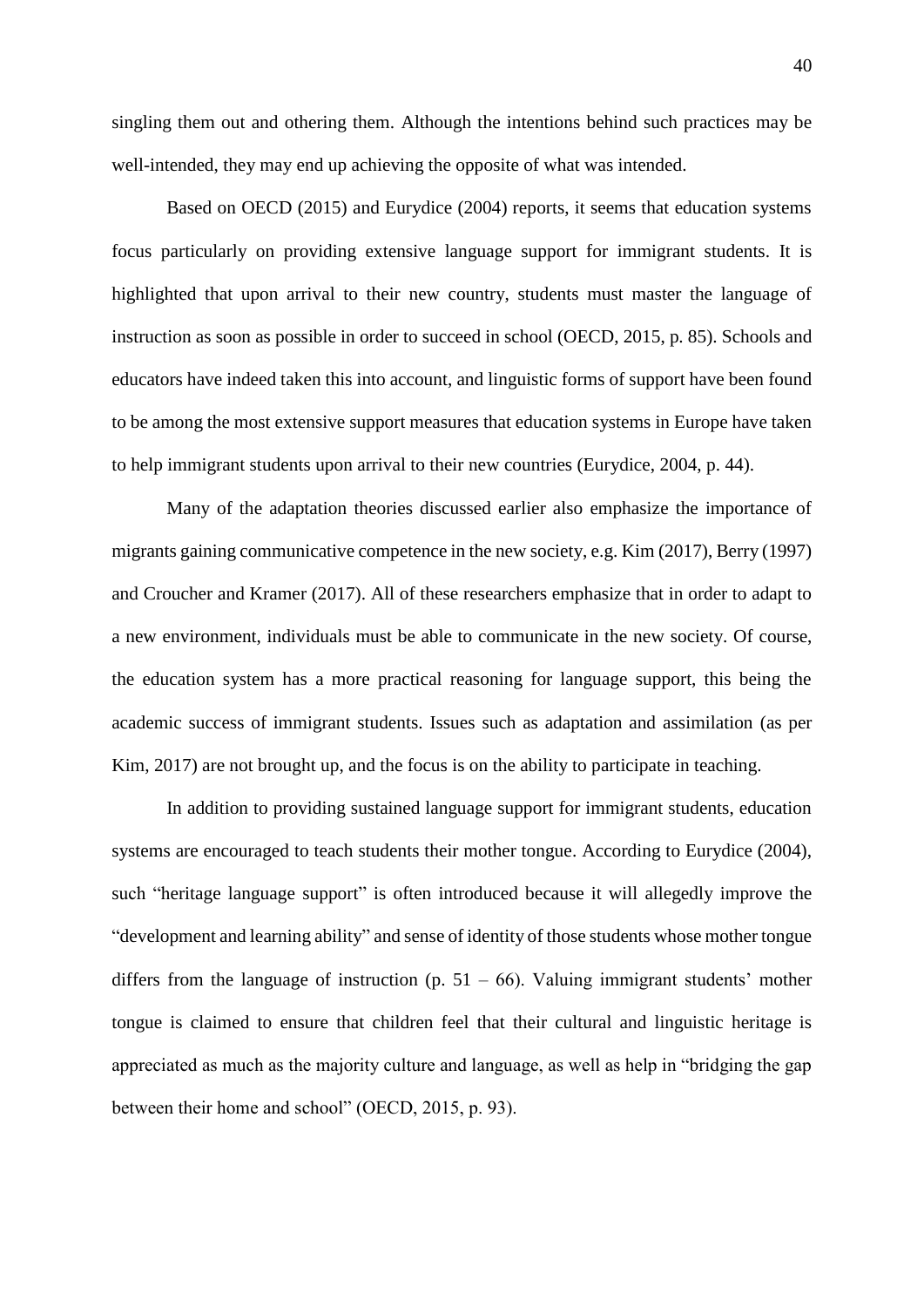Here in particular it can be seen how policy has more and more distanced itself from assimilationist practices of Kim (2017) and subtractive acculturation first presented by Gibson (1995). Instead of demanding immigrant students to abandon their so-called "cultural heritage" and identities in favor of the so-called "new culture", education systems are, at least seemingly, choosing to show appreciation of diversity and students' heritage. Based on what has been discussed so far, education systems can be seen to follow a policy of integration or additive acculturation. However, even the well-meaning goal of appreciating students' so-called "cultural heritage" can turn on the education systems, as this easily leads to a simplified, essentialist view of culture and students' backgrounds, which may not at all hold true. As mentioned earlier, such practices may also lead to students being singled out and othered.

In addition, although the benefits of bilingual education to migrant children is promoted and encouraged by non-governmental organizations such as Eurydice (2004) and OECD (2015), the experiences of immigrant students may be quite different from the initial goals of heritage language education. For example, in the 2000s in Norway, one Pakistani student was reported to having spoken five different languages, but none of them fluently (Breidenbach, Nyíri, 2009, p. 167 – 168). Having been taught multiple languages at the same time, the student apparently did not have the chance to master any language and ended up dropping out of school due to being ridiculed by classmates (Breidenbach, Nyíri, 2009, p. 167 – 168). Although the intentions of the education system and educators may certainly have been well-meaning, in the end this particular student suffered due to such policy aimed directly at immigrant students. Thus, for some students it might be beneficial to have the choice of bilingual education, but the benefits of this should perhaps be considered individually, with the interest of the student in mind.

Although many of the policies introduced by OECD (2015) are interesting, what especially stands out from the report is the need for schools to increase their capacity to handle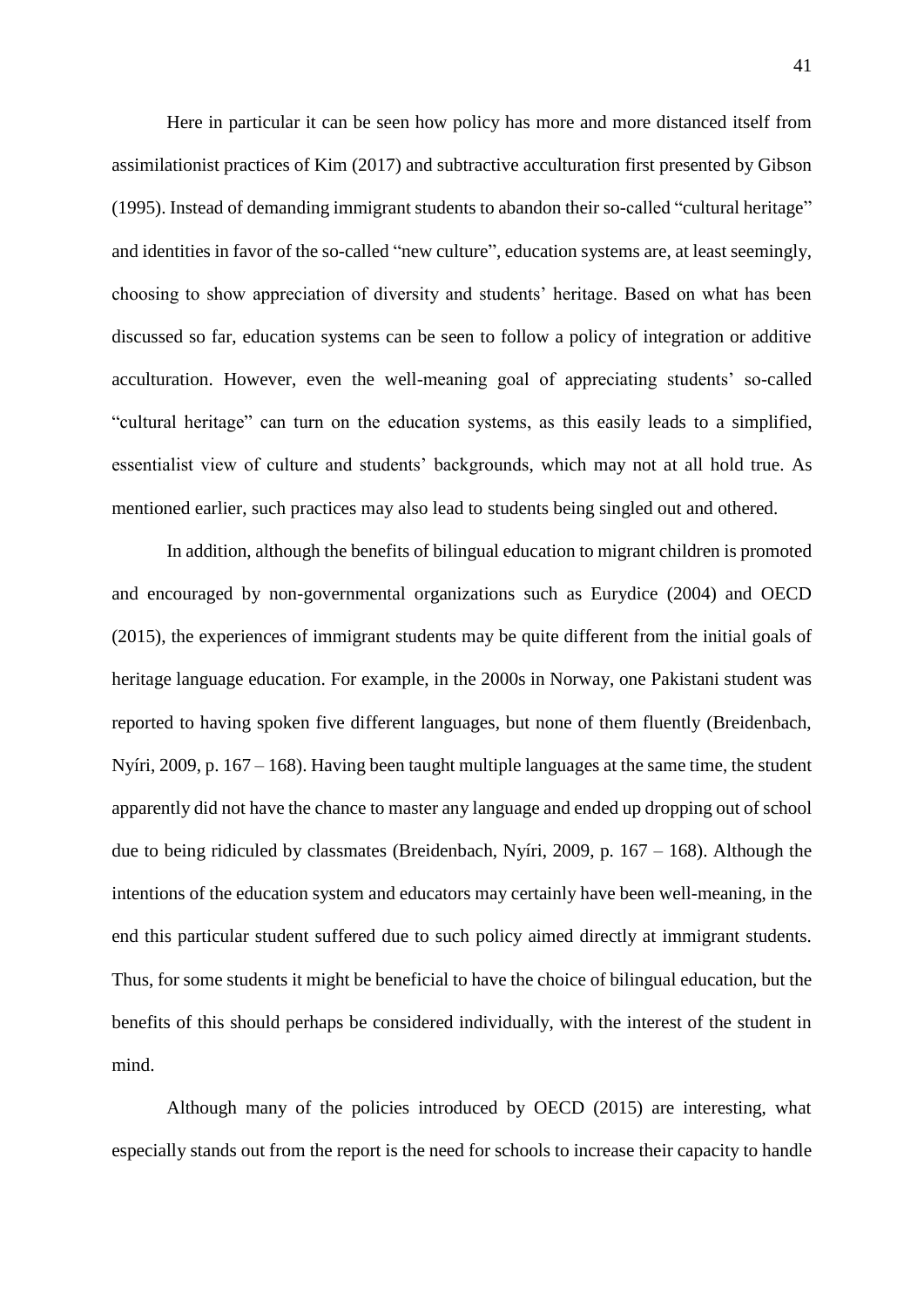multiculturalism, as well as avoid concentration of disadvantage in schools. Globally there are great differences in how prepared schools are to handle multilingualism and multiculturalism (OECD, 2015, p. 71). Most OECD countries require institutions which train teachers to include topics about intercultural education in their training, however clear instructions as to how to accomplish this is missing (OECD, 2015, p. 89). In addition, on a more governmental or municipal level, it is recommended that immigrant students be distributed to a variety of schools and classrooms instead of focusing them into schools that already struggle with students of non-immigrant background (OECD, 2015, p. 10). According to the OECD (2015) this practice will lead schools to struggle even further, as the new students do not understand or speak the language of instruction, while even distribution of immigrant students to a variety of schools alleviates pressure from schools and teachers (p. 10).

Many of the policies recommended by non-governmental organizations focus greatly on ensuring the academic success of immigrant students in one way or another. However, academic success is not the only indicator of integration for immigrant students. Schools are an important social environment for children, and students' sense of belonging in school is a important sign of whether or not they are integrated into the surrounding society (OECD, 2015, p. 6). For an individual, being a part of a community includes feeling like one is part of a group, or having a sense of belonging (Osterman, 2000, p. 324). Therefore, educators should try to pay attention to how happy immigrant students feel at school, and if they feel they belong there. After all, academic success does not necessarily correlate with a sense of belonging.

In fact, it has been shown that immigrant students may do well academically in one society and still feel they do not belong, while in another they may do worse academically but have a greater sense of belonging in school (OECD, 2015, p. 6). In many non-European countries first-generation immigrant students have been found to express even higher levels of happiness at school than their peers (OECD, 2015, p. 34). It has been suggested that this may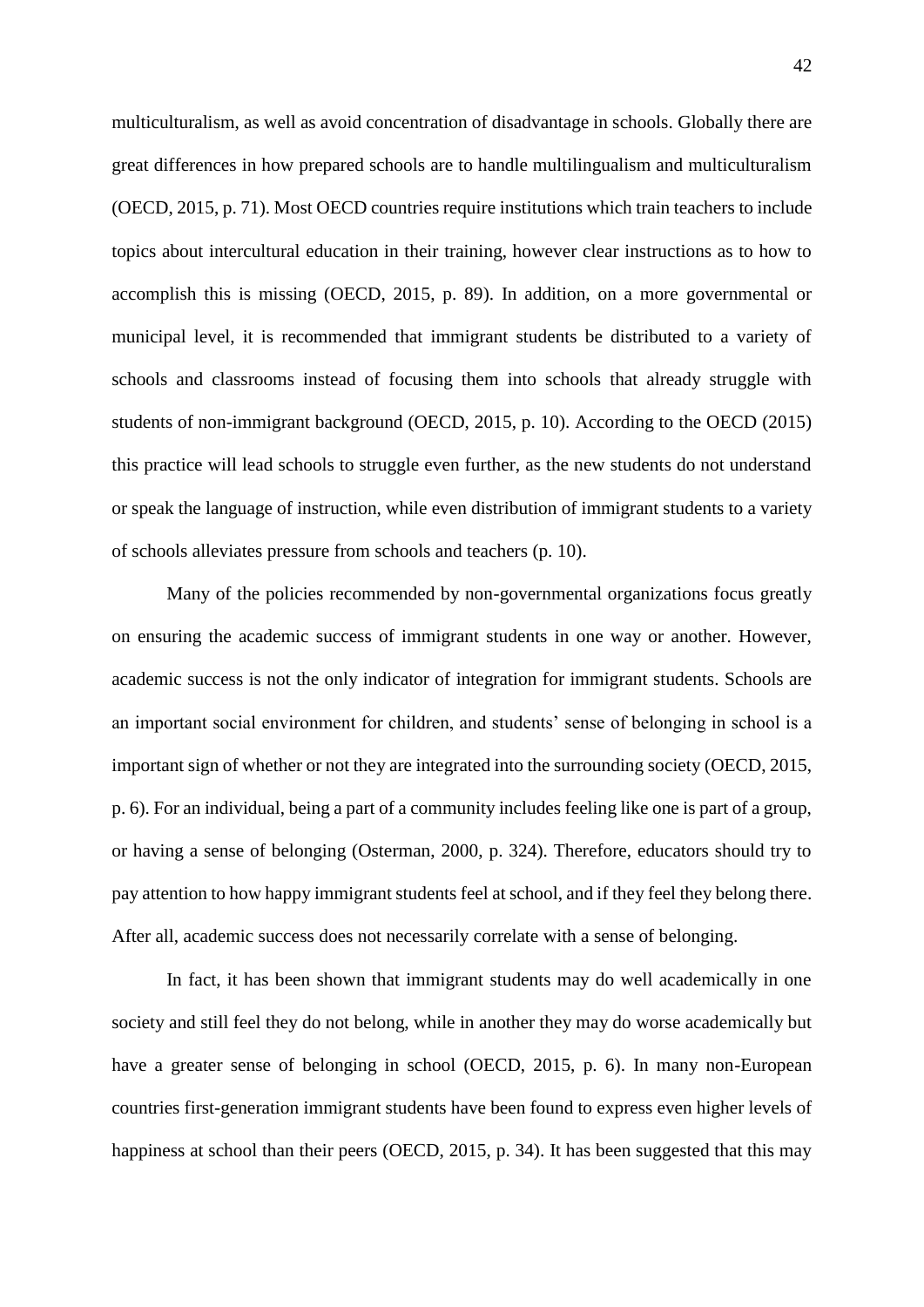be because in schools, immigrant students are given support and opportunities for socialization and integration, and because they see schools to be "bearing the fruits of sacrifices" that migrating families have made (OECD, 2015, p. 34). It is thus claimed that it is not only the socalled "cultural differences" between the so-called "heritage" and new "culture" but also the support that schools and communities provide that affect the psychological well-being of immigrant students (OECD, 2015, p. 37).

In the past and in previous research, students' sense of belonging alone may not have drawn as much attention for a few reasons. Academic achievements and mastering the curriculum have been seen to be more important in schools, while sense of belonging has been seen more as a reward for achievement and conformity (Osterman, 2000, p. 324). However, students' sense of belonging is certainly important in itself, but also because it promotes healthy social and psychological development, and it is related to lower rates of school dropout (OECD, 2015, p. 35). Schools can help immigrant students' well-being by helping them deal with daily issues surrounding their learning, communication and living in the new environment (OECD, 2015, p. 6).

To sum up, based on the reports by OECD (2015) and Eurydice (2004), currently education systems focus mostly on assuring the academic success of immigrant students, while less attention seems to be paid to the adaptation of immigrant students. However, from the reports it can be seen that integration into the new society is mentioned often, and thus it can be seen to be a common adaptation goal. Based on the different practices of the education system, it is apparent that assimilation as theorized by Kim (2017) or subtractive acculturation as theorized by Gibson (1995) is not supported or practiced. However, it should be taken into account that based on such reports it is impossible to know what happens in practice in individual schools. It should be pointed out, though, that although wanting to show appreciation of immigrant students' so-called "cultural heritage" and "cultural background" as is mentioned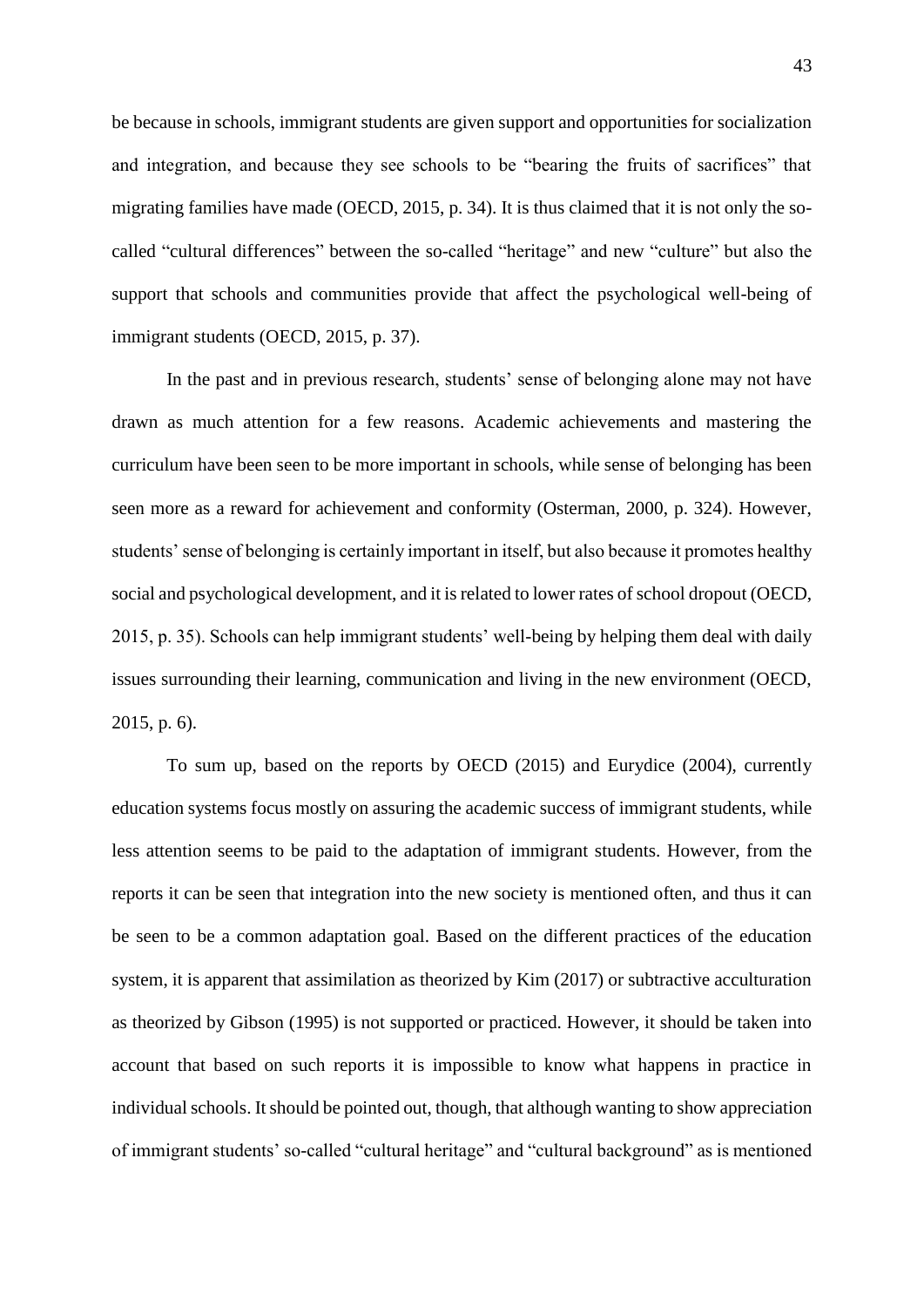in these reports may be well-meaning, it can lead to education systems having an essentialist idea of "culture" and their students' backgrounds. Therefore, education systems should perhaps consider shifting the focus of their intentions when accommodating immigrant students away from the notion of culture altogether, and focus on immigrant students as individuals.

# **2.3.2 Immigration and the Education System in Finland**

Finland has somewhat of a shorter history of immigration than many other European countries, and thus the education system in Finland is not yet "an all-encompassing multicultural environment for all" (Sinkkonen & Kyttälä, 2014, p. 167). Schools do, however, utilize various methods to help their immigrant students and their families become familiarized with the education system in Finland and integrate into the society. Many of those methods follow what has been recommended by organizations such as OECD (2015) and Eurydice (2004) in their reports: immigrant families are provided with information about the Finnish education system, academic possibilities after basic education, the curriculum, student evaluation, teaching methods and their children's personal study plans (Finnish National Agency for Education [EDUFI], 2017, p. 13).

The Finnish education system focuses particularly on ensuring that upon starting school immigrant students learn the language of instruction promptly. The most common practice to assure this seems to be Finnish as a second language education and preparatory education, which municipalities can choose to offer to those students of immigrant background who are entering pre- or basic education but lack the necessary language skills to attend basic education (EDUFI, 2017, p. 3).

In Finland, preparatory education was first offered in the 1990s, when growing immigration in Finland called for new, different ways of arranging education for students who did not have the necessary language skills required for Finnish or Swedish basic education (Sinkkonen & Kyttälä, 2014, p. 168). Preparatory education was then established to offer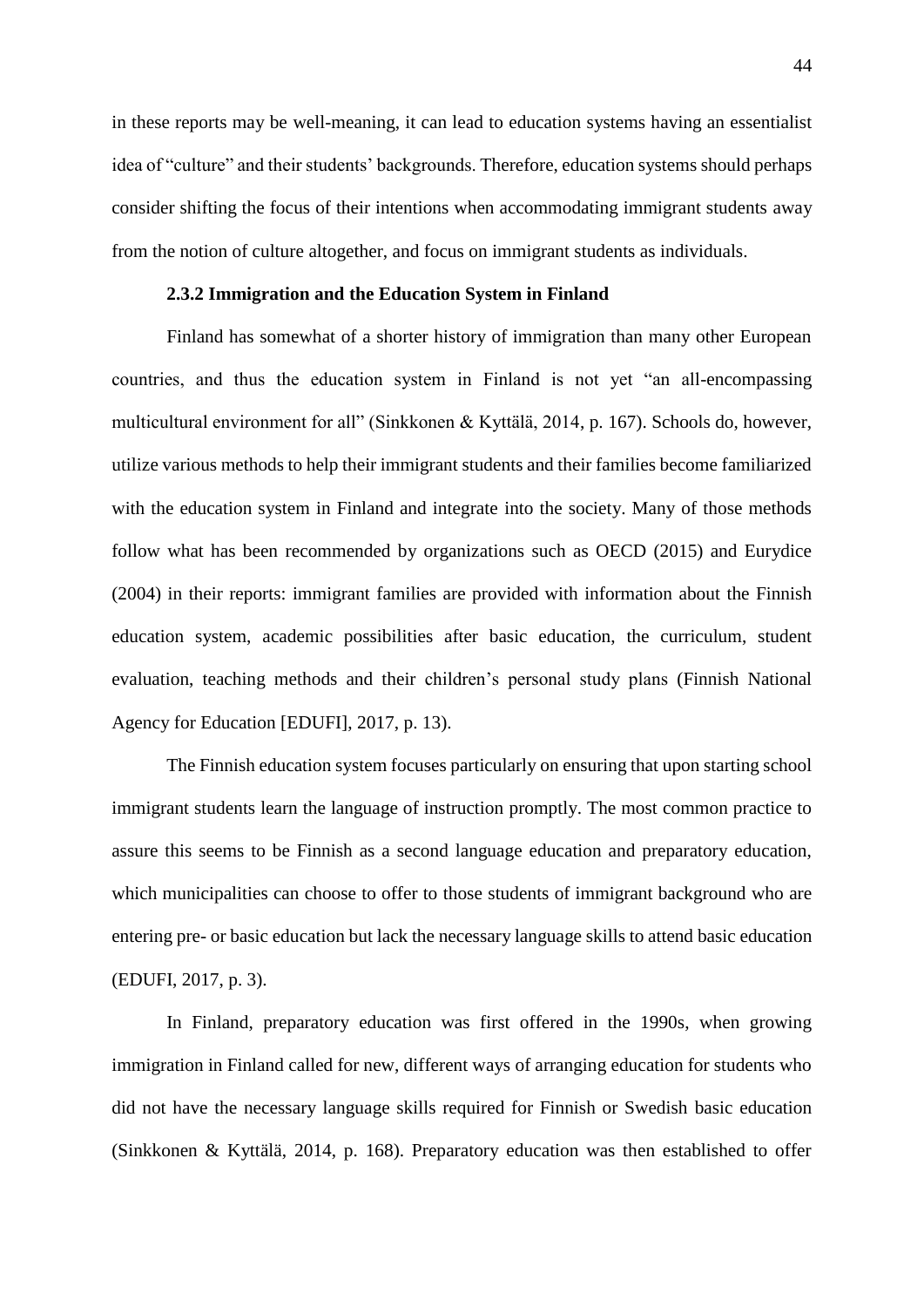students the chance to learn Finnish and adjust to the school system in Finland for one year (Sinkkonen & Kyttälä, p. 168).

Nowadays students do not, however, spend the entirety of their preparatory education only within their own group, but are instead integrated into mainstream classrooms of their peers during this time (EDUFI, 2017, p. 10). Mainstream classrooms in this context refers to classes where the basic education curriculum is taught to students who are able follow teaching in the language of instruction. The goal of integration during preparatory education is to help improve students' language learning and knowledge in different subjects, allow students to experience what an authentic Finnish learning environment is like, and help the student adapt to the new society (EDUFI, 2017, p. 10). In the curriculum for preparatory education it is also stated that preparatory education helps students recognize the values and norms that connect different cultures, encourages students to connect with other cultural groups, supports good ethnic relations, and prepares students to function in a culturally diverse society (EDUFI, 2015, p. 9).

However, despite the diversity of the goals stated, it should be noted that the main focus of preparatory education is to teach students Finnish or Swedish as a second language, as learning the language of instruction will enable the student to move from a preparatory class into a mainstream classroom (EDUFI, 2015, p. 7). Even after completing preparatory education and moving into mainstream classroom, immigrant students continue to be taught Finnish as a second language. This is said to support students to build their linguistic and cultural identities in a multicultural society, as well as support their integration to Finnish society (EDUFI, 2016, p. 6).

Although preparatory education has been able to solve some of the more burning issues in immigrant education, it has been noted that other issues remain unanswered (Sinkkonen & Kyttälä, 2014, p. 168). For one, the Finnish education system and academia both are said to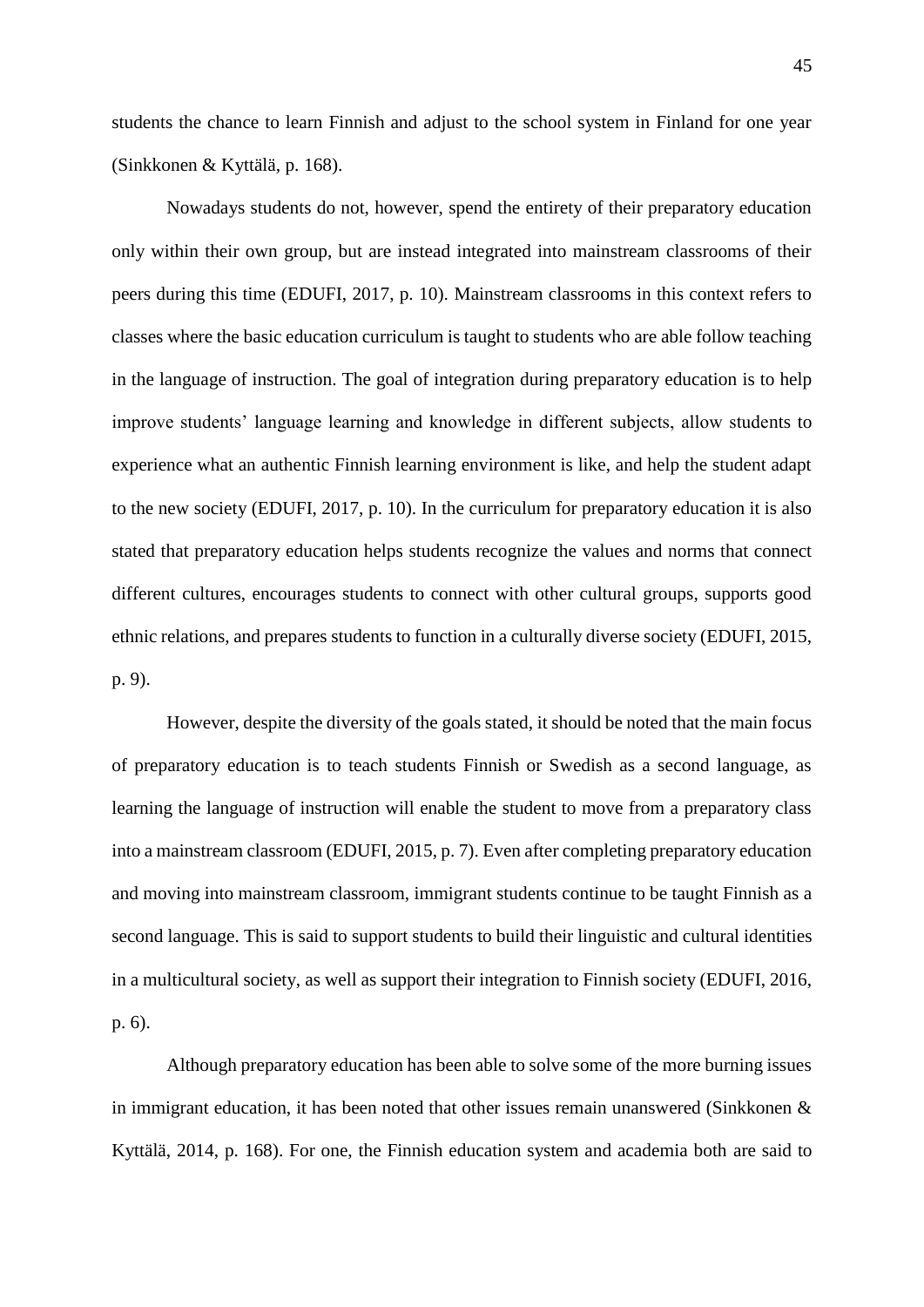lack a consistent manner of carrying out multicultural education (Dervin et al., 2012, p. 1). In addition, it has been criticized that although possibilities for multicultural education within the Finnish education system may exist, it is still mainly concerned with learning about "the others", with white Finnishness seen as the norm (Sinkkonen & Kyttälä, 2014, p. 168 – 169). Finnish multicultural education has also been criticized for how it is taught differently for the "ethnic majority" and "ethnic minority": immigrant students are taught about their "own culture" and "Finnish culture", while the majority is taught about multiculturality in Finland, with cultures being talked about as "solid" and unchanging (Dervin et al., 2012, p. 2).

Cultural and linguistic diversity in a school poses a challenge for individual immigrant students as well as teachers who should be able to take into account students' ethnic identities, culture and background in their teaching (Sinkkonen & Kyttälä, 2014, p. 170). However, Sinkkonen and Kyttälä (2014) criticize Finnish teacher education programs for not being equipped to develop the skills necessary for teachers who must work with diverse classrooms (p. 170). Thus, it should perhaps be considered that teachers already working in schools be offered training in handling diversity in their schools, while teacher training programs should perhaps make sure to introduce the topic already in training. However, such training should aim to steer away from the concept of culture as differences between people and cultures, and perhaps focus more on, as Byram (2000) says, "seeing relationships between different cultures" (as cited in Dervin et al., 2012, p. 3).

In regard to cultural adaptation theories, it certainly seems that official policy at least is leaning away from assimilation as presented by Kim (2017). Immigrant students are not expected to assimilate to an assumed version of majority Finnish "culture", but instead it seems that diversity and students' "cultural" backgrounds are supported. Thus, it would seem that a strategy of integration as per Berry (1997), or additive acculturation as per Gibson (1997) is supported instead. An adaptation process similar to De la Garza and Ono's (2015) differential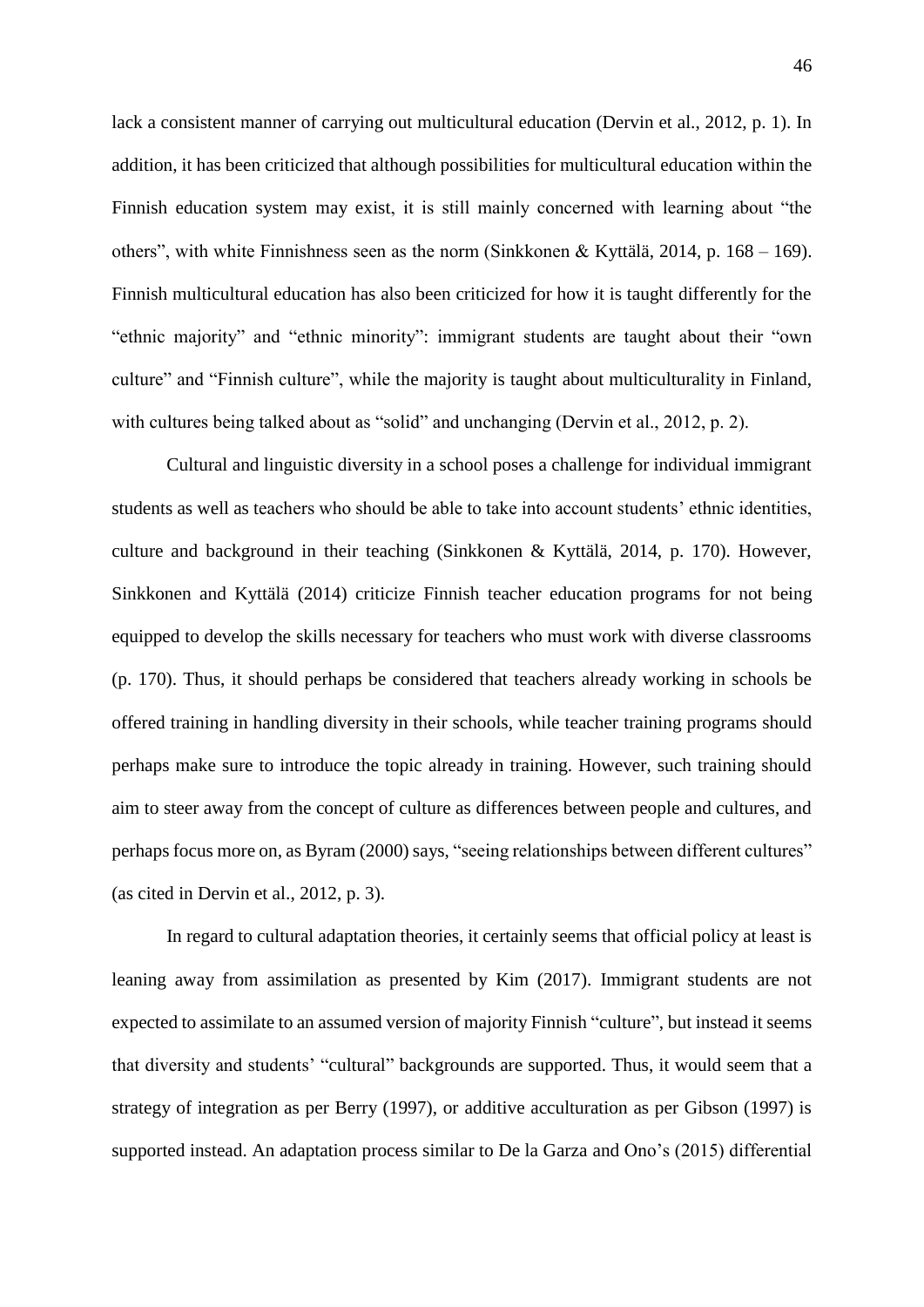adaptation theory is perhaps not recognized here quite as much, as students are expected to at least integrate into the Finnish society. However, once again, although supporting diversity may seemingly be only positive, it can lead to excess emphasis being placed on differences between students, which can lead to immigrant students being othered.

It should be noted that the information provided by the Finnish National Agency for Education and municipalities, as well as the information collected by OECD, may very well differ from actual practices of schools and teachers in reality. For example, although it is stated by the Finnish National Agency for Education or the municipalities that extensive linguistic support is provided for students even after "graduating" from preparatory education, in reality it could be that not all schools have the means to carry this out extensively.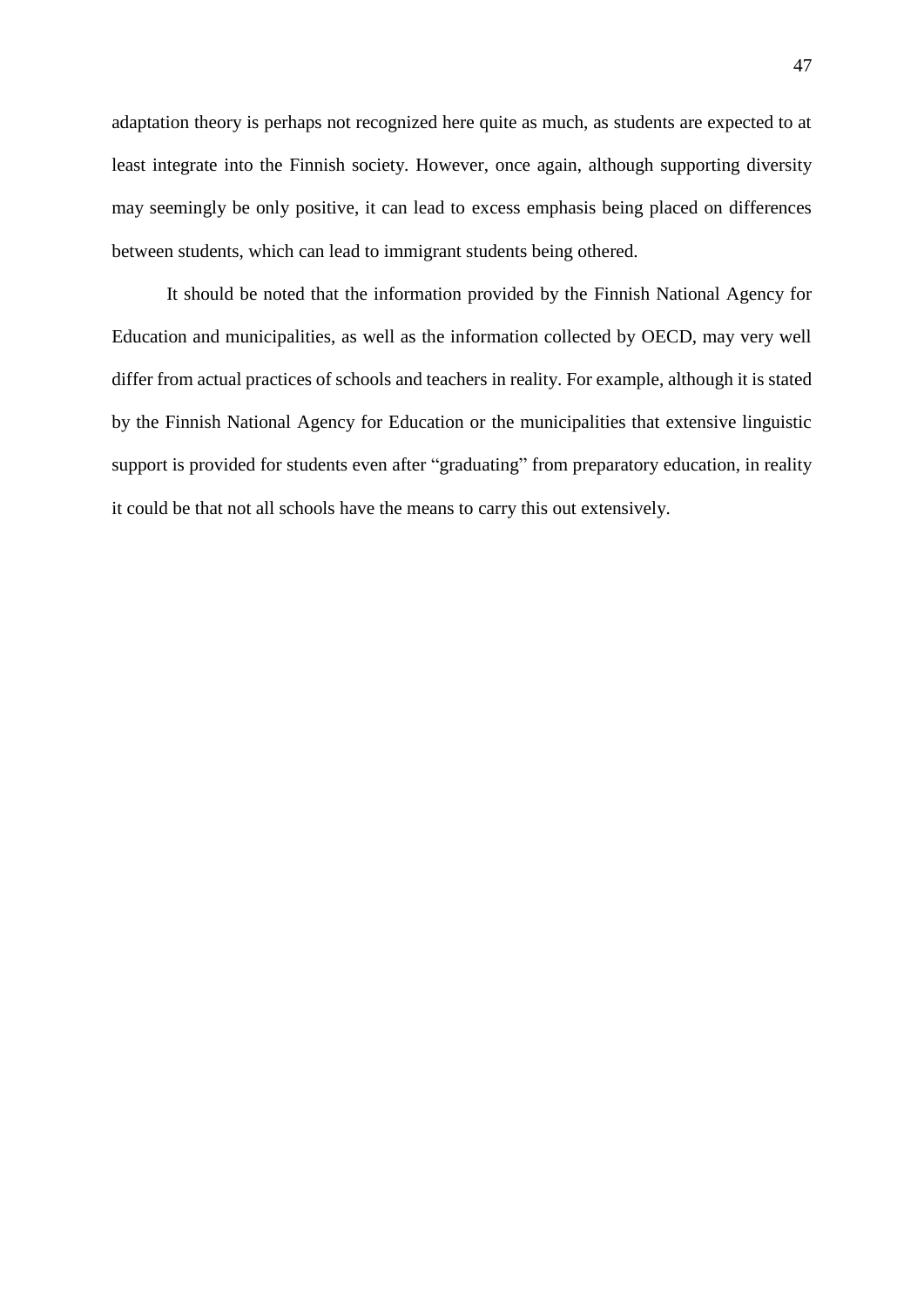#### **3. METHOD AND DATA**

So far different adaptation theories have been discussed, as well as their relevance to this thesis. As was pointed out, with the exception of Gibson (1995), most adaptation theories discussed do not consider the adaptation process of immigrant children, seemingly focusing on the adaptation of adult immigrants. Following this the different issues that immigrant children face, and which can affect their adaptation process in their new environment were discussed. Finally, issues which education systems around the world find important to address and focus on when aiding immigrant students to adjust were examined. This included considering some of the methods that education systems have in place to help immigrant students adjust to their new environment and the education system, as well as a focus on the Finnish education system. Having discussed the theory and past research in the previous chapters, the aim of this study as well as the methods used will now be discussed.

# **3.1. Aim and Research Questions**

In this thesis I aim to find out if the teachers interviewed can be perceived to have a specific conscious or unconscious stance regarding the cultural adaptation of immigrant students. Based on the reports of OECD (2015) and Eurydice (2004), Gibson's (1995) findings regarding the expectations the education system places on immigrant students is already dated and no longer correct. While Gibson (1995) theorizes in her research that the goal of the education system and teachers is, in essence, for immigrant students to assimilate to the new culture, these reports imply that nowadays it is more common and more advisable to embrace multiculturalism within the education system. Thus, I am interested to find out if teachers themselves can be seen to still follow the principles of any of the cultural adaptation theories discussed above. Based on this, I introduce my first research question:

RQ1: How can teachers' expectations regarding immigrant students' cultural adaptation be related to adaptation theories?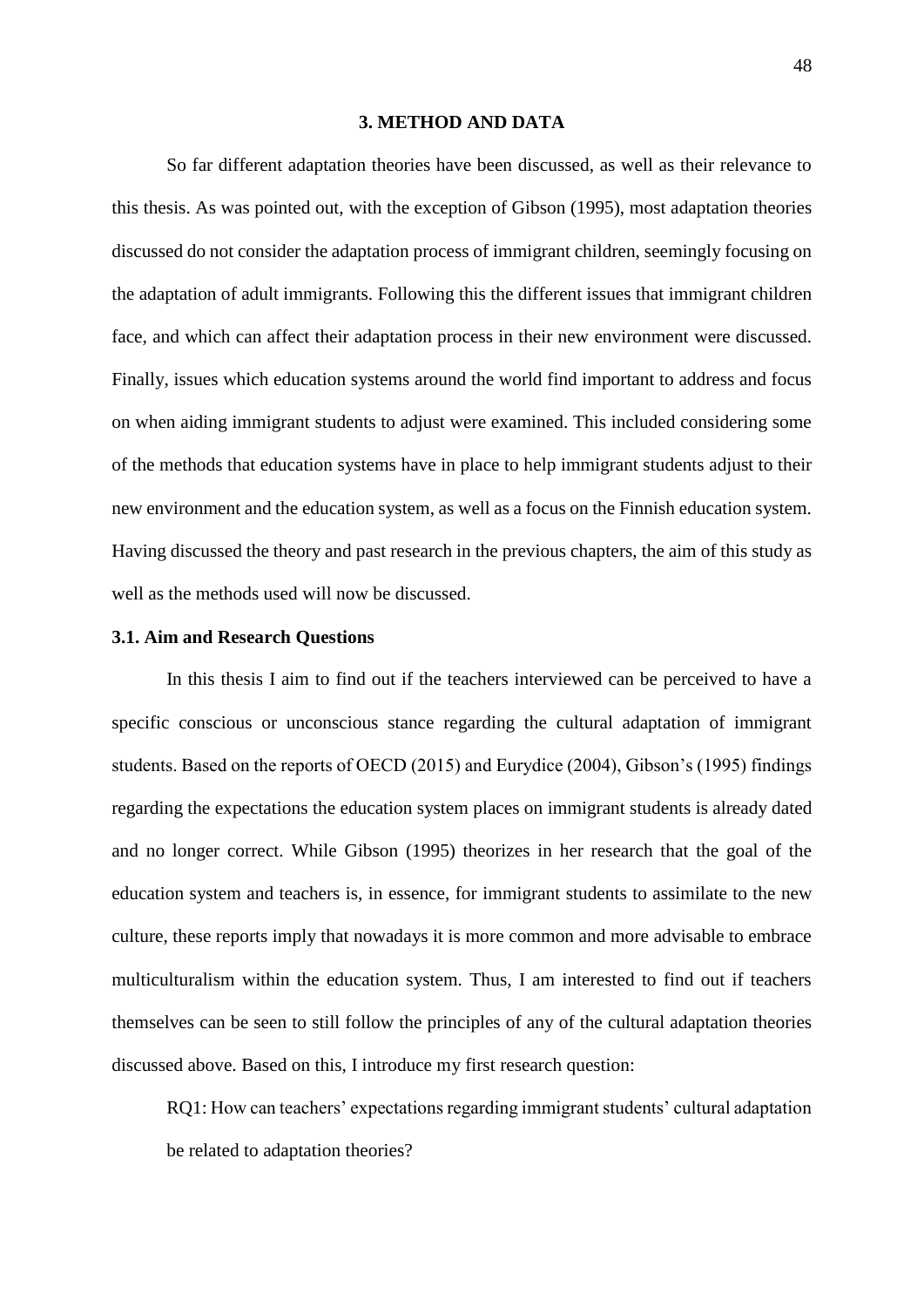As has been established above, a great deal of research regarding immigrant and immigrant students is focused on their academic success, while little attention has been paid to the cultural adaptation of these students, especially in Finland. Seemingly little attention has also been paid to the role of teachers and the education system in the adaptation process of immigrant students. In order to ensure that the education system is able to answer to the needs of immigrant students properly, it is important to fill this gap in current research. In order to find out the full extent of the role of teachers and the education system on the cultural adaptation process of immigrant students, more extensive research should be carried out. However, in hopes of beginning to bridge the current gap in research, I hope to find out in this thesis how teachers themselves perceive their role in the adaptation process of their immigrant students. Based on this, my second research question is as follows:

RQ2: How do teachers perceive their role in the adaptation process of immigrant students?

In the previous chapter it has also been established that different agents have their own recommendations, guidelines, plans and curricula that education systems are encouraged to follow in the integration of immigrant children. For example, the Finnish National Agency for Education has formulated a curriculum specified for immigrant students in Finland, OECD and Eurydice have compiled material explaining what schools around the world and in Europe specifically are currently doing, and in addition OECD offers suggestions as to what educational systems ought to do in order to help students of immigrant background within the education system. However, reports and guidelines do not necessarily depict the reality that exists in schools and classrooms. That is why in this thesis I aim to find out what it is that teachers themselves claim to do to support students' adaptation in the new society in practice, and what of their and the education system's actions they themselves find to be important in this process. Based on this I introduce my third research question: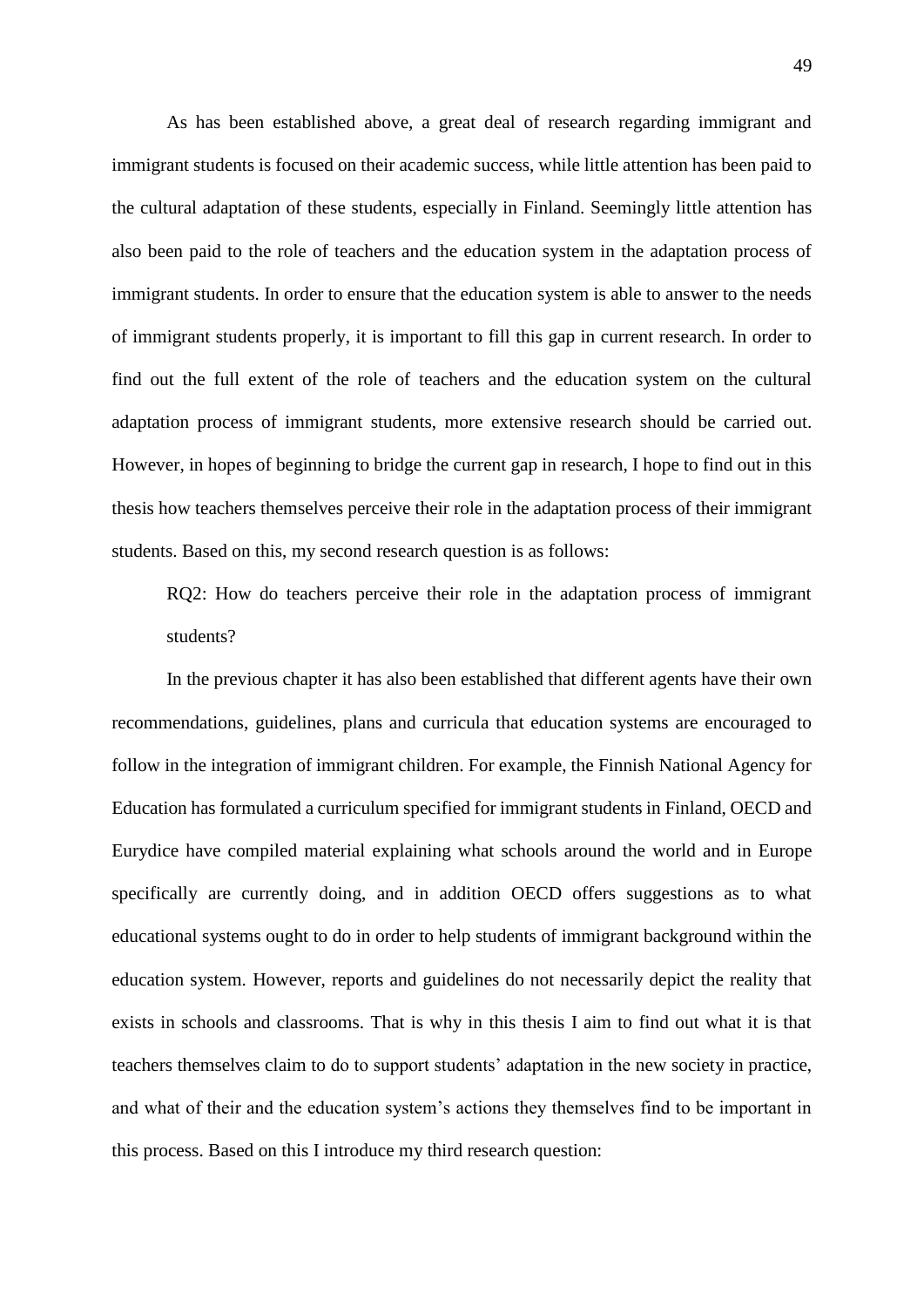RQ3: Based on teachers' narratives, how are they and the education system supporting immigrant students' adaptation?

## **3.2. Data and Method**

Data for this thesis was gathered by interviewing five comprehensive school teachers in Finland who were at the time teaching immigrant students or had previous experience in teaching immigrant students in Finland. Three of the interviewees taught preparatory education classes, one teacher was a class teacher in an elementary school, and one teacher was a subject teacher in a secondary school. Thus, the interviewees had a varying level of expertise in teaching immigrant students: some focused daily specifically on the needs of immigrant and immigrant students, and while others had immigrant students in their classes, the daily focus was not specifically on their needs.

Interviewees were chosen for this study based on their experience in teaching immigrant students. Initially I hoped to only interview teachers who had experience working as preparatory education teachers, but later expanded the conditions to teachers who had other experience in teaching immigrant students (e.g. teachers who had taught immigrant students for several years or had been otherwise involved in supporting immigrant students in their schools). Interviewees were gathered by first researching what schools had preparatory education classes in the school year  $2018 - 2019$ , and thus had a number of immigrant students and teachers with experience teaching students with immigrant backgrounds. Teachers and schools were also contacted by recommendation from thesis supervisors. The principals of the schools were contacted by email to request participation in the study, after which the teachers in question were contacted by email personally. Teachers who agreed to take part in this study were then interviewed.

The interviews were carried out as semi-structured interviews, hoping that a less strictly structured interviewing style would help yield more data and themes, while still allowing me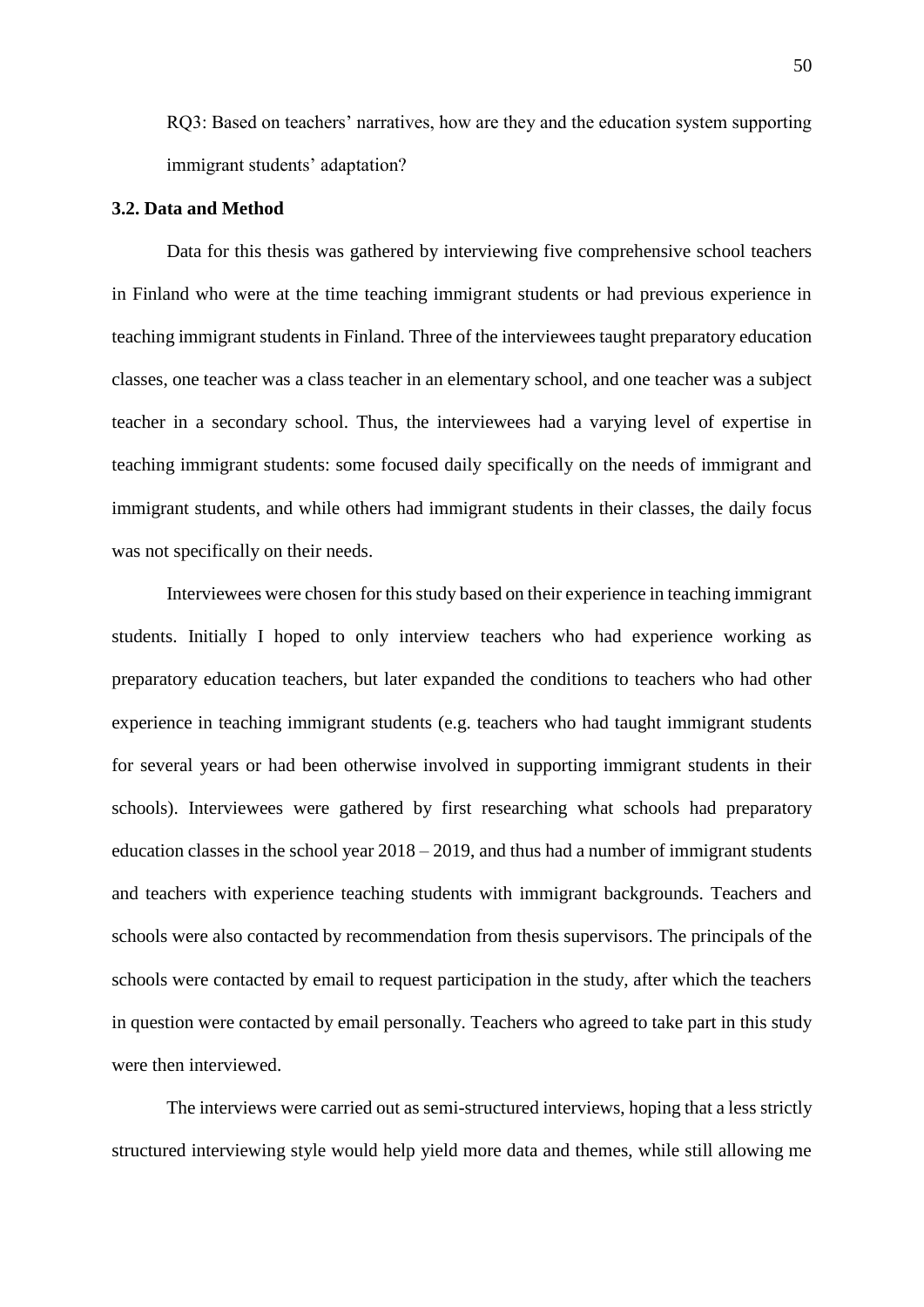to follow a similar path and discuss similar topics with most of the interviewees. I decided to use interviews in general to gather data, hoping that by discussing face-to-face with interviewees I would be able to get richer data than I would by, for example, sending out a questionnaire, which might have yielded briefer replies and less data. I also believed that interviews could give interviewees a chance to discuss topics and issues I had not considered beforehand.

Of course, it needs to be considered that the interview data gathered for this study is by no means objective. The narratives expressed by the interviewees are based on their subjective experiences and knowledge, and do not necessarily express the full reality of their or other teachers' experience. In addition, the interview questions have likely guided the answers provided to some extent, and the data has been constructed together by the researcher and the interviewee regarding a specific topic. Thus, the data cannot be treated as a representation of an objective reality.

In regard to formality, a semi-structured interview ranks somewhere between a structured interview and a theme interview (Hirsjärvi & Hurme 2001, p. 47). A semi-structured interview is suited for situations where the researcher wants information regarding specific topics and does not want or need to give interviewees as much liberty in the interview as in a fully unstructured interview (Saaranen-Kauppinen & Puusniekka, 2006). Thus, based on this, it was deemed that a semi-structured interview would be the best interview format for this thesis. Basing the interviews on only some pre-prepared questions was deemed useful, as this way relevant themes and topics which I had not thought of beforehand could arise during the interview. This way the interviewees were also able to express their ideas more freely and with fewer interruptions.

Thus, 15 pre-prepared open-ended interview questions focusing on the teachers' teaching experience, views regarding cultural adaptation, and methods for adaptation were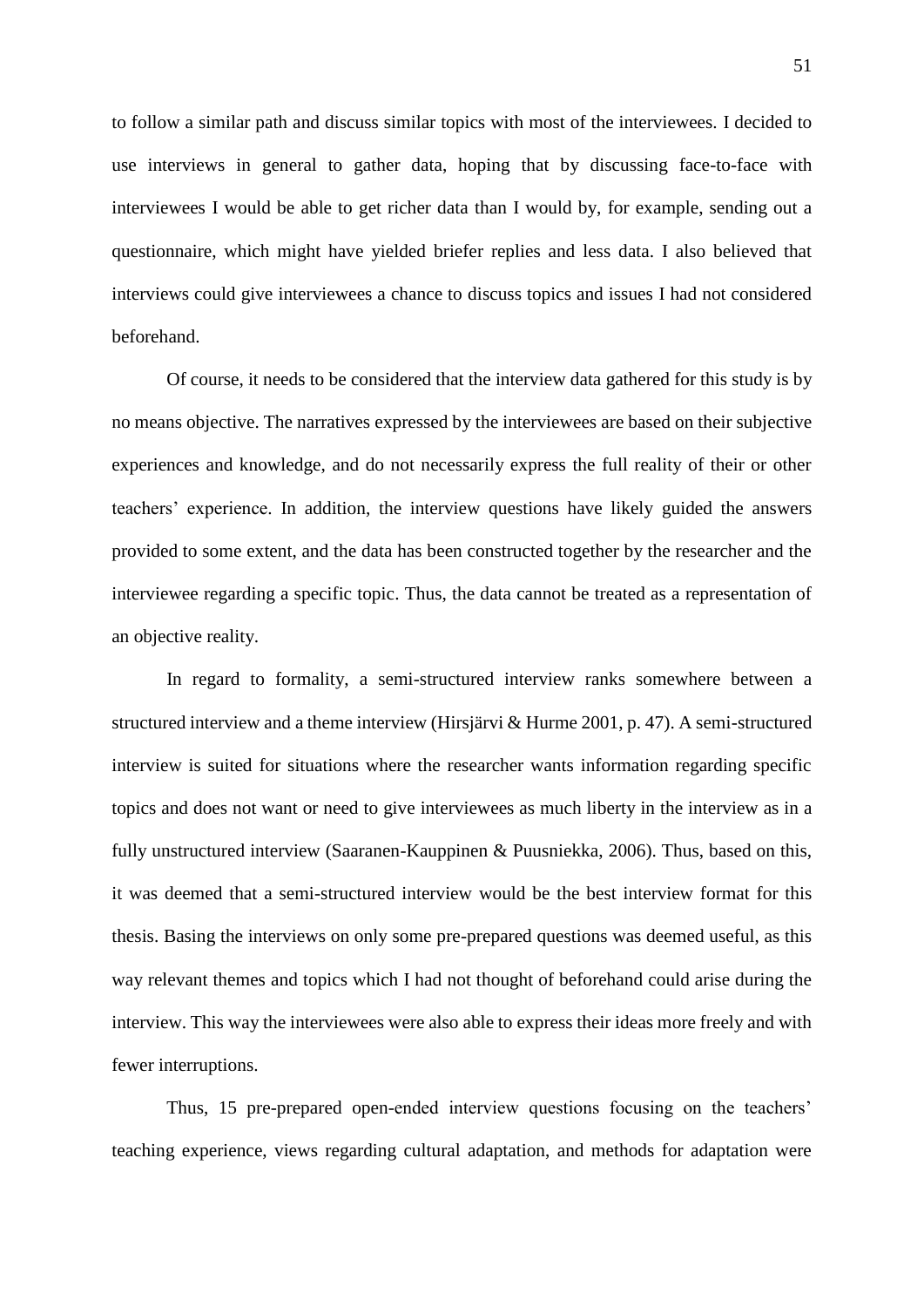asked during all interviews, and other questions were raised during the interviews when necessary or appropriate. Open-ended questions were designed to collect information about teachers' views on topics such as cultural adaptation, the role of the teachers in cultural adaptation, arrangements by the education system to aid immigrant students, and multiculturality within the education system. Yet, contrary to original goals, the interviews often did not stray far from the pre-prepared interview questions. This was most likely due to inexperience as an interviewer on my part. However, the replies of the interviewees turned out to be very extensive, and often it was found that further questions were not necessary at the time. The interviews were recorded, and about 230 minutes of interviews were recorded and transcribed.

Qualitative content analysis (QCA) was applied to analyze the interview data. QCA is a method of content analysis where qualitative material and its meaning is described in a systematic manner (Schreier, 2012, p. 1). This is done by assigning parts of the research material into the categories of a coding frame (Schreier, 2012, p. 1). QCA can be applied to a variety of data, ranging from interview transcripts to advertisements, and it can be used as a method of analysis if interpretation is required in order to identify meaning in the research data (Schreier, 2012, p. 2 – 4). QCA is a specific method, helping to describe research material from an angle specified by the research question of the study instead of providing a "holistic overview" of the research material (Schreier, 2012, p. 4).

The benefits of QCA as a method are that it is systematic and flexible while also reducing the data used in the analysis, which in a qualitative study can at times be very extensive (Schreier, 2012, p. 5). In QCA segments of the research material are assigned to categories of a coding frame (Schreier, 2012, p. 58), which consists of main categories that specify relevant aspects of the analysis, and subcategories within the main categories, which specify the important meanings regarding the aspect (Schreier, 2012, p. 61). As I had gathered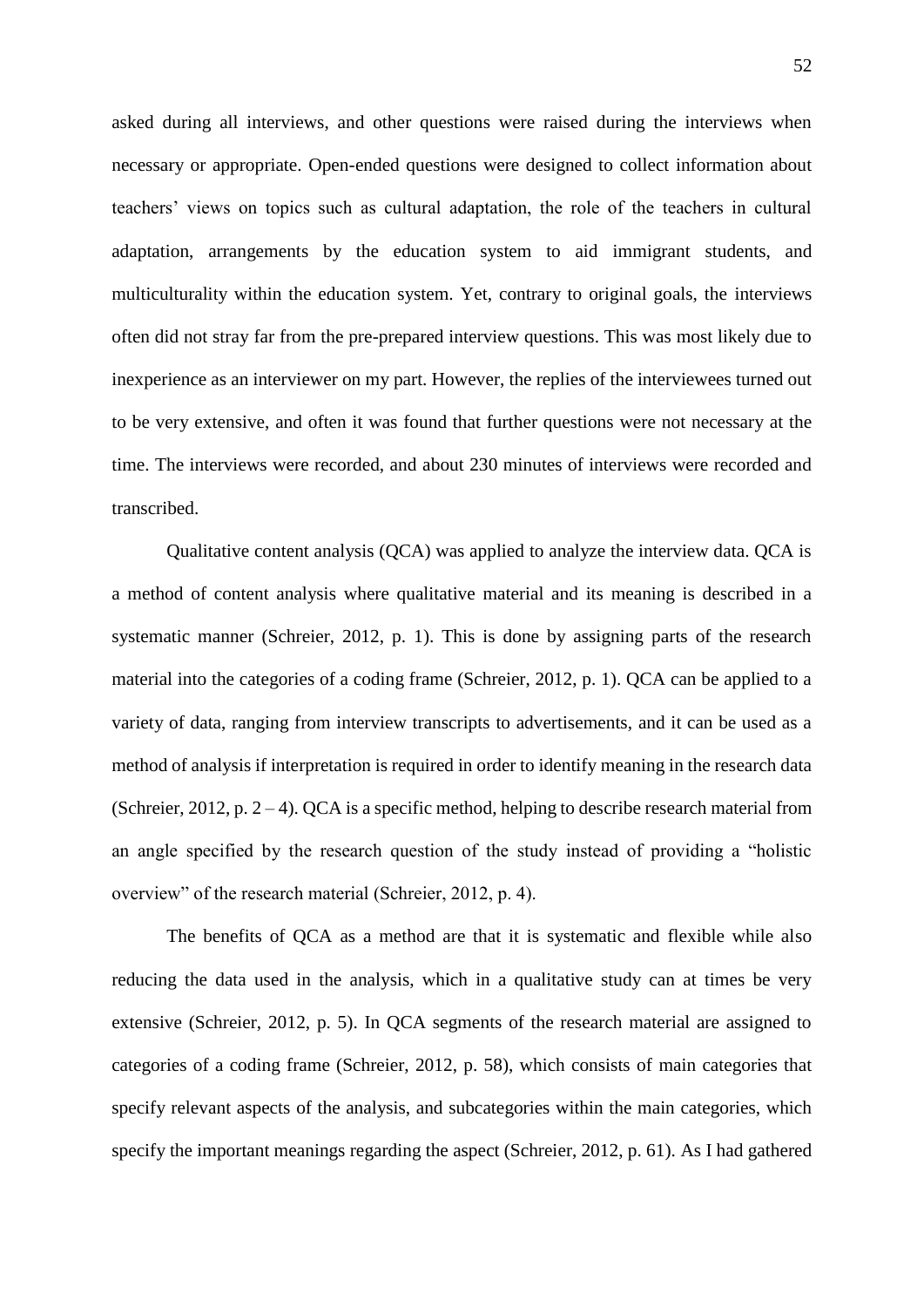a fairly extensive amount of data through interviews, QCA offered a convenient way of approaching the data and identifying relevant themes from the interviews. I also found QCA to be fairly similar to the way I had already been working with my data prior to coding, thus finding it a very natural method for me to use in my analysis.

In this thesis themes and topics relevant to the interview questions were initially identified from the interview transcripts. Extracts relevant to the individual research questions were picked out, after which themes that were relevant to the extracts were identified and marked into the extracts. At this point themes were chosen to be included in the analysis based on how often they appeared in the interviews and their relevance to the research questions. Based off these themes an initial coding frame was drafted. Main and subcategories were identified and named, and each code within the coding frame was given a tag in order to help identify coding units within the transcripts. Using this method, passages and topics to be discussed in the analysis were identified.

During this initial coding the coding frame did go through some changes. The coding frame was simplified to consist of simply categories and subcategories, instead of having a more complex coding frame, and some subcategories were moved to be included under different categories, and some subcategories were split into separate subcategories. For example, subcategory B2, Promoting Multiculturality was moved from category A, Role of the Teachers and School to B, Actions of Importance. Some subcategories were removed completely, e.g. from subcategory C, Adaptation Expectations and A, Role of the Teachers and School. Finally, after some thought subcategory B6, Preparatory Education was created (see Figure 1).

Following the principles of QCA, it is recommended for several coders to code a text that is used in a study (Schreier, 2012, p. 146). If only one person is coding a text, it is recommended that the text and coding frame be recoded after 10 – 14 days (Schreier, 2012, p.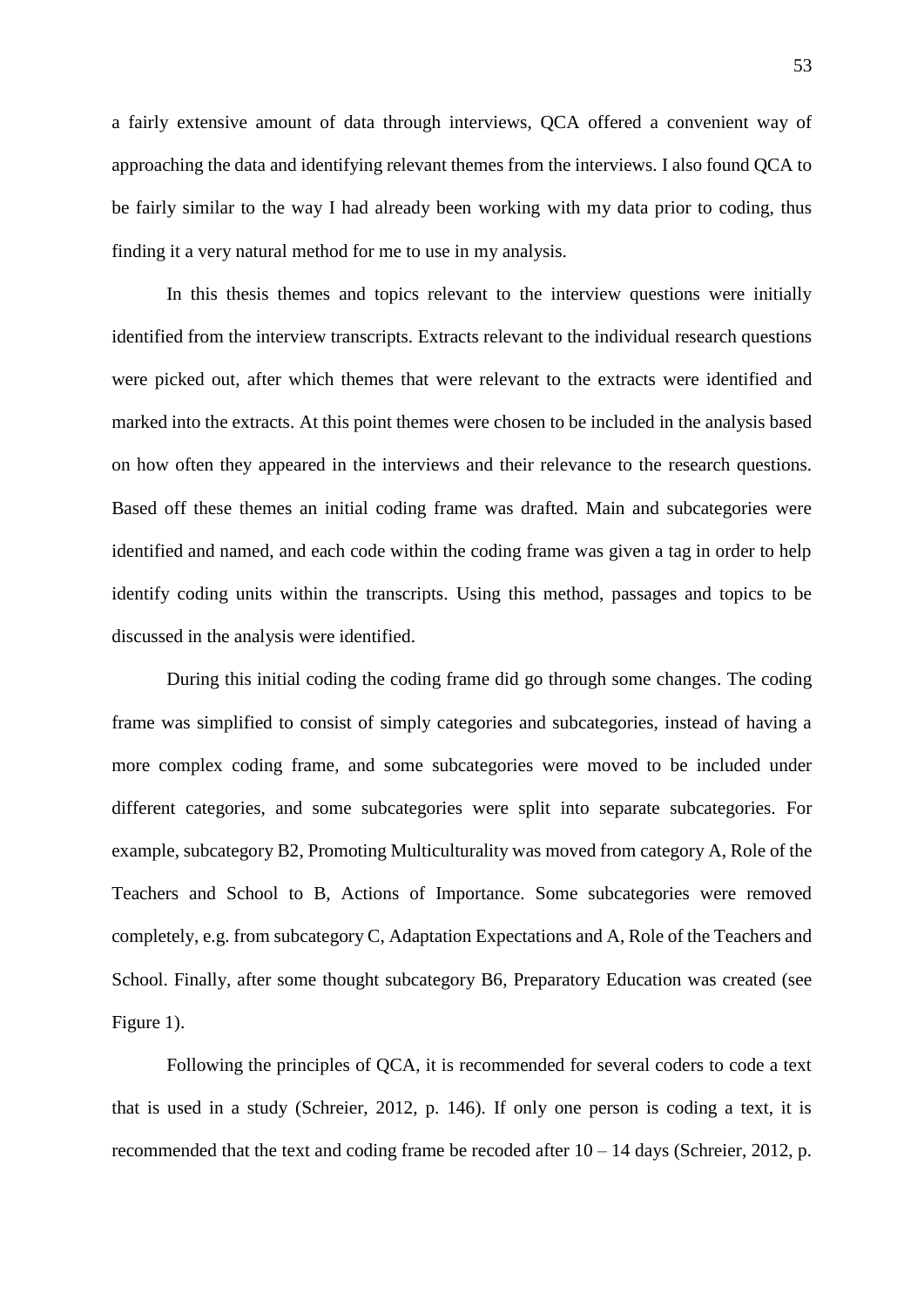146). However, due to time constraint, in this thesis the coding has been done by only one person without a recoding after  $10 - 14$  days. To make up for this, the coding frame was approved by the thesis supervisor. This shortcoming should be taken into consideration nonetheless, as it has an effect on the reliability and validity of the results in this thesis.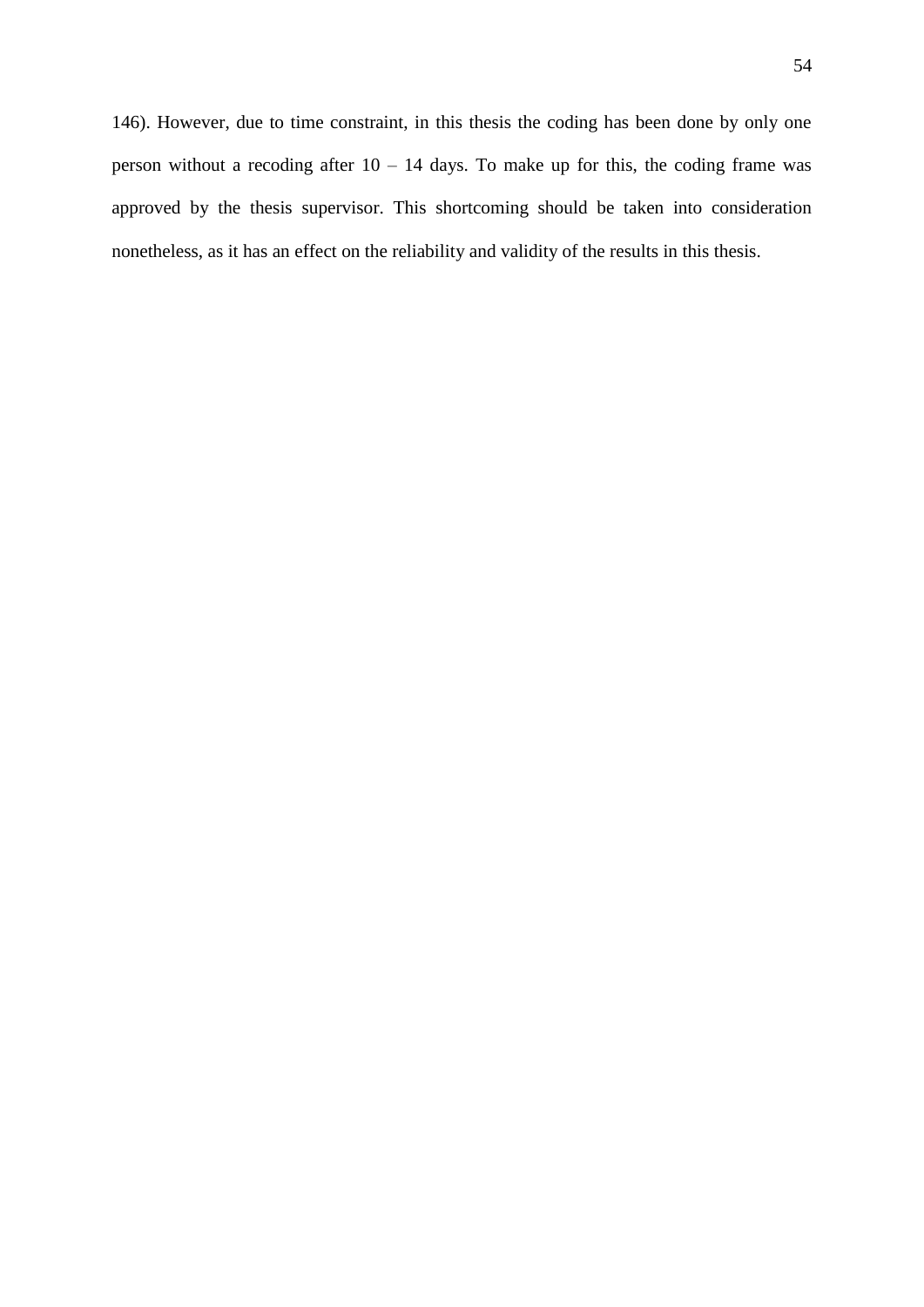#### **4 FINDINGS**

In this chapter themes and topics related to teachers' perceptions of the adaptation processes of immigrant students as well as their perceptions of their own role in this process will be presented. The data will be discussed using the coding frame presented in Figure 1.





Themes that arose while analyzing interview transcripts have been divided into three categories: **A, The Role of Teachers and School; B, Actions of Importance; and C, Adaptation Expectations.** Category A, The Role of Teachers and School, consists of units of text which are related to the perceived role of teachers and the school in the adaptation process of immigrant students. Category B, Actions of Importance, is made up of units of text which are related to the measures which teachers found to be important to carry out in order to support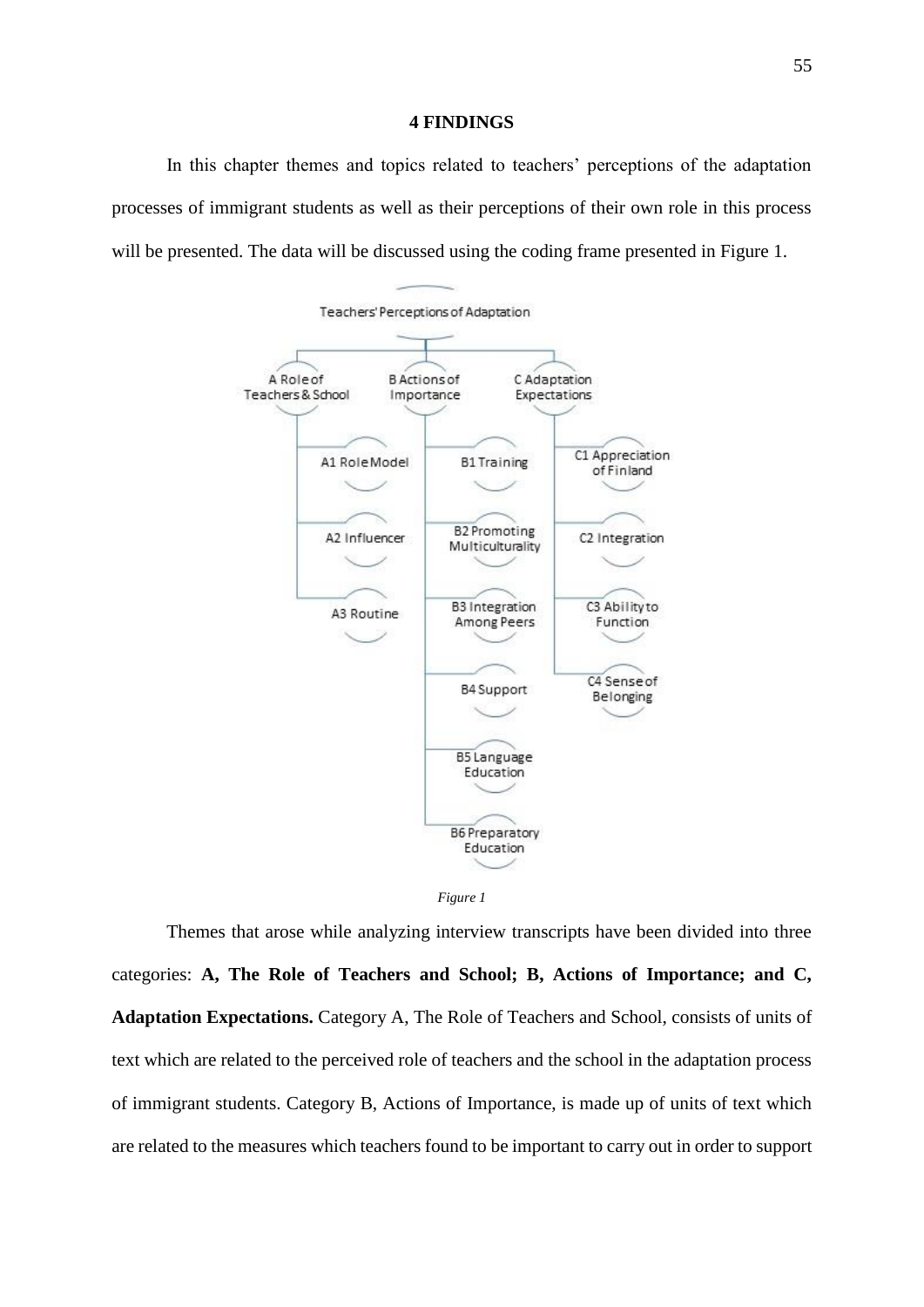immigrant students and their adaptation process. Finally, units related to teachers' perceptions as to the possible cultural adaptation goals of immigrant students were included in category C.

As mentioned, category A, The Role of Teachers and School, has to do with the roles that teachers could be perceived to have in the adaptation process of immigrant students. The different roles that arose from the data could be divided into three subcategories: A1, Role Model; A2, Influencer; and A3, Routine. Subcategory A1, Role Model, consists of units relating to the perceptions of the teachers as role models and reliable, trustworthy adults to their immigrant students, adults who can inspire these students in their lives. Subcategory A2, Influencer, contains units implying that teachers and schools act as influencers of sorts, having power over the attitudes of all their students, the general atmosphere, and the sense of community within classrooms and the school, while also introducing immigrant students to their new environment and community. Subcategory A2, then, does not only have to do with teachers' roles in direct relation to immigrant students, but all of their students. Subcategory A3, Routine, includes units which imply that the role of teachers and schools is to provide routine for immigrant students.

All in all, very similar themes arose from the data in relation to the measures which teachers found to be important in supporting immigrant students in school. These measures could be divided into six subcategories within category B, Actions of Importance: B1, Training; B2, Promoting Multiculturality; B3, Integration Among Peers; B4, Support; B5, Language Education; and B6, Preparatory Education.

Subcategory B1, Training, is made up of units related to training and information teachers are offered and/or which they seek out regarding the support and teaching of immigrant students. Subcategory B2, Promoting Multiculturality, includes units related to the promotion of multiculturality within classes and schools. This category suggests that not all measures which teachers found important were in direct relation to immigrant students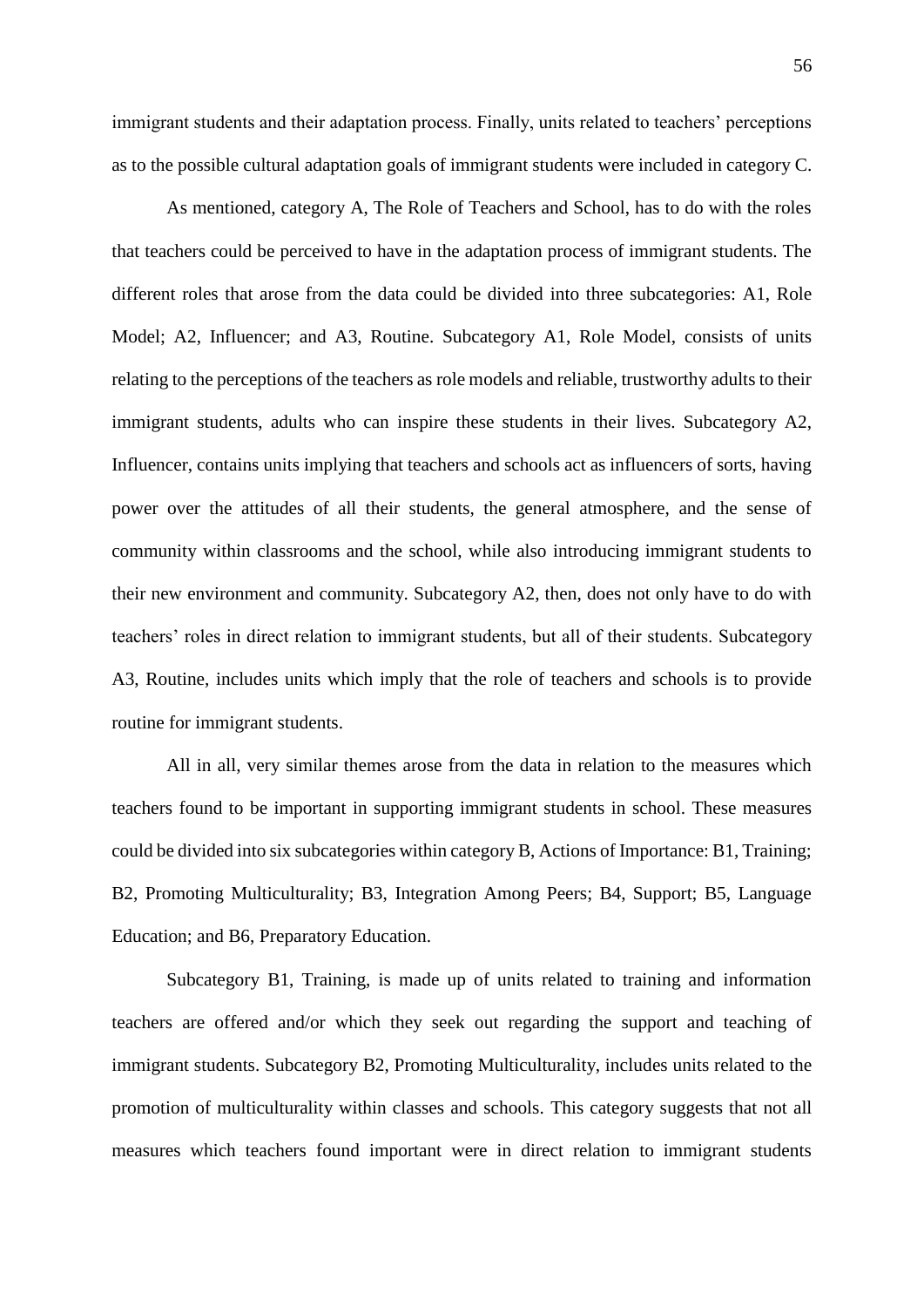themselves, but instead in relation to educating the teaching staff and the all the students of the school. Subcategory B3, Integration Among Peers, consists of units related to how integration among peers is carried out, as well as the importance of ensuring this.

Subcategory B4, Support, includes various units related to how it was perceived teachers and schools can support immigrant students, such as dialogue between teachers and students, supporting students' positive self-image, and supporting students' adaptation into their new society. Of course, according to teachers' own narratives, these issues could be seen to not differ much from the support teachers offer all their students. However, these issues were brought up in interviews, and were thus included as a category. Subcategory B5 is comprised of units related to the importance of language education of immigrant students, be that Finnish as a second language or heritage language education. Language education was a particularly significant issue which interviewees emphasized in their interviews. Finally, subcategory B6 includes units pointing out the importance of preparatory education, which was also introduced by the interviewees as a highly significant measure within the education system.

Finally, category C, Adaptation Expectations, is divided into four subcategories relating to the adaptation expectations teachers were perceived to hold: C1, Appreciation of Finland; C2, Integration; C3, Ability to Function; and C4, Sense of Belonging. Subcategory C1, Appreciation of Finland, includes units which express a desire for immigrant students to appreciate Finland, the Finnish education system, and the various possibilities that living and going to school in Finland can provide them with. Subcategory C2, Integration, combines units which indicate a desire for students to integrate into Finland and Finnish society. Subcategory C3, Ability to Function, is made up of units which express that teachers hope for immigrant students to be able to function within Finnish society and in the Finnish education system without issue. Finally, subcategory C4, Sense of Belonging, consists of units which have to do with a desire for students to feel they belong in the Finnish society, their communities, and the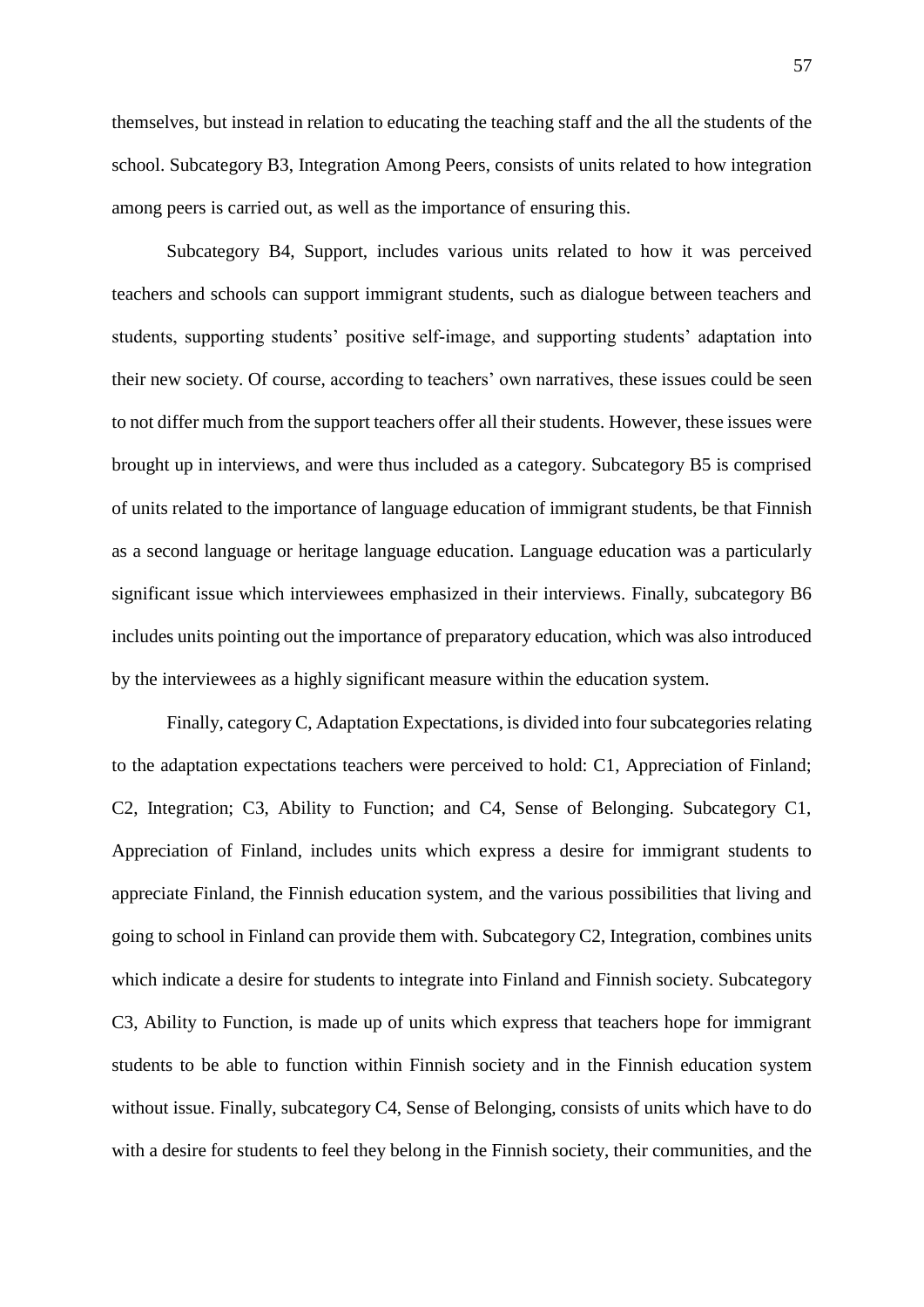Finnish education system. This categorization already tells quite a lot about teachers' perceived attitudes towards the integration of immigrant students. The narratives suggest that teachers in this study embrace a notion of integration over assimilation, and multiculturality in the education system and the community.

## **4.1 Perceived Role of the Teachers and School**

In general, interviewees seemed to find the role of teachers and schools very important in the lives and adaptation process of immigrant students. Teachers in particular were perceived to have an important role, both in direct reference to immigrant students, but also in impacting the school environment and attitudes of other students.

Starting off with subcategory A1, teachers were perceived to be, in a sense, role models to immigrant students. Interviewees reflected that particularly in preparatory education classrooms, teachers are most likely the most familiar Finnish adults in immigrant students' lives, and thus they can have a great impact on them. According to the interviewees, as socalled role models, teachers also become people in the students' lives who they can trust and who create safety within the school environment.

 $(1)^{1}$  I: And what do you think is the role of the teachers in the adaptation process of a student with an immigrant background?

T5: I think it is pretty important, after all, because the… the teacher can be a kind of close and in the end the most familiar adult representing native Finns. So they [the students] have a pretty significant example for them, like what the teacher is like. (…) But it is really important, I think that the role of the teacher is very big in that. Hopefully I have been able to be a role model or an example of an adult who strives to go forward in life or have been able to give the kids something they can use to go ahead and build their lives here.

 $\overline{a}$ 

<sup>&</sup>lt;sup>1</sup> The original Finnish interview extracts are included in Appendix 2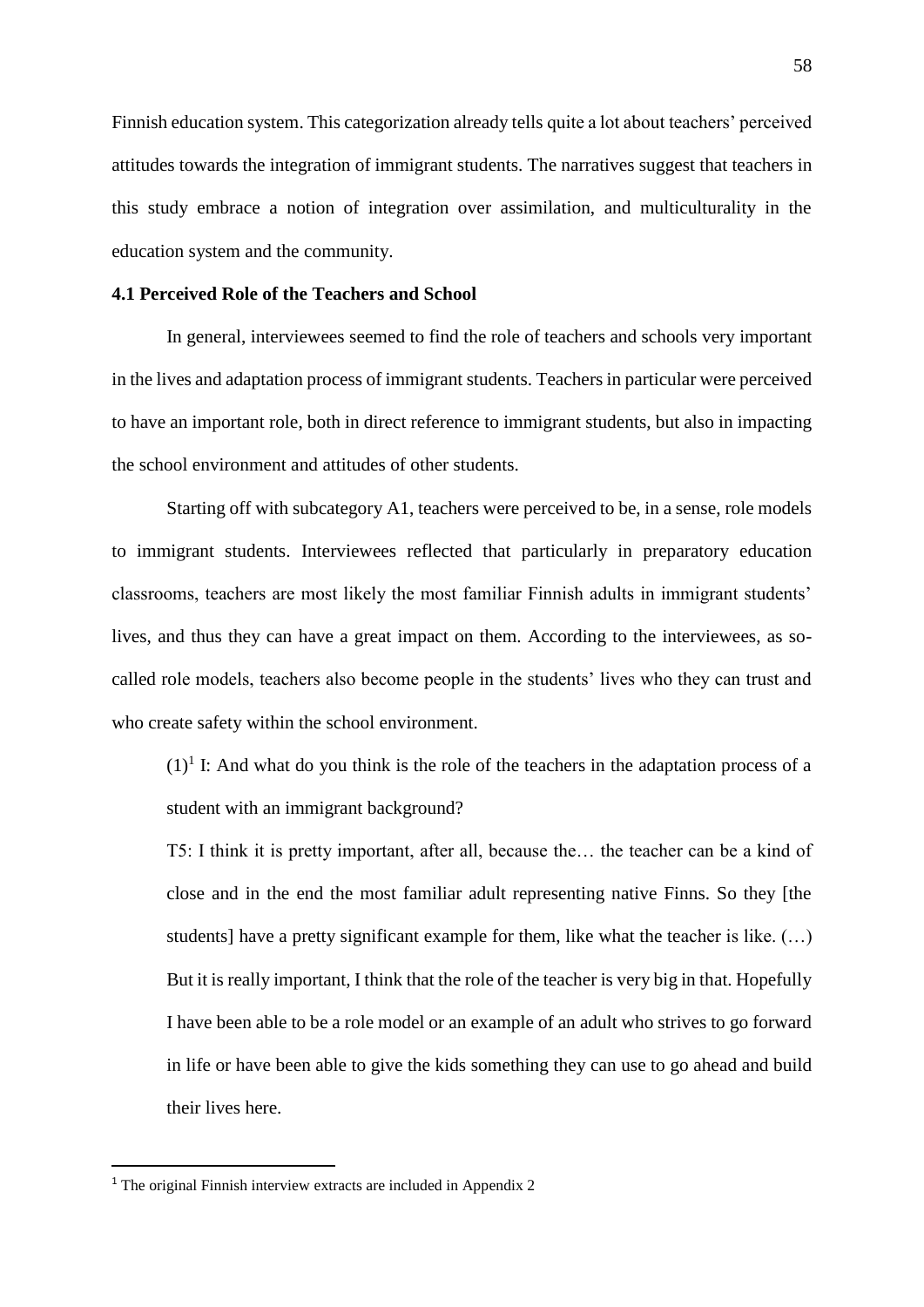Here, it is interesting to note that in many of the interviews the teachers referred to their roles as "native" Finns. This gives an idea of how teachers perceive culture, how they perceive Finnishness, and how they perceive "others". Stating that one represents a "native" Finn suggests that they assume that there is a certain way to present Finnishness, and that as an individual they are an example of what all Finns are like. This assumption can put some pressure on teachers, because if they are to act according to this role, it is expected that they must act a certain way and fill a certain stereotype of "Finnishness". This in itself is a difficult task, because in practice there cannot be one certain path to "doing" culture. No two Finns are truly the same, no matter what the origins of that person. It cannot be said that all members of a society do things the same way, or even hold the same values.

In addition, the statement and the assumption of "native" Finns creates a rift between what interviewees here assume to be "natives" and the "others", as following this statement, those who do not fit into stereotype are not and can never be Finns. The statement in the extract implies that there is a certain way to represent Finnishness, and a way to not represent Finnishness. It also begs the question, is it possible for immigrant students to be Finnish? And what is the point of a teacher acting as a role model, if this role is impossible for the students to reach? Finally, the interviewee here makes the assumption that all teachers are "native Finns", while it is not unlikely at all that a teacher might have an immigrant background themselves. The notion ignores the possibility that Finland and Finns may be diverse as well, not only the newcomers and immigrants.

To return to the issue of teachers as role models, one interviewee considered the role of peers to be more significant than that of the teachers.

(2) I: What would you say, what do you think is the role of teachers and the school in the adaptation process of students of immigrant background?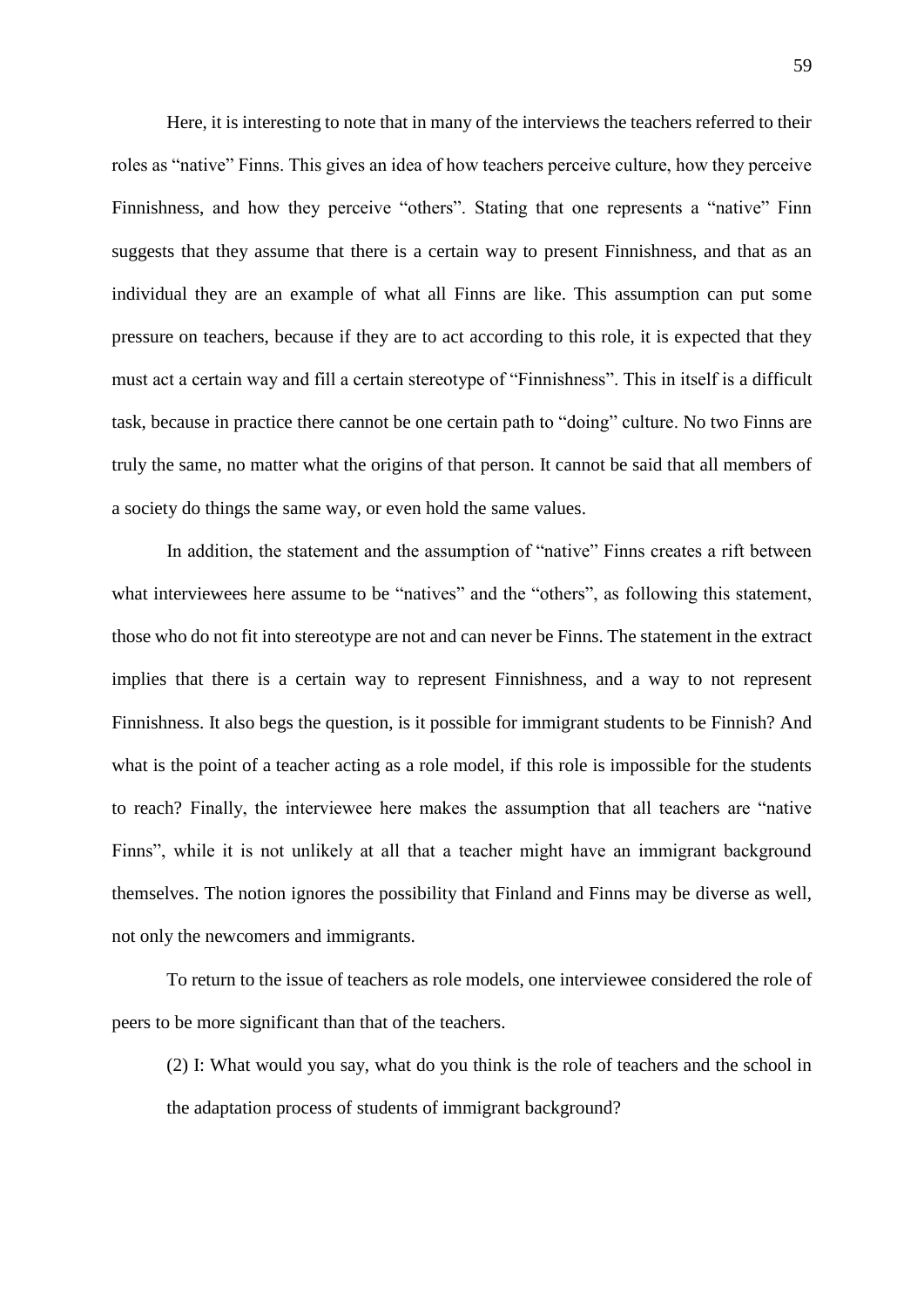T1: There are many different kinds of students of immigrant background. If we start from immigrant students who live with their own family then in that case it can be that school friends have a bigger role than teachers and the school, and peers of the same age group, the group who they really spend time with.

The interviewee believed that the peer group that students decide to associate with and who they actually spend time with during their free time has a more significant effect on students of immigrant background than their teachers. When I asked other interviewees about their perception of this, they expressed that despite finding the role of peers important, they believed the role of the teacher to still be more significant.

(3) I: And what about, if you had to compare the roles of the teacher and the peers, which do you find to be more important or more significant?

T4: Well during preparatory education it's probably the teacher, because for example in my current class none of the students are going to be staying in this school, so they are all leaving for new schools once they enter mainstream education, so it's as if… I feel like they don't have time to form very deep friendships in those integration classes, but maybe after that the significance of friends strengthens, because it is extremely motivating to learn Finnish so that you can get friends and friends probably teach a lot about life in general.

According to interviewees, students in preparatory education in particular spend very little of their time in mainstream education classrooms with their peers, thus not being able to form very close relationships with students outside of preparatory education. In addition, teachers felt that the responsibility for any issues arising in the classroom eventually falls on the shoulders of the teacher. The implications of this statement are very interesting, and bring us to the next subcategory, A2, Influencer.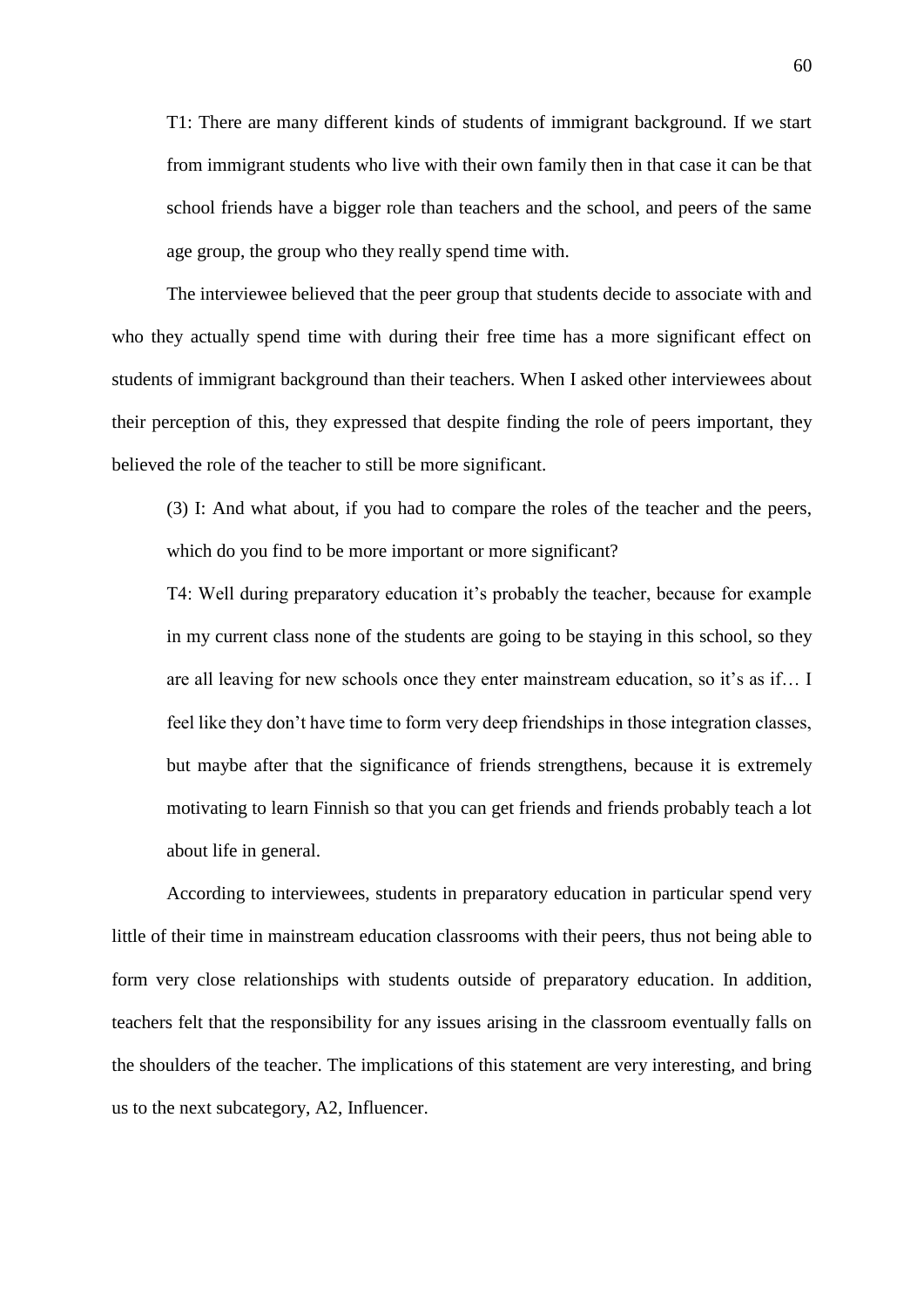Based on the interview data, teachers seem to affect the general atmosphere and attitudes of peers (e.g. by disapproving racism and promoting the acceptance of difference), create a sense of community within their classrooms and within the school, and introduce the new environment to immigrant students. As so-called influencers, teachers perceive themselves as influencing many aspects regarding attitudes, the general atmosphere etc. in their classrooms. In addition, regarding students of immigrant background in particular, teachers can aid students in their adaptation process by introducing students to Finland, what teachers perceive to be Finnish customs, the education system, and customs within the education system etc.

As mentioned above in the previous subcategory regarding teachers as role models, one interviewee highlighted the importance and role of peers in the adaptation process of immigrant students, while other interviewees highlighted the role of teachers. A majority of interviewees found that in the end teachers influence and shape the atmosphere and attitudes of all the students in their classrooms, thus creating a community where students and peers of all backgrounds are accepted. It was expressed that teachers are the ones who must correct e.g. racist attitudes that students may have learned in their homes, and make sure that school is a safe and welcoming place for everyone.

(4) I: Then I would like to ask, when you mentioned that teachers have a big role in adaptation, so… So, what about the role of classmates and peers? If you had to compare which has maybe the bigger role in the end...?

T2: Well of course peers have a very big role and in a way it can be even bigger than the teacher's, but then again the teacher in my opinion is the one who can affect the attitudes of the classmates with their own actions and behavior. So in that way the responsibility and the role returns to the teacher. Like if in the classroom there are kids whose families are very openly racist and they throw around racist comments, then it's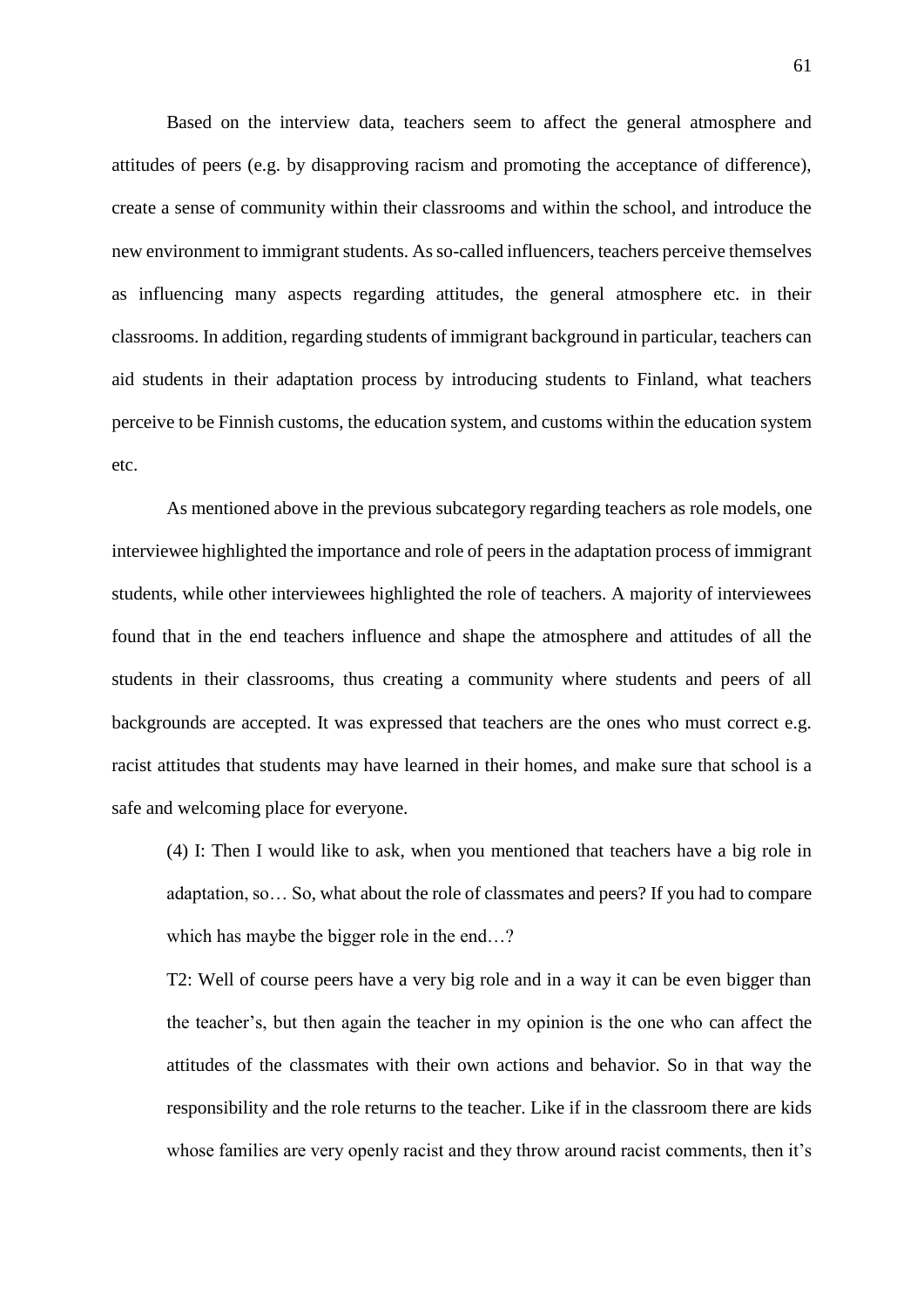the teacher who announces that this is unacceptable, why this is unacceptable, and it's discussed.

Just as mentioned above in the previous category, many teachers found that in the end the responsibility for any issues, e.g. racism, falls on the shoulders of the teacher. Interviewees express that it is the teachers' role and responsibility to make sure that school is a welcoming and safe place for all students and to correct any racist or intolerant attitudes within the classroom. Based on the narratives of the interviewees presented in these two previous subcategories, teachers can be perceived to act as both role models, both for immigrant and native students, as well as influencers who can shape the attitudes and values of their students.

Finally, in subcategory A3 the perceived role and importance of schools and teachers in creating routine for immigrant students is discussed.

(5) I: So some completely different kind of help should be available then.

T4: Yeah. And there's waiting lines for over there as well and they don't know what to do either when there isn't a mutual language, so sometimes I feel like that no one is able to help the kids who are most unwell. So what the school can offer is routine. Here there is always a familiar and safe adult, who welcomes you every morning regardless of how the previous day went.

It was reflected that migration in itself is a big change for children, and interviewees felt that in the midst of such a change it is important for these children to have a routine in the new and unfamiliar country. In addition, some interviewees found that school and the routine it brings with it can even be therapeutic for some students. It was pointed out that some students may have had to face traumatic events before and during migration, and although teachers and schools cannot offer the necessary counselling for these students, what interviewees believed it can offer is safety, routine, and familiar, trustworthy adults at school.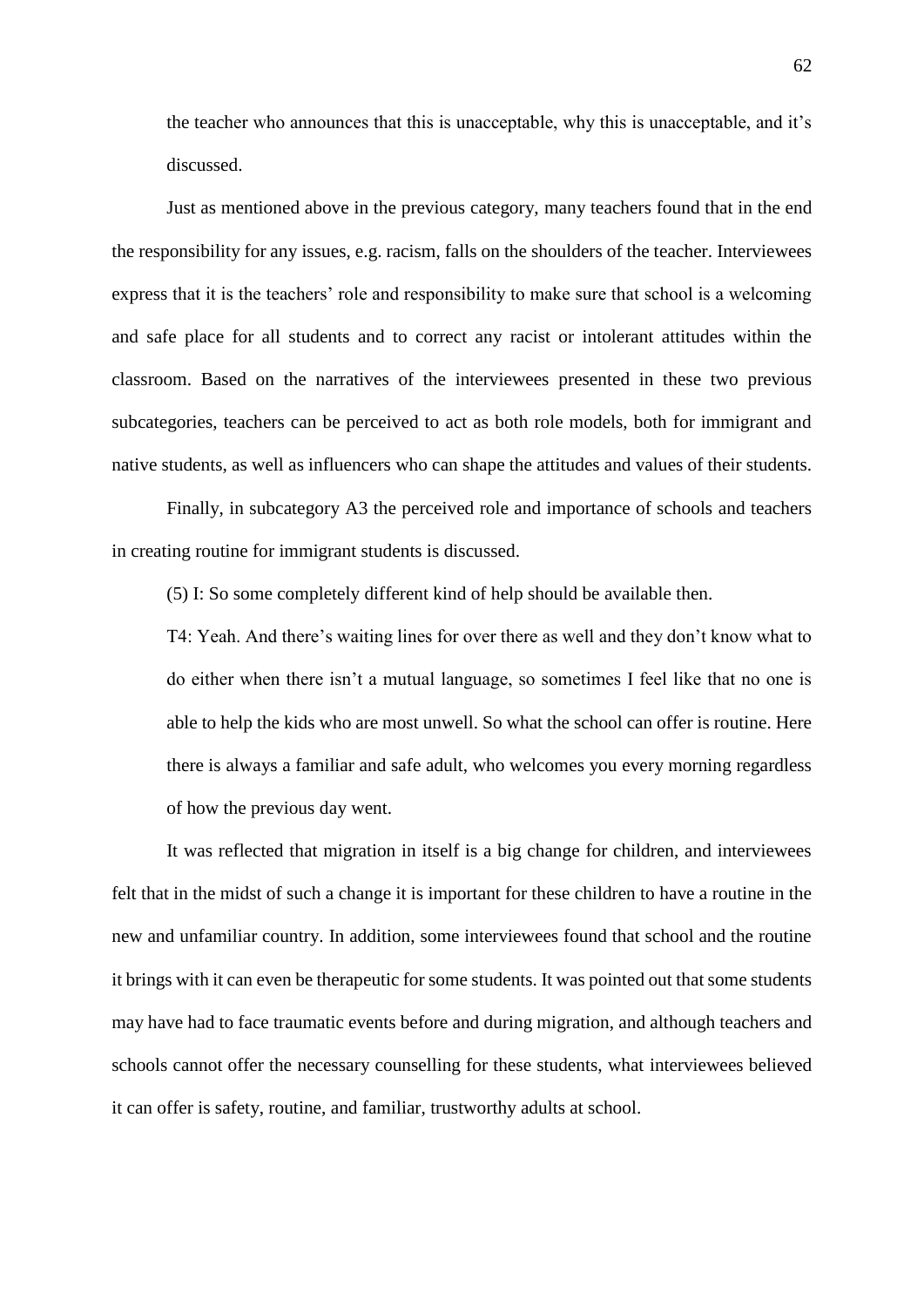# **4.2 Perceived Actions of Importance**

Having discussed the perceived roles of teachers in the adaptation process of immigrant students, we move on to category B, Perceived Actions of Importance. Here I will discuss what teachers themselves perceived to be important in supporting immigrant students and their adaptation process in a new country. Narratives revealed that actions interviewees found important in aiding immigrant children were quite similar. To start off with subcategory B1, Training, all interviewees agreed that training for teachers regarding the education of immigrant children is necessary, and they expressed a desire for more training to be provided for them in the future. However, a large portion of the interviewees felt that training is often not as available to the teachers as they would hope.

(6) I: Are you and your teacher colleagues provided with training regarding how to deal with multicultural classes and students, like how to operate now that [multiculturality] is increasing?

T3: Well, not really. I mean there is training, a lot is arranged, and the Finnish National Agency for Education arranges all sorts of it, but it's a matter of resources, we just can't attend. There's no…. Like from here it is, or at least I have found it so, that it's really hard to get into any training with attendance fees, like... Because usually there is a fee. And then there isn't really a lot of city specific training like specifically regarding the education of immigrant students, because well… Is the group kind of small after all? (…) I do wish that I could attend more training, but it has really been really hard. There just isn't any money for it.

The extract implies that although training may be available, teachers do not necessarily have access to this training due to lacking resources. The interviewee suggests that as the training costs money, as does travel, taking part in training can become somewhat infeasible. In this scenario presented by the interviewee, taking part in training provided locally could be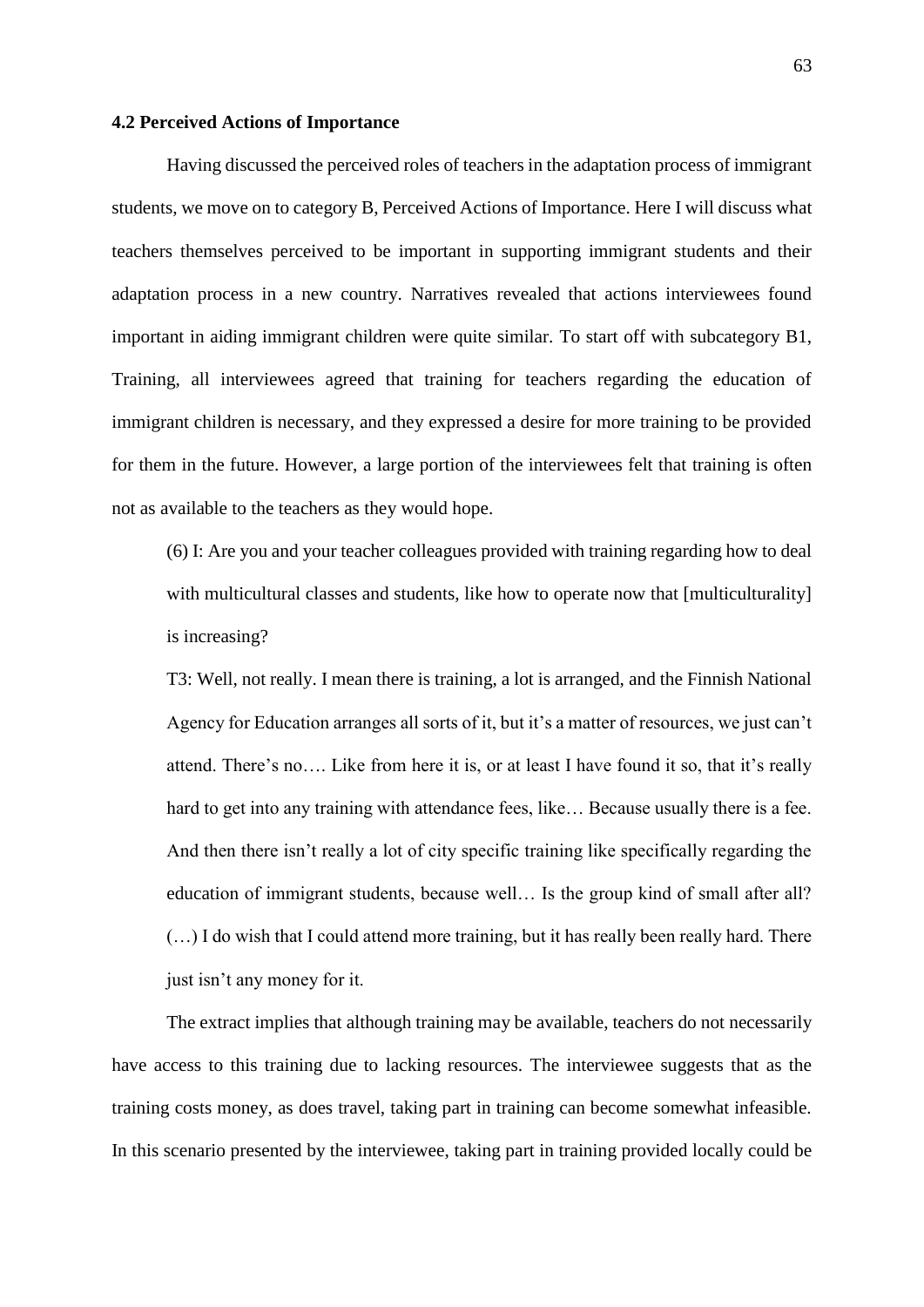more plausible. However, the interviewee in the example above suggests that there is not much local training for teachers related to multicultural education and immigrant students in particular. Many of the interviewees noted that they themselves have had to do a lot of independent work and study in order to gain the necessary information and skills to be able to deal with multicultural classrooms and immigrant students. Some teachers also noted that some of the skills and knowledge beneficial for dealing with immigrant students are skills they had gained from previous training and professions outside of their teaching jobs.

(7) I: What do you know about existing recommendations relating to what the education system and teachers could do to support students of immigrant background?

T2: Well originally, when I first began receiving immigrant students, there was no training, so back then I found out about it myself and tried to think. (…) So based on my own knowledge I tried to find out about what the basis is, what different starting points can my students come from, what kind of cultures, what does it mean when they come here and how will I start figuring it out, at what stage is their cultural adaptation or what are their Finnish skills, or what do they know about Finnish culture and how do I confront them and so on. Actually, this semester we have for the first time during my time had training regarding the education of immigrant students.

In this quote the teacher interviewed presents themselves as very active in finding out about what issues they needed to take into account when first receiving immigrant students in their class. It is particularly interesting to note that the teacher in question does not only mention issues of culture as matters they educated themselves about. Instead, the teacher states to have tried to find out about various other issues, such as their starting points, background, what knowledge and skills the students have when they come to Finland, and how the teacher should confront them.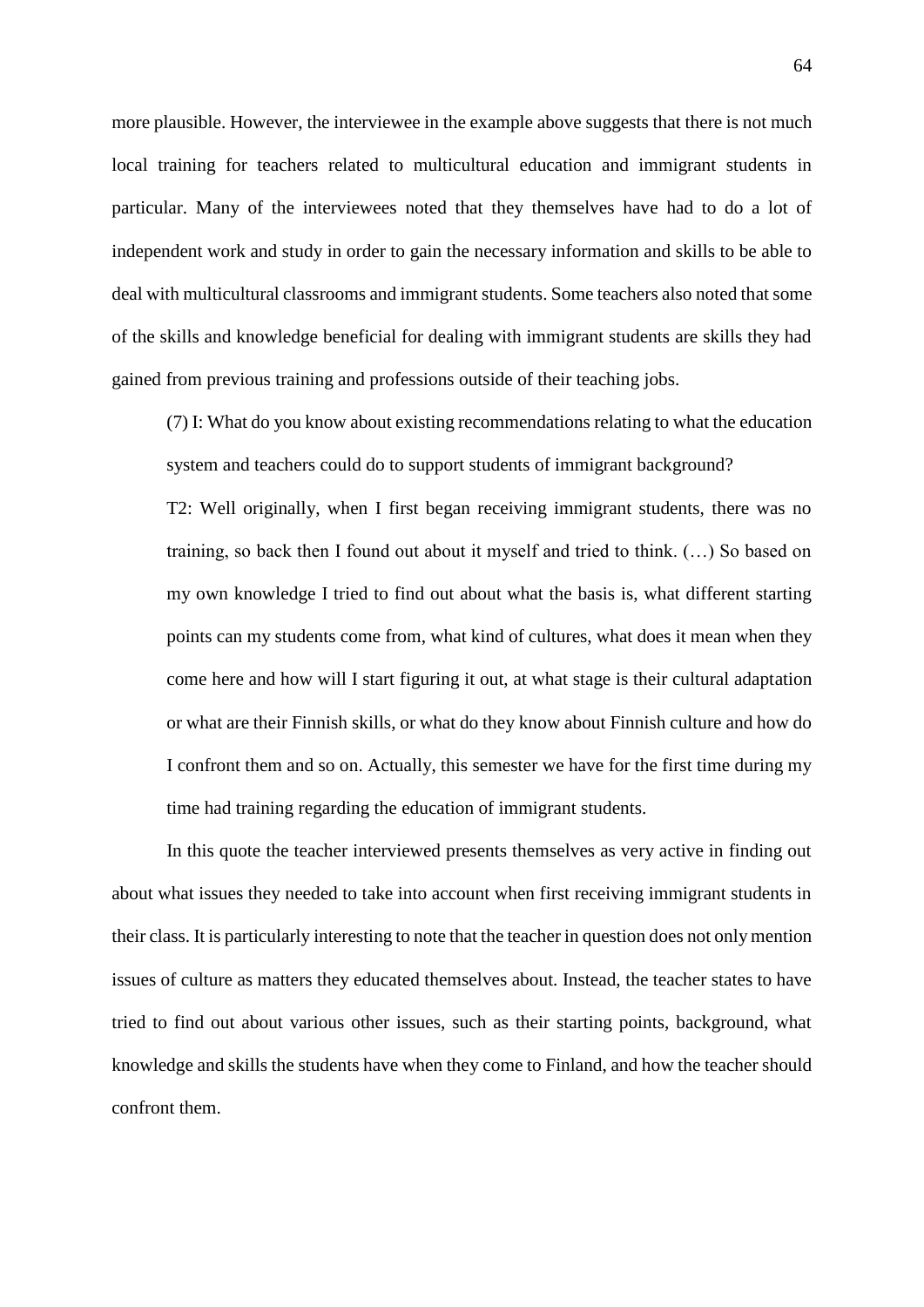One of the interviewees also noted that, according to their own experience, although preparatory education has existed in Finland for quite some time, teachers who have graduated in the early 2000s have not, as a rule, received multicultural education training during their studies. However, the same interviewee noted that training in teaching Finnish as a second language is fairly available nowadays. Yet, it should be considered whether or not simply being prepared to teach Finnish as a second language is enough preparation for teachers who teach immigrant students and diverse classrooms. Not preparing future teachers for diverse classrooms should be considered as a weakness in Finnish teacher training, and it should perhaps be considered that this, as well as training for teachers already in the profession, be invested in. However, it needs to be considered that this is the account of one individual, and thus does not necessarily represent the current reality of multicultural training present in Finnish teacher training.

Although in general the interviewees agreed that training is not as available as they would hope, this notion was not shared by all interviewees. One interviewee in particular found that in general, training is quite available for teachers. However, they deemed that the issue with attending training has more to do with the difficulty of hiring substitute teachers.

(8) I: Are you and your colleagues offered some kind of training?

T5: (…) In my opinion training is offered, but it's just – well, I've heard from class teachers saying that it's a bit difficult to attend training. It's possible to attend, but substitute teachers aren't hired, so they know that it falls on the shoulders of colleagues or then it's only assistants working, so… It maybe doesn't motivate you to go then. You would need competent substitutes so that it would work. (…) But in a city the size of \*\*\*\*\*\*\*\* there is a lot of supply, there is all kinds of training, even free.

Here it is reflected that because teachers do not want to burden their colleagues, who would have to do their work for them in their absence, they choose to instead not attend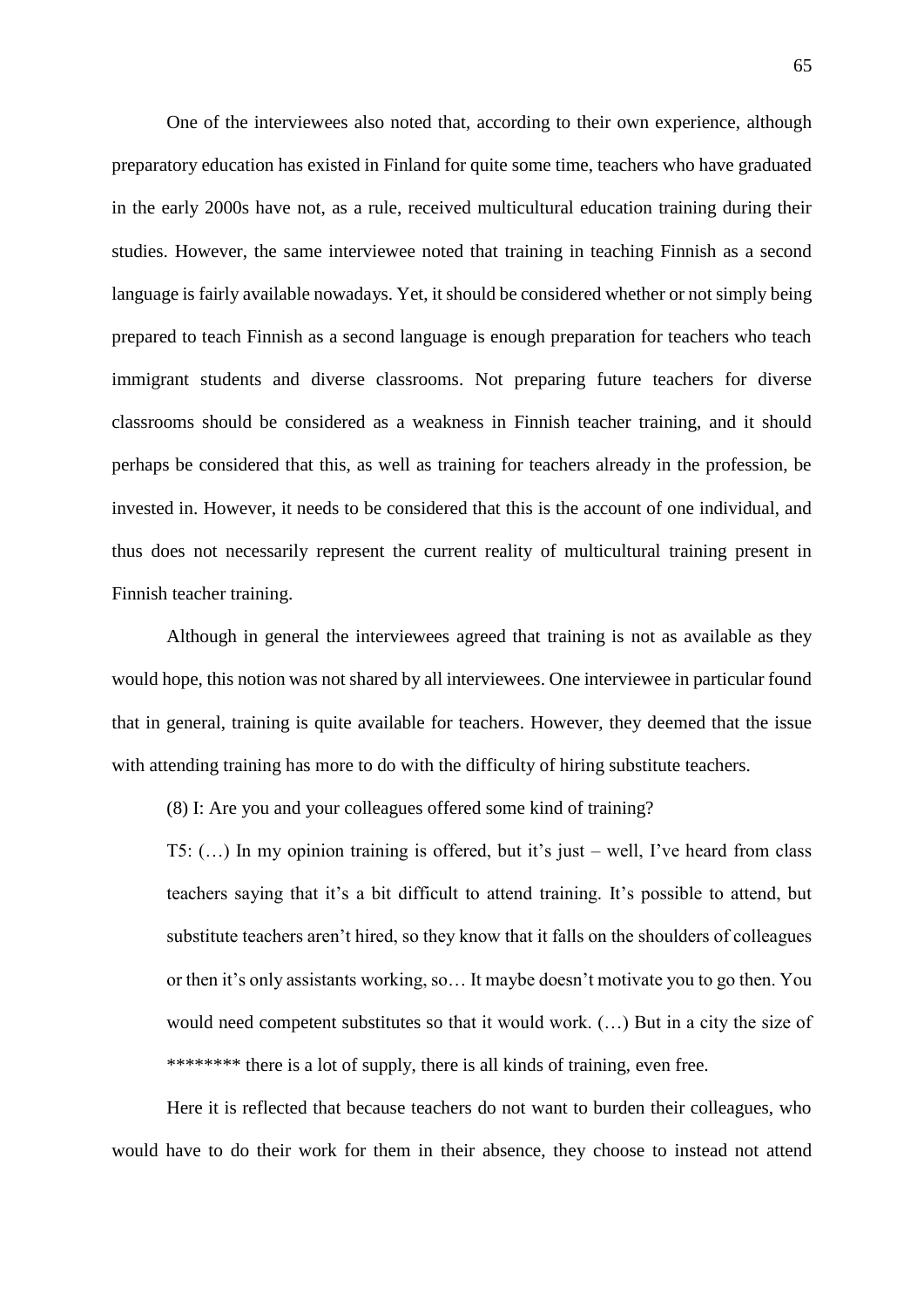training. However, it could be that in this circumstance the other interviewees were focusing specifically on training related to multicultural education, while this interviewee was focusing on training in general. Thus, their perception of how available teacher training is could vary from that of the other interviewees.

Another issue which interviewees found important for teachers and schools to address was B2, Promoting Multiculturality. Based on the narratives of the interviewees, schools and teachers try to actively promote multiculturality in everyday situations. Teachers seemed to perceive multiculturality to consist of a variety of customs present around the world differing from "Finnish" customs, different languages, and different habits. Thus, it could be said that the notion of multiculturality had a lot to do with an essentialist notion of cultures, a division into Finnishness and the others. From the data it can be perceived that interviewees' intentions came from a well-meaning place and mentioning the variety of ways people live their lives around the world is certainly not a bad thing, but the way in which culture is presented and dealt with here does come off as somewhat essentialist.

However, one interviewee particularly noted that although the promotion of multiculturality should be embraced, it is important for teachers to avoid making assumptions about immigrant students.

(9) I: Then I have one more that interested me, when I browsed the preparatory education curriculum a little bit, it mentions that the cultural identity of students is supported, and their cultural heritage is taken into account in teaching. So how… That's quite general of course, but how does that happen in practice?

T3: (…) So there's that balancing that I said, the supporting of the cultural identity and supporting exoticism, they are like… Balancing with that… And then on the other hand, young adolescents don't really want to stand out much. (…) And on the other hand to be careful with, if we consider that a group is Muslim, they are not in any way a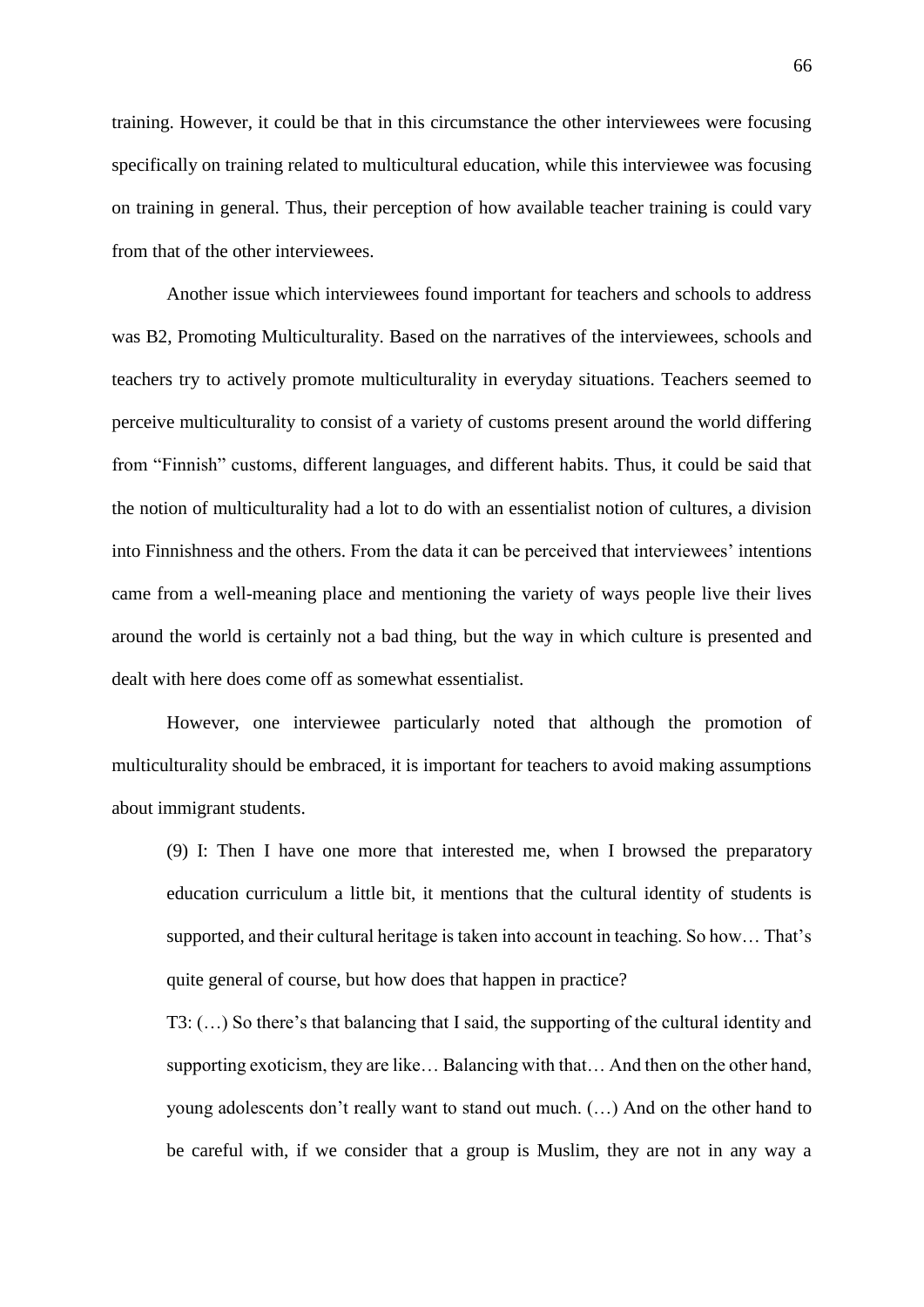homogenous group. All of them think differently.  $(...)$  So somehow to not assume, to rather ask or in some way just as if you ask about a dietary restriction or anything, to not assume that someone is like something just because they come from somewhere or if they kind of represent something… (…) So if you ask me how that happens in practice, and if it's possible, then… I think it requires an interest in the other person. And respecting what they want to share, and that you don't assume, and that you are aware of your own stereotypes, which of course apply to us as well.

In this extract it is noted that it is better to not make any assumptions about students' cultures, customs, or religions, or how students mat express anything of their or their families' heritage. The interviewee reflects that no group of people are identical, and thus it is advisable to avoid making any assumptions based on stereotypes or generalizations of groups of people. The interviewee notes that the best course of action is to talk with the students and ask about any relevant matters, but to approach the issue as they would with any other student, without pressure, without assumptions and exoticism. It is highlighted that students should be allowed to express themselves in a way they want to without any pressure from teachers and their peers to present themselves in a certain way.

In addition, as the interviewee points out here, young adolescents do not necessarily want to stand out from their peer groups. By "noticing" or "respecting" someone's so-called "cultural heritage" and customs, the education system may in fact be singling out these students and, effectively, othering them in the process. In the process of "appreciating students' cultural heritage", education systems may be limiting immigrant students' freedom to choose how they wish to present or express themselves and are instead placing unwanted labels and stereotypes on students.

This answer alone also sets an example of how it would be beneficial for teachers and education systems to confront their immigrant students. The mistake that individuals and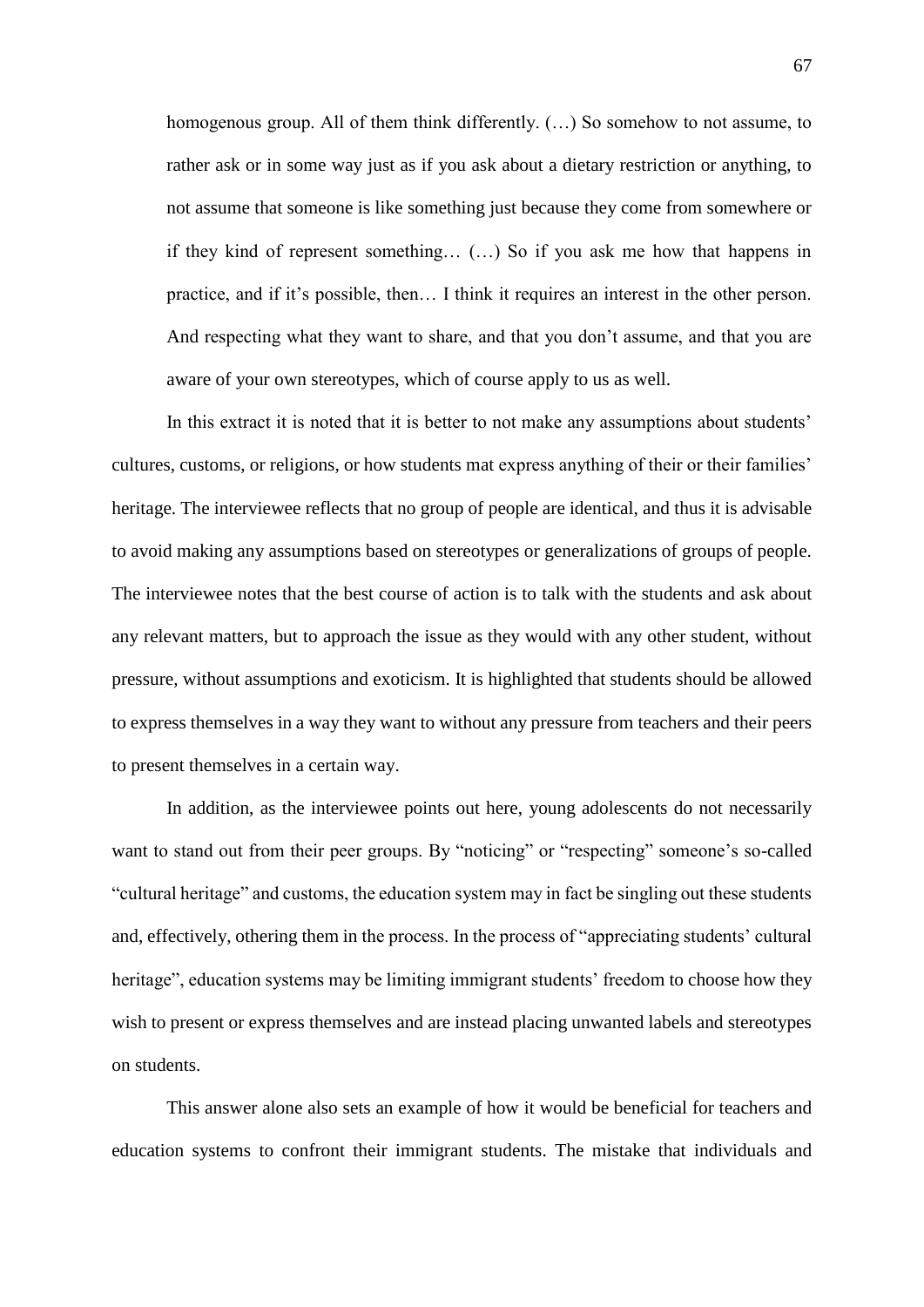education systems can easily make is assuming that students coming from certain regions of the world represent some type of typical citizen of that society who follow certain customs and have certain values. Here it is highlighted that assumptions should not be made about immigrant students, no matter where they come from. This form of approach is a clear step away from essentialism and determinism, allowing immigrant students the freedom to be children, instead of representatives of a stereotype or society – just as any other student within the education system.

The interviewees brought up various situations where they found multiculturality could be brought into play during lessons and in everyday school interactions. Interviewees recalled that they had tried to promote the existence of other cultures and languages whenever plausible during teaching, e.g. by talking about how things are done in different countries. Interviewees also stated that they try to bring up topics from their own lives, e.g. how the teachers do things, what customs they have etc. In general, what interviewees seemed to highlight was the wish to promote that other cultures, languages, habits and norms exist, and that these differences should be respected. Yet, a situation where individuals are asked to share how they do things in their life can easily become an essentialist comparison of customs in different societies and communities.

When asked about how the cultural background and heritage of immigrant students is taken into account – which is specifically mentioned as a goal in the Finnish curriculum for preparatory education – interviewees often mentioned that teachers and the school should take students' backgrounds into consideration e.g. by respecting their religions, holidays etc. However, one of the interviewees highlighted that although, according to them, the aim is to respect each students' values and cultural background, they found that norms and habits which severely conflict with the norms and values they found to be prevalent in Finland should not be encouraged.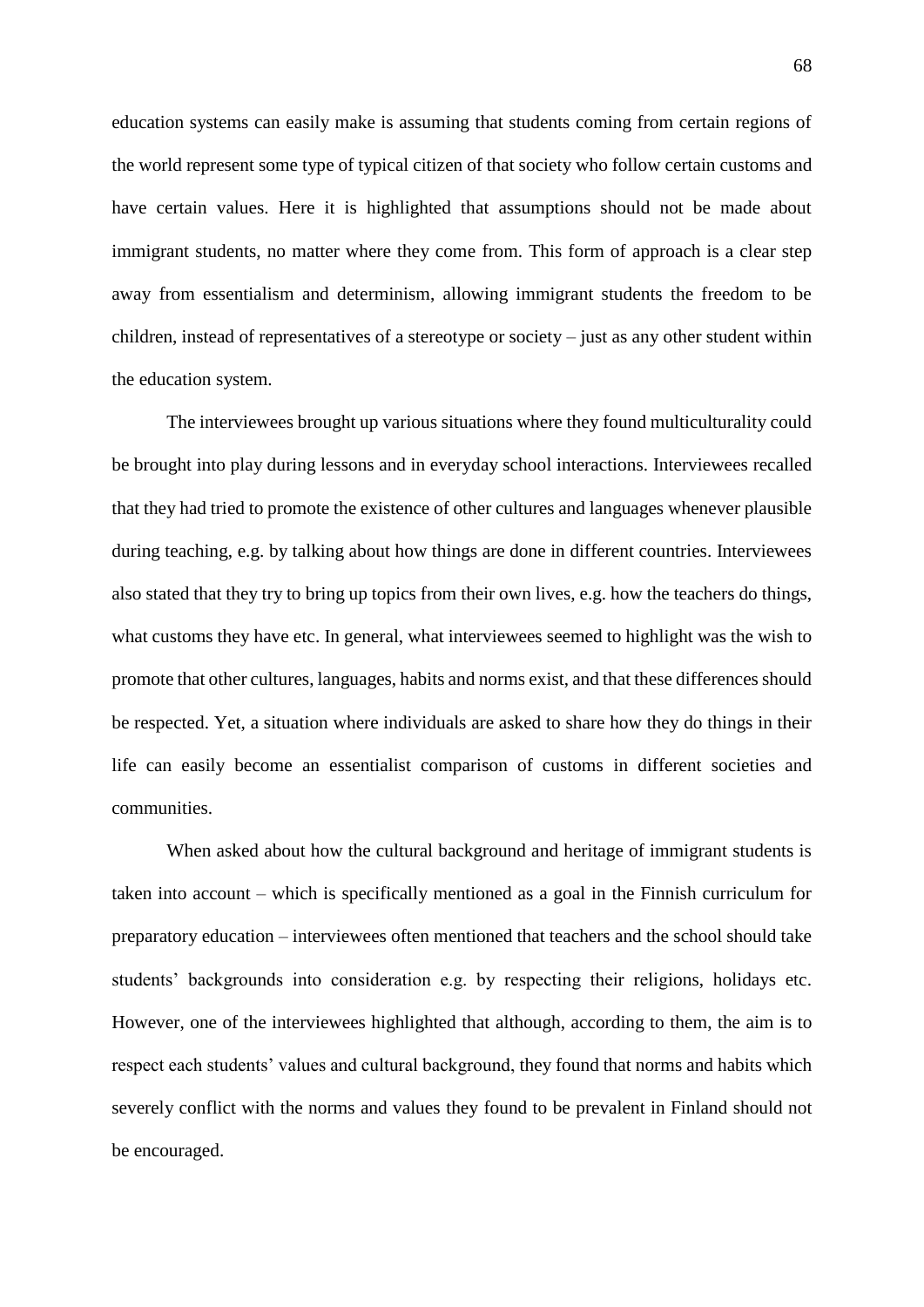(10) I: I have one more thing which interested me when I was reading through the preparatory education curriculum, because it said that the cultural identity of students is supported, and their cultural background is taken into consideration in teaching, so I was wondering how does this happen in practice, or is it even possible?

T5: (…) Of course it needs to be taken into consideration, but also I am, about some things, because there comes a lot of negative things from our – negative from my perspective and the perspective of Finnish culture, for example boys are appreciated, boys are like kings, and girls are kind of nothing (…) And to that I have said stop, that is not acceptable here. Or then some families can be (…) "we won't sit in the same table as \*\*\*\*\*\*\*" or something like that. So to things like that I will absolutely not, I will certainly strictly say that here this is not tolerated, here we are equal.

However, it should be considered that it is not possible to pin down what kinds of values exactly are prevalent in Finland and which should be followed. In general, it can be said that just as there are Finnish citizens who value equality and tolerance, there are citizens exhibiting very racist and sexist attitudes as well. Thus, who is to say which of these is the more prevalent value present in Finnish society that should be highlighted within the education system? Just as this particular teacher's narrative implies they value equality, another teacher might promote opposite values. Therefore, it is more accurate to say that the teacher personally in this quote discourages values and norms conflicting with their values, which they thus perceive to be Finnish values.

It is also interesting to consider the connotation of stating that certain attitudes are not acceptable here, in Finland. Once again, it is quite difficult to make a generalization of what an entire nation values, as individual attitudes can vary to a large degree. In this situation it is more appropriate to say that it is the teacher's perception that certain values are held in Finland. However, stating that something is not acceptable here creates a sort of moral hierarchy, where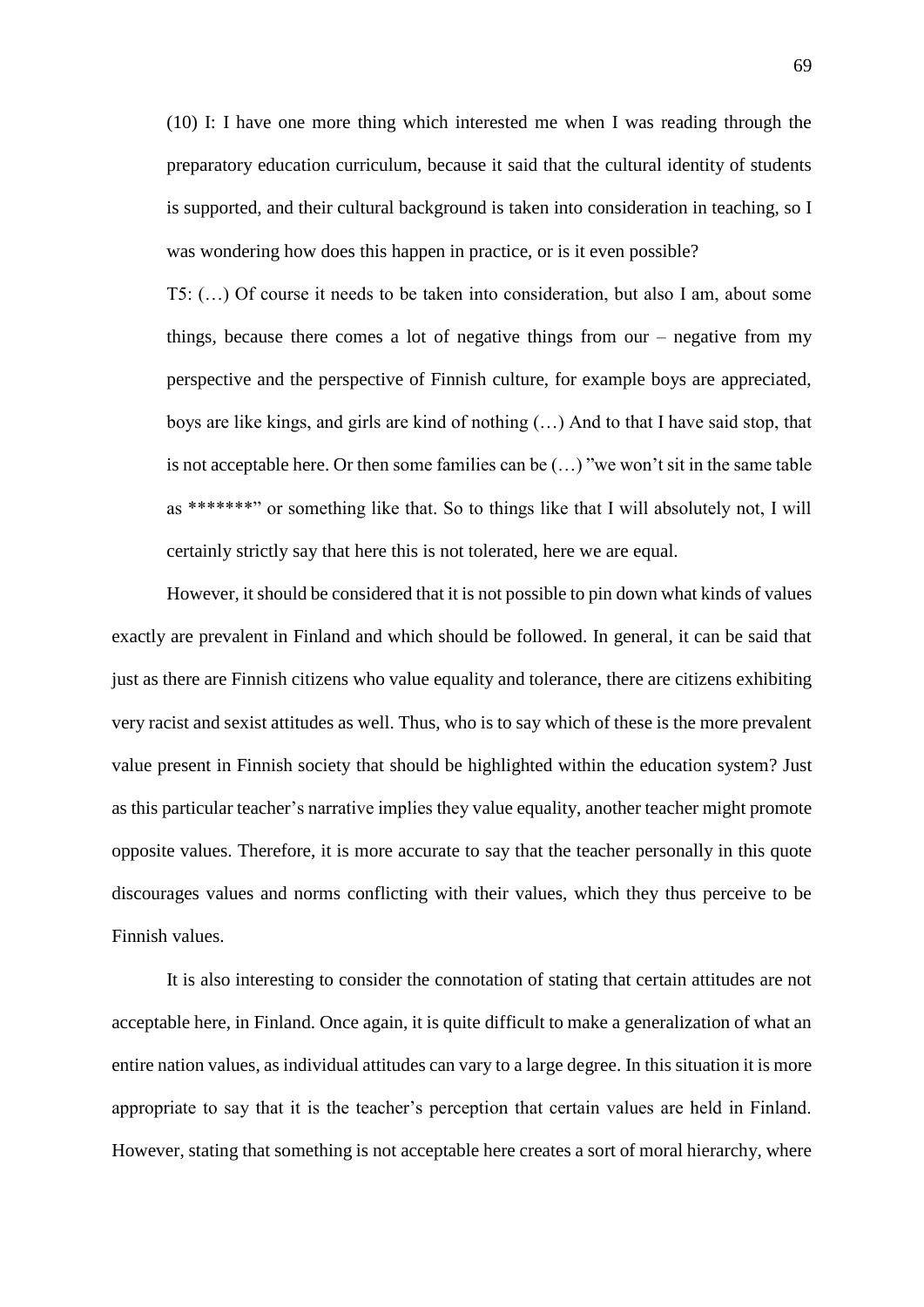Finland is considered morally better than other countries. Thus, it could be better to make more general statements, e.g. simply "it is not acceptable", and avoid making statements where the new country is placed on a moral pedestal.

Moving on from matters of multiculturality to matters of inclusion, interviewees also deemed subcategory B3, Integration Among Peers, to be important in aiding the adaptation of immigrant students. Interviewees recalled different ways to achieve this, which was quite natural, seeing as the interviewees came from a variety of teaching backgrounds. It was interesting to note that the strategies for achieving integration among peers which teachers presented did not always differ from the strategies used to integrate students amongst themselves in general, at least according to their narratives. For example, celebrations aimed for the entire school, where students of all backgrounds participated and came together, were seen to support the integration of students of immigrant background just as much as their peers who were new to the school as well. Teacher reported to have used other strategies not necessarily aimed for immigrant students in particular as well, such as taking actions aimed at all students of the school and modifying them for the immigrant students.

(11) I: What arrangements does your school have to support students of immigrant background? Could you tell me?

T1: Well. Prefects were included in it very strongly (…). The primary goal of prefects has been to kind of integrate seventh graders into the school's culture and come up with all kinds of fun activities. And then we deliberately took this for immigrant students as well, so that prefects arranged different games and other stuff for them, and then tried as much as possible to have language teaching there as well, so that there would be practical vocabulary, idioms, and using Finnish.

According to this narrative the school took practices they already had in place, and only modified them slightly to better suit the needs of students of immigrant background as well. It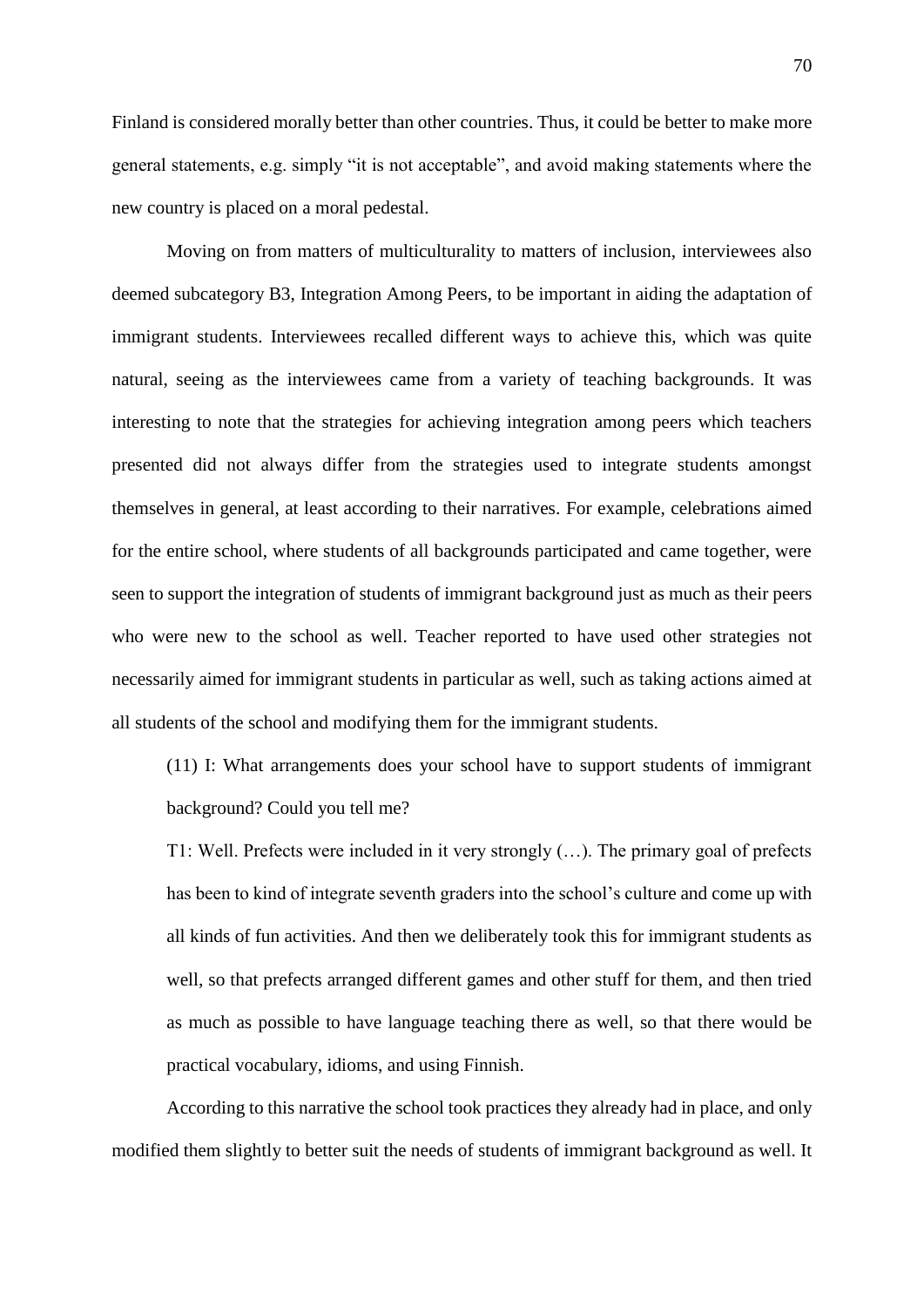is interesting to note that in most of the interviews when methods of support were discussed, interviewees tended to mention the introduction of Finnish culture to immigrant students. However, in this extract the method applied to support immigrant students is stated to be a method intended for integrating all new students into the school's culture. This suggest that, according to this particular interviewee, the goal with immigrant students does not necessarily have to be to integrate immigrant students into an assumed, nationwide culture, but it is enough – and perhaps even more desirable – to help students adapt into a smaller community, in this case that being school and the community that exists within it.

Regarding the same extract, the interviewee recalled that the school did have one accidental advantage in regard to integrating and supporting immigrant students. The interviewee in question mentioned having a prefect of immigrant background during one school year, who spoke the same mother tongue as many of the immigrant students starting school.

(12) I: And how successful have these arrangements been in your opinion, or this approach?

T1: I found that including students and collaboration with prefects gave enormously. Of course, there was bit of a chance of coincidence included. During the first year there happened to be a prefect among the prefects, who spoke \*\*\*\* as a mother tongue  $(...)$ and they became a kind of a downright idol or role model to these immigrants, that it's possible to like get into that kind of status, that it is possible to speak Finnish and \*\*\*\* fluently, and gain that kind of acceptance, become a part of the community.

According to the interviewee, by having an immigrant student in a respected position, students of immigrant background and their peers were able to see in practice that someone of a similar, immigrant background can reach a respected position in the community, be accepted and be a part of the community. Based on the experiences of this interviewee, it could be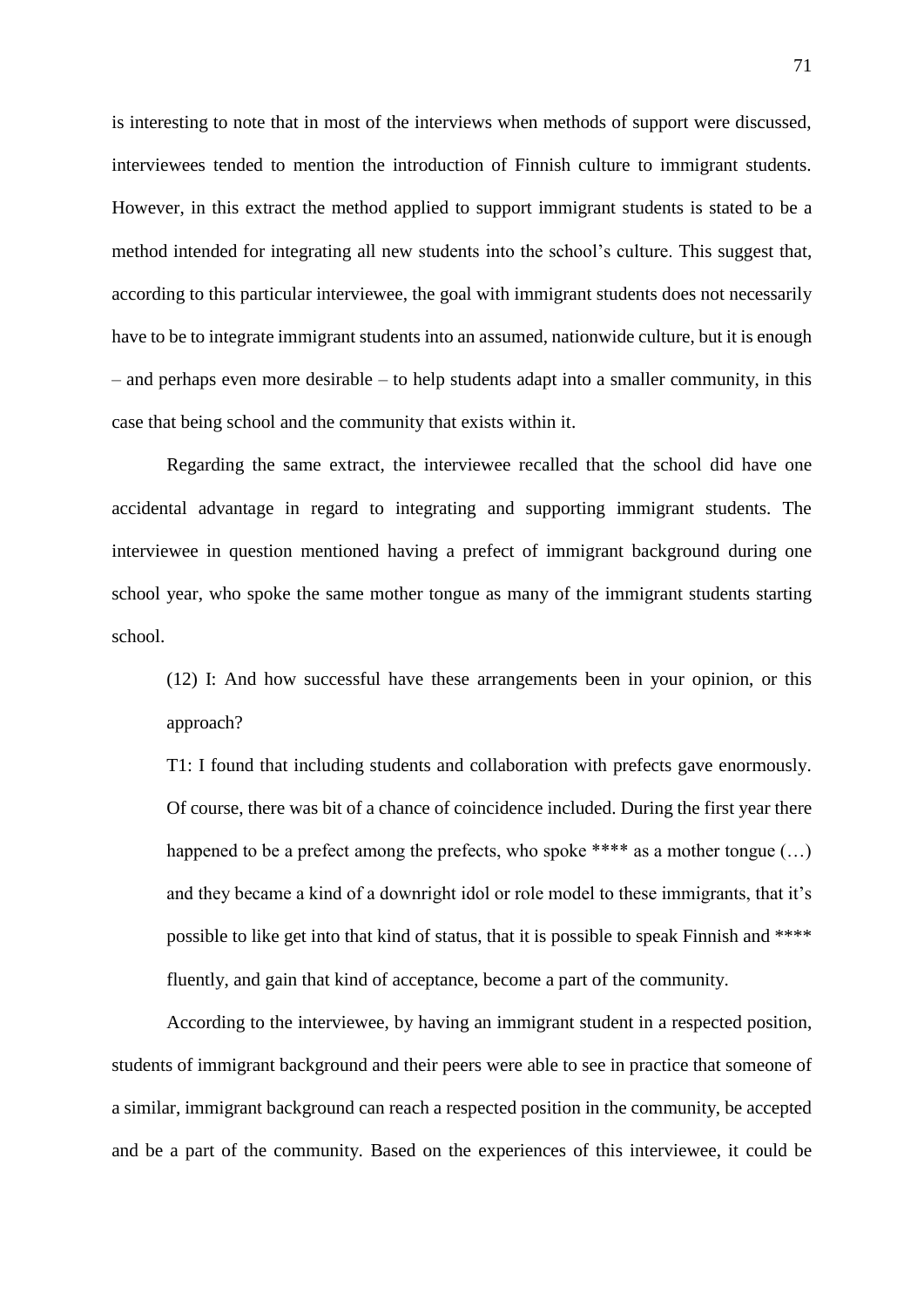assumed that being able to see other immigrants, not only adults but peers of their own age, in respected positions in the school community can help immigrant students in their adaptation to the new community. Following this narrative, seeing other immigrants in such positions could thus support the notion that they themselves do not always have to be the "others" in the community but can indeed be accepted as full members of the community.

However, a strategy which interviewees found particularly remarkable in integrating immigrant students among their peers was, roughly translated, so-called "integration classes". During their year of preparatory education, where immigrant students spend about a year in their own group learning the language of instruction, students also participate in lessons in mainstream education, which focuses on the basic education curriculum, with their peers. Interviewees found this to be particularly beneficial, stating that in their opinion attending the same classes as peers is the best kind of adaptation for students of immigrant background. According to interviewees, during these lessons students both get to experience what it is like to study in a mainstream class and integrate among their peers, which teachers found to be vital.

In addition to the importance of teacher training, promotion of multiculturalism and integration among peers, interviewees found that various kinds of Support, as per subcategory B4, were important as well. This included teachers getting to know their students so as to be able to see if there are any issues that need attention, talking with students, listening to them, and making sure they know that if need ever be, teachers will listen to their problems.

(13) I: What about, since you said that you've had students of immigrant background in your class as well, what kind of things do you especially focus on with them? Is there something specific you focus on, that you kind of support them or help them with? T2: Of course just the same as with all the other students, I try to know the student as well as possible, and try to think about their strengths and try to support them, and what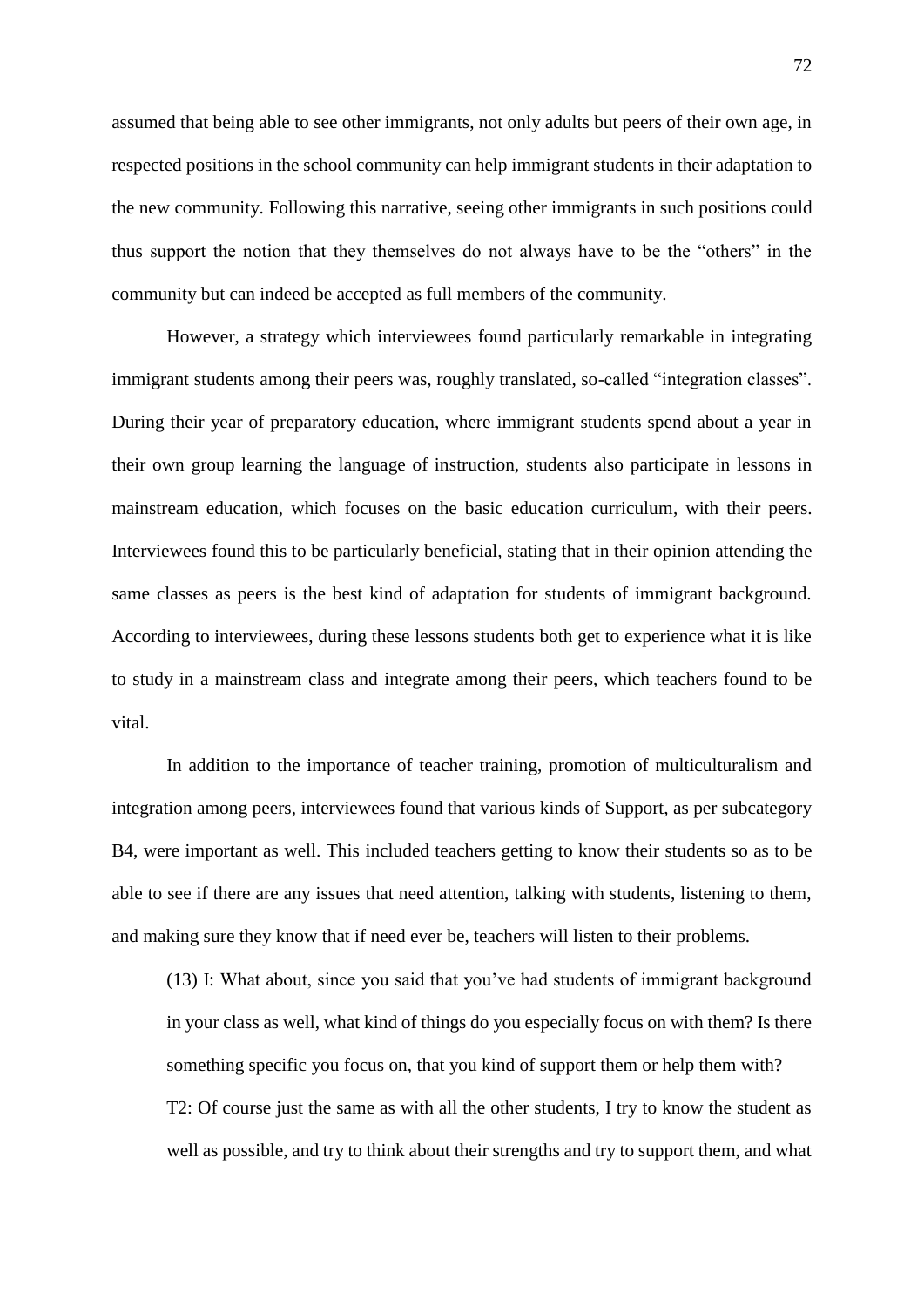are their challenges and try to encourage them a lot and help with them. (…) But maybe the most important thing is to just – somehow the question in itself isn't the most important, that it gets an answer, but the experience that if you ever had something to tell, I would listen to you.

As per this extract, interviewees believed once again that offering the same kind of support as teachers do to any student is the kind of help immigrant students may need in their lives. Just as any student, teachers reflected that they want to get to know their immigrant students and be able to help. Many of the interviewees also pointed out that in the beginning they often find it difficult to know what the students need, as the teachers and immigrant students may not speak a common language, but that, according to interviewees' narratives, at this stage the students themselves do not necessarily know what it is that they might need support with. Thus, interviewees deemed it important that students know that if they need to talk, they will be listened to.

Teachers themselves, particularly preparatory education teachers, felt that many of their actions also supported students' adaptation to Finland. During preparatory education interviewees recounted aiming to tell students about the different customs and habits common in Finland, introduce the education system, have students take part in social activities, e.g. skiing, ice-skating etc. Interviewees told that teachers do not only introduce local customs and the education system to students, but also to their parents. One interviewee reflected that, to their knowledge, teachers of mainstream education classrooms do not necessarily have the time to explain issues regarding the everyday life in the education system to immigrant parents as extensively as perhaps required, which they found to thus emphasize the importance of preparatory teachers sharing as much as possible during students' year of preparatory education.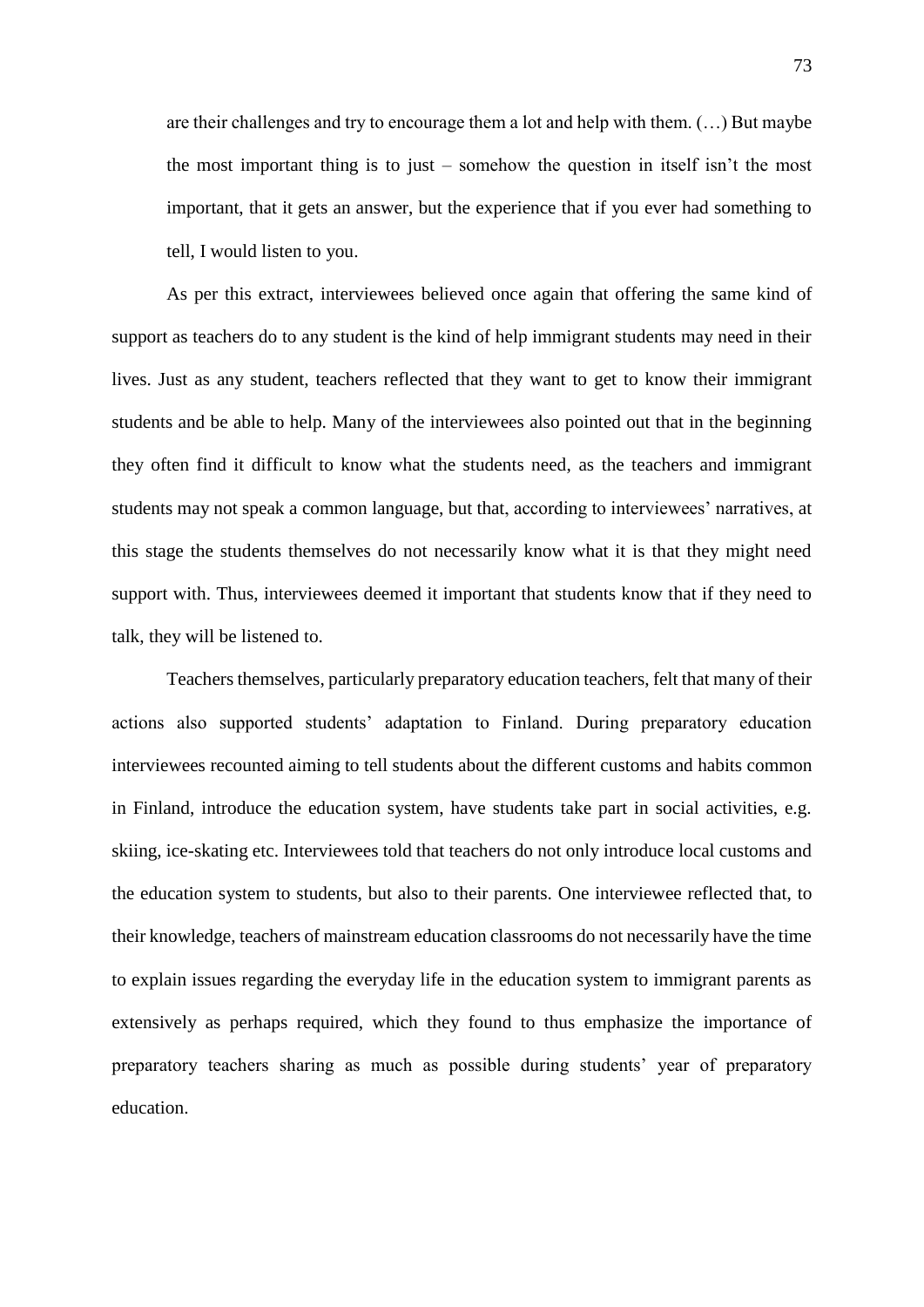As per subcategory B5, Language Education was brought up by interviewees the most often and was framed as one of the most important goals to reach. Interviewees generally agreed that they found learning Finnish integral for students to succeed, and this was one of the most common measures of support brought up during interviews.

(14) I: And what things do you particularly focus on with students of immigrant background?

T4: Well Finnish language of course, that's our… So we have fairly kind of low but ambitious goals regarding Finnish. A kind of developing rudimentary skills should be reached here, so that they can move on forward.

In this extract the interviewee highlights that during preparatory education the main goal is for students to reach a level of competence in Finnish necessary for moving to a mainstream education class focusing on the basic education curriculum. Thus, at least during the initial stages of immigrant students' time in school, the development of Finnish language skills is highlighted in the data. When asked about what arrangements in general schools had to support their immigrant students, the majority of the interviewees brought up Finnish as a second language education and remedial education in Finnish as a second language. However, one interviewee pointed out that although students in mainstream education do have a chance to be given remedial support in Finnish as a second language, in their experience this does not always happen to the extent it should.

(15) I: How successful are these arrangements, these that you told me about, how successful do you think they are?

T4: (…) I'm not very up to date regarding our basic education, but I do know that there are a lot of schools where for example the Finnish as a second language remedial education resource is not used. Like it's not used completely, so the situation could probably be better.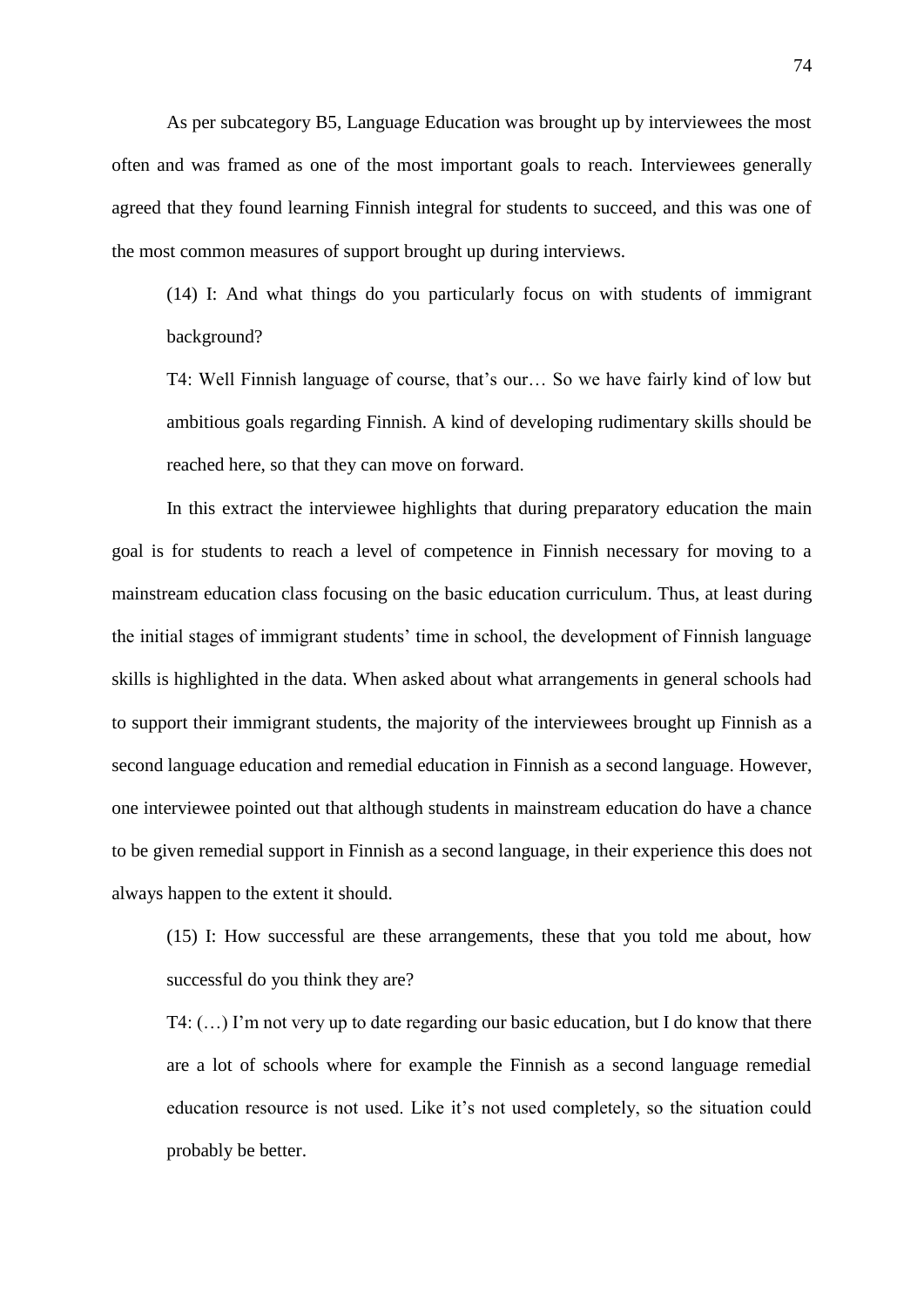Even though in general the importance of ensuring Finnish language education for immigrant students is emphasized by the interviewees, here the interviewee reflects that in some cases this goal is not worked toward as effectively as it could or should be. It is interesting that although it is highlighted that mastering the language of instruction is essential for succeeding in school and being able to adapt to the society, according to this narrative in some cases it is possible that schools do not use the resources at hand to ensure immigrant students receive all of the linguistic support they may require. Following this narrative, in such a situation the education system can even be said to be doing a disservice to the students, and possibly even hindering their adaptation process.

During one of the interviews the possibility of attending heritage language education was also brought up as a measure which the interviewee believed to support the adaptation of immigrant students. However, it was reflected that arranging such language education for all students who require it can be tricky, and schools may lack the resources to accomplish this. The interviewee also noted that this possibility is completely voluntary, and that as these lessons take place in the evening outside of regular school hours, they believed that many students may choose to not attend these lessons at all.

Finally, moving on to subcategory B6, a few things should be pointed out. Many of the above themes discussed do fall within the goals and actions of preparatory education, e.g. language education, supporting adaptation etc., and thus this could have been omitted as a subcategory. However, many of the interviewees emphasized the importance of preparatory education and the benefits it reaps. Thus, although preparatory education may include many of the themes and measures deemed important individually, due to the importance placed specifically on preparatory education alone during these interviews, it has thus been included as a subcategory. Although many of the measures taken within preparatory education can be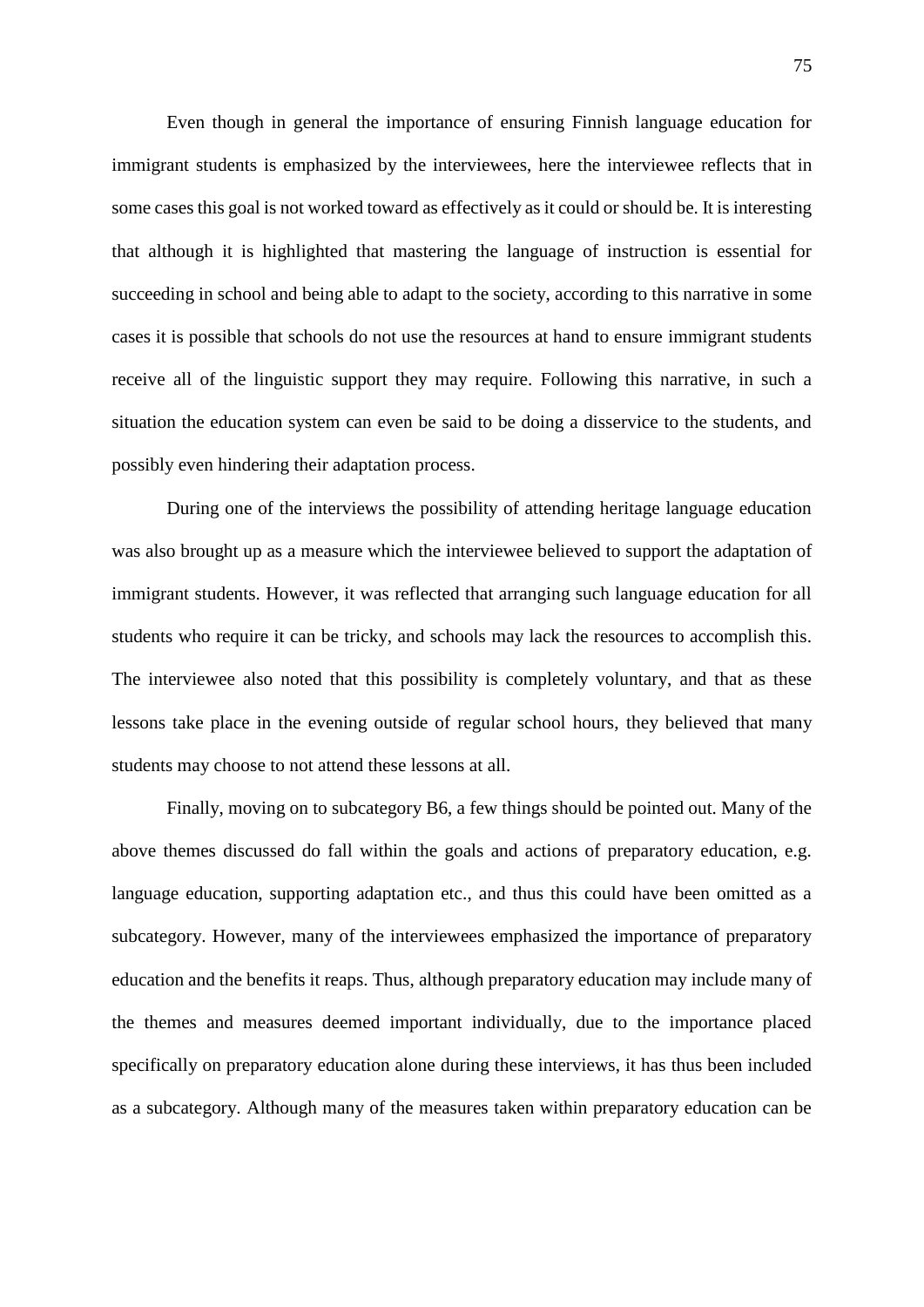carried out in mainstream education as well, teachers emphasized that preparatory education in itself is an effective method of ensuring e.g. language education for immigrant students.

Three out of five interviewees, who were preparatory education teachers themselves, felt that during preparatory education teachers are able to place focus on teaching as much Finnish to their students as possible before they must enter mainstream education. As is noted in the literature review, it is often found that mastering the language of instruction is essential for students to succeed academically, and thus the importance of preparatory education is even further highlighted.

(16) I: So what things do you focus on particularly with students of immigrant background?

T5: Well, in my opinion preparatory education is (…) it is an extremely important year. Sometimes it can be longer than a year, because it is a kind of start, a beginning to this coming to Finland and adaptation, it creates a base which the foundation for attending basic education in Finland is built on.

In this extract it is highlighted that the 1000 hours of preparatory education can even predict how immigrant students' school path in general begins in Finland. In one interview it was also reflected that the teacher in question found preparatory education to be a good place to share information about the various customs, norms and habits students will face in Finland and within the Finnish education system.

It was also reflected that preparatory education is a good place to learn about all the new and unfamiliar things students face in Finland, as, according to the interviewee's narrative, it is more acceptable for students to protest unfamiliar customs in the preparatory education setting, where all of the students come from different countries.

(17) I: How would you describe or can you say what kind of goals do you or the school have regarding the adaptation of immigrant students?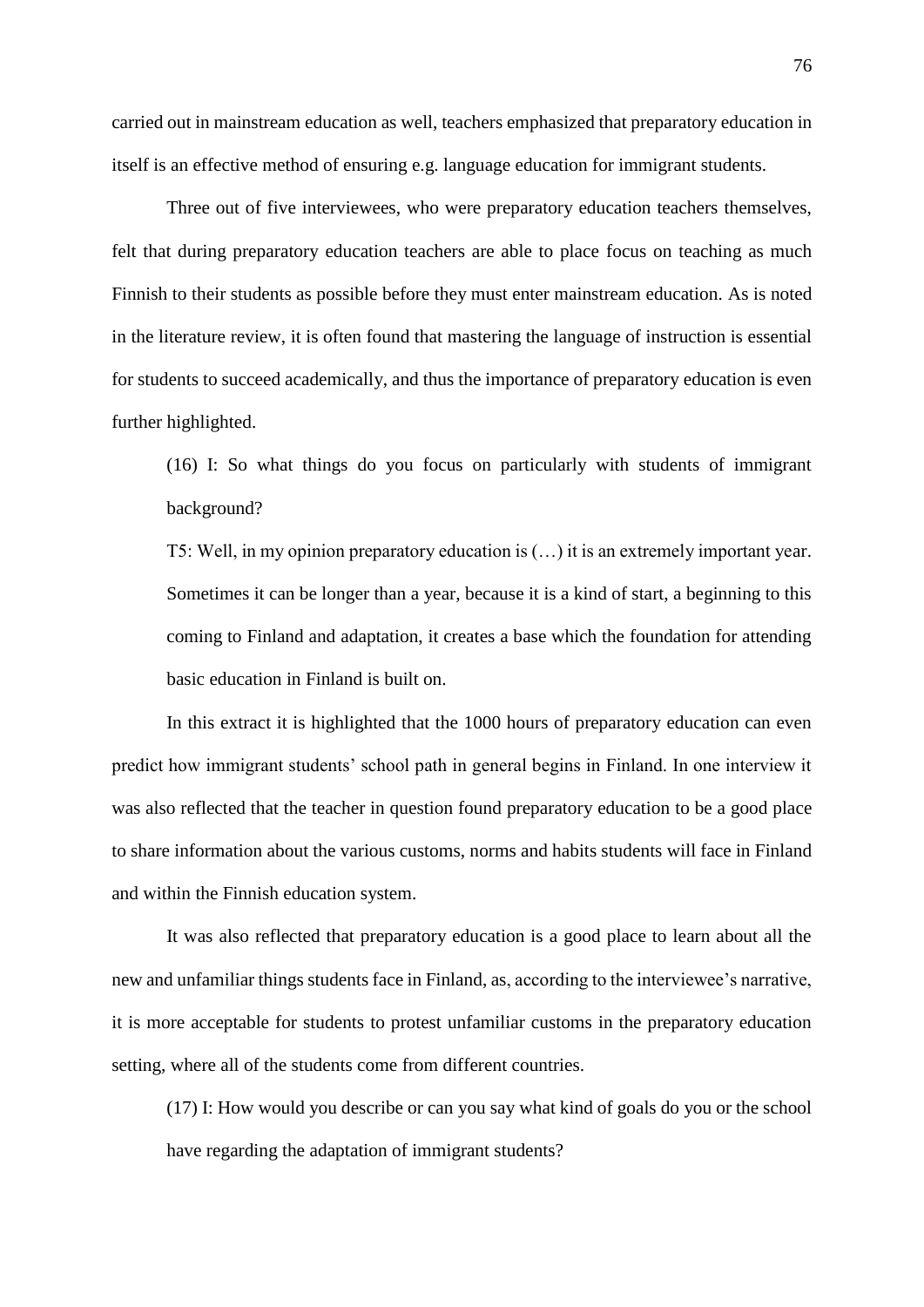T1: Well I somehow think that preparatory education is a really good place for the students learn about how to be in a Finnish school and society as well, that here they can act up about those things and practice, and they don't have to get them right the first time, and the kind of pressure is lifted when all of us come from different places, and they don't have to think in a Finnish environment, like I don't belong here or I don't know this. So in that sense it's a really good place to practice all the new things.

Here the interviewee considers that within preparatory education students do not necessarily have as much pressure as they would in a mainstream education class to succeed and "get things right", and do not have to think within a "Finnish" environment, so to say, or feel like they are outsiders. Going to a new school in itself can be daunting for children, and especially so in a new environment where the education system in itself can be completely different from their old one. However, the statement does give reason to wonder what a Finnish environment actually is. It also suggests that the surrounding society does put at least some pressure on immigrant students to conform the conventions of the society, despite teachers promoting multiculturality within the education system.

# **4.3 Adaptation Expectations**

Having now discussed categories A, the Role of Teachers and the Education System and B, Actions of Importance, where the various roles of teachers in the adaptation process of immigrant students, and the actions that support adaptation were discussed, we move on to the final category C, Adaptation Expectations. In this category the different expectations that teachers were perceived to have regarding immigrant students' adaptation are discussed. Among the expectations or hopes teachers had for their students, I found that teachers hoped for students to develop an Appreciation of Finland, as per the first subcategory C1. Based on the data, interviewees were not expecting for students to assimilate into what they perceived to be Finnish "culture" and abandon their so-called "cultural heritage", but they did express a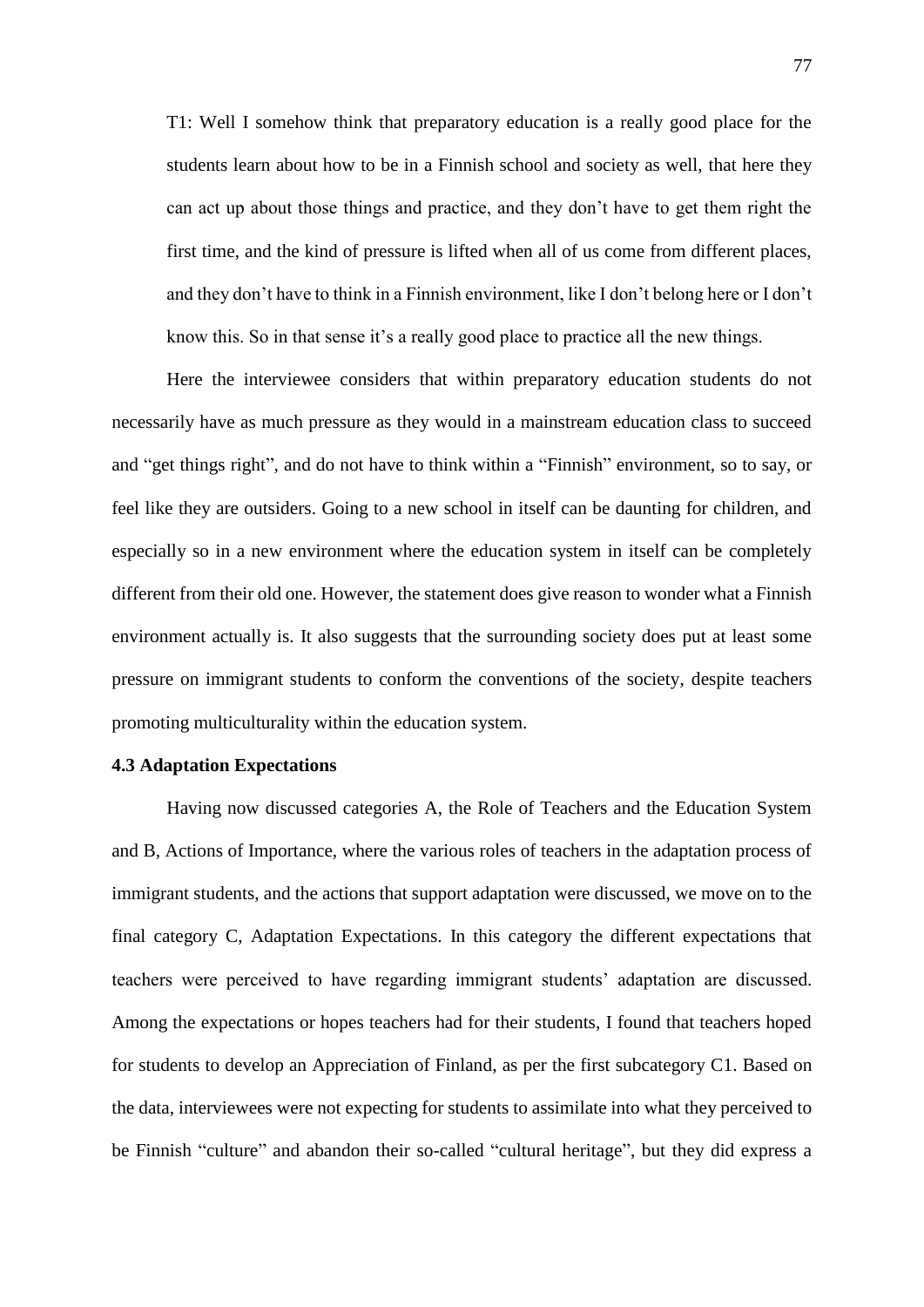wish for students to develop an appreciation of their new society and the education system. Rather than aim to assimilate the students, interviewees deemed it more worthwhile and desirable for students to respect their new society.

(18) I: Is there something that in your opinion, or that the education system and teachers should particularly focus on with immigrant students? For example, when you're trying to help them adapt into the society and Finland.

T1: (…) And of course this, which in a long run is useful, if in addition to linguistic skills is this attitude, that this… for instance this country, this culture, is worthy of respect.

When asked about how this could be achieved, this particular interviewee seemed to trust that realizing the possibilities that Finland and the Finnish education system can offer could result in the development of such respect.

(19) I: How do you think that teachers and schools could help create that kind of attitude for the students, that this is place and culture is worthy of respect?

T1: (…) And I myself trust that teachers in this country have professional skills and ability to offer skills, offer the best kind of teaching and very inexpensively. When you realize that, that this opens doors in the society and offers possibilities, and that we're not here to bully or torment, but to ensure that they can get skills, knowledge and survival skills, but for that to happen you need to follow the rules of the school.

It was also reflected that in the interviewee's opinion Finnish teachers have the ability to offer immigrant students knowledge and skills they need, seemingly implying that realizing what they can gain from the education system will help develop a respect for Finland in general. It also seems to be implied that realizing the possibilities offered by the education system and society would also lead to following the rules and norms of the school and society.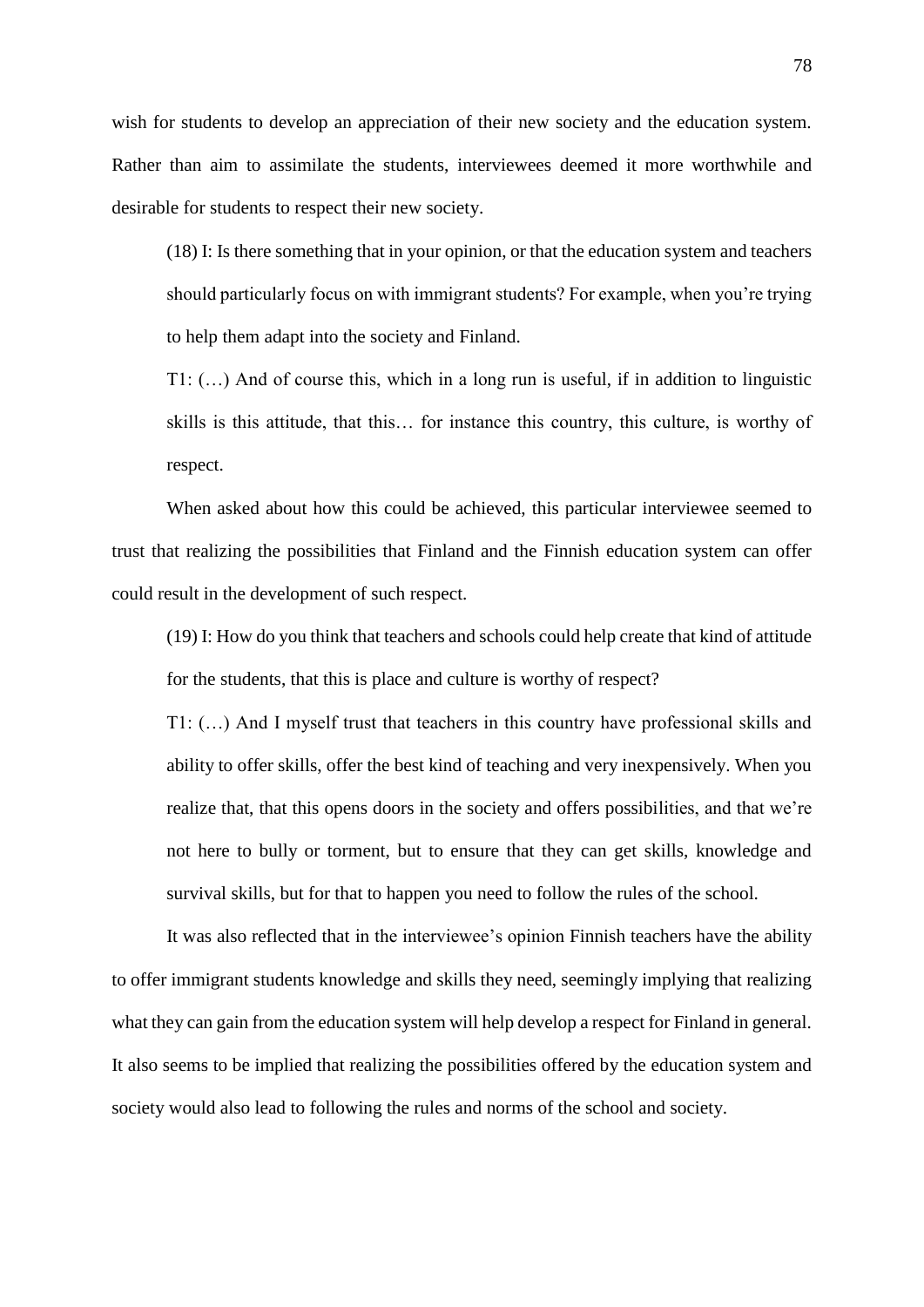To continue on to subcategory C2, Integration, it could be perceived from statements made in the interviews that teachers hoped for immigrant students to integrate into Finnish society. This was also at times clearly stated by interviewees. One interviewee in particular stated that they hoped for immigrant students to integrate and become part of Finnish society. They hoped that students of immigrant background could in the future help uphold the society, the culture and the country in general. It was also often pointed out by interviewees that as a goal, immigrant students should be able to hold on to their so-called "heritage culture", opposite to what a desire for assimilation would express.

(20) I: And what about, I was thinking, and I was interested… This of course, I read this from the curriculum of preparatory education, so since you don't have a preparatory class, but I was interested to hear if you could tell me, since the curriculum says that the cultural identity of students is supported, and cultural background is taken into consideration during education, so how does that happen in practice? Is it possible? T2: (…) The goal is that an immigrant student can retain their own culture, appreciate it, express it, clearly be a representative of that culture but at the same time experience that they are also a part of Finnish society, part of this Finnish school, and a sense of belonging in the class.

Although it is not stated straightforward that the goal here is integration, it can be deduced from the answer that the interviewee opposes the notion of assimilation, and instead embraces the notion of integration. Opposite to assimilation, it is a goal that students can express what here is deemed to be "their culture" while still remain a part of Finnish society. Here it is also interesting to note that the teacher interviewed acknowledges smaller communities of practice that students can be a part of, going from the society all the way to school and classes. People living within the confines of a nation do not only belong to one group, that here being Finnish society, but smaller groups within it, such as school and a single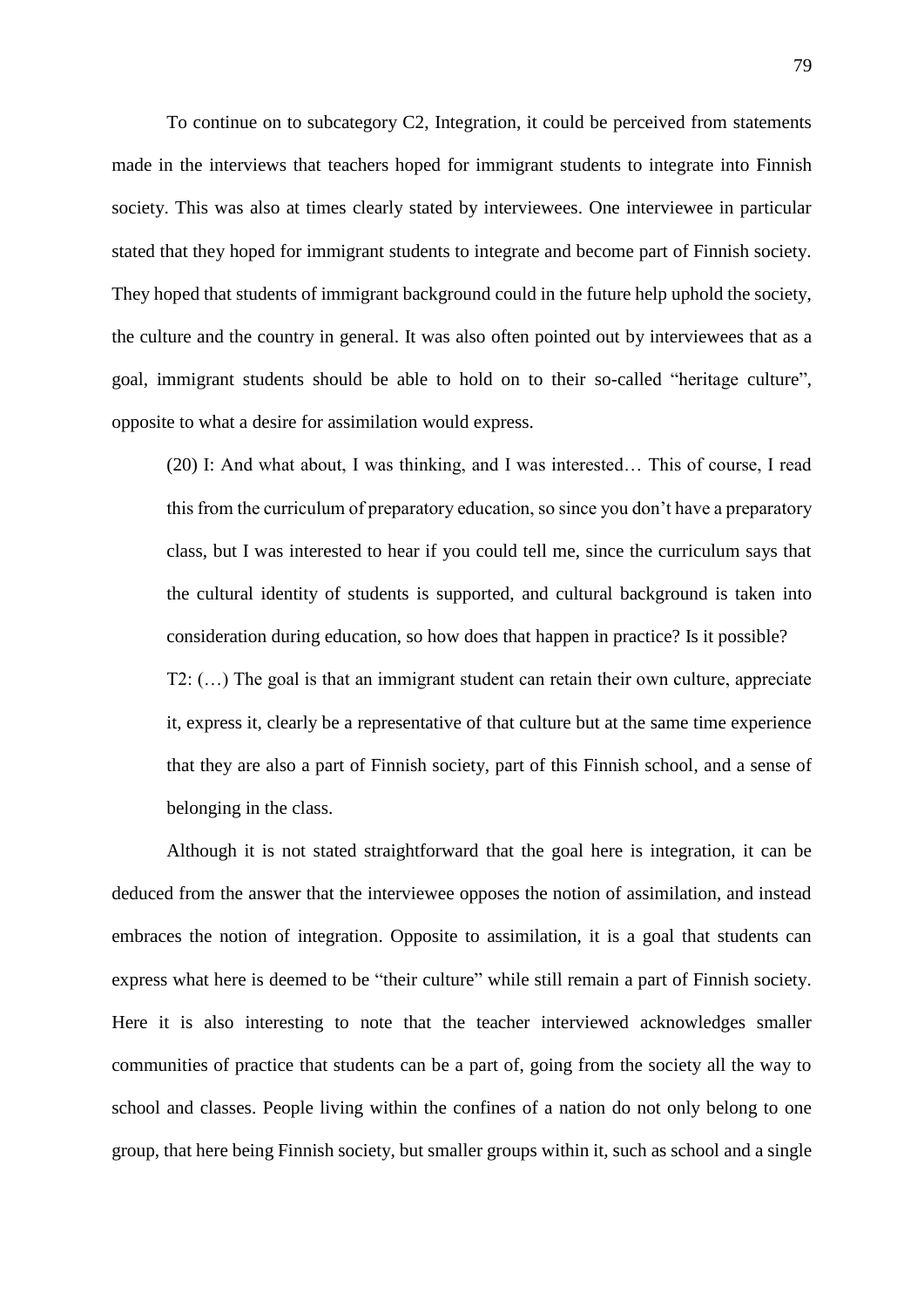classroom. For immigrant children and even adolescents, feeling a sense of belonging in smaller groups, e.g. classrooms and a school, is at that age perhaps more meaningful than feeling a sense of belonging in a large concept such as Finland or Finnish society.

In addition to hoping that students integrate and respect Finland, interviewees expressed an expectation that students gain an Ability to Function in their environment, as per subcategory C3. When asked about the meaning of cultural adaptation in general, interviewees often brought up the importance of learning to function in the new environment. It was pointed out that upon migration the lives of students change profoundly, as their surroundings, familiar people, habits and customs, and perhaps even the climate around them are different. In such a situation it was deemed important for students to learn to function in such profoundly different surroundings.

(21) I: What does cultural adaptation mean to you?

T3: (…) But then cultural adaptation is probably an ability to somehow read the culture so that you get along and feel safety, some kind of sense of belonging, and with the youths probably even more like, that they don't get into situations where they don't know what to do or how they should be or get into embarrassing situations (…)

In this extract it is expressed that by being able to function in the environment, students will be able to avoid situations that are embarrassing for them. The interviewee found that youths in particular do not necessarily want to get into situations where they may embarrass themselves, which emphasizes the importance of individuals being able to function in their surroundings. However, it is also expressed that cultural adaptation entails that immigrants feel a sense of belonging. This brings us to the final subcategory of Adaptation Expectations, C4, sense of belonging.

However important the notion of being able to function in the new society or integrate was deemed by the interviewees, they also found it particularly important for students to feel a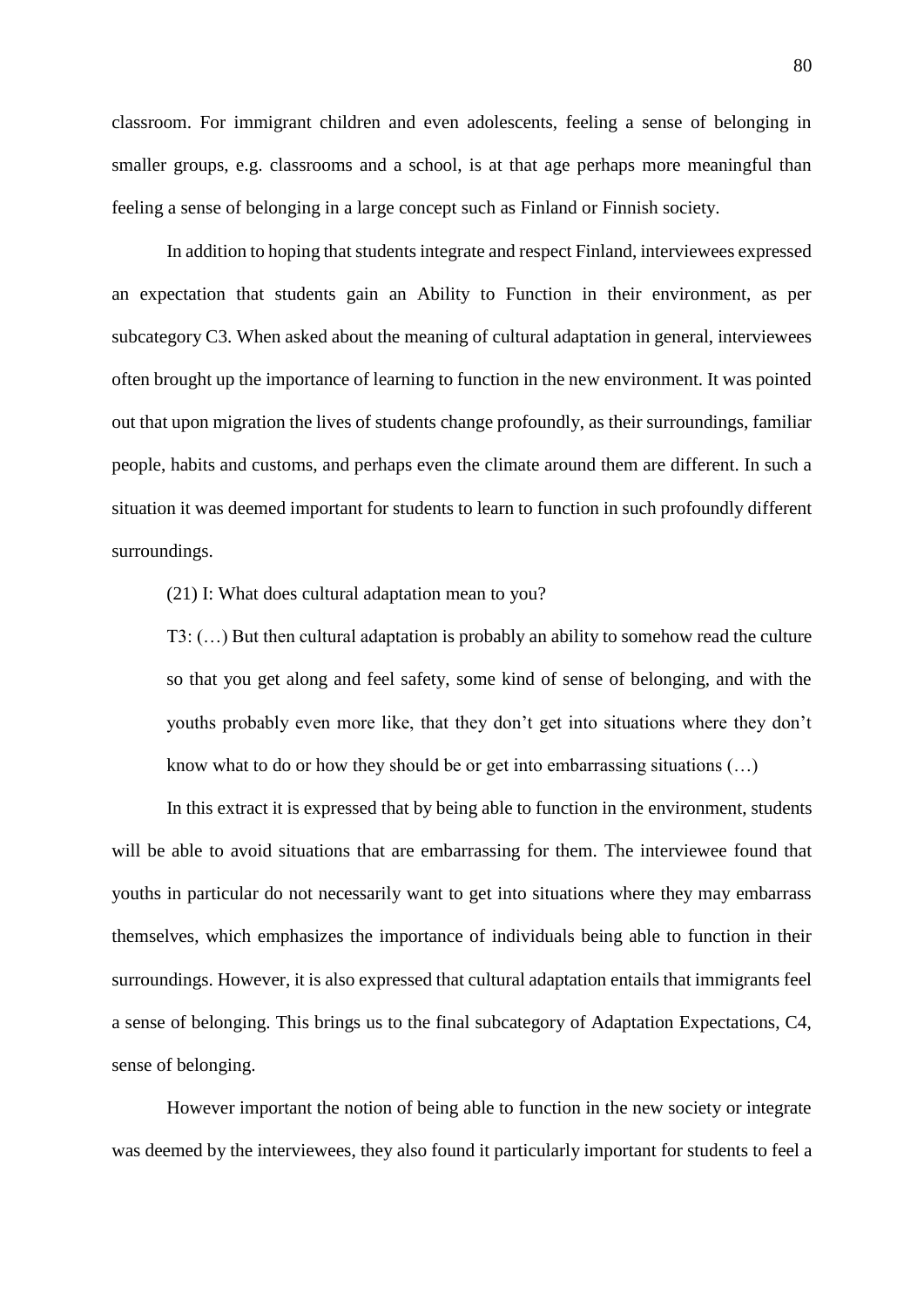Sense of Belonging in their environment, which is our final subcategory, C5. This notion becomes apparent in the previous extract, as well as the following one:

(22) I: What does cultural adaptation mean to you?

T3: If I think about myself or students, I maybe focus on different things. Like if we talk about students then I think that for them an essential sign of cultural adaptation is that they feel safe and welcome. And I try to focus on that a lot in the school community, that students feel that they belong in the group, even if we are studying in our own group.

Here it is reflected that as a result of adaptation  $-$  or perhaps as a condition for adaptation – immigrant students should be able to feel safe and welcome in the new society and feel like they belong in the community along with their peers. Once more, this particular teacher considers the importance of feeling a sense of belonging in the school community, not only Finland as a society. As was reflected above, for young children and adolescents it might be more meaningful to feel a sense of belonging in smaller communities more immediate to them, such as their schools and classrooms. In addition, it could be that by feeling a sense of belonging early on in such significant communities, this paves the way for feeling a sense of belonging in Finnish society as general.

In this chapter we have now considered the significance of three categories and their subcategories: A, the role of teachers in the adaptation process of immigrant students; B, actions of importance which support the adaptation process of immigrant students; and C, the expectations teachers hold regarding the adaptation outcomes of immigrant students. Based on the data, teachers had very similar expectations for their students, and they perceived their roles in immigrant students' adaptation process as well as actions of importance in very similar ways. In the following chapter the significance of this data in regard to the research questions of this study will be discussed.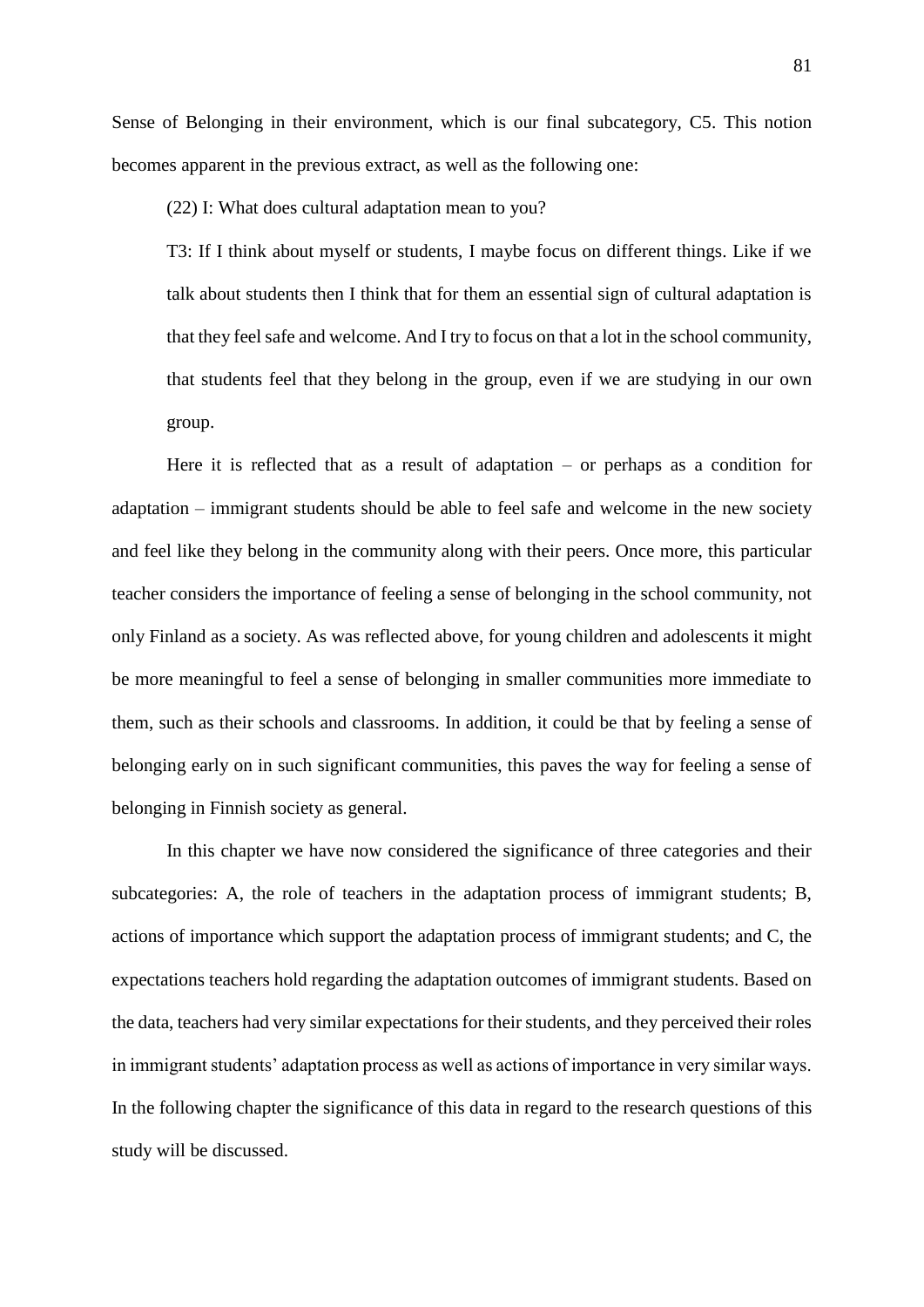#### **5 DISCUSSION**

To start off, the first research question will be discussed and answered:

RQ1: How can teachers' expectations regarding immigrant students' cultural adaptation be related to adaptation theories?

The data revealed that based on their narratives, interviewees were found to have the following expectations for children of immigrant background regarding their adaptation to Finland: for these students to develop an appreciation of Finland, to be able to function in the new environment, to have a sense of belonging in the society, and to integrate into Finnish society. Some tentative connections to adaptation theories can be seen from the answers of the interviewees, however not quite as strongly or as clearly as one might expect. Rather, connections can be made if one wishes to do so, but none of the interviewees can really be said to clearly or religiously follow the principles of any given adaptation theory discussed in this study. However, it is interesting to discuss in what ways teachers' adaptation expectations relate to or differ from adaptation theories.

Right away it can be said that according to their narratives, teachers' expectations in this study did not align with the principles of Kim's (2001) theory of cross-cultural adaptation. If the teachers who took part in this study were to express a desire for children of immigrant background to follow the guidelines of Kim (2001) on the path to assimilation, their answers in the interviews ought to have been drastically different. Interviewees generally expressed that instead of expecting students to shed their so-called "cultural heritage", students should be free to express themselves and their customs freely in school. In fact, it was expressed in one interview quite straightforward that the interviewee in question, according to their narrative, did not expect that children of immigrant background become stereotypical Finns. This in itself is already at odds with the central feature of Kim's (2001) theory, in which this is a requirement for successful adaptation.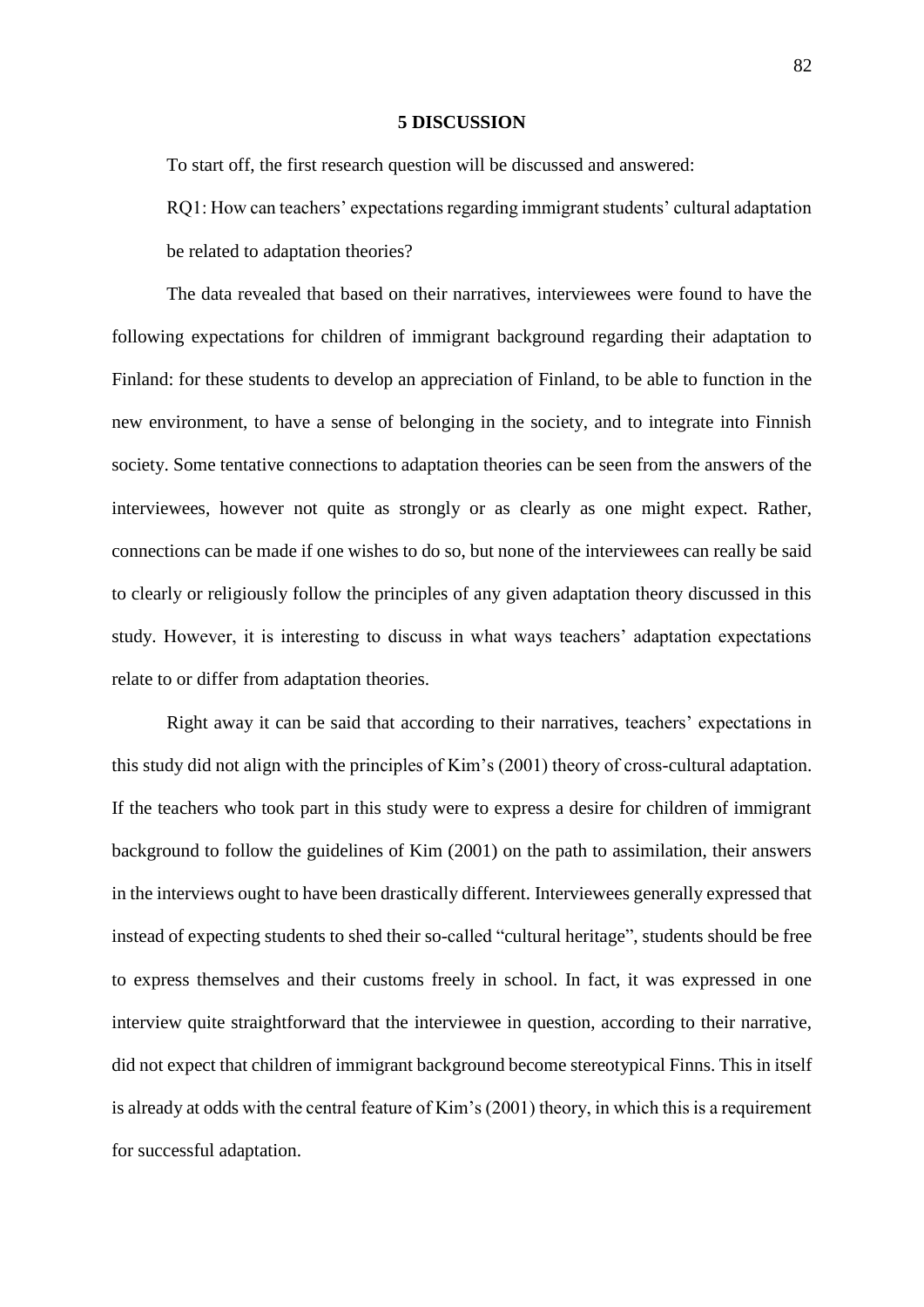Kim (2001) also speaks of those who do not wish to assimilate as "cultural outsiders" (p. 5), a statement which I find cannot be connected to the sentiments expressed by the interviewees in this study. In fact, teachers aimed to bring up issues of multiculturalism, the variety of different customs, languages, and norms within their teaching in the classroom to highlight the fact that there are many ways for people to live and do things in the world. Although the effectiveness of the methods used can be argued, the data suggest that teachers intended to show students that there are many ways to be a member of Finnish society, and that one does not have to follow a stereotype of Finnishness in order to be accepted in the community. Opposite to what cross-cultural adaptation theory promotes, the interviewees of this study expressed on multiple occasions a wish to promote multiculturalism within the education system in various ways. It seems that it is more and more the goal of the education system to recognize the differences among the students and appreciate those differences instead of attempting to fit each student within a cultural mold, so to say.

However, whether teachers aim to accept students as "diverse Finns" or as "welcome guests" remains somewhat unclear in this study. Many of the interviewees did make a point of introducing "Finnish" customs to their immigrant students while maintaining that immigrant students are encouraged to express and introduce their own customs in school. This can create a rift between immigrant students and what teachers may perceive as "native" Finns, suggesting that there is a certain way to do things and live in Finland, and be a "true Finn", which immigrants may not be able to achieve. On the other hand, other interviewees did express clearly that they wish for immigrant students to integrate into Finnish society and aid in running the society in the future, suggesting that they accept the notion that "Finnishness" could be something diverse, comprising of range of ways of living life in Finland. Thus, I believe here it is not possible to create a general statement of whether teachers perceive their students as "welcome guests", or "Finnish".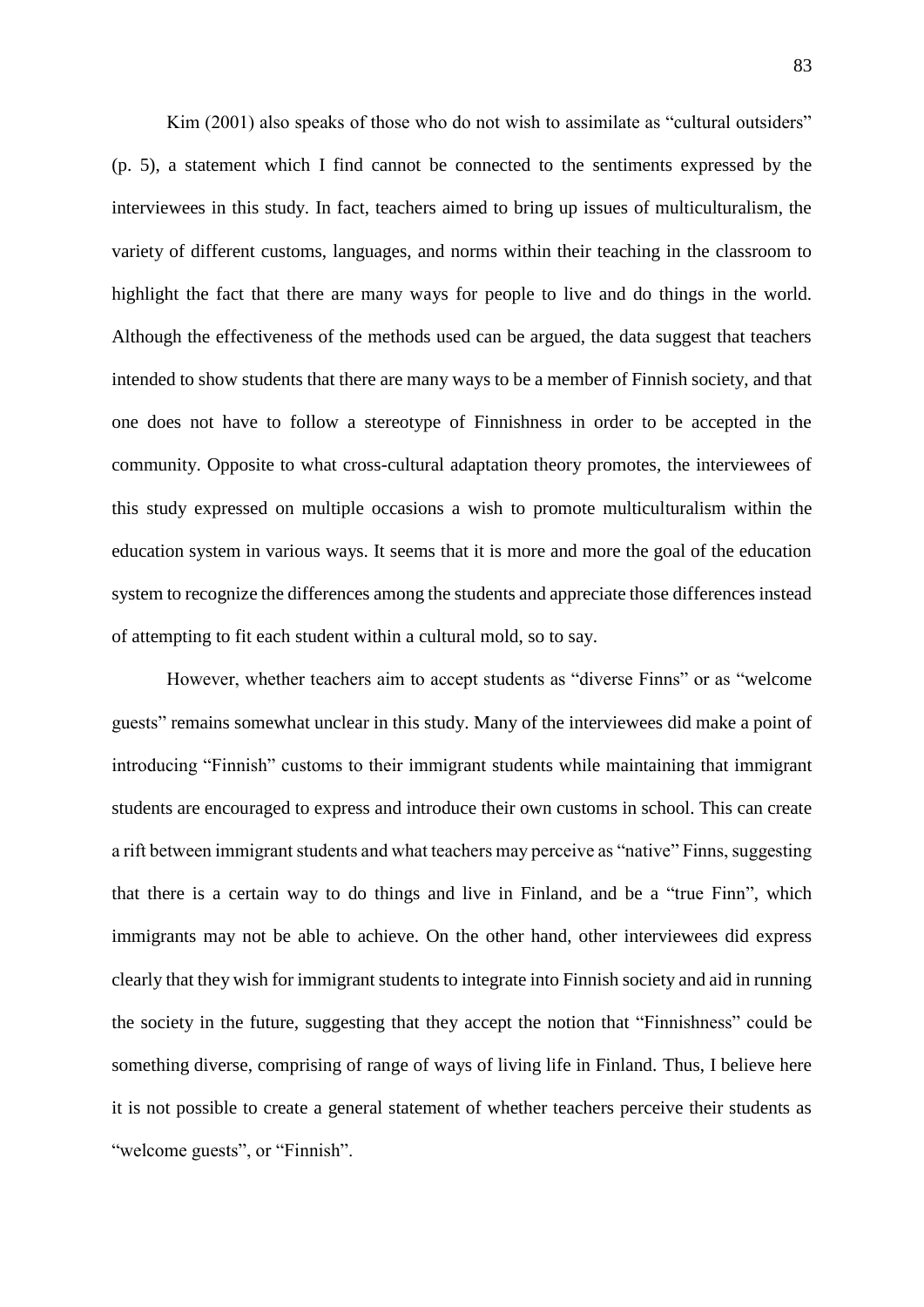Additionally, Kim's (2001) notions of assimilation as well as teachers' notions of "Finnish customs" and "Finnishness" are somewhat problematic in general. Although it is easy to slip into essentialist language and notions of culture and claim that there exists a "national profile" which individuals can assimilate into, in reality Finland, nor any other nation, does not have such a fixed and stable profile to fit into. Societies in general are constantly changing, and "Finnishness" itself has quite likely transformed quite a bit from what it was even a few decades ago. In addition, societies consist of individuals, all who are diverse and do not fit into a single mold or profile. Finns, for example, do not all follow the same customs and do not necessarily have the same values. Thus, introducing a certain "profile" of Finland and "Finnishness" within the education system can be misleading.

As mentioned in the background chapter, Kim (2001) has been criticized for assuming that a unidirectional relationship exists between individuals and the society within the adaptation process, expecting that only individuals change to fit into the new society, while the new society remains unchanged (De la Garza & Ono, 2015, p. 274). The data in this study suggests that such an assumption does not necessarily hold true. In fact, based on the narratives of the interviewees it would seem that the education system at the very least has made changes to accommodate immigrant students. Some examples of this are preparatory education and Finnish as a second language education, as well as teachers' self-reported attempts to take multiculturality into account during teaching, and the acknowledgement of different customs that students may have, and which may have to be taken into consideration within the education system. Whether or not these changes are quite as fundamental as De la Garza and Ono (2015) mean, take place to the extent as reported, or are as effective as intended, it is still a hint that the Finnish education system may have acknowledged its need to change to accommodate students of various backgrounds.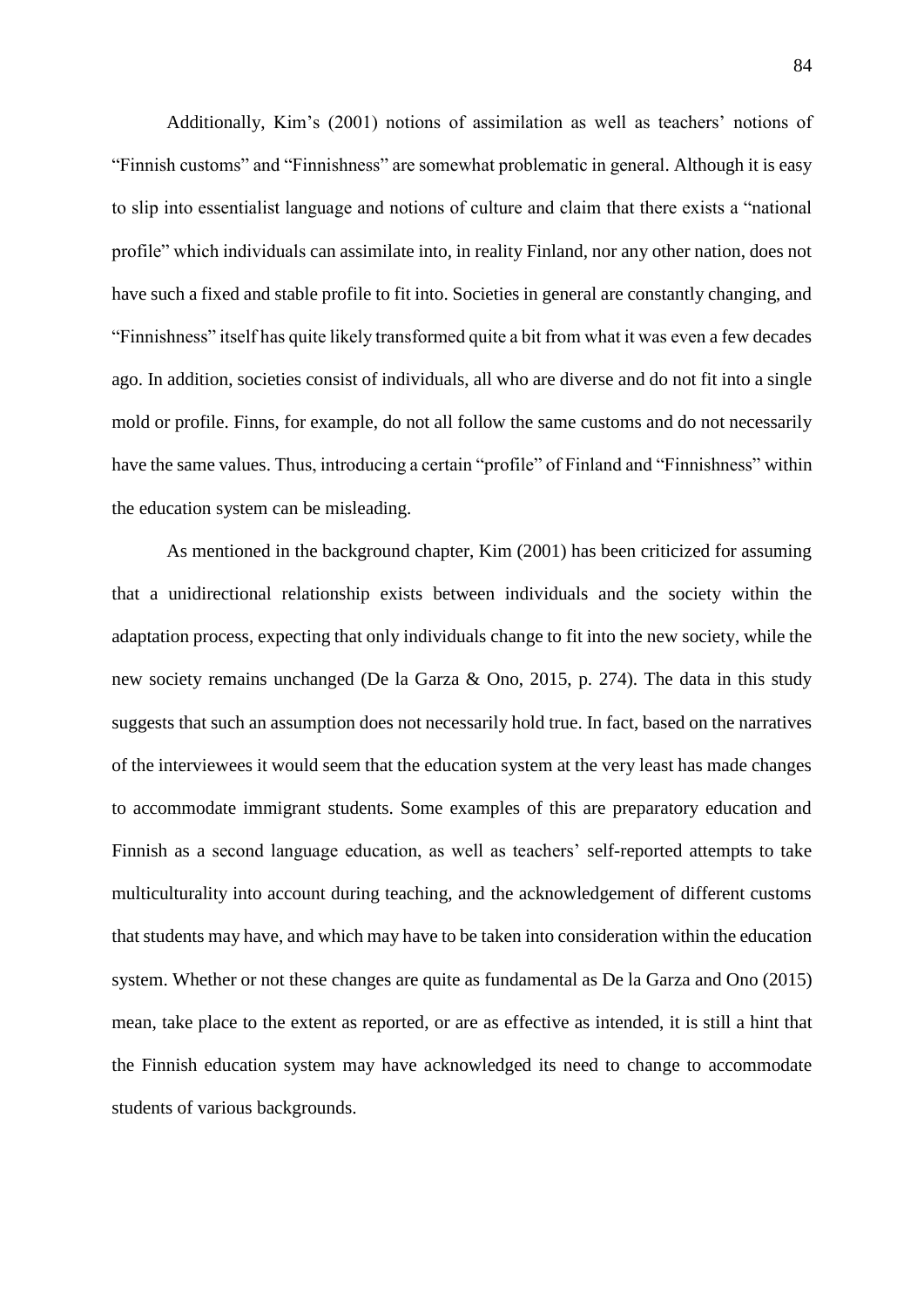To continue the discussion onto another theory, based on the issues discussed above, narratives of the interviewees suggest that the theoretical framework of Gibson (1995) does not fit into the principles that teachers in Finland seem to be following nowadays. According to Gibson's (1995) research, teachers often practice subtractive acculturation, according to which schools expect children of immigrant background to replace their cultural customs and norms with those of the new society (p. 10). However, as already becomes apparent from the discussion regarding Kim's (2001) theory, this does not seem to hold true any longer. If we were to keep following Gibson's (1995) framework to express attitudes of Finnish teachers, they would be more likely to be following additive acculturation, where individuals are viewed to be adding new tools and skills to their cultural repertoire (p. 10).

Based on the results of this study, Gibson's (1995) theory seems dated as of now, with at least the Finnish education system seemingly having migrated towards a more positive and inclusive approach to culture and multiculturality. This is certainly an interesting shift and could be studied more in future research. Yet, it needs to be considered that even though based on the narratives of the interviewees of this study Gibson's (1995) theory seems to be outdated in the Finnish context, it could be that in the education systems of other countries these ideas and practices are still put in use more commonly.

However, even a well-meaning notion of "embracing diversity" which the interviewees of this study expressed can have its issues. "Embracing diversity" can result in the differences between students being unnecessarily emphasized, which can lead to immigrant children being othered. Additionally, such promotion of multiculturality may in fact be based on inaccurate, an essentialist understanding of culture, which can lead to misrepresentation and even harmful generalizations.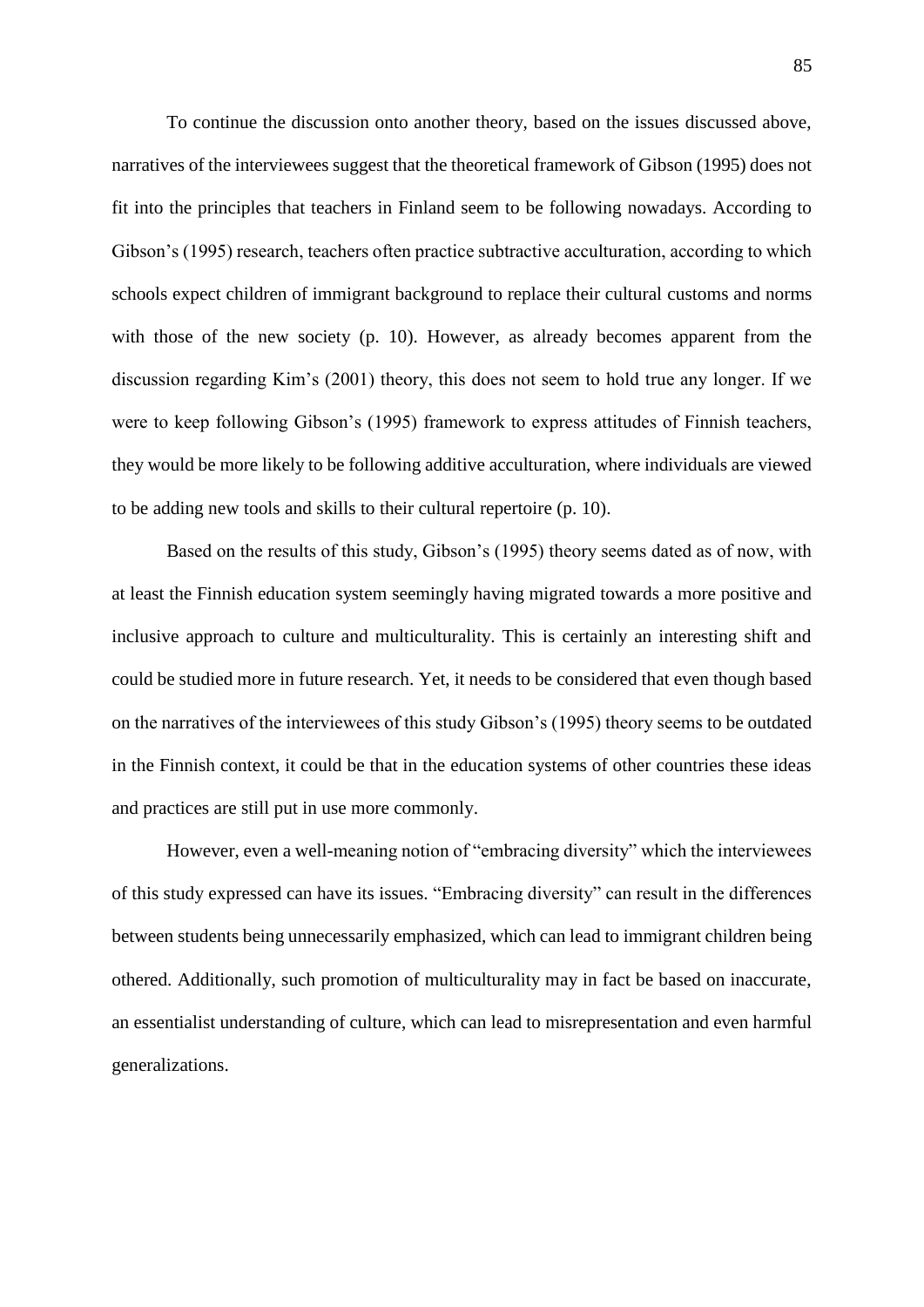Many of the interviewees often mentioned "integration" in their interviews in reference to children of immigrant background and their adaptation, and in general a desire for these students to integrate into Finnish society could be interpreted based on the narratives of the interviewees. While the notion of integration does not necessarily quite resonate with Kim's (2001) theory, and only on some parts with Gibson's (1995) theory, a connection can be drawn to Berry's (2005) acculturation strategies, specifically integration and multiculturalism. As integration is a strategy from the point of view of the acculturating individual, here it is more accurate to use the term multiculturalism, according to which an integrative approach as well as diversity are embraced by the new society (Berry, 2005, p. 706).

According to Berry (2005), individuals applying the integration strategy want to both preserve their so-called "heritage culture" and also be a part of the larger society in their new country (p. 705). Based on the interviews it is apparent that the teachers taking part in this study support this style of adaptation with their students of immigrant background. As was mentioned above while discussing Kim (2001), interviewees reported a wish for students to be able to express their so-called "cultural heritage" and customs, and it was stated that these students were not expected to assimilate and abandon their values or customs while favoring what the interviewees perceived to be "Finnish culture" and customs. Thus, in this way a connection can be made to Berry's (2005) acculturation strategies.

However, although interviewees in general claimed to advocate respecting what they perceived to be students' so-called "cultural heritage" and allowing them to express this, it was still expected that students follow norms and values teachers perceived to be present in the Finnish society. As was mentioned in one interview, customs and values which the interviewee perceived to be clearly at odds with what they perceived as Finnish values (e.g. inequality between genders, racism) were not tolerated. This mindset is quite problematic, as such values as expressed in the interview are not inherently unique to any particular societies. These values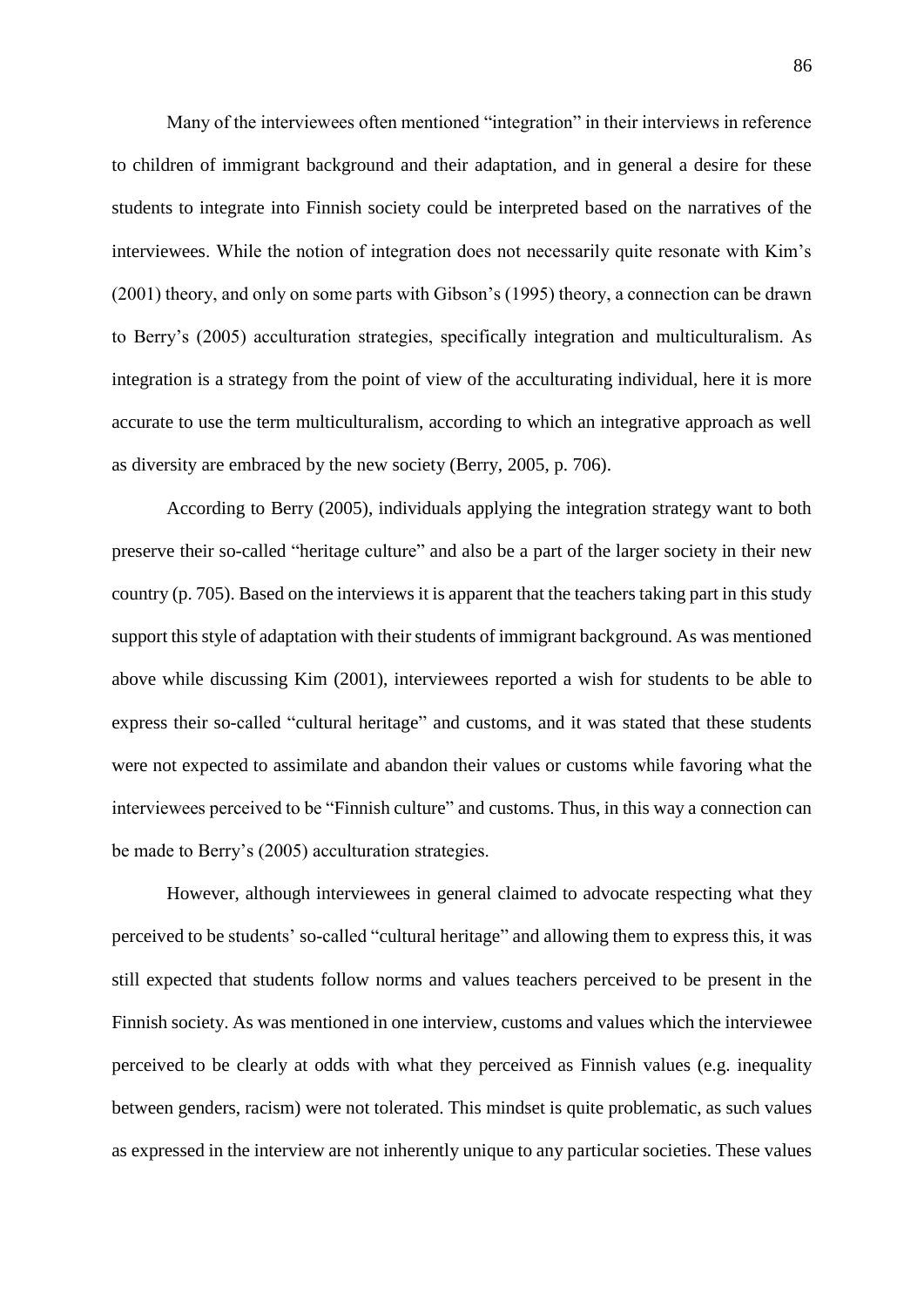are present in groups all around the world, not only in specific societies, countries or groups. In addition, although the interviewee may find these to generally represent Finnish values, people and groups exist within Finland who quite openly oppose such values. Thus, although some individuals within the education system may aim to promote diversity and integration within the education system, essentialist mindsets where "cultures" or societies are rated, so to say, do still exist.

It should also be noted that similar to all of the theories mentioned above, the interviewees who took part in this study also tended to express quite essentialist ideas of culture. Data showed that interviewees often assumed that members of a society, e.g. Finland, would follow the same customs and norms. As a result, even when promoting multiculturality and students' freedom to express themselves, an underlying essentialist notion of culture was present. This is problematic on a number of levels. Although the wish to promote multiculturality, for example, comes from a well-meaning place, it can easily lead to an assumption that because students come from a certain country, they must all follow similar customs and have similar values, thus essentially placing individuals within stereotypes which are not necessarily true. This then can actually limit immigrant students' freedom to express themselves, as from the beginning they are assumed to be a representative of a society or "culture". As was mentioned by the interviewee in interview extract 9, in order to allow immigrant students true freedom to express themselves, their customs and values, it is better to not make any assumptions, but rather to ask when needed – just as with any other student.

Differential adaptation theory as presented by De la Garza and Ono (2015) is generally quite difficult to relate to the expectations and actions of the interviewees in this study. As the theory does not present any clear adaptation outcomes or steps that must be taken to achieve adaptation, there is not much that can be used to connect to teachers' expectations. What can be said regarding this theory is that based on the narratives of the interviewees, Finnish society,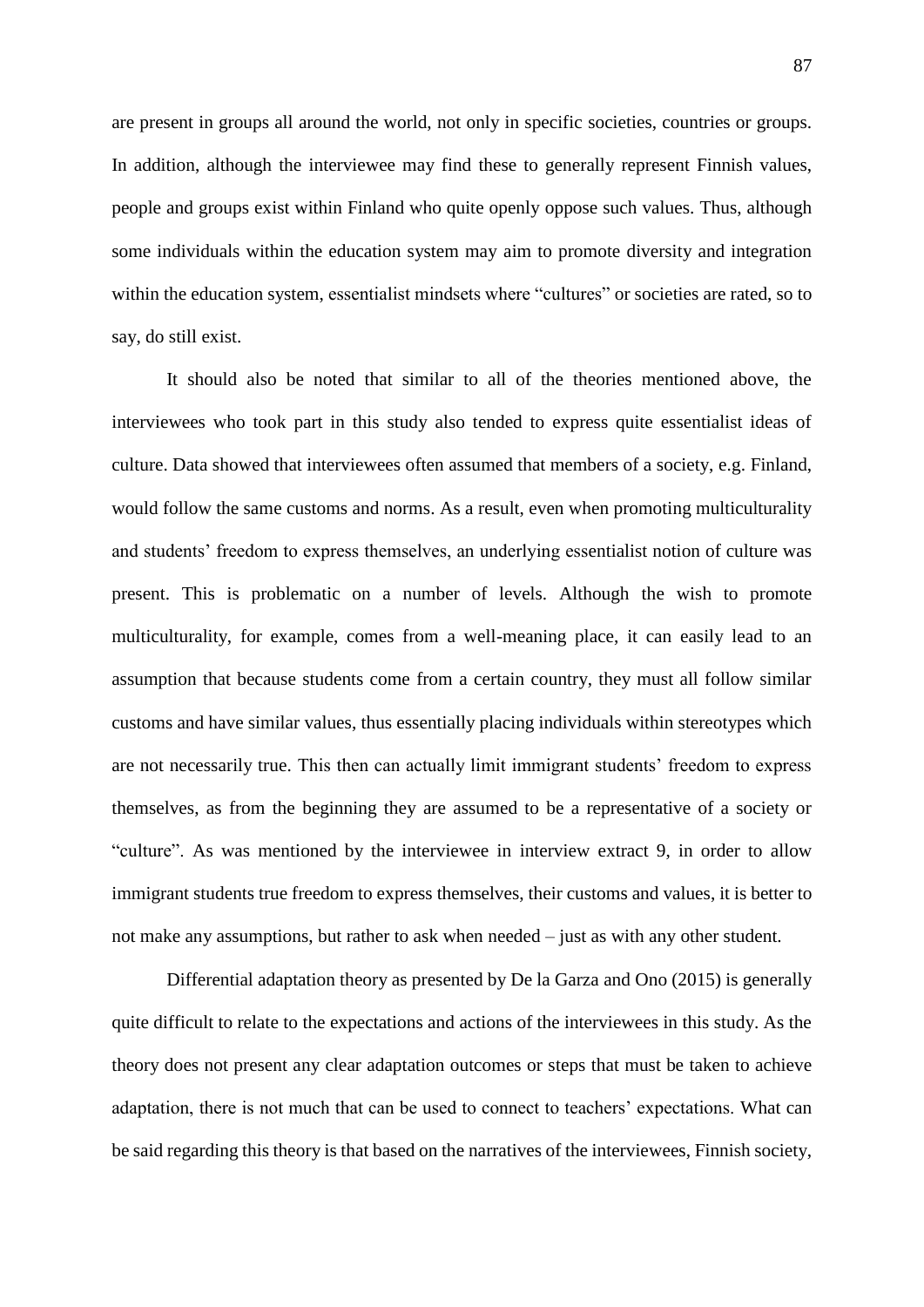or at least the education system, is adjusting to having a larger number of immigrant students, and thus it could be said that the society is being somewhat changed by migrants.

Some of the issues teachers brought up in their interviews do of course connect to issues brought up in adaptation theories, e.g. learning the language of instruction or communicative competence and learning to function in the new society. However, I would not necessarily claim that based specifically on these issues, teachers' expectations are somehow connected to any of the theories discussed. Instead, being able to communicate in the new society and being able to function seem more like basic conditions required to adjust to any new country or environment. Especially communicative competence, or learning the language of instruction, was in this study mainly directed towards the need to be able to succeed academically. This was also connected to the ability to make friends in the new society, but academic success was certainly emphasized.

So, to answer the first research question: based on the narratives expressed by the interviewees, it is possible to relate teachers' expectations regarding the adaptation of children of immigrant background to adaptation theories to a certain extent. Based on their narratives, teachers can be seen to favor an integration or multiculturalism strategy as formulated by Berry (2005). Teachers expressed a support of multiculturalism and diversity in the Finnish society, as well as students' right to express their cultural identities and heritage as they wish. Based on their narratives, teachers could be seen to clearly oppose the notion of assimilation which Kim (2001) promotes, finding it more valuable to embrace diversity in the society. It was interesting to see that, based on this study, the theory of adaptation presented by Gibson (1995), where the education system is presented to favor a form of assimilation, no longer seems to hold true.

Some basic issues, such as the ability to function in the society and learning the local language, were also raised by the teachers interviewed, but personally I would not necessarily find this to clearly connect to adaptation theories. These are features of adaptation presented in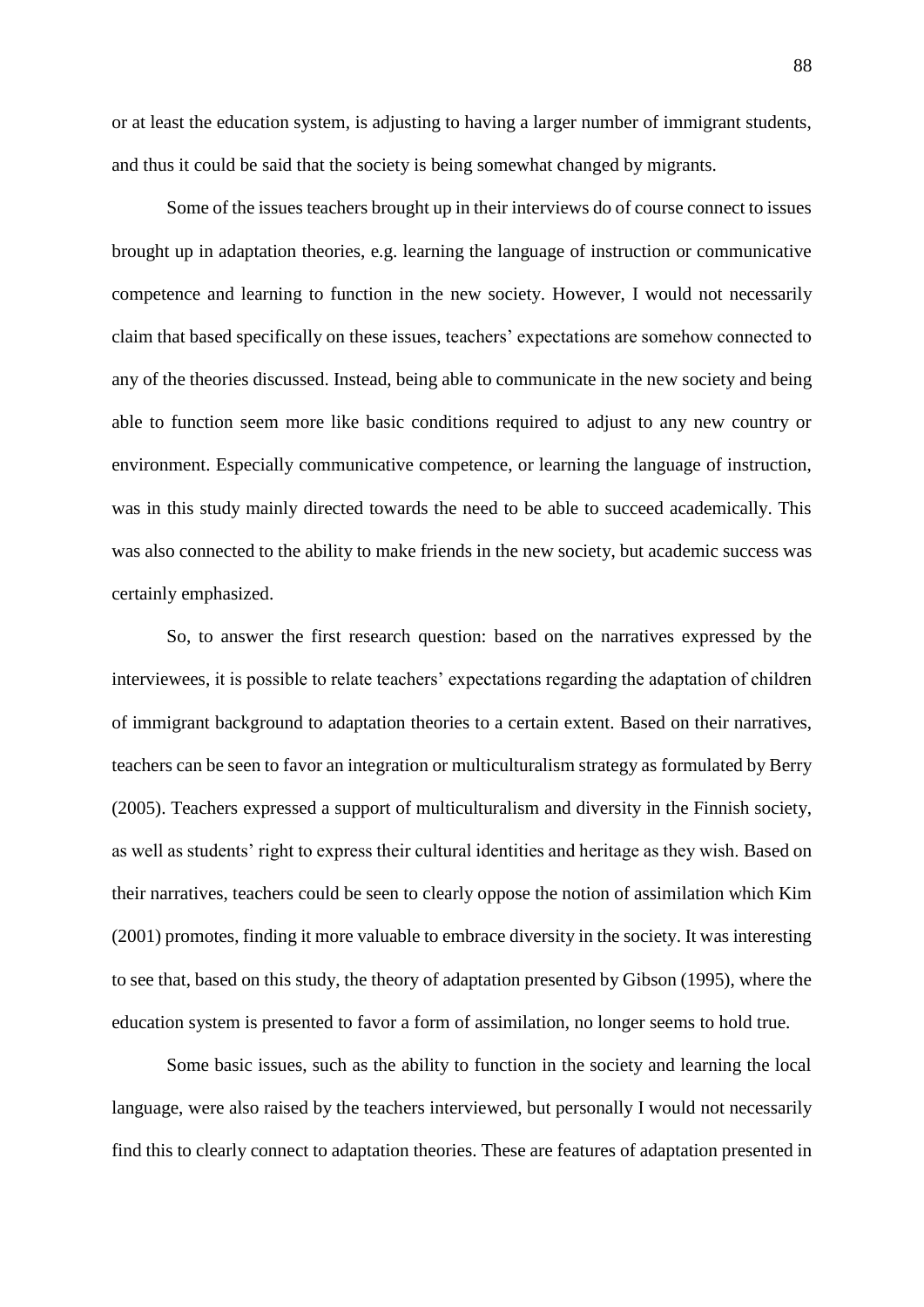some adaptation theories (e.g. Berry, 1997, and Kim, 2001), but they are not necessarily merely connected to cultural adaptation but rather to having to settle down in a new environment in general.

Next, I will discuss my second research question, which is as follows:

RQ2: How do teachers perceive their role in the adaptation process of immigrant students?

To review, based on the interview data, three roles could be identified for teachers in relation to students of immigrant background. Teachers could be seen to act as role models, influencers as well as providers of routine. Most of the teachers interviewed found that their role in the adaptation process of immigrant students is very important.

Interviewees found that particularly preparatory education teachers were the closest Finnish adult that immigrant students are familiar with in Finland, as they spend quite a lot of time with the students during school days. Interviewees believed that students attending preparatory education do not necessarily have the chance to create lasting relationships into integration classes. Students were said to spend less time integrating into mainstream classes than they do attending preparatory education, and in the end, they often change schools after their 1000 hours of preparatory education end. Thus, according to these narratives, teachers can have a big impact on the students and their adaptation, at this stage often even a bigger impact than students' peers.

As such a familiar adult, some teachers also perceived that they act as role models who can inspire students to strive to go forward in their lives. Of course, teachers can inspire all students in such a way, not only immigrant students. So, teachers acting as role models to immigrant students does not necessarily mean that teachers contribute merely to the adaptation process of immigrant students as role models, but to the lives and experience of all their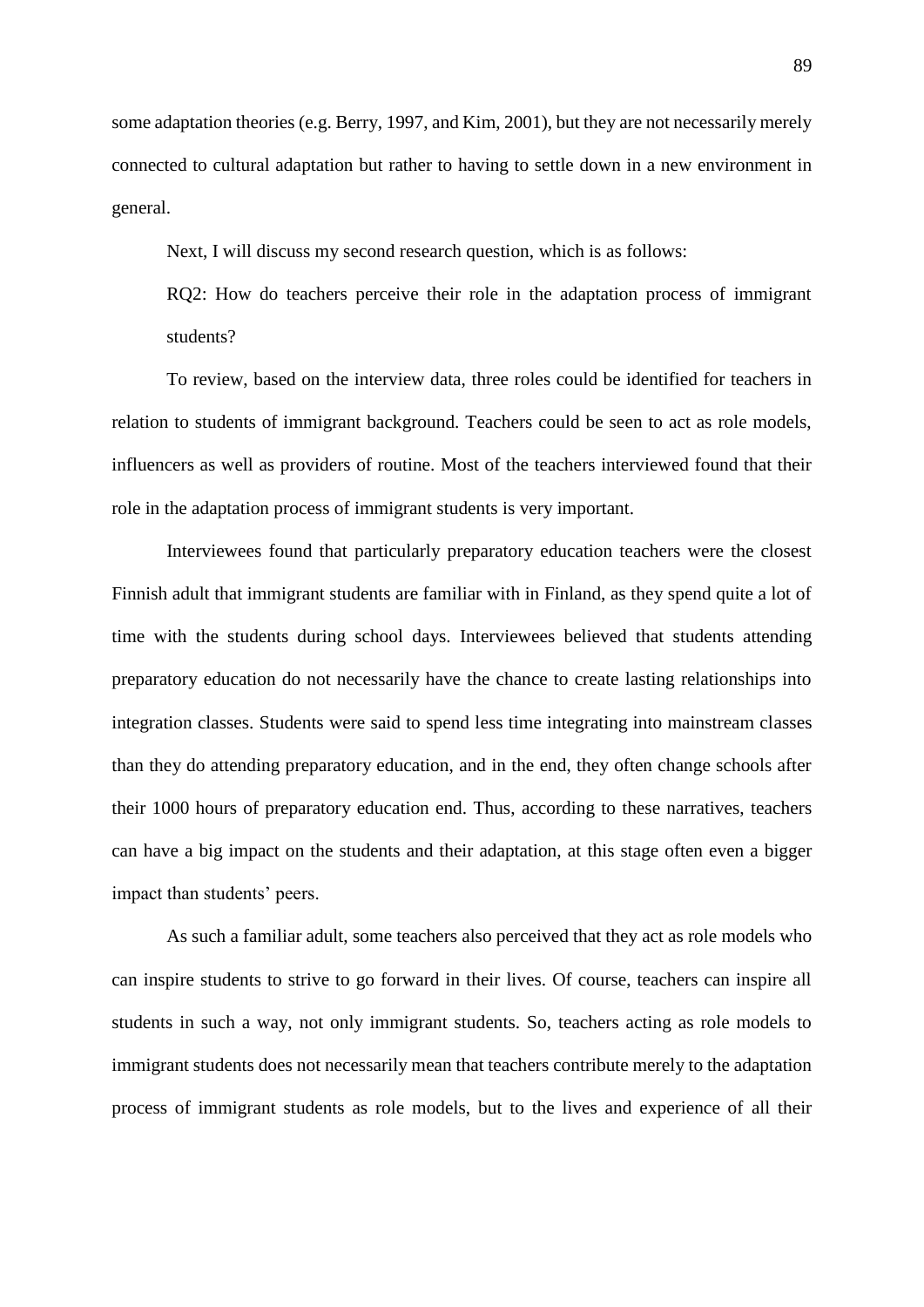students. However, following the perceptions of teachers in this study, as significant adults in their lives, teachers can still be assumed to affect the adaptation of immigrant students.

It could be reflected how the adaptation process would be affected if students of immigrant background were taught by adults who themselves are of immigrant background. In fact, it has been shown that teachers of a migrant and minority background can have a positive effect on immigrant students (NESSE, 2008, p. 8). Thus, teachers of minority background could act even more as role models facilitating the adaptation of immigrant students than native teachers. However, as is pointed out by OECD (2015), this should not be the only strategy used to facilitate the adaptation of immigrant students (p. 89).

Interviewees also found that they have a direct effect on students' adaptation by introducing Finland and Finnish customs, e.g. cross-country skiing, ice-skating, certain common foods, to them in school. Once again, preparatory education was seen to be an important place to teach students about Finnish customs, norms, and the Finnish education system. In general, being able to interact with members of the new society face-to-face helps children gain knowledge of the new language, customs, and norms (Kaman Lee, Chen 2000, pp. 765 – 766). Thus, contact with preparatory education teachers and mainstream education teachers can have a great impact on students' adaptation.

However, this does beg the question as to who exactly selects what customs and activities are "Finnish" and what are not? If the examples presented above are considered (cross-country skiing, ice skating, eating certain foods), it needs to be taken into account that just as values are not widely shared by the society, such customs are certainly not followed by all the members of Finnish society, whether or not they have an immigrant background. If we were to entertain the assumption that such Finnish customs were widely shared by all members of Finnish society, the next issue we face is whether or not it is even possible for individual teachers to represent all of Finland and its customs to their immigrant students.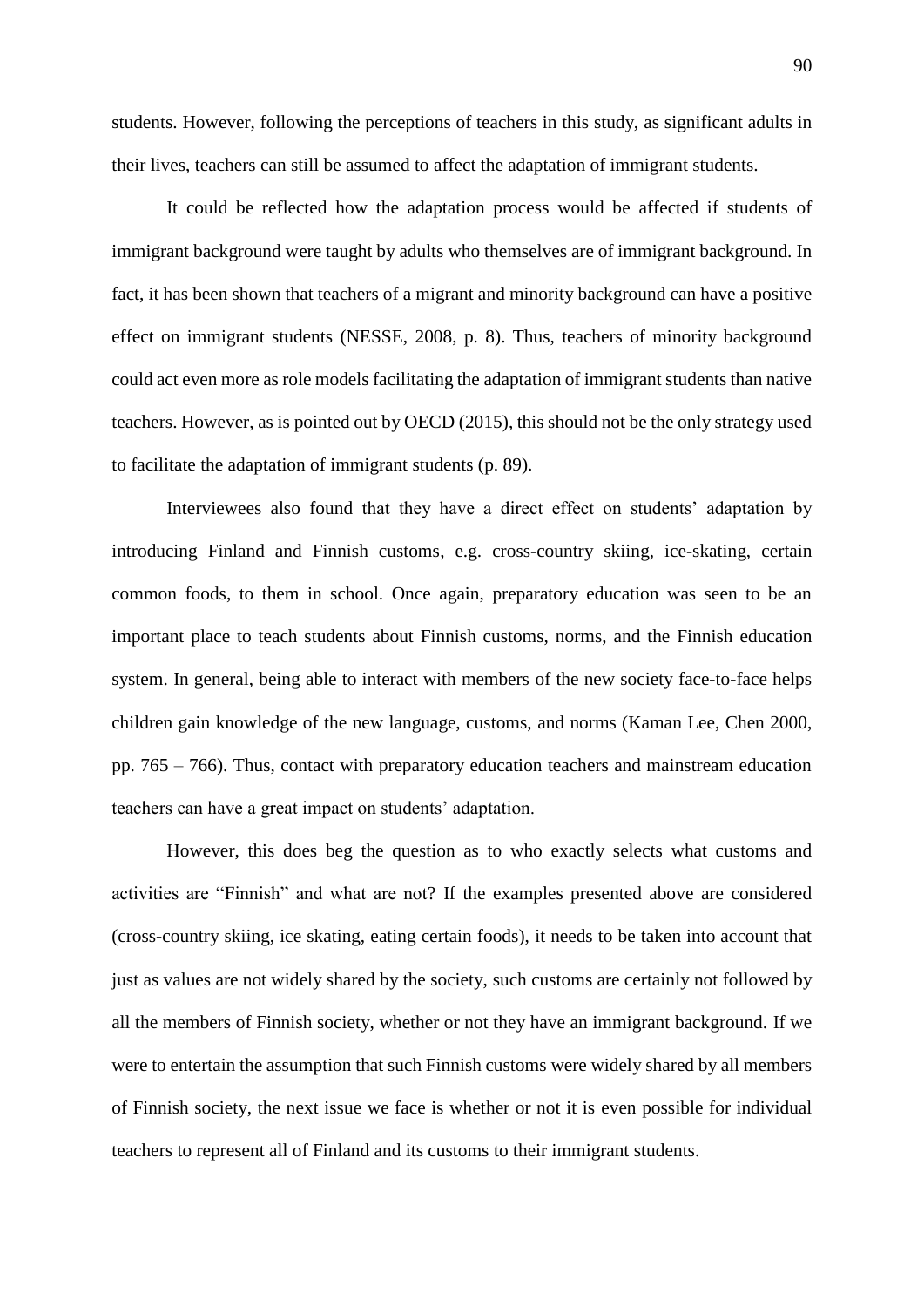Finally, one last point needs to be made regarding the customs presented in the example. These customs, skiing, ice-skating etc., are commonly introduced to all students within the Finnish education system, regardless of their background. Some children, regardless of background, may ski, skate or eat certain foods in school for the first time. Thus, perhaps instead of making a claim of introducing "Finnish customs" to immigrant children, it would be more apt to say that students are taking part in regular school activities along with their peers, who may or may not be experiencing the same things for the first time.

According to interviewees, teachers do not only introduce Finnish customs and the education system to students, but their parents as well. In addition to helping parents adjust to Finland and their communities, this could aid children in adjusting to Finland as well. According to Kaman Lee & Chen (2000), parents who are more adapted have more knowledge of the new society – and in this case the education system as well – and are thus able to aid their children in their adaptation process as well (p. 768). Thus, Finnish teachers educating parents about Finnish customs or customs of the education system can also help their students adapt to Finland along with their parents. According to one interviewee in particular, the role of preparatory education teachers may be highlighted in this matter as well: it was reflected that, according to their experience, teachers in mainstream education do not necessarily have the time to address such issues and inform immigrant parents of issues relating to features of the education system to the same extent as preparatory education teachers, who deal with such issues daily. Thus, the importance of preparatory education is highlighted once more.

The idea of a teacher's role in the adaptation process of immigrant children is quite interesting from the point of view of adaptation theories as well. As has been criticized, Kim (2001) assumes that the relationship between individuals and the society in the adaptation process is a one-way street, so to say: individuals change, the society does not (De la Garza & Ono, 2015, p. 274). In general, Kim (2001) gives an image of adaptation where the society is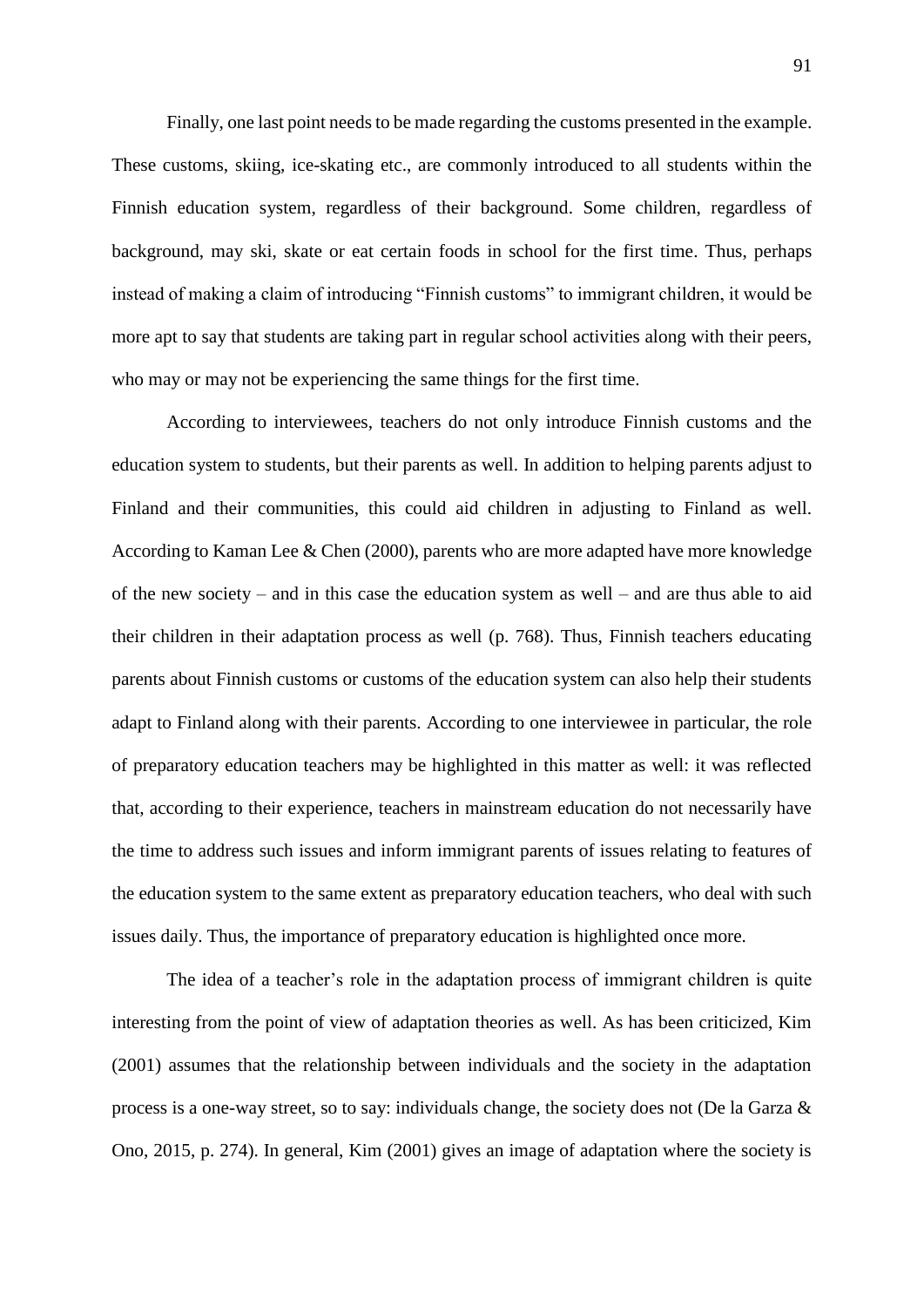passive, and individuals are active, with the society not having to do anything in order for individuals to adjust to the new culture. However, based on the interview data of this study, teachers find their role to be quite big, with them making an effort to help their immigrant students adjust to the new society. Teachers and the education system are taking a big role in the adaptation process, not leaving the individual to figure out customs and rules all alone, as Kim (2001) somewhat suggests.

In fact, as De la Garza and Ono (2015) and Berry (2005) recognize in their theories, the society, and teachers as a part of that society, could in fact hinder immigrant children's adaptation with their own actions and attitudes. Which brings us to the next issue. It should also be noted that, based on the interviewees' narratives, teachers' role in immigrant students' adaptation is not only aimed directly at their adaptation, but they also have an important role in influencing the surrounding environment and other students. The data suggests that teachers can influence the attitudes of other students in the classroom and in the school, by promoting multiculturalism and resolving issues that arise within the class. As is discussed by Este & Van Ngo (2011), immigrant children may experience racism within the education system, on the part of both teachers and fellow students (p. 38). Thus, the role of teachers as influencers within their classrooms and schools is especially important. It was pointed out by interviewees that it is important for teachers to intervene if students show racist attitudes, which they may have learnt from their homes.

Based on the narratives of the interviewees, teachers are able to influence the attitudes of those who will in the future form an integral part of Finnish society and the immediate community that immigrant students are a part of. Not only are teachers helping immigrant students adjust to Finnish society, teachers are helping the rest of all the students of their schools, and perhaps even their surrounding community, adjust to a changing society and accept diversity. This is interesting in reference to adaptation theories as well. Researchers such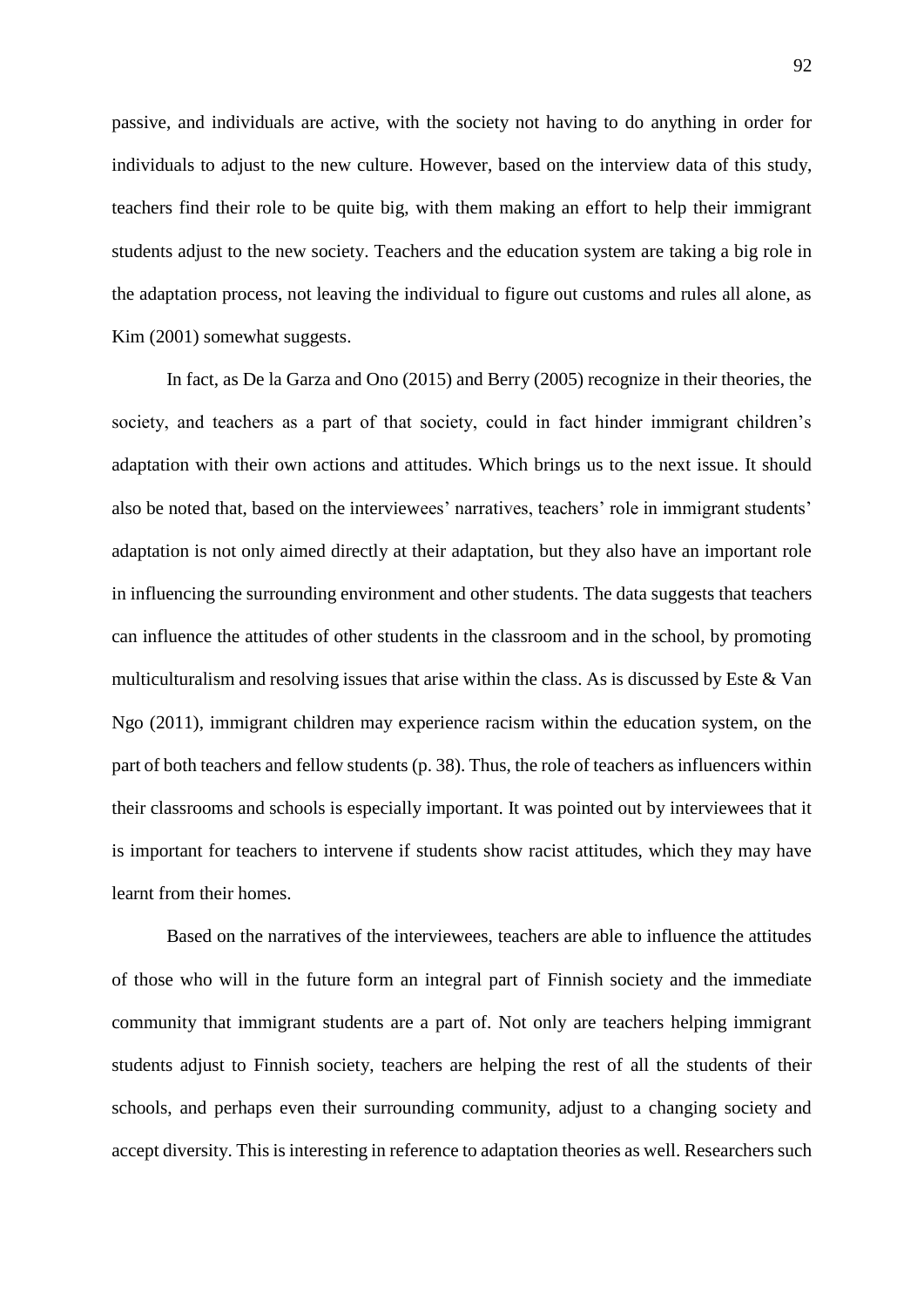as Kim (2001) assume that in the adaptation process the new society remains unchanged, racism and all, while migrant individuals are inherently changed by the surrounding society (De la Garza & Ono, 2015, p. 274). However, the data suggests that the opposite seems to be happening here, with teachers embracing the notion that adaptation is not a one-way street.

As De la Garza and Ono (2015) describe it, adaptation is not a one-way process (p. 277) and the Finnish education system and teachers seem to have embraced this. Instead of assuming that immigrant children must assimilate and adapt to the new society without question, teachers, according to their own narratives, are aiming to make changes in the society as well, by influencing the attitudes of their students. In addition, not only are teachers seemingly making efforts to change attitudes of their students, the education system is shifting to better accommodate the backgrounds of their students: dietary restrictions and religious backgrounds are taken into consideration, and students are allowed and even encouraged to introduce their own customs at school. Thus, the education system, and perhaps even the society, is not remaining unchanged, as Kim (2001) suggests, but is gradually becoming more inclusive.

Yet, encouraging students to introduce their customs is not necessarily only a positive notion. Although this this notion may certainly have been well-meaning, it can lead to serious issues. As was discussed earlier, young adolescents, for example, do not necessarily wish to stand out among their peers, and thus singling them out can in fact lead to the education system othering immigrant students. Thus, it is perhaps advisable that teachers and the education system treat their immigrant students just the same as all their other students, and not single them out as "different".

However, although the teachers interviewed for this study generally had a positive attitude towards diversity and multiculturality, it needs to be taken into account that teachers as people hold varying values and attitudes regarding migration and multiculturality. Although in this study the positive influence teachers can have on their students was highlighted, the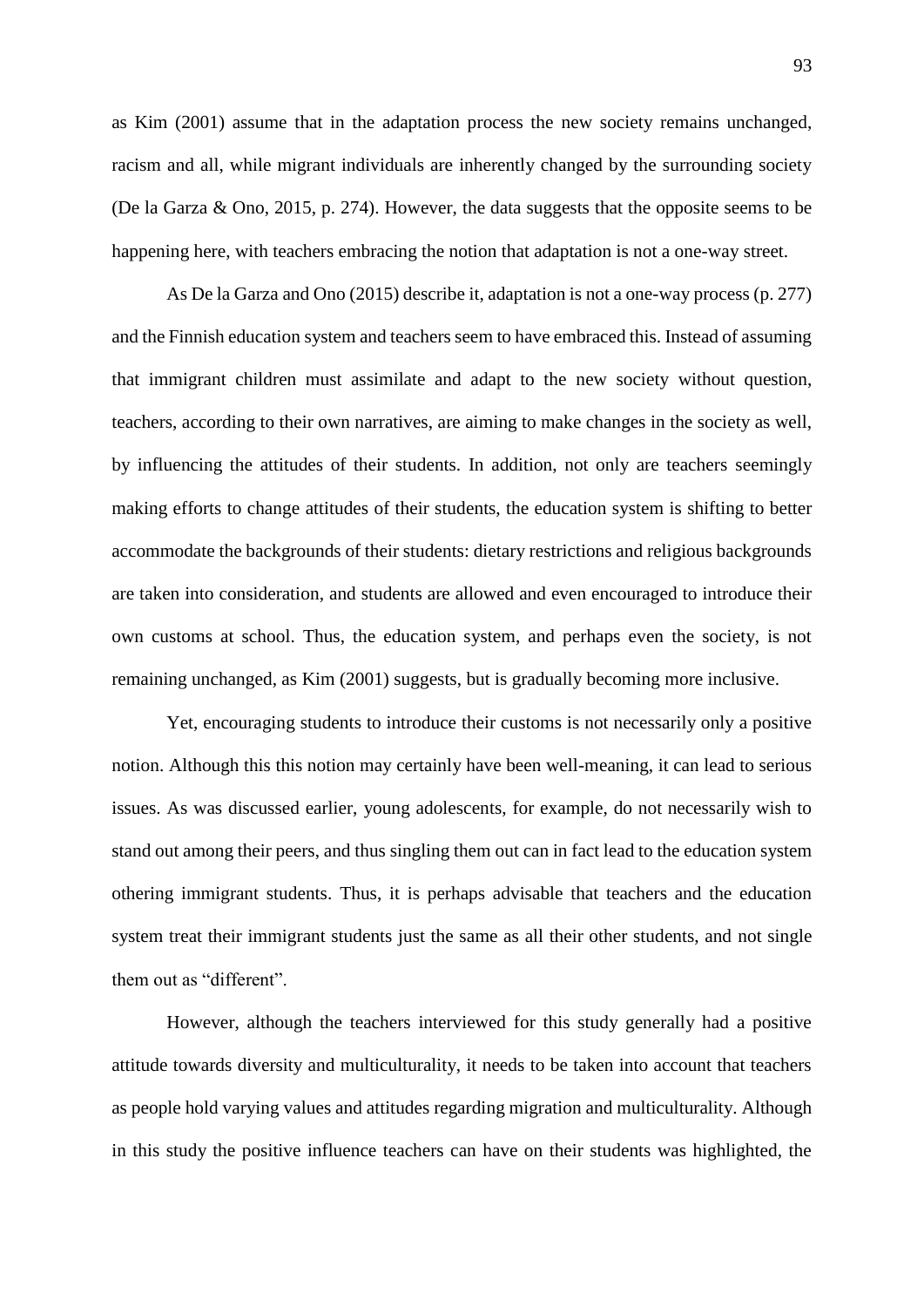opposite effect may very well be true depending on the attitudes individual teachers have. Just as the teachers in this study aimed to promote positive attitudes regarding multiculturality and speak out against racism, individual teachers may just as well promote racist attitudes and have an adverse effect on the adaptation of immigrant students. Depending on the teacher, the school environment may be intolerant, unwelcoming and unsafe for students of immigrant background. Upon having to face discrimination, the society and education system may in turn affect immigrant children's willingness to adjust to the new society, which De la Garza and Ono (2015) point out is a possible outcome of hostility present in the new society (p. 281).

Teachers' and the education system's role in offering students routine and safety in their everyday life was also connected to the role of teachers in students' adaptation. As mentioned in the background chapter, immigrant children differ from other children in the education system in that they have unique stresses relating to their migration background (Hicks et al., 1993, as cited by Este & Van Ngo, 2011, p. 28). In addition, immigrant children are not a unified mass with identical experiences, but instead have varying backgrounds and migration experiences. As Kurtz-Costes & Pungello (2000) point out, many of these children may have experienced trauma, experienced violence, or been separated from their family members (p. 123 – 124). **S**ome interviewees reflected on the special difficulties this brings with it, as teachers do not have the resources or skills to deal with any trauma that students of immigrant background may have experienced before, during or even after migration. However, it was pointed out that what teachers and the school can offer students is safety and routine. No matter what may have happened in the students' lives, they can go to school every morning where familiar adults greet them every day.

And thus, to sum up and answer the second research question – how teachers perceive their role in the adaptation process of immigrant students – teachers in this study found that their role in the adaptation process of immigrant students is very important. Not only did they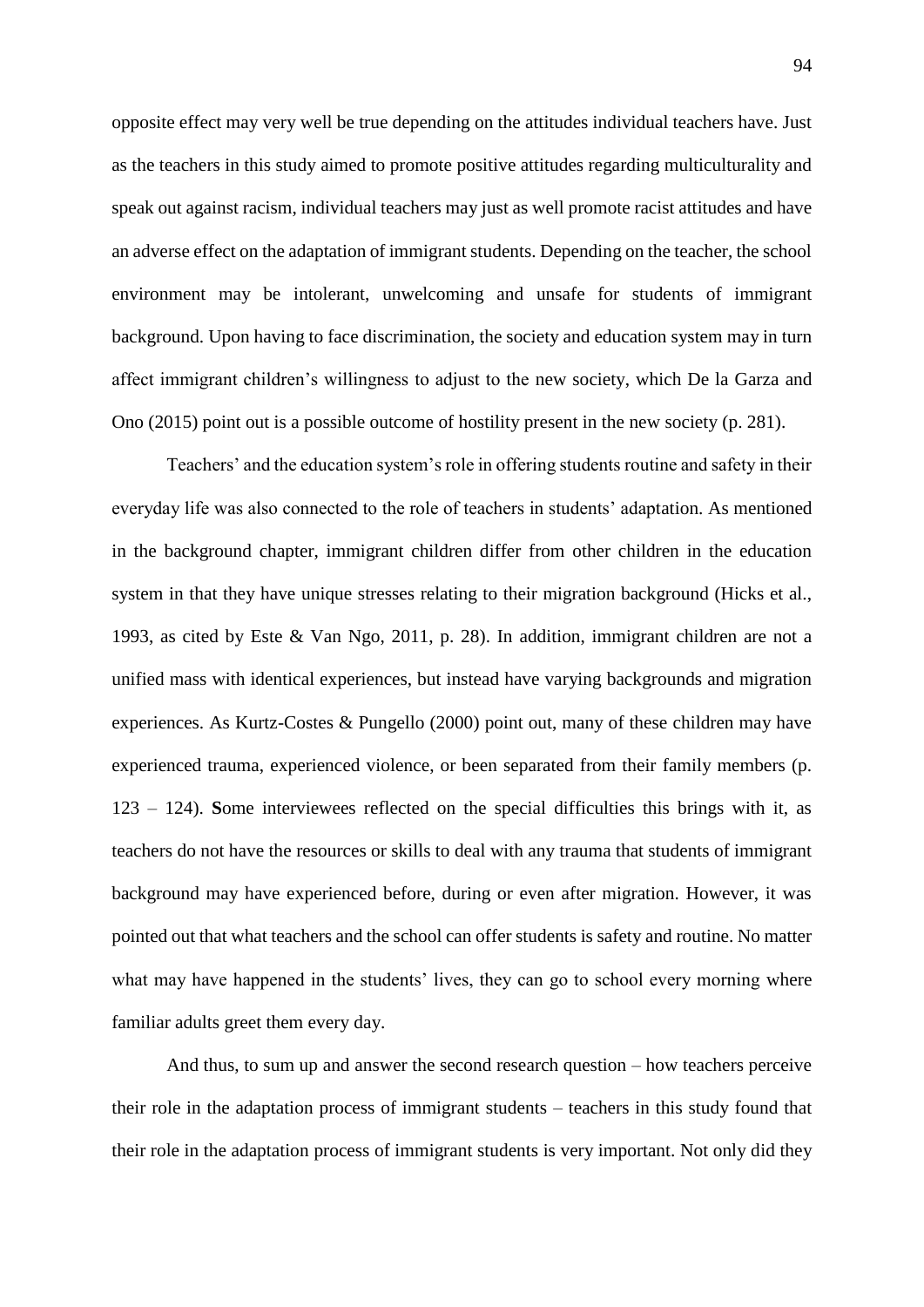find that they introduce Finland and Finnish customs to students and their parents, they also influence the attitudes of other students, promote diversity and demote racism and intolerance. According to these narratives, teachers can make a change in the attitudes of future members of society regarding diversity, making it a more accepting and welcoming place for people of all backgrounds. They can inspire students to strive for success in their lives, and create safety and routine, which can help students feel at home in their new country. However, it should be kept in mind that depending on the individual values one holds, teachers could just as well have an adverse effect on the adaptation process of immigrant students.

Finally, I will discuss the following research question:

RQ3: Based on teachers' narratives, how are they and the education system supporting immigrant students' adaptation?

When beginning this study, I was interested in finding out what teachers themselves found to be important for them and the education system to do to support the adaptation of immigrant students, as well as how their narratives related to the recommendations presented by non-governmental organizations such as Eurydice (2004) and OECD (2015). As mentioned earlier, Eurydice (2004) recommends that actions regarding "the integration of immigrant children into education systems should be taken in three areas: adapting the system to their special educational needs; including lessons on the language and culture of the country of origin in mainstream school curricula; and promoting intercultural education for all" (p. 15). A decade later, OECD (2015) formulated their own list of guidelines for education systems to ensure the integration of immigrant students. To reiterate, OECD (2015) recommends language instruction, high-quality early childhood education, avoiding the concentration of disadvantage, reaching out to immigrant parents, and encouraging all teachers to prepare for diverse classrooms  $(p. 9 - 10)$ .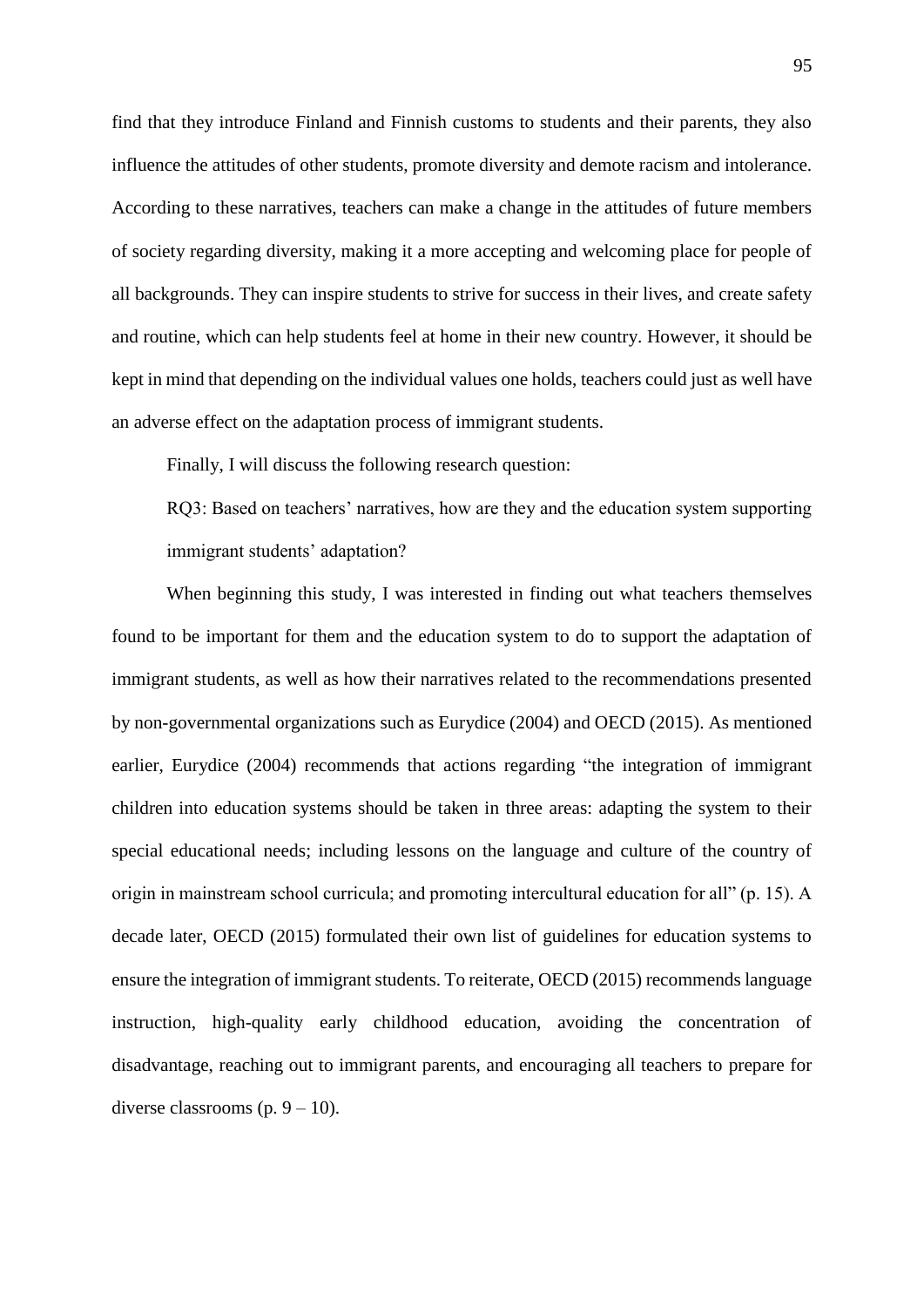Based on the interviews, there were a number of things that teachers found important for them and the education system to do in order to support immigrant students' adaptation into Finland and Finnish society, and to a certain extent the narratives of teachers indeed did compare with the recommendations of Eurydice (2004) and OECD (2015). Among the things brought up by interviewees were the need to offer and attend teacher training, assure immigrant students' integration among their peers, support students' language education, offer preparatory education and promote multiculturality in schools. Preparatory education teachers also reflected that they educate parents regarding the customs and education system of Finland, but not quite regarding the measures that support the adaptation of immigrant children. Thus, the narratives of teachers were similar with the recommendations of non-governmental organizations on these parts: offering language instruction, encouraging teachers to prepare for diverse classrooms, adapting the system to the needs of immigrant students, promoting intercultural education for all, reaching out to immigrant parents, and including lessons on the language of origin of students.

It needs to be pointed out, that Finland does indeed offer early childhood education for all children, but this topic did not come up in the interviews, as the focus was mainly on Finnish comprehensive school. The need to avoid the concentration of disadvantage was not quite discussed either, although some interviewees did reflect on the nature of how students are spread into schools depending on where they happen to live. One interviewee did also highlight at the end of the interview that work needs to be done to prevent the creation of disadvantaged neighborhoods in Finland, however this was not a focus of any of the interviews. Thus, it can be said that the narratives of teachers are quite similar with the recommendations of nongovernmental organizations to quite a large degree, even though most interviewees did reflect that they have not heard of such recommendations before.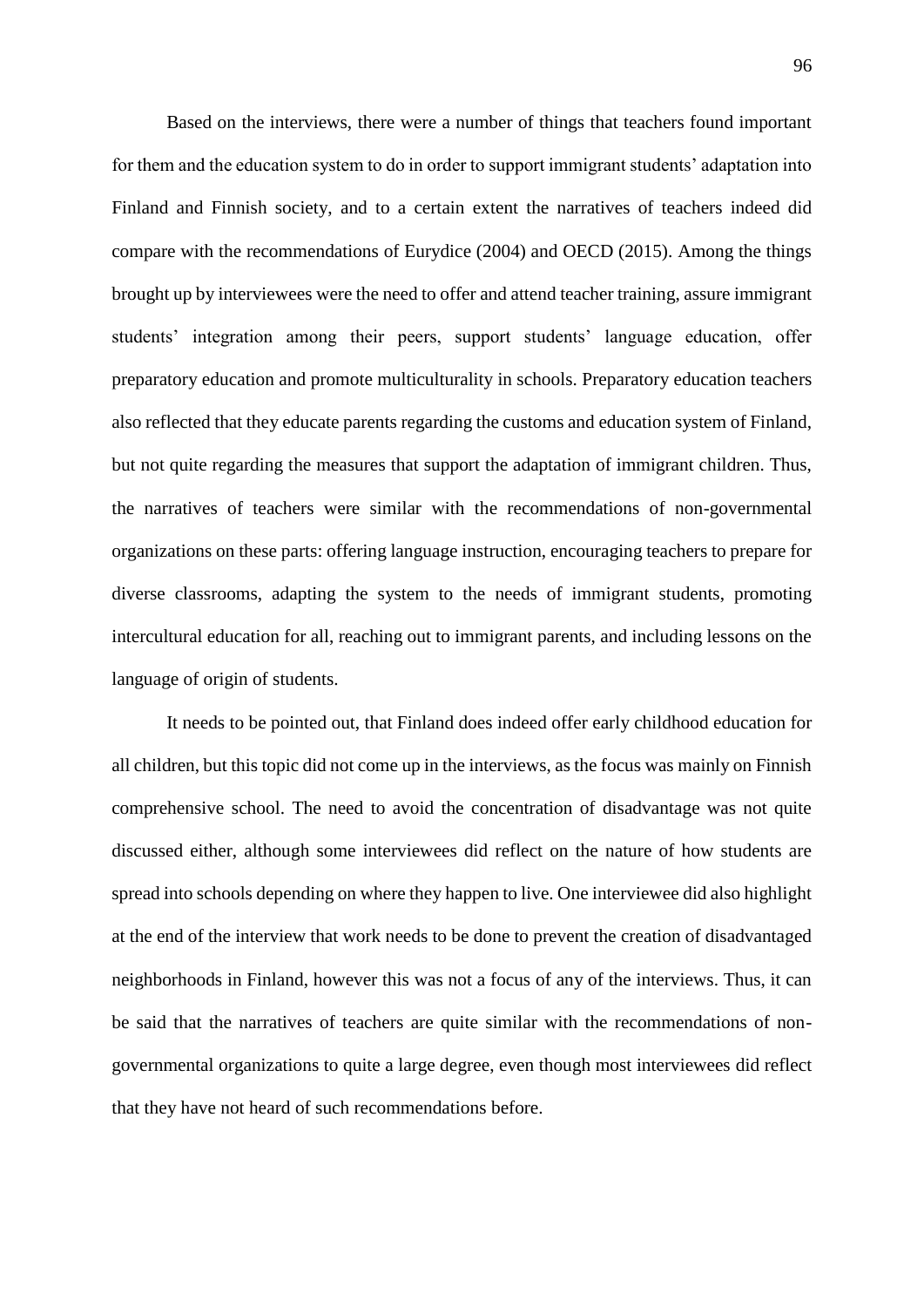As discussed earlier, teachers found it particularly important to offer students language instruction early on. This is also recommended by OECD (2015). In addition, teachers mentioned that students are offered Finnish as a second language education throughout their years in the Finnish education system. It was reflected that it is important to invest in proper Finnish as a second language education, as well as remedial instruction when needed. Preparatory education in particular was found to be key in ensuring students learn the language of instruction, as it offers students the chance to focus on developing their language skills for one year, after which they can join their peers in mainstream education.

Many adaptation theorists (e.g. Kim, 2001 and Berry, 2005) also highlight the importance of migrants gaining communicative competence in order to adapt successfully into a new culture. Although, Kim (2001) once again tends to assume that individuals need to replace the old with the new: one must learn new communicative practices while letting go of old ones (p. 15). Luckily, in the case of this study interviewees did not seem to express similar stances. In general, interviewees seemed to have the goal of having students succeed with their education in mind when ensuring linguistic competence, but it was mentioned in some interviews that it is also motivating to learn the language in order to make friends in the new country. Being able to operate in the local language and knowing even the slightest amount of Finnish was also seen as a key that could open many doors for immigrant students in the society and was thus ensuring language education can be seen as an integral part of supporting students' adaptation.

In addition, heritage language education is indeed offered by Finnish schools, once again colliding with Kim's (2001) assumption that the old must be replaced with the new and the majority. However, although heritage language education is an option in Finland and is indeed recommended by OECD (2015), this opportunity was only brought up once during the data gathering process. Even then, although it was mentioned in the interview that heritage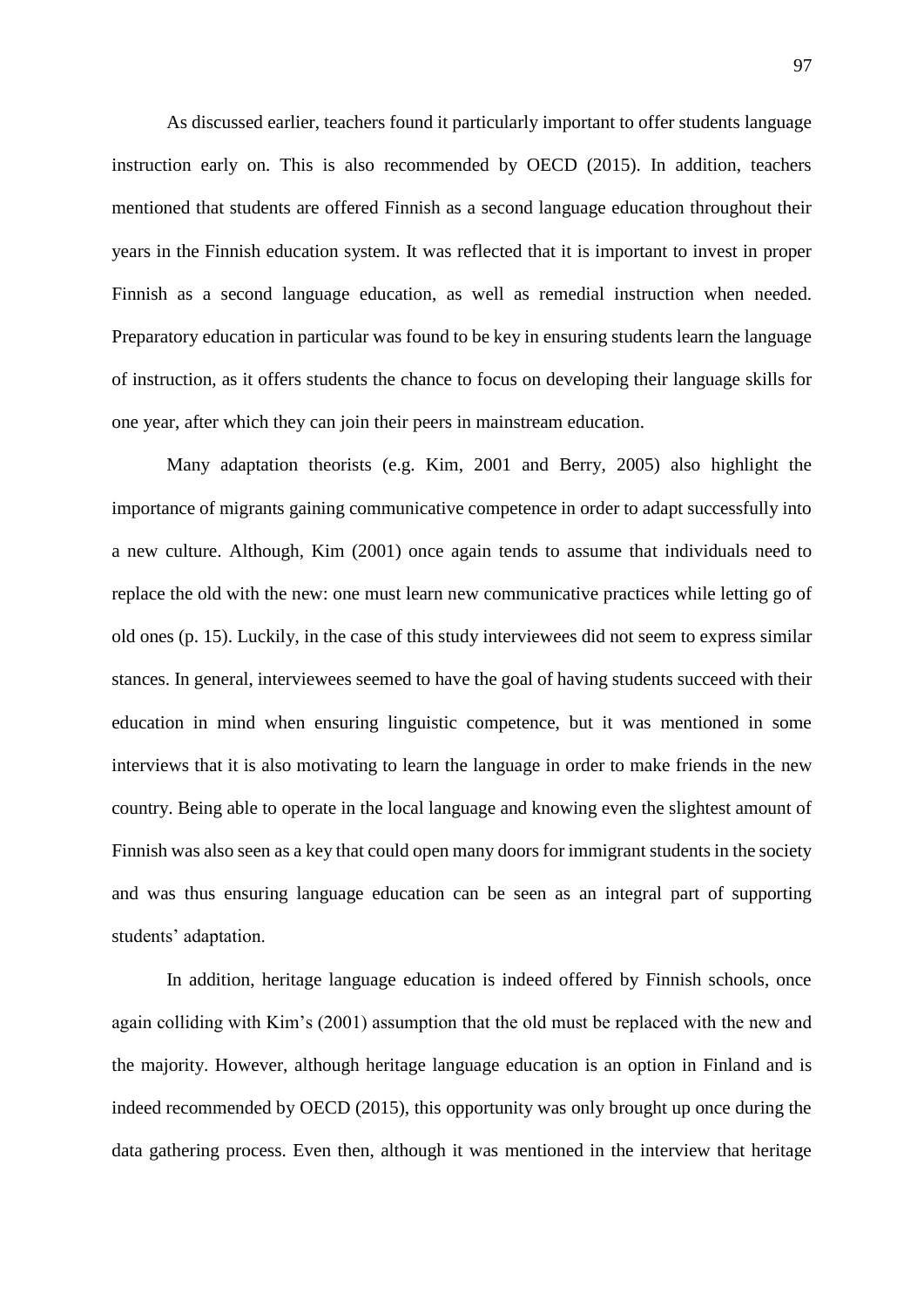language education does support adaptation into the new society, it was highlighted that this opportunity is voluntary for the students. It was reflected that due to the fact that such instruction is offered after official school hours, students themselves may choose to not attend such instruction.

If heritage language education does indeed help immigrant children adapt to the new country, it should perhaps be examined how it would be possible to offer such instruction in a manner that will encourage immigrant children to attend heritage language education. Then again, it needs to be considered that students themselves may not want to attend heritage language education for multiple reasons and that it may not support all immigrant students as intended.

Thus, based on the narratives expressed in this study, teachers and the Finnish education system seem to be on the same page with organizations such as OECD (2015) and Eurydice (2004), as well as adaptation theorists such as Kim (2001), that learning the language of instruction – or communicative practices of the new society – in the new society as soon as possible is a key factor in helping immigrant children adjust to the new society. Of course, from the point of view of the education system, language education is particularly important for students to enter mainstream education and succeed academically. However, teachers also reflected that learning the local language is also motivating in creating relationships with locals and other children who speak Finnish.

This brings us to another issue interviewees found important in helping students adapt to Finland: integrating immigrant children with their peers. Integration among peers is not mentioned in the recommendations of OECD (2015) or Eurydice (2004), although OECD (2015) does offer a short passage to reflect on immigrant children's sense of belonging in school (p. 6). Teachers found there were multiple ways to accomplish this. Events aimed at all students of the school were seen to help immigrant students integrate with their peers quite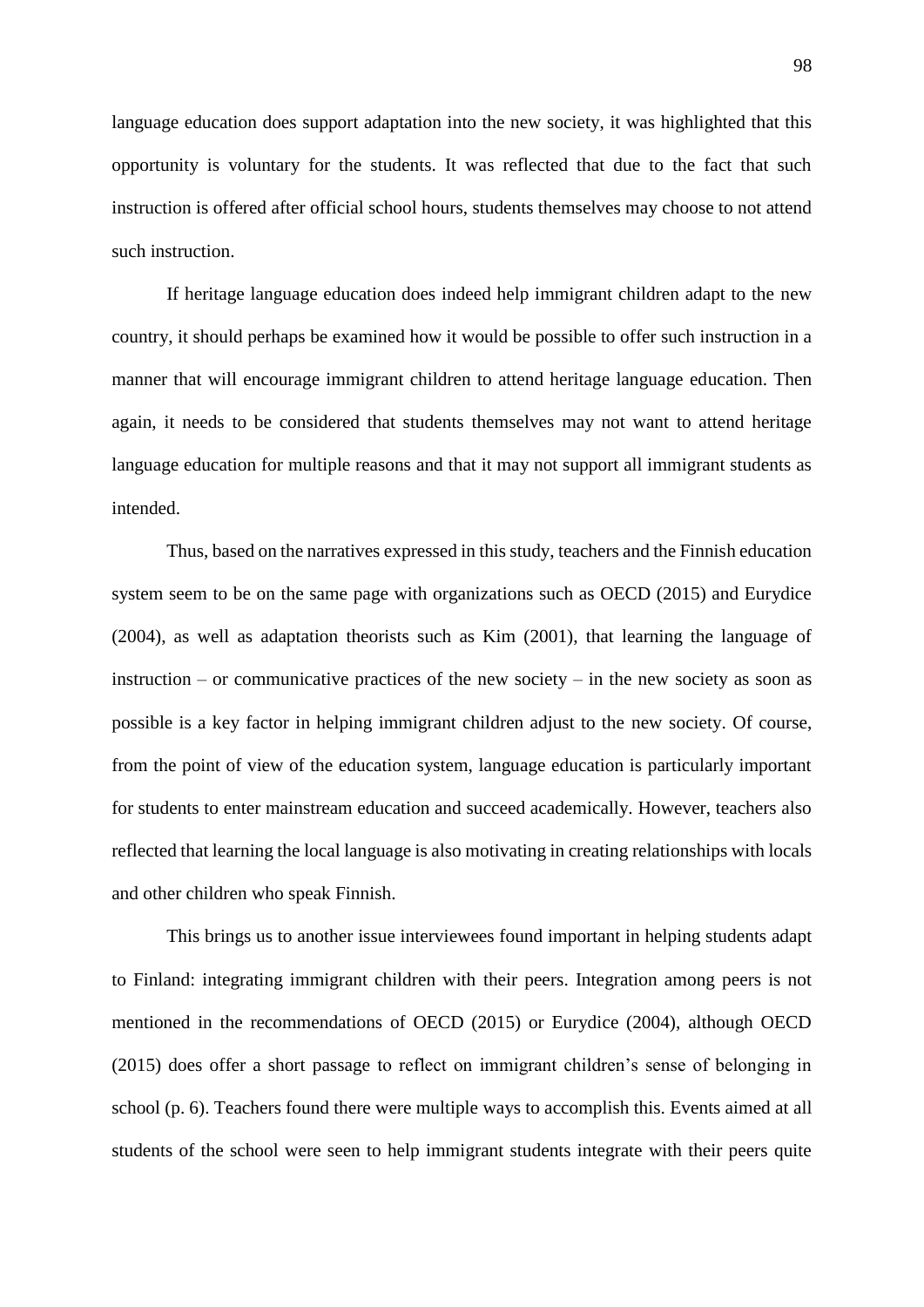well, as well as modifying actions aimed at all students of the school and modifying them to suit the needs of immigrant students. By attending events for all students, immigrant students can feel to be a part of the community in school, and these events do not necessarily require any special arrangements on the part of the school. It was reflected that other events, e.g. tutoring for new students, can be tailored so that they answer to the needs of immigrant students. Thus, it can be seen that actions aimed for adaptation of immigrant students do not always need to be tailormade for these students in particular: taking part in school activities with peers is quite useful in accomplishing integration and a sense of belonging.

In this study I have expressed a need for policy and research taking into account ignore students' sense of belonging when it comes to discussing their adaptation within the education system and in a new society. However, based on the narratives expressed in this study, Finnish teachers seem to find it important to ensure that immigrant children integrate among their peers and, indeed, feel they belong in the school community. As OECD (2015) points out, students' sense of belonging in school is a big indicator of whether or not they are integrated into the surrounding environment (p. 6). Finnish teachers seem to have been able to take this into account while reflecting on what actions they need to take to aid their immigrant students.

Within preparatory education it was also deemed important for immigrant students to attend mainstream education once in a while, as a form of integrating students into mainstream education. This was also deemed effective, as it would allow students to spend time with their peers and experience what mainstream education in Finland is like in practice. Interviewees did bring up that other methods of integrating and teaching many immigrant students have been tested in other schools around Finland. According to these narratives, some schools have opted out of the preparatory education method, instead choosing to have immigrant students enter mainstream education straight away, while some schools have decided to test out mainstream education classes consisting only of immigrant students.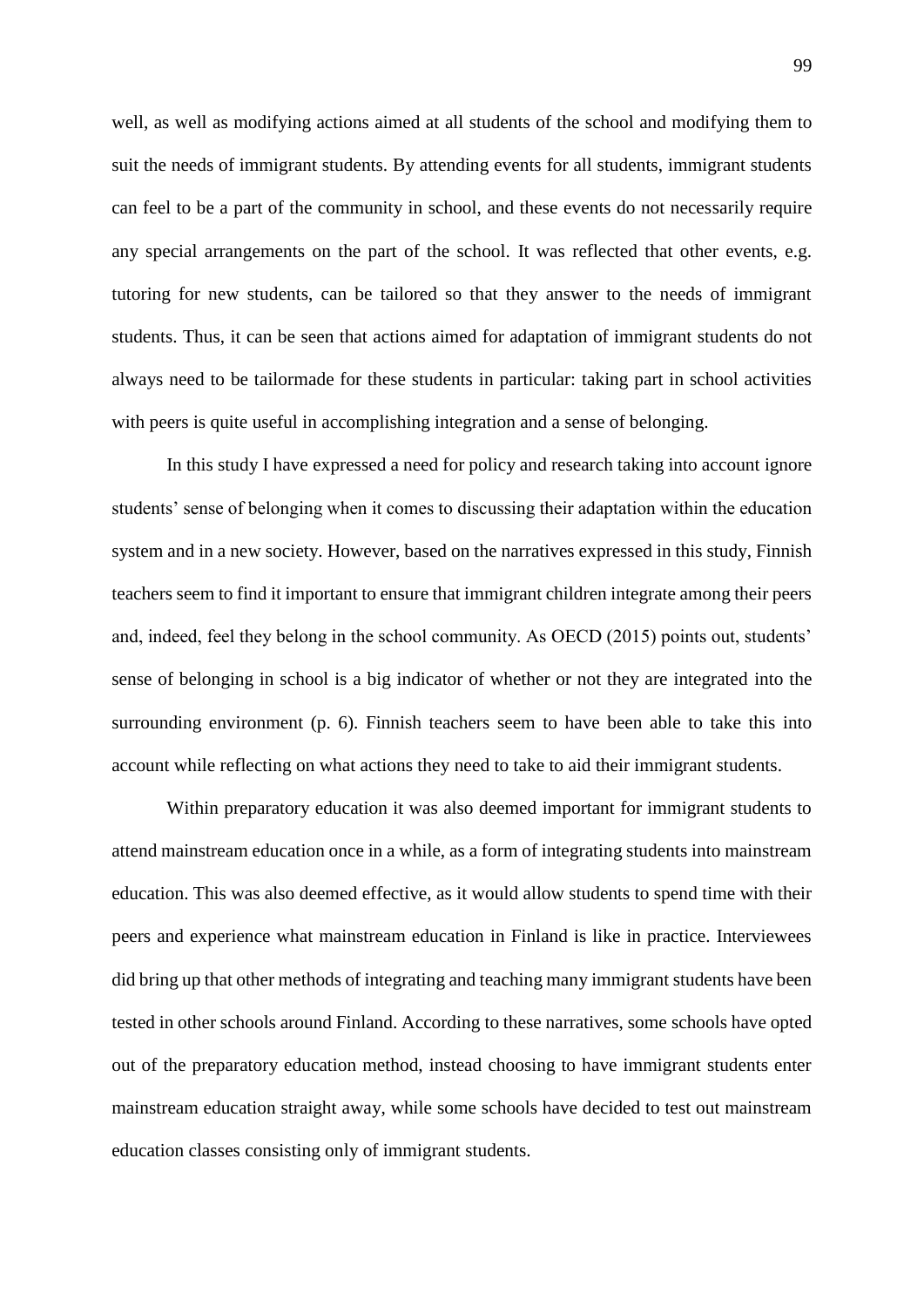Preparatory education teachers particularly expressed that although they cannot say much about the success of such trials, they themselves find that preparatory education is very effective and beneficial for the reasons mentioned above: in their opinion they offer the students the chance to dedicate time to learning the language of instruction, learn about local customs and the education system, and not have pressure to know things right away put on them.

Kim (2001), however, might disagree with such a notion. From the point of view of cross-cultural adaptation theory, it ought to be the goal to place immigrant students into mainstream education straight away, as Kim (2001) does tend to frown upon so-called "ethnic enclaves", which De la Garza and Ono (2015), on the other hand, do not at all reproach.

De la Garza and Ono (2015), on the other hand, recognize that within what they and Kim (2001) term so-called "ethnic enclaves" – which, granted, preparatory education probably cannot be fully described as – allows for migrants to live in relative peace from the new society, and access to such spaces allows migrants to accept minimal assimilation pressures from the new culture (De la Garza & Ono, 2015, p. 277). Thus, in preparatory education immigrant students can in relative peace adjust to the Finnish education system and unfamiliar customs, without any outside pressure.

Moving on to the importance of multicultural education, Eurydice (2004) recommends that intercultural education should be promoted for all students, not just immigrant children within education systems (p. 15). Teachers who took part in this study seemed to have a consensus that this is a step that teachers and schools should take and found it important to promote multiculturalism in their classrooms to all students. Teachers had different strategies to accomplish this, though in general many reflected bringing up different cultures and languages during regular teaching. Whether or not this is exactly the method Eurydice (2004) intended is unclear, but the teachers interviewed seemed quite satisfied that bringing up other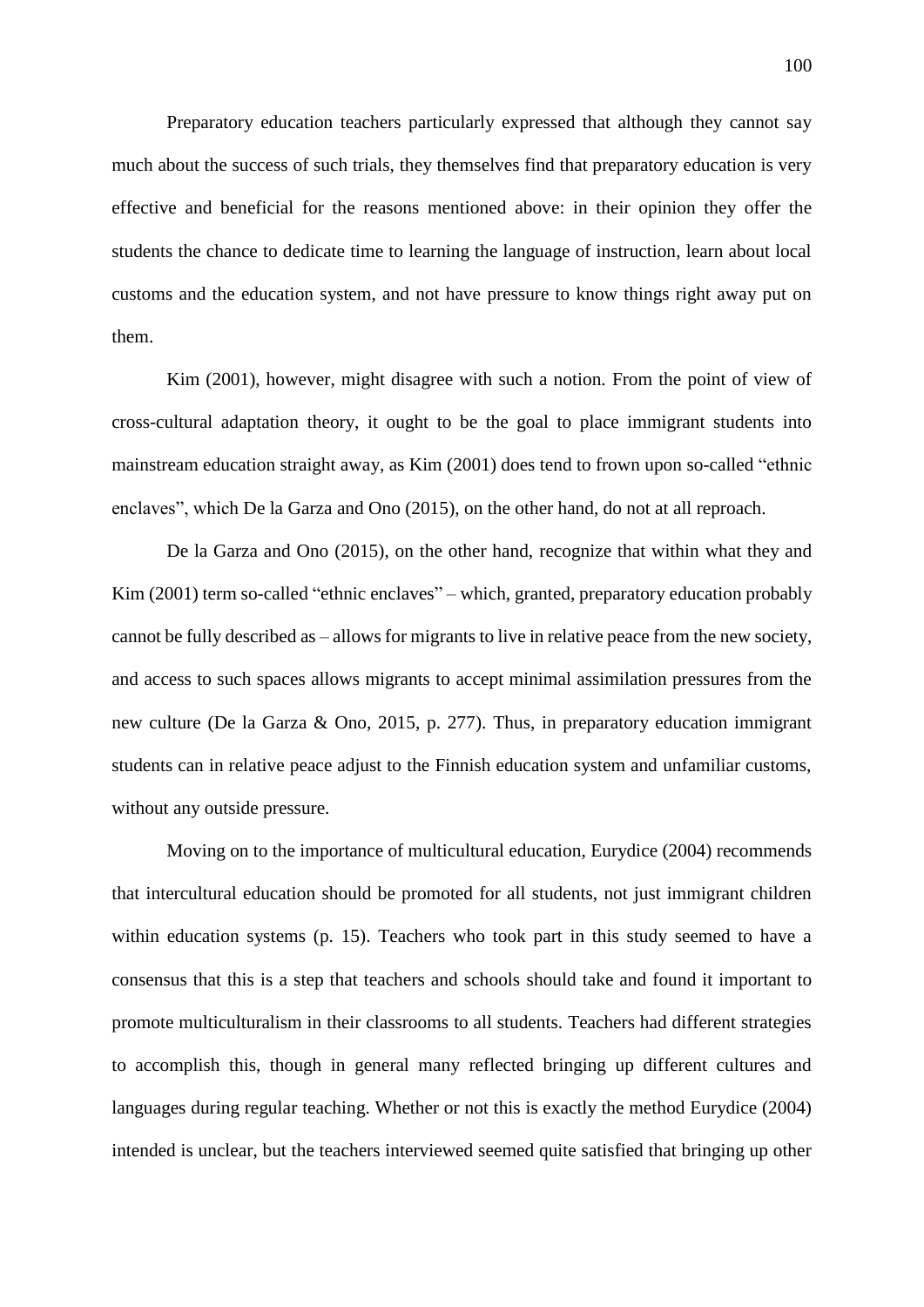cultures in teaching was effective. In addition, it was mentioned in one interview that a new topic was being discussed in their class called, roughly translated "our common world", which allows for students to look at their origins more deeply. Thus, steps have been taken to ensure the success of intercultural education in the education system.

However, the Finnish education system has been criticized for the nature of the multicultural education it offers in the past. For one, it has been criticized that the Finnish education system lacks a consistent approach to multicultural education (Dervin et al., 2012, p. 1). This perhaps is reflected in how teachers expressed most of their endeavors into multicultural education to have to do with bringing up other cultures and languages in the midst of other basic education. Although in general it is a positive feature of Finnish education that teachers are fairly free to choose how they teach their classes, in this particular case it does leave room for mistakes.

In addition, multicultural education in Finland has been criticized for being mainly concerned with learning about "the others", equaling white Finnishness with being the norm (Sinkkonen & Kyttälä, 2014, p. 168 – 169). Although the data suggests the teachers taking part in this study did seem to wish to promote multiculturality in a positive way within the education system, in some statements it could be detected that, consciously or unconsciously, a comparison was created between local culture and other cultures. This could be detected in situations such as where local and "other" norms and values were compared (e.g. as per extract 10 in this thesis).

To reiterate, based on the data it seems that up until now multicultural education has depended quite a lot on the willingness and interest of teachers. As according to some of the interviewees multicultural education for teachers has been lacking in the past, it can be said that the basis for this may have been quite weak. It needs to be taken into account, that although the teachers taking part in this study did report to have been very active in looking for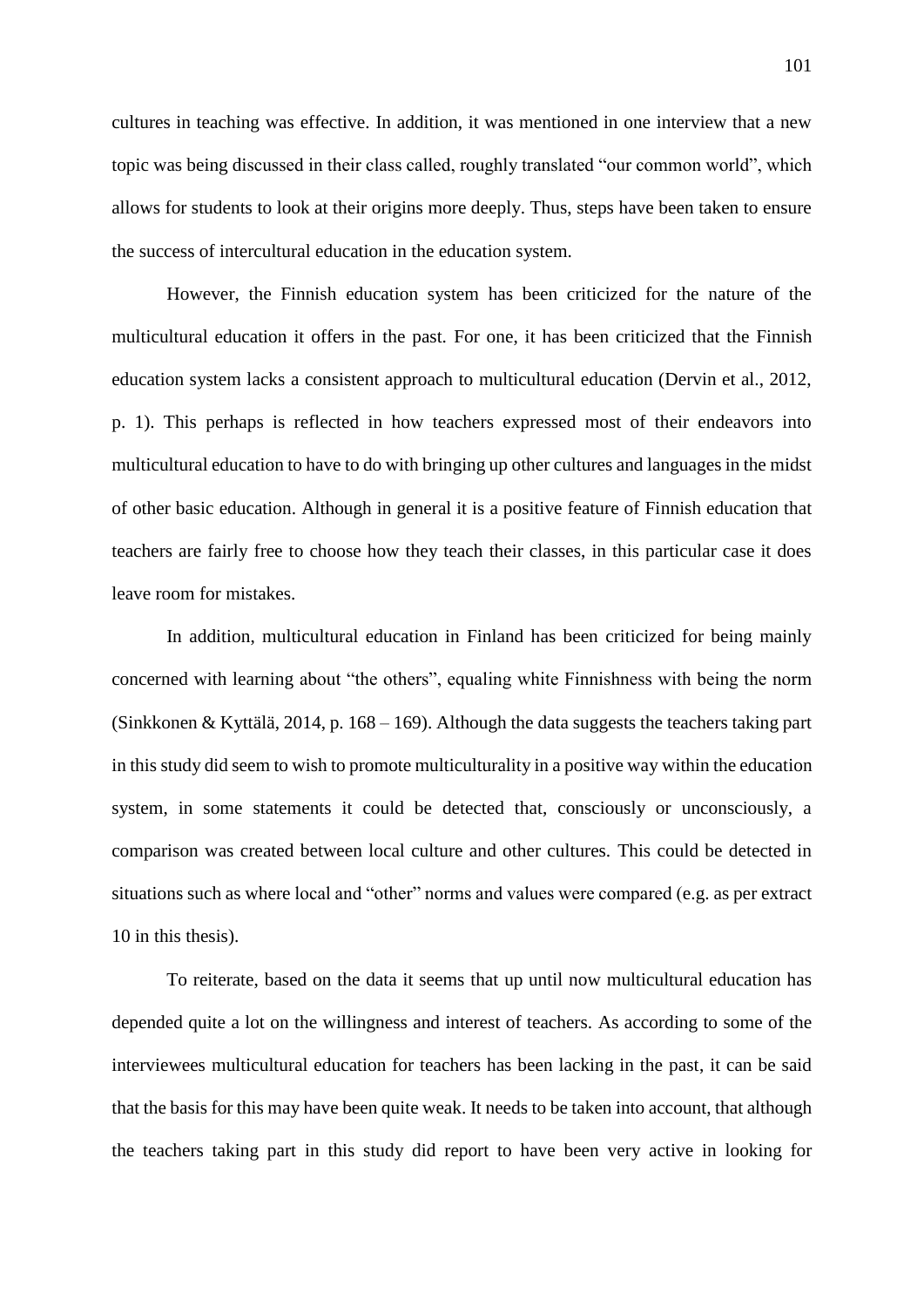information, educating themselves, and bringing up multiculturality in their teaching, not every teacher in Finland will necessarily be willing to go through the required trouble

Relating to the issue of multicultural education for students, interviewees indeed found it important to attend training regarding the education of immigrant students. OECD (2015) particularly suggests for all teachers to prepare themselves for diverse classes (p. 9), and the teachers interviewed for this study seem to agree with that sentiment. However, as mentioned in the findings, teachers often found it hard or not possible to attend education regarding multicultural education. It was reflected that resources to attend such education were lacking, and locally such education is rarely offered. Teachers found that often they had to rely on skills and knowledge they had accumulated from earlier experiences and jobs, as well as search for information independently. Thus, here some improvements could certainly be made. Efforts should be made to offer multicultural training for teachers locally, and schools should aim to support their teachers when they hope to attend such training. In addition, universities should perhaps invest in arranging education for upcoming teachers regarding the education for multicultural classes. Once again, the education system should not rely solely on the efforts and interest of individuals when it comes to ensuring teachers are prepared to teach multicultural classes.

Finally, issues discussed in the background did not seem to bring up issues of support which teachers brought up in their interviews, these including matters such as talking and listening to their students, getting to know the students in order to know if any issues where arising, and building general trust. However, as was often mentioned in the interviews, it could simply be that these are issues that are not particular to immigrant students. Teachers want to know all of their students and want all of their students to be heard, not only those with an immigrant background. Although it is important to take into account the issues that affect immigrant students in particular and offer assistance in the areas that are crucial for these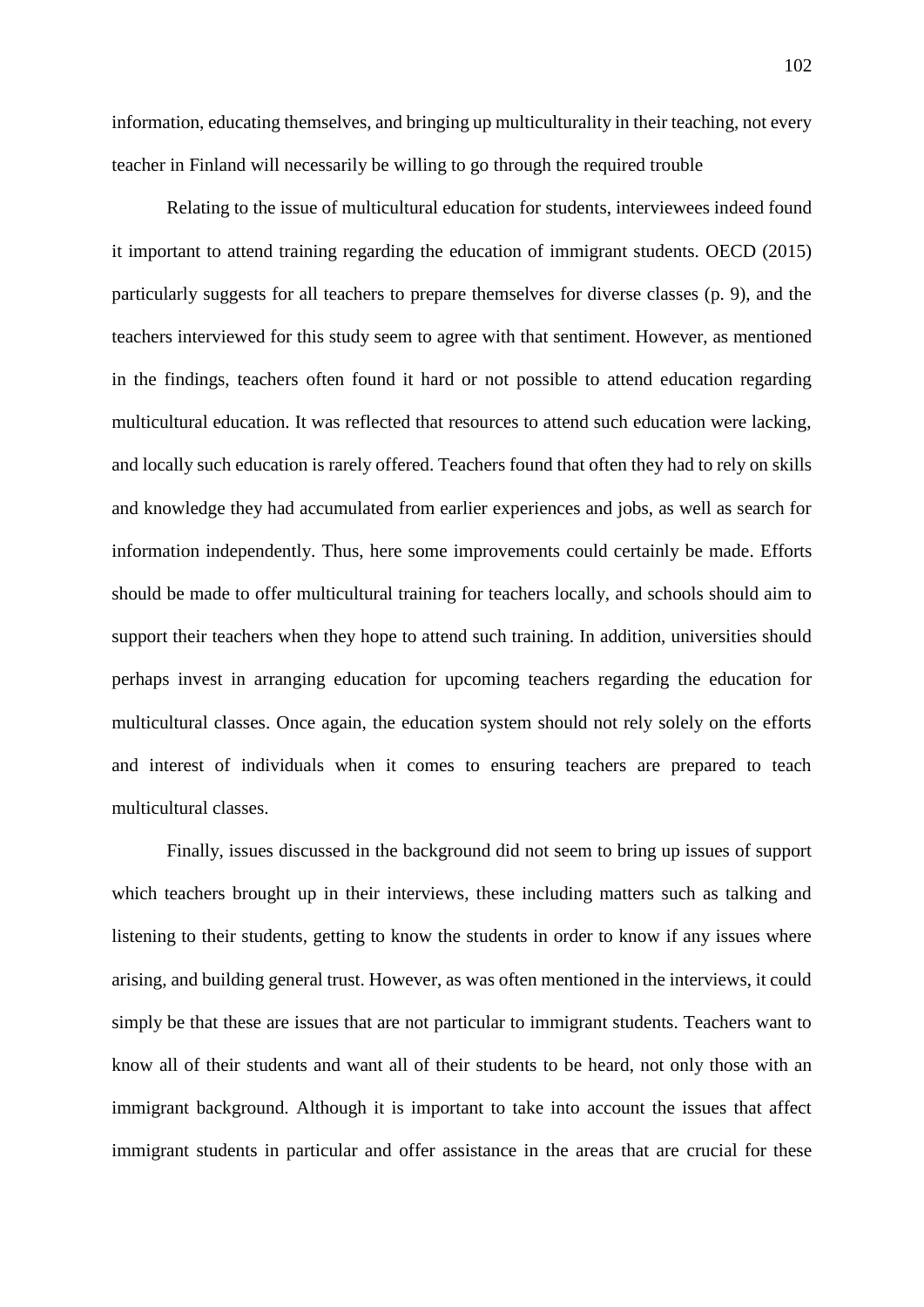students to thrive in the education system and in their communities, ultimately immigrant children are also just children. Based on the narratives of the interviewees taking part in this study, when supporting immigrant students and their adaptation in their new societies, it may not be necessary to focus simply on these students' immigrant status: instead, the data suggests that supporting immigrant students as children and as students is quite beneficial. This could suggest that focusing on immigrant children simply as new students could help them adjust better to the new society and environment and help avoid othering them.

To sum up, and answer research question 3, Finnish teachers seem to find it important to use methods and take action on points similar to those that the OECD and Eurydice (2004) bring up in their reports. Interviewees found it important to offer and attend teacher training, assure immigrant students' integration among their peers, support students' language education, offer preparatory education, and promote multiculturality in schools. However, as De la Garza and Ono (2015) argue, cultural adaptation and migration experiences are all very unique, and according to them it is impossible to create a universal theory based on such a variety of experiences (p. 270). Similarly, although interviewees in this study have brought up a variety of actions that can be taken to support the adaptation of immigrant children into Finland, the migration and adaptation experiences of these children vary. It needs to be taken into account that no one action is necessarily going to be helpful to each individual. Instead, when the need arises, the education system should aim to offer individual help to their immigrant students to help them adjust to their new society.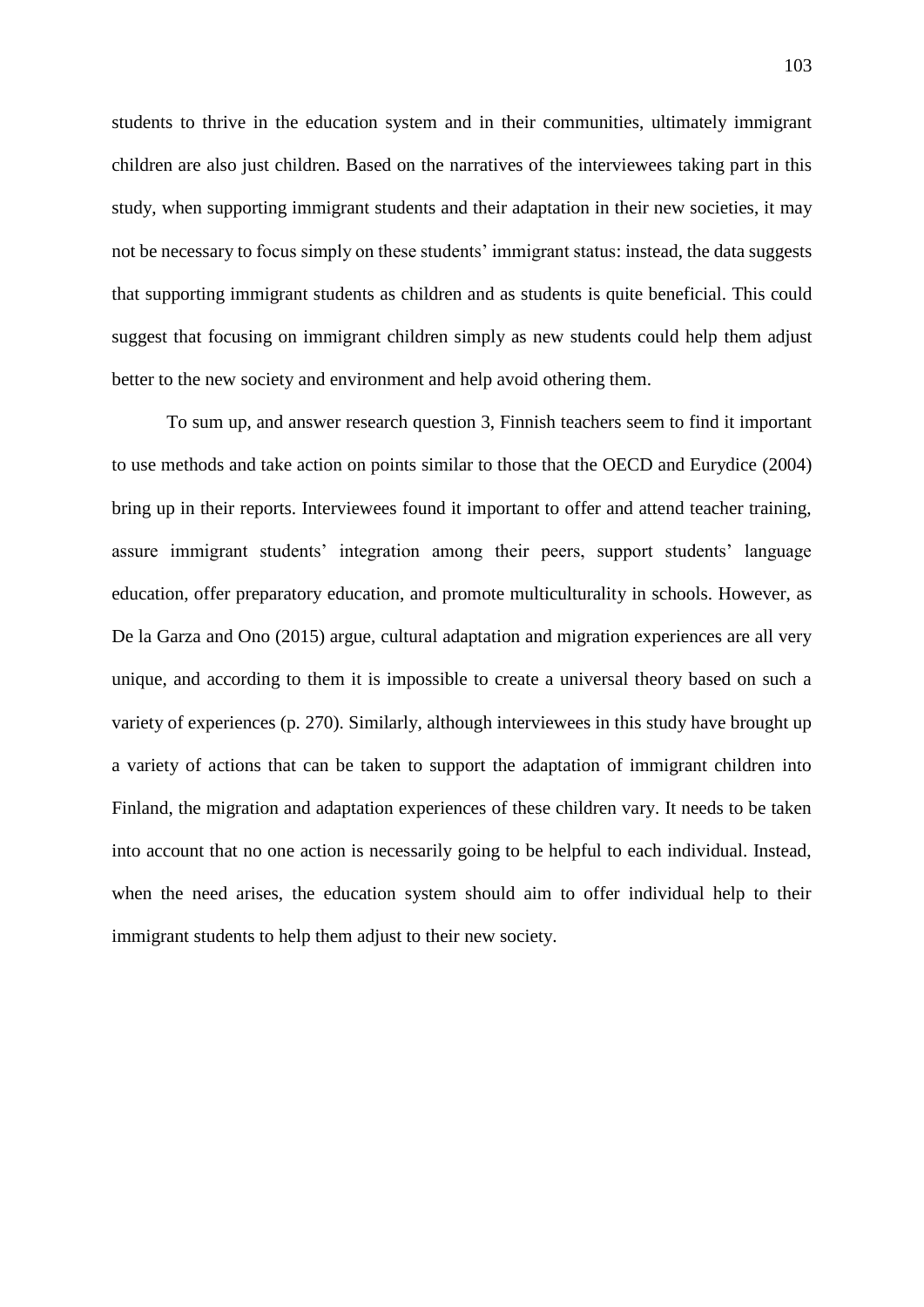#### **6 CONCLUSIONS**

One aim of this study was to examine how the expectations teachers may have regarding the adaptation process of immigrant students can be related to some adaptation theories in the field of intercultural communication research, e.g. Kim (2001), Berry (1997), Gibson (1995) and De la Garza and Ono (2015). Based on the data some connections to popular adaptation theories could be made, while in some cases it was clear based on teachers' narratives that the notions of some theories, particularly Kim (2001), were not embraced at all. However, possibly unbeknownst to the teachers themselves, teachers did have some determinist and essentialist notions about culture, similar to most adaptation theories discussed in this study. Although connections to adaptation theories could be made, I would not say these connections are obvious or very meaningful, particularly considering the variety of reasons for criticism all of these theories have. Thus, all connections to adaptation theories that have been made in this study are purely out of curiosity.

The data revealed that teachers' expectation regarding the adaptation of immigrant students did not align with the assimilationist notions of Kim (2001). However, some connections could be made to Berry's (2005) theory, as teachers could be seen to embrace a notion of multiculturality, which Berry (2005) names as a strategy carried out by the new society. Teachers found it preferable that students integrate into Finnish society, by combining features of Finnish society and culture, and their heritage society and culture. The data also revealed that Gibson's (1995) theory of additive acculturation is somewhat dated as well. According to this theory teachers and the education system should be aiming to assimilate immigrant students, which the data of this study reveals teachers were not aiming for. It was quite difficult to try and make any connections to De la Garza and Ono's (2015) theory of differential adaptation, as this theory does not provide a clear framework of adaptation which could be applied to this study.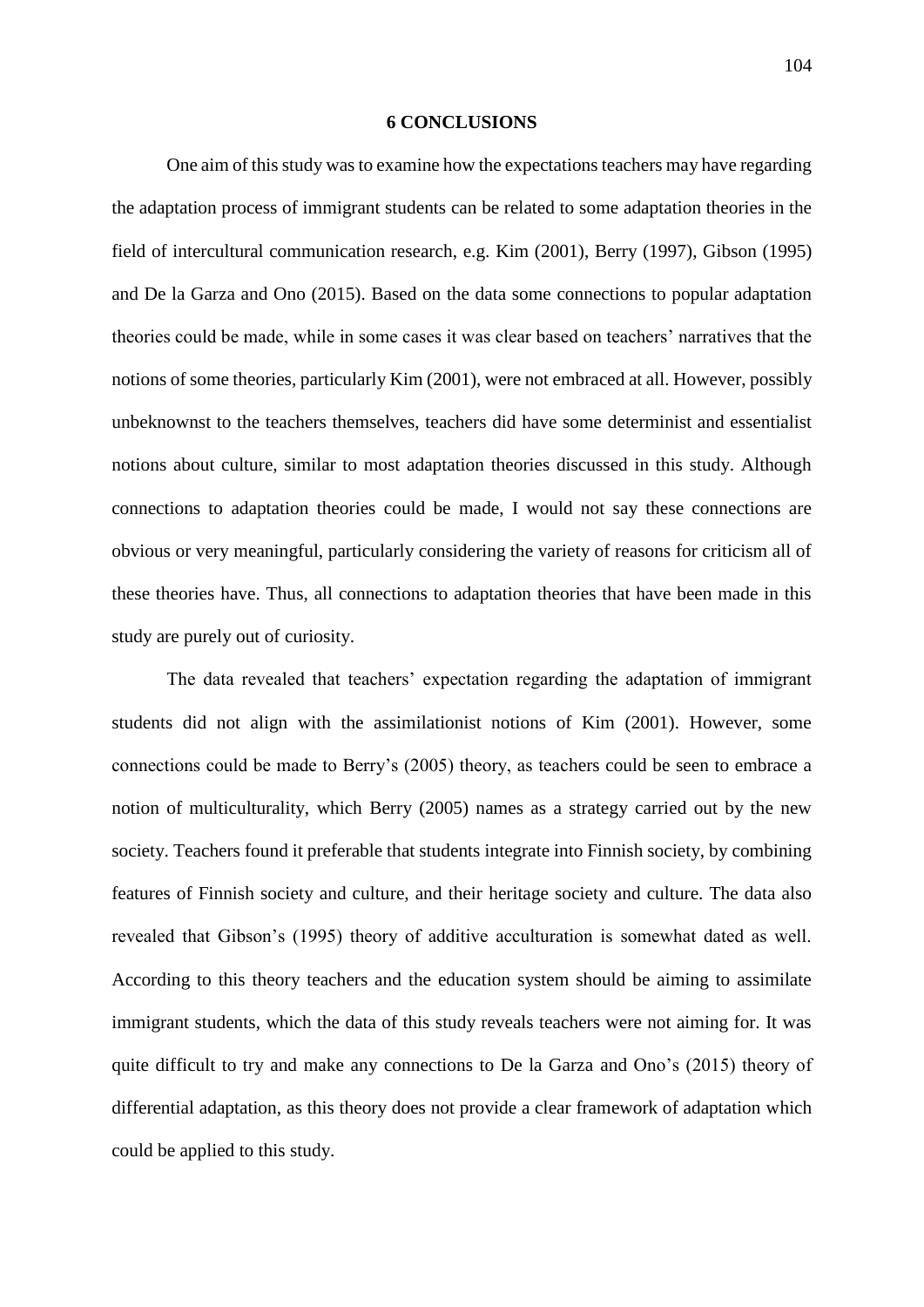Another aim I had for this study was to examine how teachers perceive the role that they and the education system in Finland play in the adaptation process of immigrant children. The data revealed that teachers for the most part found that their role in the adaptation process of immigrant children is significant. Not only did teachers perceive that they could affect the adaptation process of immigrant students directly by introducing the education system as well as local customs to the students or by acting as role models, they found that they could affect the attitudes of the rest of the students of the school and the community in the school.

According to narratives, teachers found that they could, and should, correct racist attitudes other students may hold, as well as promote multiculturality in their schools. By doing this it was perceived that they could create a safe, welcoming space for immigrant students, where they could feel they belong and are a part of the community. This was a discovery I had not quite considered at the beginning of this study, but which I found quite interesting.

The final aim of this thesis was to find out how teachers and the education system are, according to the narratives of teachers, supporting the adaptation process of immigrant children. The data showed that the interviewees found very similar methods important in supporting the adaptation of immigrant students. Teachers found it important to offer language education to students, for teachers to attend training regarding multicultural education, help students integrate among their peers, offer preparatory education to immigrant students, and promote multiculturality in the education system. I found that many of the issues that teachers found important in fact coincided with recommendations made by non-governmental organizations such as OECD (2015) and Eurydice (2004).

# **6.1 Limitations of the Study**

Because of the small sample size of this study, it is not possible to make any encompassing assumptions about the role teachers play in the adaptation process of immigrant children, nor the expectations teachers may hold regarding the adaptation outcomes of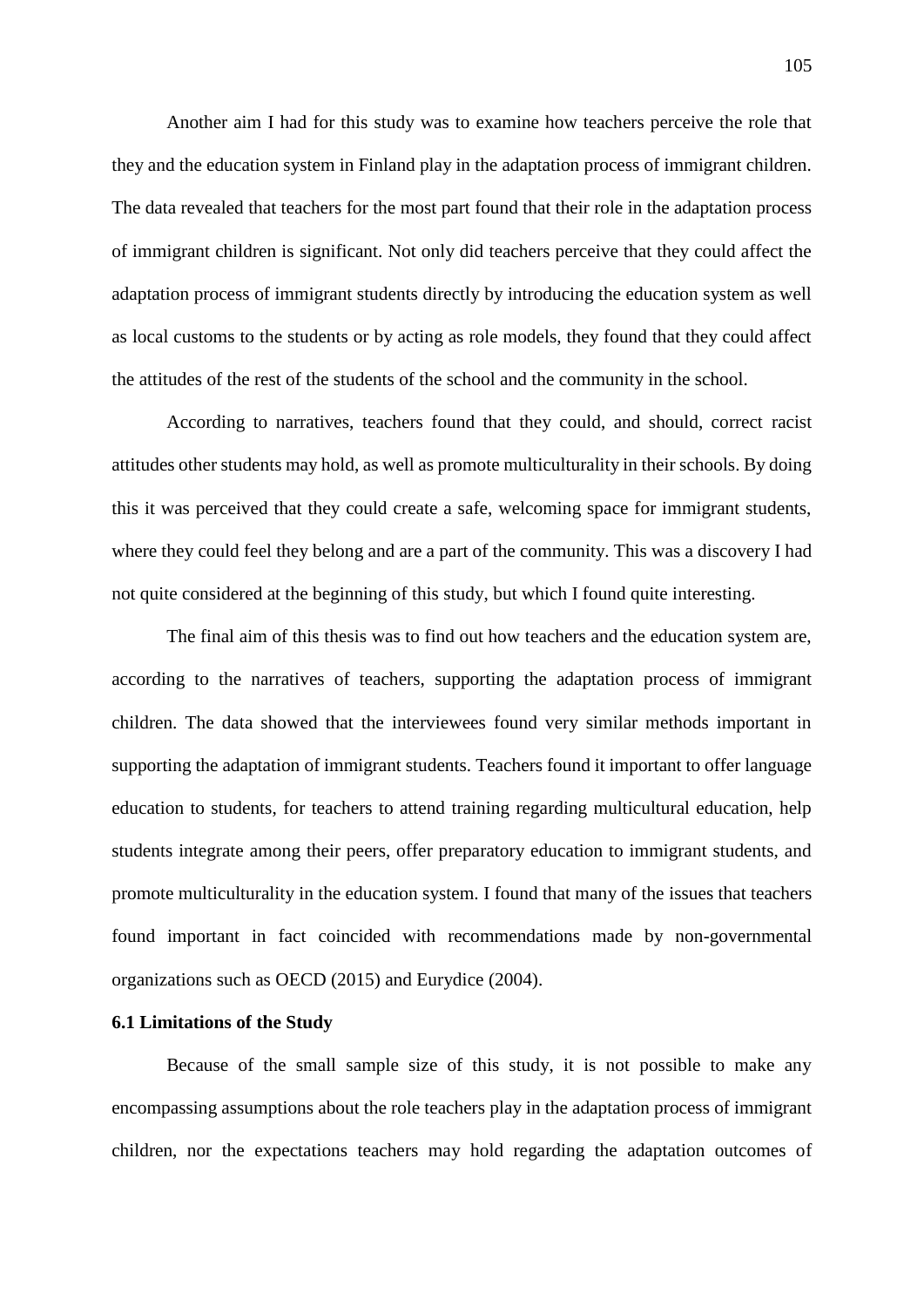immigrant children. In addition, it needs to be considered that this study has to do with the point of view of teachers without an immigrant background, and it is completely lacking the point of view of immigrant children themselves. To be able to better consider the role that teachers and the education system plays in the adaptation of immigrant children, it would be more beneficial to study the point of view of immigrant children specifically. However, the findings of this study hopefully prompt for more encompassing future research regarding the adaptation of immigrant children, as well as the role that education systems play in this process.

In addition, although I intended to carry out semi-structured interviews which would not follow the pre-prepared interview questions too strictly, the interviews did turn out to be very similar. Most of the time the interviews tended to follow the foundations of the preprepared interview questions, with little variation to what was asked and discussed in the interviews. This was most likely due to my inexperience as an interviewer. The replies of the interviewees did turn out to be very extensive, leaving little need for further questions at the time. However, the lack of variety in the interviews does limit the extent of data that could be collected, and this most likely has affected the themes that came up in the analysis. Had there been more variety to the interviews, other themes could have come up alongside the ones discussed in this study. A different method of data gathering could also result in very different themes and data regarding the same topic.

Finally, according to the principles of QCA, several coders are recommended to code the text that is used in a study, and in the case that only one person is coding a text, it is recommended that after  $10 - 14$  days the text and coding frame be recoded (Schreier, 2012, p. 146). However, due to time constraints, in this study the text has been coded only once by myself, without recoding after a period of time. The coding frame was approved by the thesis supervisor to make up for this, but it is nonetheless a shortcoming of this study. Due to having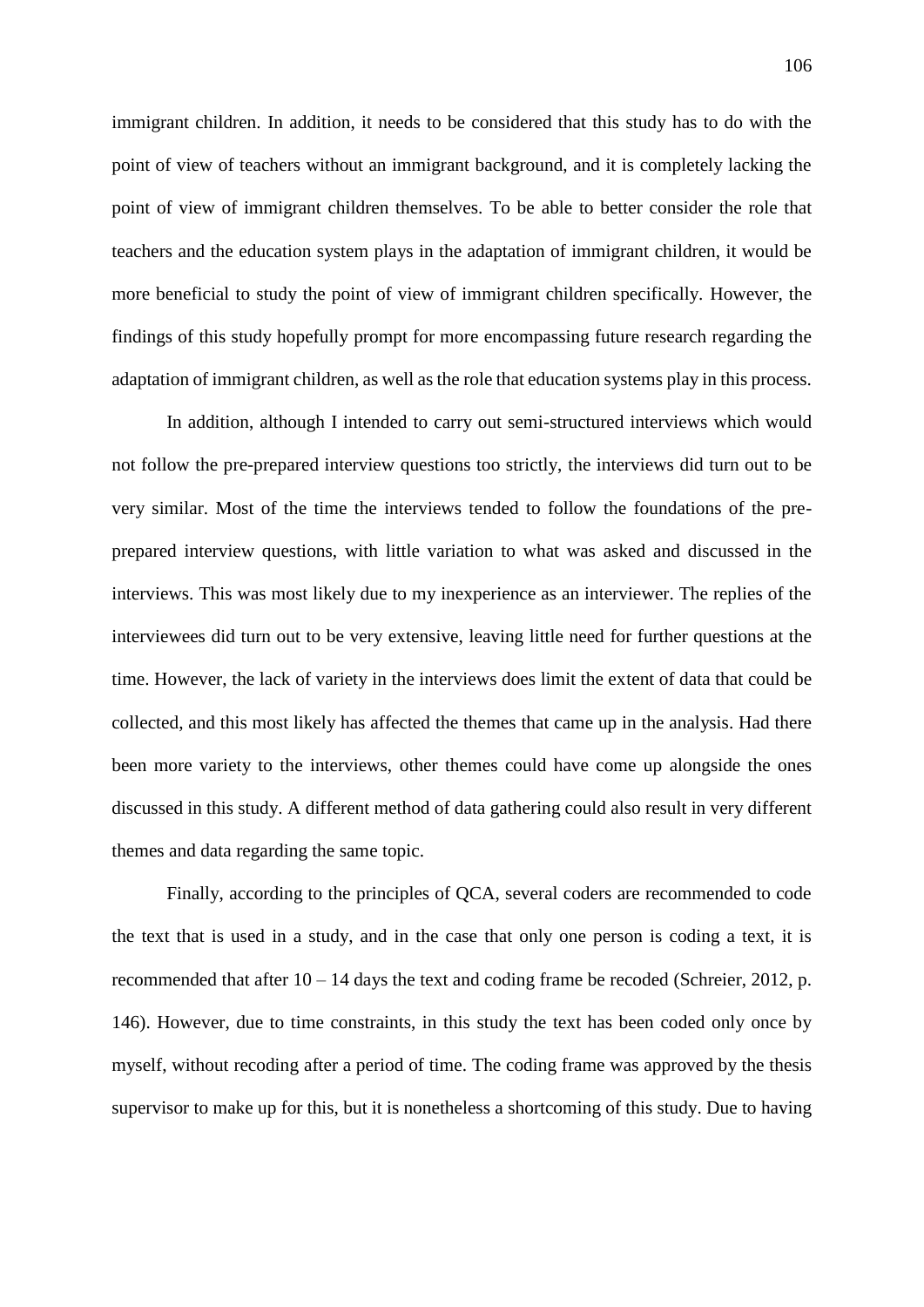only one coder and no recoding after a period of time, it should be considered that the reliability and validity of the results of this study have been affected.

### **6.2 Recommendations for Future Research**

I would suggest that further research be carried out regarding the adaptation of immigrant students, particularly concerning social aspects of their adaptation (e.g. sense of belonging). Granted, the main goal of the education system is to ensure academic support and success for students. However, based on the results of this study, the role education systems play in helping immigrant students adjust to a new community and society, as well as in affecting the attitudes of peers and promoting diversity is quite significant, and the extent of this effect should be studied further.

It would be highly beneficial to study the perspective of immigrant students themselves in particular. Studying the point of view of immigrant children themselves would allow more reliable conclusions to be made regarding their adaptation in a new society. By studying only the point of view of teachers regarding the adaptation of immigrant children, the most crucial element, immigrant children and their experiences, has been left out. More extensive and thorough studies could also reveal interesting and significant information about the role of the education system and teachers in the adaptation process of immigrant students, which in turn could aid education systems in adjusting their practices to better accommodate and support immigrant students.

# **6.3 Practical Implications**

The findings of this study imply that the Finnish education system has worked to accommodate immigrant students by adapting to better suit their needs, to some extent. However, efforts can still be made to improve the education system in this sense. For one, the data of this study suggests that training in multicultural education should perhaps be invested in more, and such training should be more available to teachers already in working life. More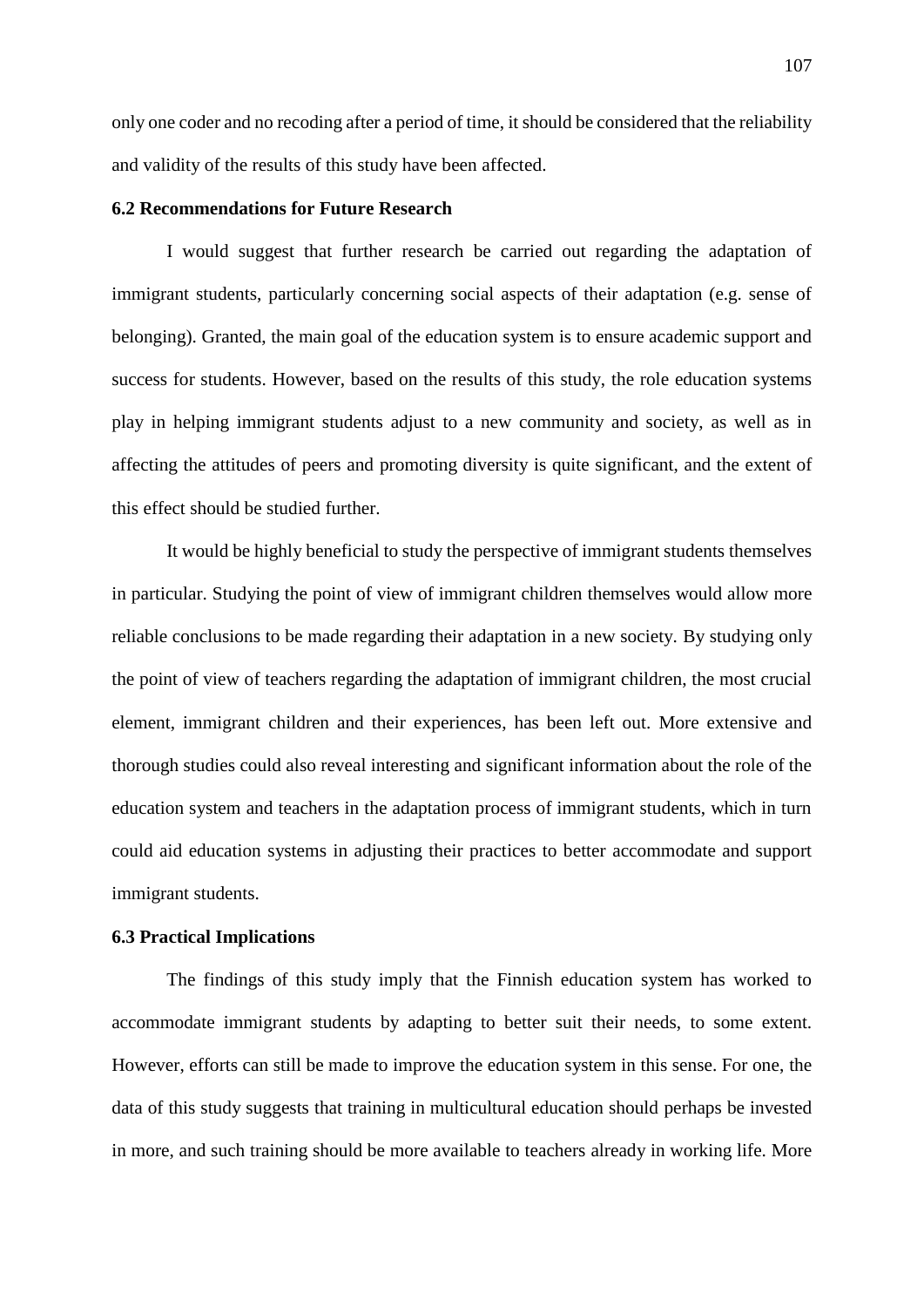importantly, however, the quality of such training should be invested in. Multicultural training and the education system should steer away from an essentialist understanding of culture in order to better accommodate students of all backgrounds. The current, fairly essentialist understanding of culture apparent in the data and literature review of this study is limiting as well as harmful for immigrant students. Focusing on cultural differences and "embracing diversity" can in fact result in immigrant students being othered. Even though the education system claims to embrace diversity by proclaiming cultural diversity and students' freedom to express their cultural heritage within the education system is well-meaning, it can be limiting and stereotyping, and even put pressure on students.

Thus, efforts should be made to shift the focus away from essentialist notions of culture and perhaps focus more on tackling the individual issues immigrant students face upon entering the Finnish education system. In general, the narratives of the interviewees in this study suggest that it might be beneficial for the education system to focus less on the immigrant status of their students. The findings of this study suggest that in many cases much of the support offered to immigrant students does not necessarily need to be concerned with their immigrant background. Aiming to offer immigrant students the same support that is offered to all students in the education system could help avoid othering immigrant children within the education system, as well as aid them in feeling a sense of belonging in their new communities. In addition, as one interviewee appropriately expressed it in their interview (see extract 9), it would be beneficial for the education system and teachers to not assume anything of immigrant students simply because of where they come from, but rather to ask and approach their students with genuine interest in the other person, just as they would with any other student.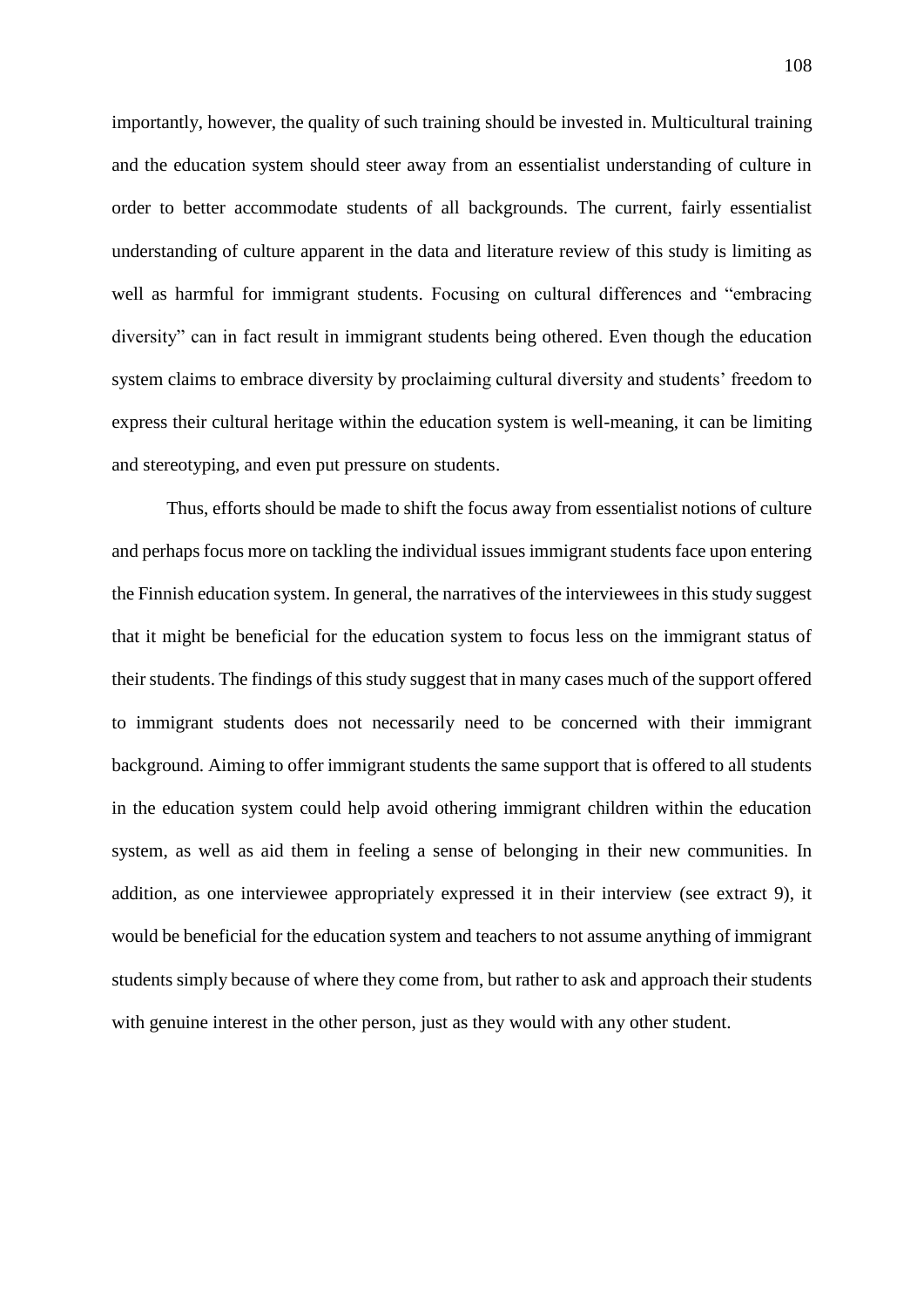## **REFERENCES**

- Berry, J. W. (2005). Acculturation: Living successfully in two cultures. *International Journal of Intercultural Relations 29*, 697–712. doi:10.1016/j.ijintrel.2005.07.013
- Berry, J. W. (1997). Immigration, Acculturation, and Adaptation. *Applied Psychology: An International Review, 46(1)*, 5-68.
- Chen, X. & Tse, H. C.-H. (2011). Social functioning and Peer Experiences in Immigrant Chinese, Canadian-born Chinese, and European Canadian Children. In S. S. Chuang & R. P. Moreno (Eds.), *Immigrant Children: Change, Adaptation, and Cultural Transformation* (pp. 51-74). Lanham, Md: Lexington Books.
- Chuang, S. S., & Moreno, R. P. (2011). Changing Lives: Theoretical and Methodological Advances on Immigrant Children and Youth. In S. S. Chuang & R. P. Moreno (Eds.), *Immigrant Children: Change, Adaptation, and Cultural Transformation* (pp. 1-6). Lanham, Md: Lexington Books.
- Croucher, S. M. & Kramer, E. (2017). Cultural fusion theory: An alternative to acculturation. *Journal of International and Intercultural Communication, 10(2)*, 97-114. <http://dx.doi.org/10.1080/17513057.2016.1229498>
- De La Garza, A. T. & Ono K. A. (2015). Retheorizing Adaptation: Differential Adaptation and Critical Intercultural Communication. *Journal of International and Intercultural Communication, 8(4),* 269-289. DOI: 10.1080/17513057.2015.1087097
- Dervin, F., Paatela-Nieminen, M., Kuoppala, K., Riitaoja, A.-L. (2012). Multicultural Education in Finland: Renewed Intercultural Competencies to the Rescue? *International Journal of Multicultural Education*, *14 (3),* 1-13.
- Este, D. & Van Ngo, H. (2011). A Resilience Framework to Examine Immigrant and Refugee Children and Youth in Canada. In S. S. Chuang & R. P. Moreno (Eds.), *Immigrant*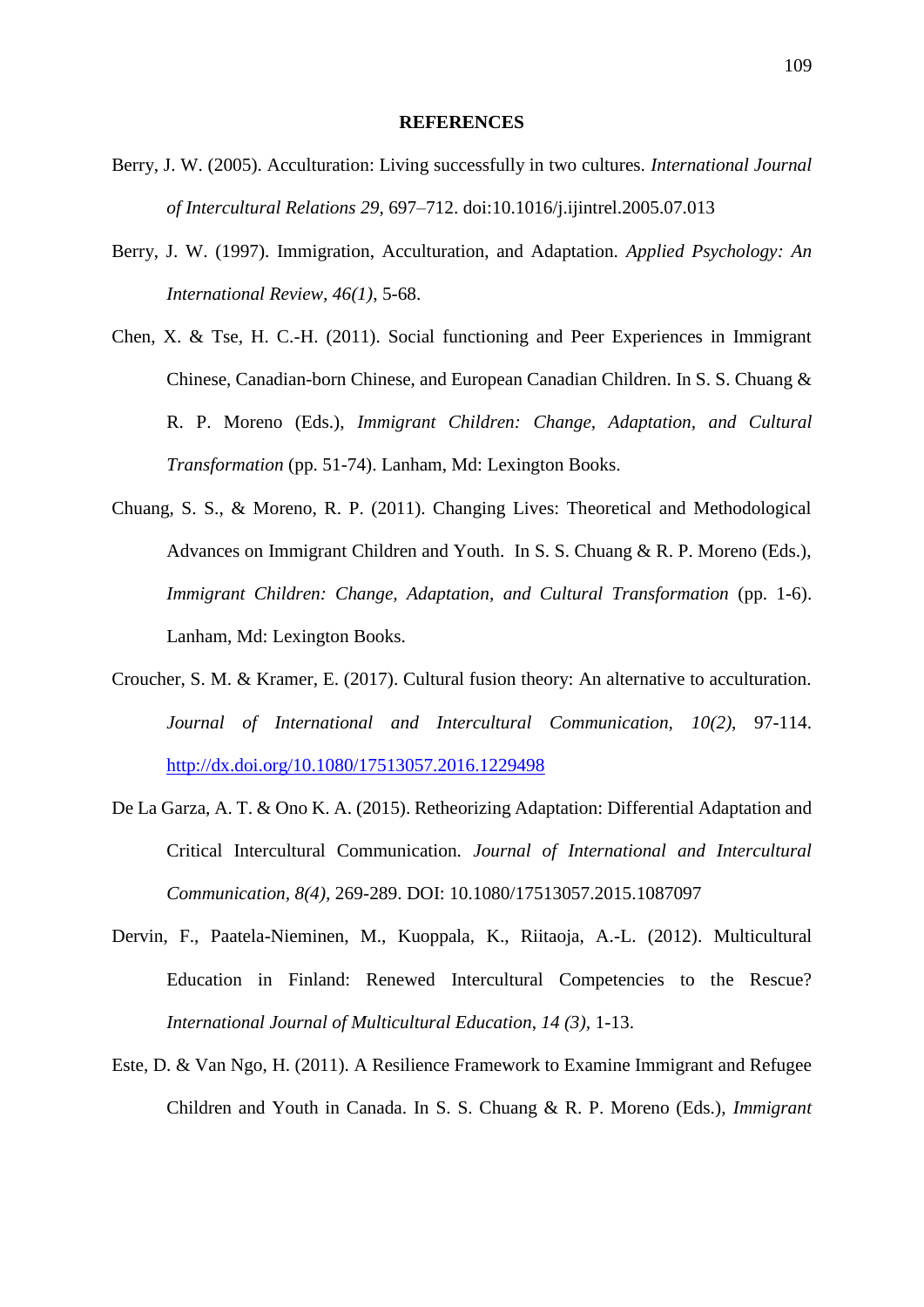*Children: Change, Adaptation, and Cultural Transformation* (pp. 27 – 50). Lanham, Md: Lexington Books.

- Eurydice (2004). Integrating Immigrant Children into Schools in Europe. Belgium: Eurydice, European Unit.
- Finnish Immigration Service (2019). Statistics. Retrieved April 29, 2019 from: http://tilastot.migri.fi/#applications?l=en&start=576&end=587
- Finnish National Agency for Education (2017). Perusopetukseen valmistava opetus. Retrieved from: [http://www.edu.fi/download/186997\\_PEVA\\_verkko.pdf](http://www.edu.fi/download/186997_PEVA_verkko.pdf)
- Finnish National Agency for Education (2016). Suomi toisena kielenä ja kirjallisuus. Retrieved from [http://www.oph.fi/download/179053\\_suomi\\_toisena\\_kielena\\_ja\\_kirjallisuus.pdf](http://www.oph.fi/download/179053_suomi_toisena_kielena_ja_kirjallisuus.pdf)
- Finnish National Agency for Education (2015). Perusopetukseen valmistavan opetuksen opetussuunnitelman perusteet 2015. Retrieved from <https://peda.net/jyvaskyla/kieku/ejpvo/oc>
- Gibson, M. A. (1997). Complicating the Immigrant/Involuntary Minority Typology. *Anthropology & Education Quarterly, 28(3),* 431 - 454.
- Gibson, M. A. (1995). Promoting Additive Acculturation in Schools. *Multicultural Education. 3(1),* p. 10-12 and p. 54. Retrieved from: [https://www.researchgate.net/publication/234717088\\_Promoting\\_Additive\\_Accultura](https://www.researchgate.net/publication/234717088_Promoting_Additive_Acculturation_in_Schools) [tion\\_in\\_Schools](https://www.researchgate.net/publication/234717088_Promoting_Additive_Acculturation_in_Schools)
- Good, M. E., Masewicz S. & Vogel, L. (2010) Latino English Language Learners: Bridging Achievement and Cultural Gaps Between Schools and Families. *Journal of Latinos and Education, 9(4),* 321-339, DOI: 10.1080/15348431.2010.491048
- Hirsjärvi, S. & Hurme, H. (2001). Tutkimushaastattelu. Teemahaastattelun teoria ja käytäntö. Helsinki: Helsinki University Press.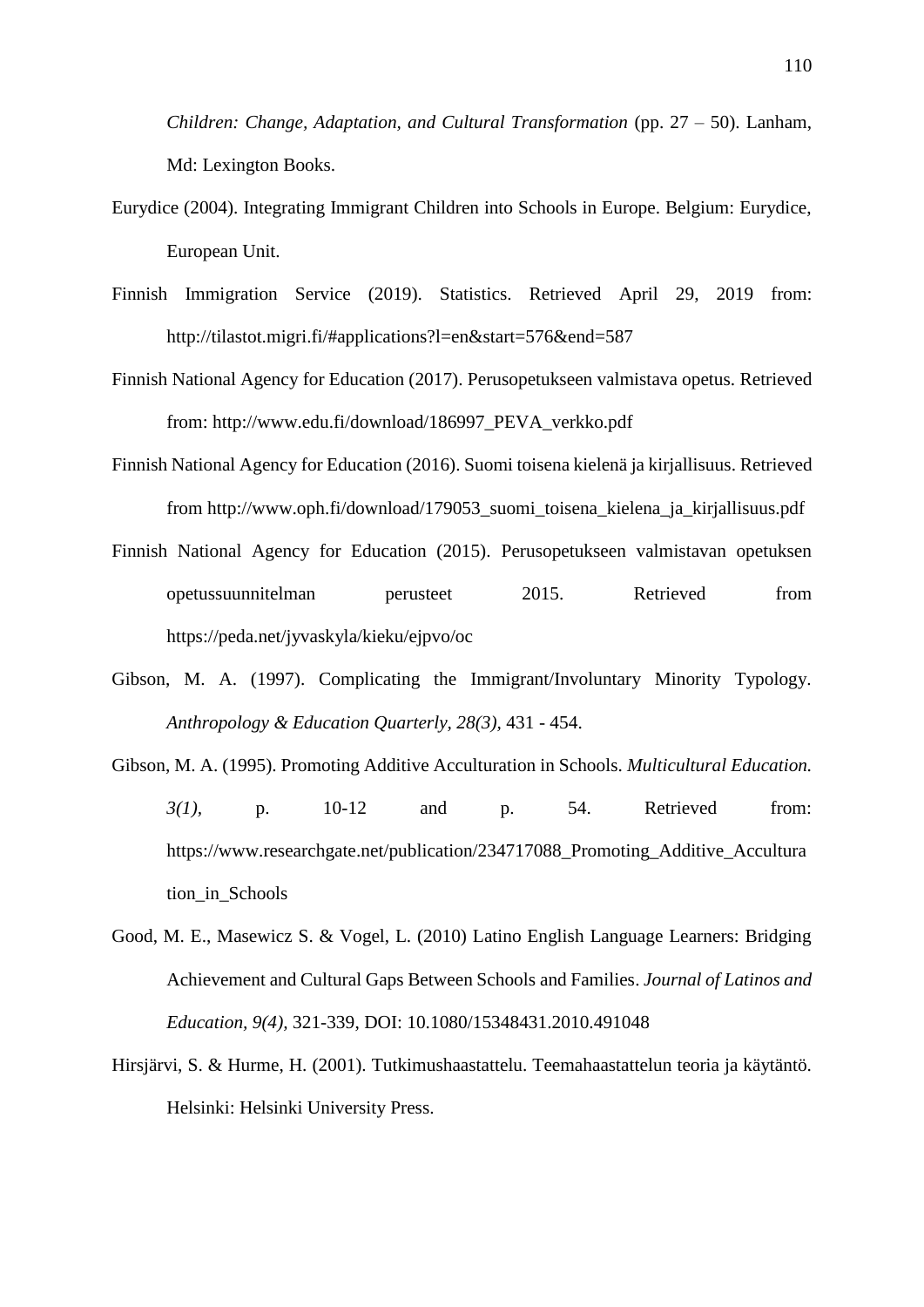- Jonsson, J. O. & Rudolphi, F. (2011). Weak Performance Strong Determination: School Achievement and Educational Choice among Children of Immigrants in Sweden. *European Sociological Review*, *27(4),* 487 - 508.
- Kaman Lee, B. & Chen, L. (2000). Cultural Communication Competence and Psychological Adjustment: A Study of Chinese Immigrant Children's Cross-Cultural Adaptation in Canada. *Communication Research, 27(6)*, 764–792. [https://doi](https://doi-org.ezproxy.jyu.fi/10.1177%2F009365000027006004)[org.ezproxy.jyu.fi/10.1177/009365000027006004](https://doi-org.ezproxy.jyu.fi/10.1177%2F009365000027006004)
- Kim, Y. Y. (2001). *Becoming intercultural: An integrative theory of communication and crosscultural adaptation.* Thousand Oaks, CA: SAGE Publications, Inc. doi: 10.4135/9781452233253
- Kim, Young Yun (2017). Cross-Cultural Adaptation. Oxford Research Encyclepedias. DOI: 10.1093/acrefore/9780190228613.013.21
- Kinefuchi, E. (2010). Finding Home in Migration: Montagnard Refugees and Post-Migration Identity. *Journal of International and Intercultural Communication, 3(3),* 228-248. DOI: 10.1080/17513057.2010.487220
- Kristjánsdóttir, E. S. & Deturk, S. (2013). Cultural Insiders to Cultural Outsiders: Structure, Identity, and Communication in the Adaptation of Domestic, Involuntary Migrants. *The Howard Journal of Communications, 24(2),* 194–211. DOI: 10.1080/10646175.2013.776340
- Kurtz-Costes, B. & Pungello, E. P. (2000). Acculturation and Immigrant Children: Implications for Educators. *Social Education, 64(2),* 121-125. [https://search-proquest](https://search-proquest-com.ezproxy.jyu.fi/docview/210645596?accountid=11774)[com.ezproxy.jyu.fi/docview/210645596?accountid=11774](https://search-proquest-com.ezproxy.jyu.fi/docview/210645596?accountid=11774)
- NESSE (2008). Education and Migration: strategies for integrating migrant children in European schools and societies. Retrieved from: <http://www.nesse.fr/nesse/activities/reports>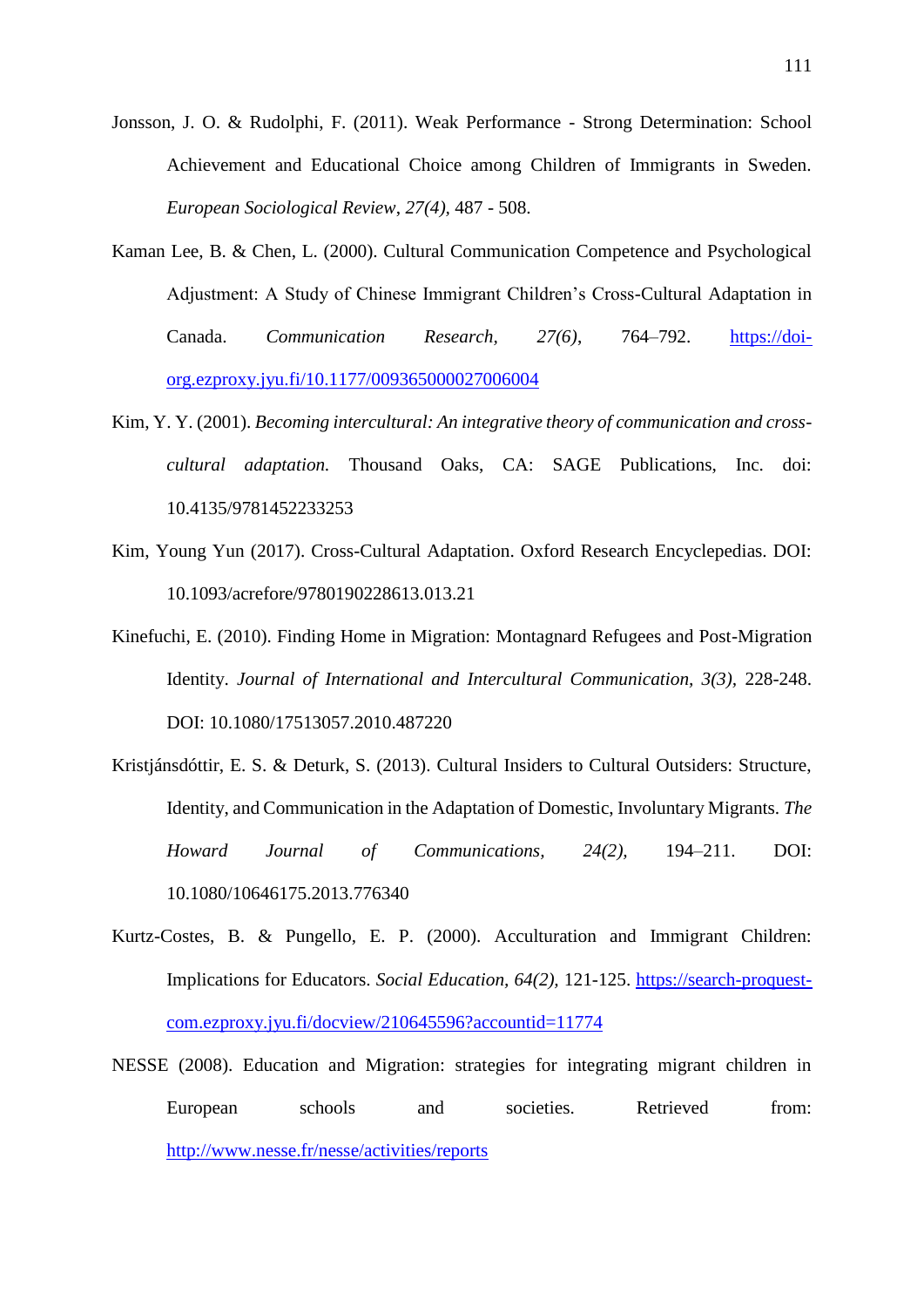- OECD (2015). Immigrant Students at School: Easing the Journey towards Integration. OECD Publishing. Retrieved from: <http://dx.doi.org/10.1787/9789264249509-en>
- Ogbu, J. U. (1987). Variability in Minority School Performance: A Problem in Search of an Explanation. *Anthropology and Education Quarterly, 18(4),* 312 -334
- Ohinata, A., & van Ours, J. C. (2013). How immigrant children affect the academic achievement of native Dutch children. *The Economic Journal*, *123(570),* F308–F331. doi:10.1111/ecoj.12052
- Omidvar, R., & Richmond, T. (2003). *Immigrant settlement and social inclusion in Canada* (Perspectives on Social Inclusion Working Paper Series). Toronto, ON: The Laidlaw Foundation.
- Osterman, K. (2000). Students' Need for Belonging in the School Community. *Review of Educational Research, 70(3),* 323 - 367.
- Rudmin. F. W. & Ahmadzadeh, V. 2001) Psychometric critique of acculturation psychology: The case of Iranian migrants in Norway. *The Scandinavian Journal of Psychology. 42(1),* 41-56.
- Saaranen-Kauppinen, A. & Puusniekka, A. (2006). KvaliMOTV Menetelmäopetuksen tietovaranto. Retrieved April 8, 2019, from:<http://www.fsd.uta.fi/menetelmaopetus/>
- Schreier, Margrit (2012). *Qualitative Content Analysis in Practice.* London: SAGE Publications
- Sinkkonen, H.-M. & Kyttälä, M. (2014). Experiences of Finnish teachers working with immigrant students. *European Journal of Special Needs Education, 29(2),* 167-183. DOI: 10.1080/08856257.2014.891719
- Suárez-Orozco, C., Carhill, A., Chuang, S. S. (2011). Immigrant Children: Making a New Life. In S. S. Chuang & R. P. Moreno (Eds.), *Immigrant Children: Change, Adaptation, and Cultural Transformation* (pp. 7 – 26). Lanham, Md: Lexington Books.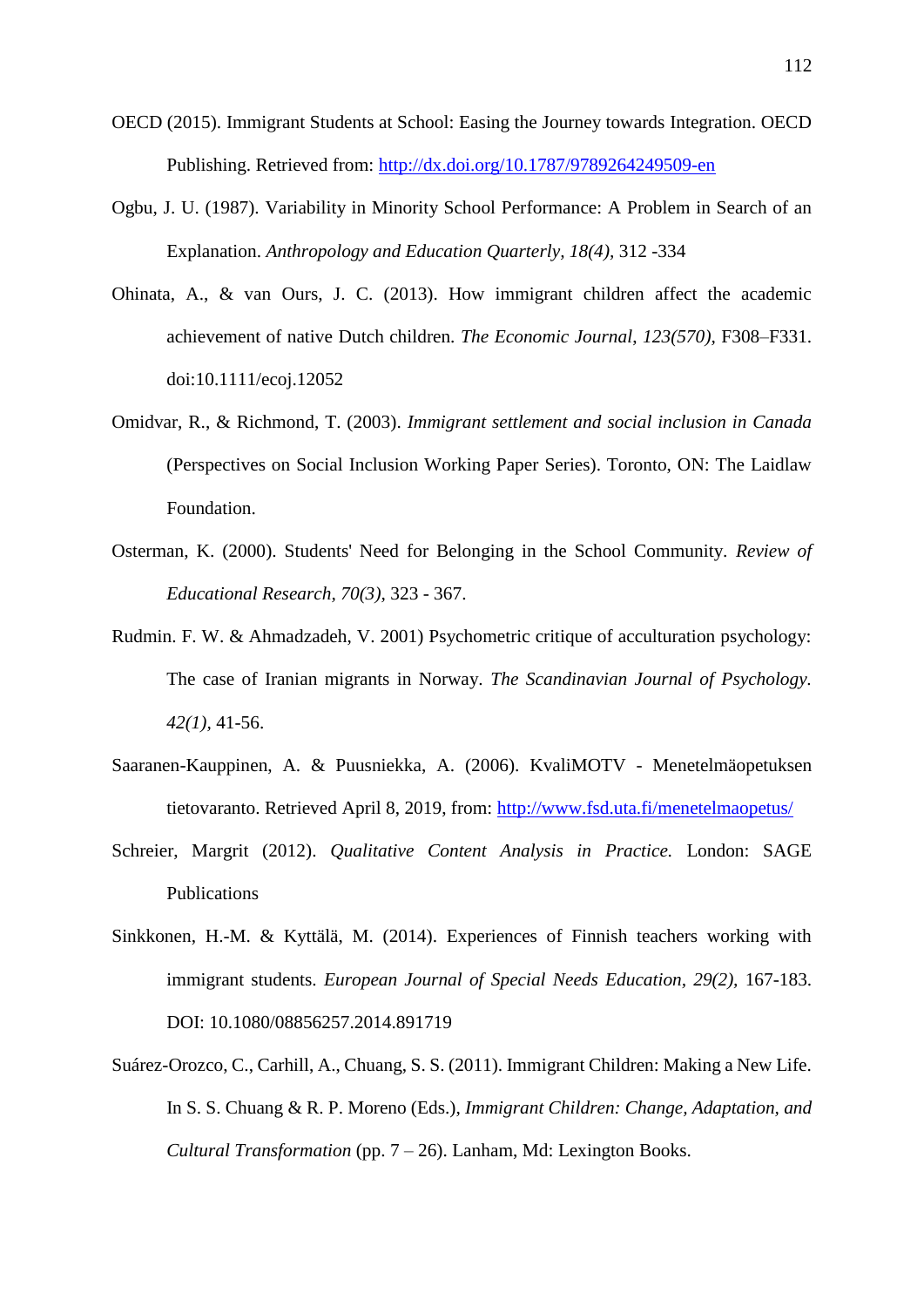## **APPENDIX 1: Original Finnish interview questions.**

Kauanko olet ollut opettaja?

Kuinka paljon kokemusta sinulla on maahanmuuttajaoppilaiden kanssa työskentelystä? Mitä sopeutuminen tai kulttuurinen sopeutuminen tarkoittaa sinulle? Mitä tiedät olemassa olevista suosituksista liittyen siihen, miten opetusjärjestelmä ja opettajat voivat tukea maahanmuuttajataustaisia opiskelijoita? Minkälainen oppilas kaipaa tukea? Mitä järjestelyitä koulullanne on maahanmuuttajataustaisten oppilaiden tukemiseksi? Miten onnistuneita nämä järjestelyt / tämä lähestymistapa mielestänne on? Mihin asioihin sinä erityisesti keskityt maahanmuuttajataustaisten oppilaiden kanssa? Onko jotain, mihin opettajien / koulujärjestelmän pitäisi mielestäsi erityisesti keskittyä? Miten oppilaiden näkökulma heihin liittyvissä toimissa otetaan huomioon? Miten tiedätte mitä he tarvitsevat?

Miten kuvaisit sinun tai koulun tavoitteita liittyen maahanmuuttajataustaisten oppilaiden sopeutumiseen?

Mikä opettajien rooli maahanmuuttajataustaisten oppilaiden sopeutumisprosessissa mielestäsi on?

Onko Suomen koulujärjestelmä sopeutunut mielestäsi tarpeeksi vastaamaan maahanmuuttajataustaisten oppilaiden tarpeisiin?

Tarjotaanko sinulle ja kollegoillesi valmennusta liittyen monikulttuuristen luokkien ja oppilaiden käsittelyyn?

Miten koulu / opettajat tukevat maahanmuuttajataustaisten oppilaiden yhteenkuuluvuuden tunnetta kouluyhteisössä?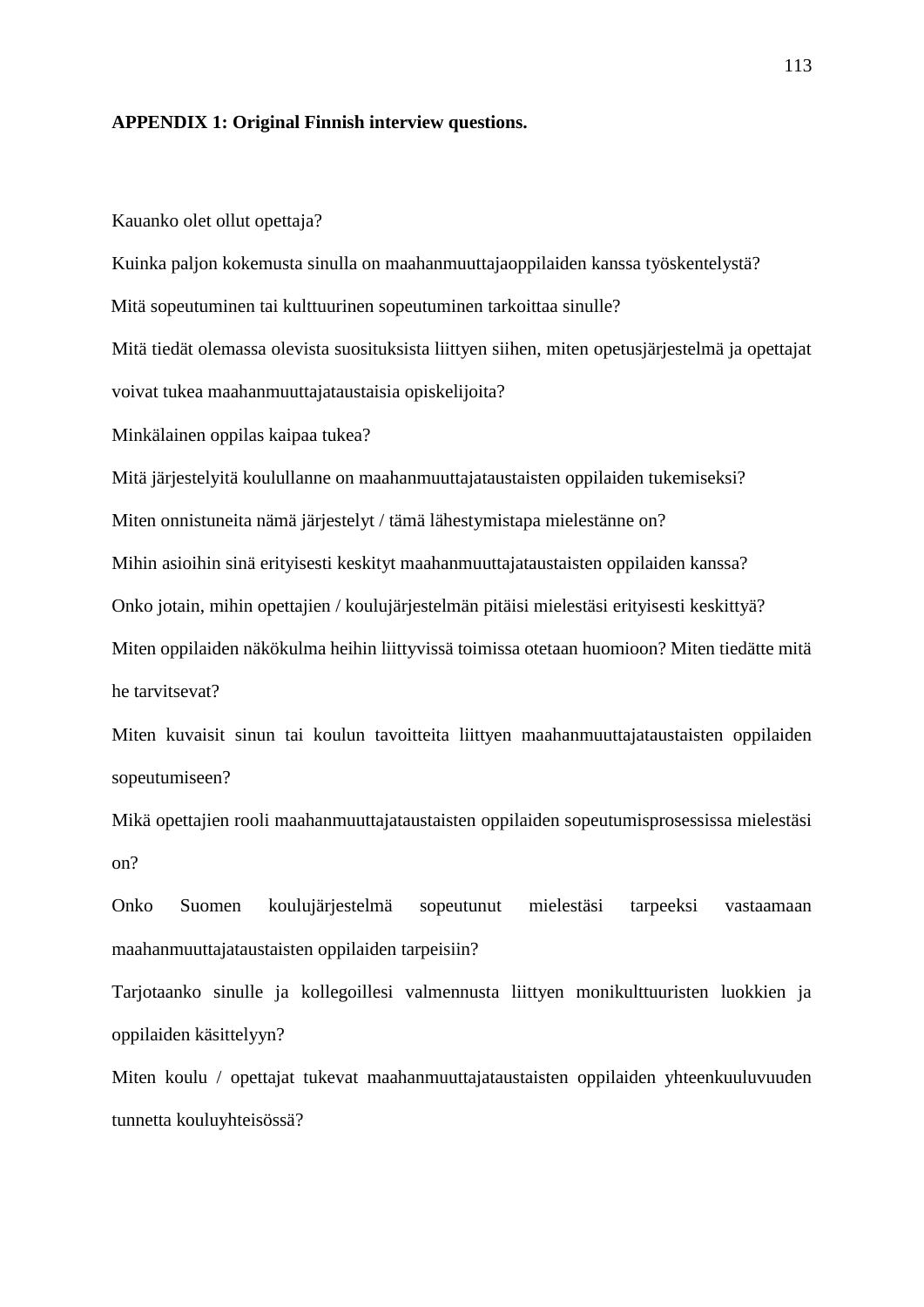Opetussuunnitelmassa mainitaan, että oppilaiden kulttuuri-identiteettiä tuetaan ja kulttuurinen tausta otetaan huomioon opetuksessa. Miten tämä tapahtuu käytännössä? Onko se mahdollista?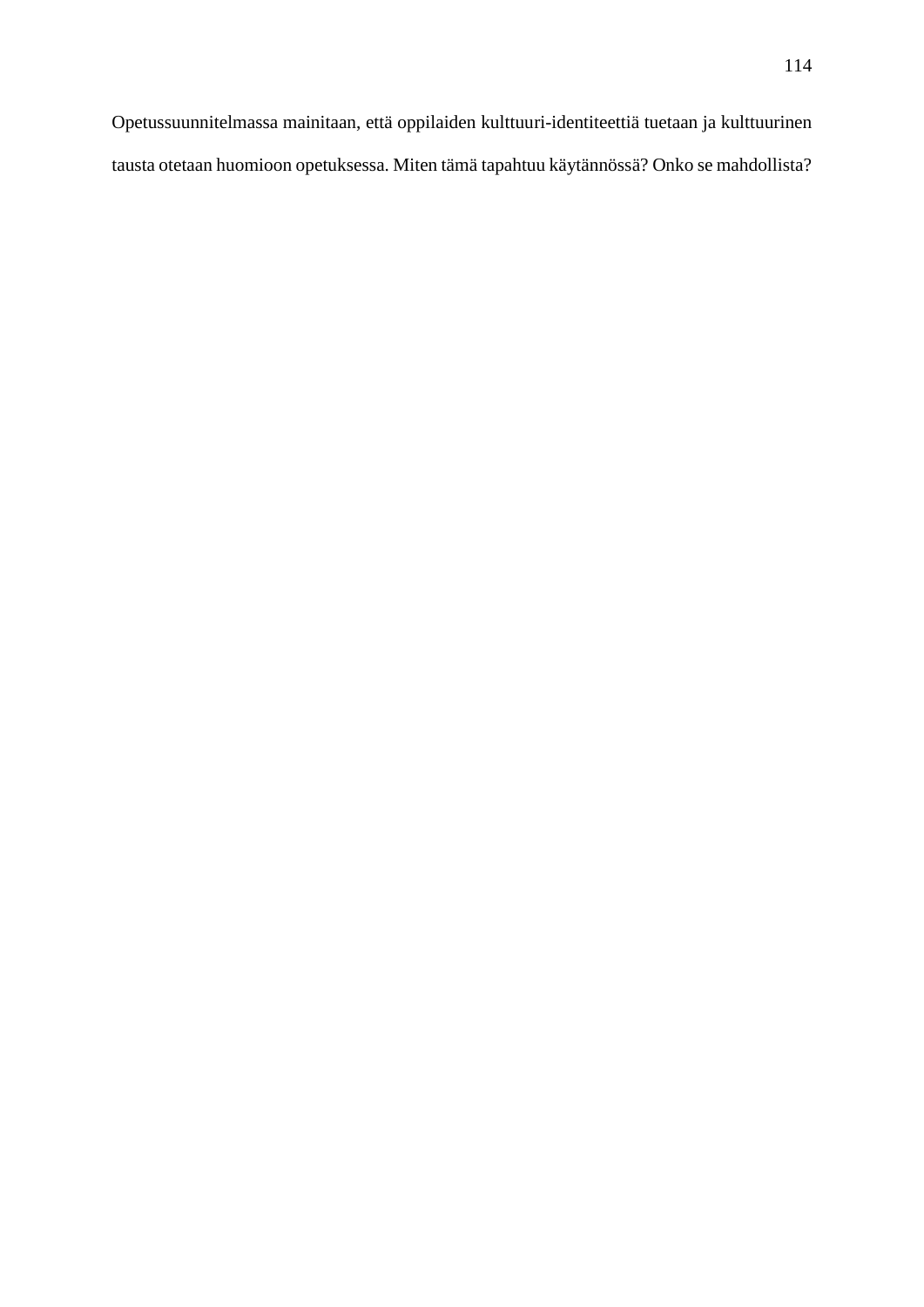## **APPENDIX 2: Original Finnish extracts from interviews**

(1) I: No entä sitten mikä sun mielestä on tää opettajien rooli tämmöisen maahanmuuttajataustaisen oppilaan sopeutumisprosessissa?

O5: Mä luulen että se on aika tärkeä kuitenkin, että se… opettaja voi olla semmoinen läheinen ja kuitenkin semmoinen tutuin kantasuomalaisia edustava aikuinen. Että sillä on aika merkittävä malli sille että minkälainen se opettaja on. (…) . Mutta tosi tärkeä, mä oon sitä mieltä että opettajan rooli on hyvin suuri siinä. Toivottavasti on että on itse osannut olla sellaisena esikuvana tai mallina aikuisesta joka pyrkii elämässä eteenpäin tai on antaa semmoisia eväitä joitten varassa sitten nuoret voi lähteä elämäänsä rakentamaan täällä.

(2) I: Mitä sä sanoisit, että mikä sun mielestä on opettajien ja sen koulun rooli maahanmuuttajataustaisten oppilaiden sopeutumisprosessissa sitten?

O1: Maahanmuuttajataustaisia oppilaita on tosi erilaisia. Jos lähdetään ihan sellaisista maahanmuuttajaoppilaista, jotka elää oman perheensä kanssa niin silloin se saattaa olla, että opettajia ja koulua suurempi rooli on niillä koulukavereilla, ja niillä saman ikäisillä viiteryhmällä, sillä porukalla, joitten kanssa oikeasti sitä aikaa viettää.

(3) I: Entä sitten, jos sun pitäis verrata tyyliin sitten opettajan ja ikätovereiden roolia, että kumpi sun mielestä on ehkä sitten se tärkeämpi tai merkittävämpi?

O4: No varmaan valmistavan aikana se on se opettaja koska niinku mullakin tulee nyt mun ryhmästä yksikään oppilas ei ole jäämässä tähän kouluun, eli he kaikki lähtee sitten niinku uusiin kouluihin kun siirtyvät yleisopetuksen puolelle, niin ikään kuin se…musta tuntuu että ne ei tän vuoden aikana ehdi muodostaa niin syviä ystävyyssuhteita tuonne integraatioluokkiin että niillä ikään kuin olis mutta siis ehkä sen jälkeen niin se kavereiden merkitys voimistuu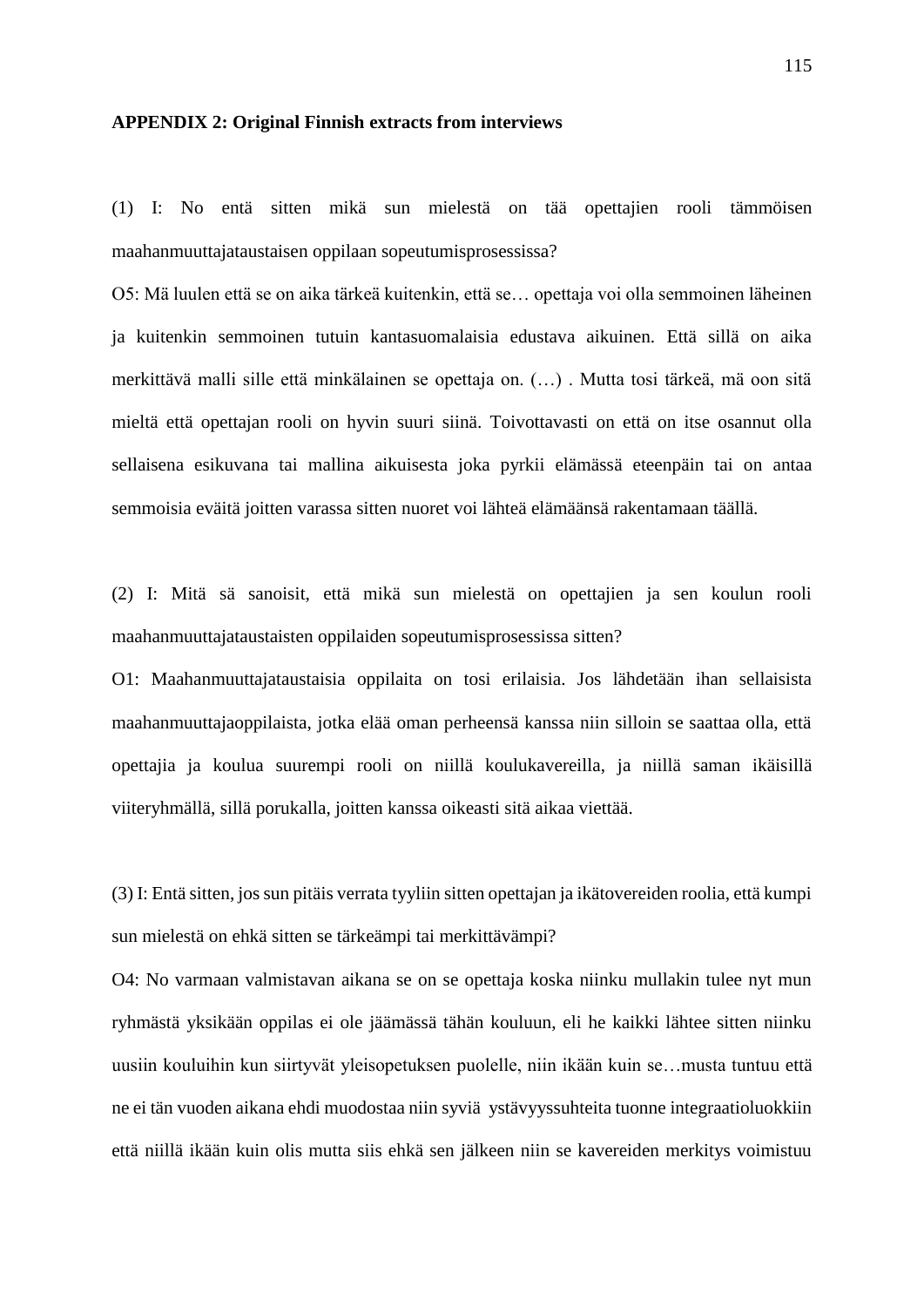koska tuota se on ihan äärimmäisen motivoivaa myös opetella sitä suomen kieltä sen takia että saat kavereita ja kaverit varmaan opettaa aika paljon tästä elämästä ylipäätään.

(4) I: Sitten mä semmoista kysyisin vielä, että kun sä mainitsit sen, että opettajilla on iso rooli siinä sopeutumisessa, niin niin… entä sitten niiden luokkakavereiden ja omien ikätovereiden rooli. Jos sun pitäisi niinku verrata sitten, että kummalla ois vaikka se isompi rooli siinä sopeutumisessa kuitenkin niin…?

O2: No totta kai niillä luokkakavereilla on tosi iso rooli ja tavallaan voi olla jopa isompi kuin sillä opettajalla, mutta sitten taas opettaja on minun mielestä se, joka voi vaikuttaa siihen luokkakavereiden suhtautumiseen sillä omalla toiminnallaan ja tekemisellään. Eli siinä mielessä se vastuu ja se rooli palaa siihen opettajaan. Että jos luokassa on sellaisia joiden perheet on esimerkiksi hyvin rasistisia avoimesti ja he heittää rasistisia kommentteja, niin sittenhän se on se opettaja joka niinku ilmoittaa että tätä ei hyväksytä, ja miksi tätä ei hyväksytä, ja siitä asiasta keskustellaan (…)

(5) I: Että pitäis pystyä tarjoamaan jotain ihan muuta apua sitten.

O4: Niin. Et sitten taas sinnekin on jonot ja hekään ei oikein tiedä mitä pitäisi tehdä ja kun ei oo yhteistä kieltä, että mä välillä mulla on semmonen olo, että ei niitä kaikista huonoiten voivia lapsia niin ei oikein oo mitään tahoa kuka niitä pystyisi auttamaan. Että se on tavallaan se mitä koulu pystyy tarjoamaan, on se rutiini. Täällä on joku tuttu ja turvallinen aikuinen, joka ottaa joka aamu vastaan siitä huolimatta, miten se edellinen päivä on mennyt.

(6) I: Tarjotaanko sulle ja muille sun opettajakollegoille valmennusta tai jotain koulutusta liittyen monikulttuuristen luokkien ja oppilaiden käsittelyyn, että miten toimia nyt kun [monikulttuurisuus] lisääntyy aina vaan?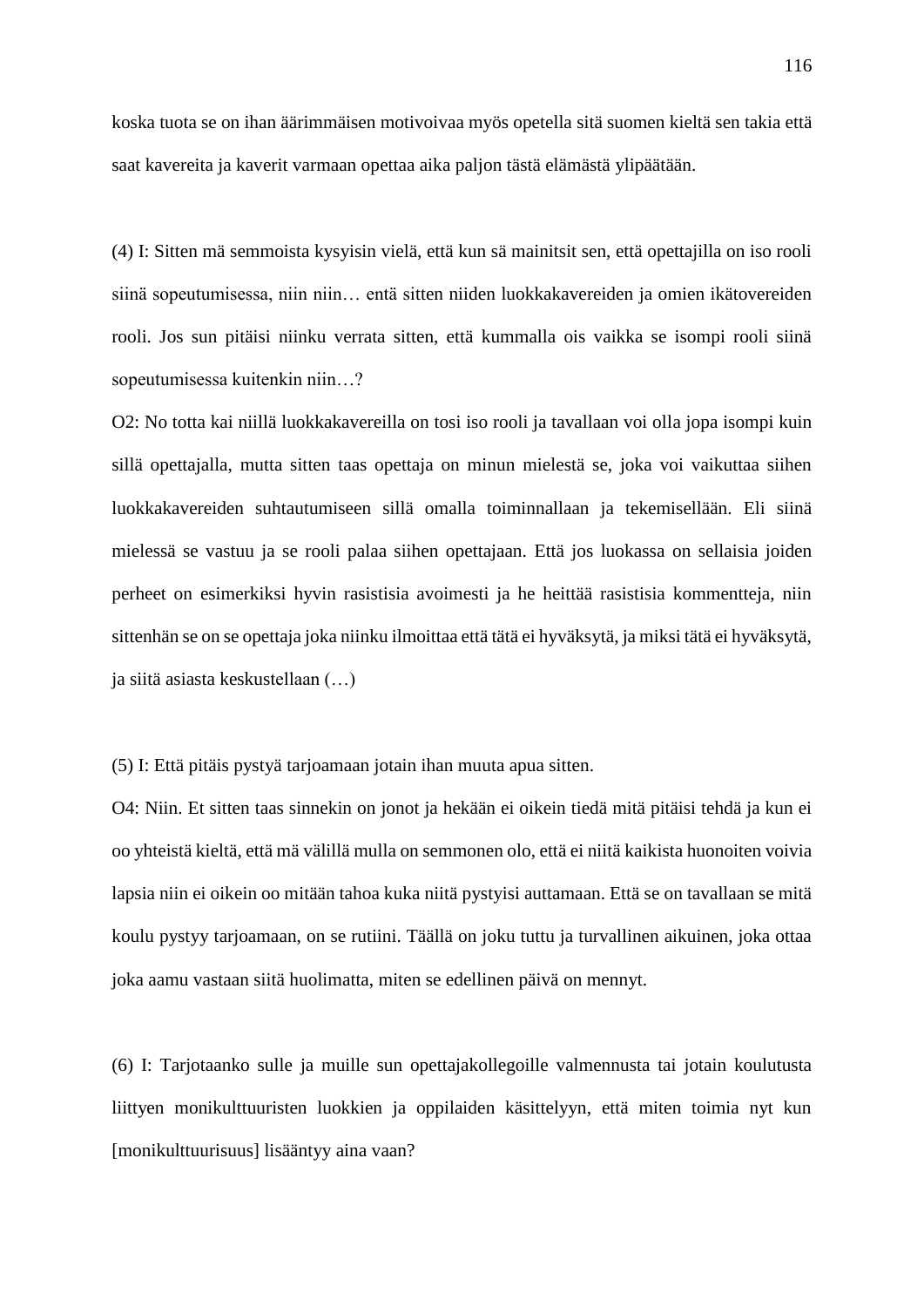O3: No, ei oikein. Siis onhan koulutusta, on, tosi paljon järjestetään ja Opitushallitushan on hirmu niinku järjestää kaikenlaista, mutta kyllä se on vaan resurssikysymys, että ei me vaan päästä. Ei oo… Et kyllä täältä on niinku, tai mä ainakin oon kokenut, että on tosi vaikea päästä mihinkään maksullisiin koulutuksiin, että… Koska ne yleensä ovat maksullisia. Ja sitten taas sellaista kaupunkikohtaista koulutusta ei hirveästi oo sellaista niinku nimenomaan, vaikka maahanmuuttajaopetukseen liittyen, koska tuota… onko se porukka sitten kuitenkin aika pieni. (…) Mä kyllä toivoisin, että pääsisi vähän enemmän johonkin koulutuksiin osallistumaan, mutta se on oikeasti ollut tosi hankalaa. Ei vain oo mitään rahaa millä lähteä. (…)

(7) I: Mitä sä tiiät semmoisista olemassa olevista suosituksista, jotka liittyvät siihen, että miten koulujärjestelmä ja opettajat voivat tukea maahanmuuttajataustaisia oppilaita?

O2: No silloin alun perin, kun mulle maahanmuuttajaoppilaita tuli ensimmäisiä kertoja niin silloin ei ollut mitään koulutusta, että silloin ihan itse otin selvää ja yritin miettiä. (…)Eli ihan sen oman tietämyksen kautta ja sitten yritin ottaa selvää juurikin siitä, että mikä se on se lähtökohta, että minkälaisista erilaisista lähtökohdista mun oppilaat voi olla, että ne tulee ja minkälaisista kulttuureista ja mitä se tarkoittaa, kun ne tulee tänne ja miten mä lähden selvittämään sitä, että missä vaiheessa se niitten kulttuuriin sopeutuminen on tai mitkä ovat niiden suomen kielen taidot, tai mitä ne osaa suomalaisesta kulttuurista ja miten mä lähden kohtaamaan niitä ja näin. Että itse asiassa vasta tänä lukuvuonna meillä on nyt ollut ensimmäisen kerran ainakaan minun aikana niin koulutusta maahanmuuttajaoppilaiden opetuksesta.

(8) I: No entä tarjotaanko sulle ja näille sun opettajakollegoille sitten jotakin valmennusta tai koulutusta?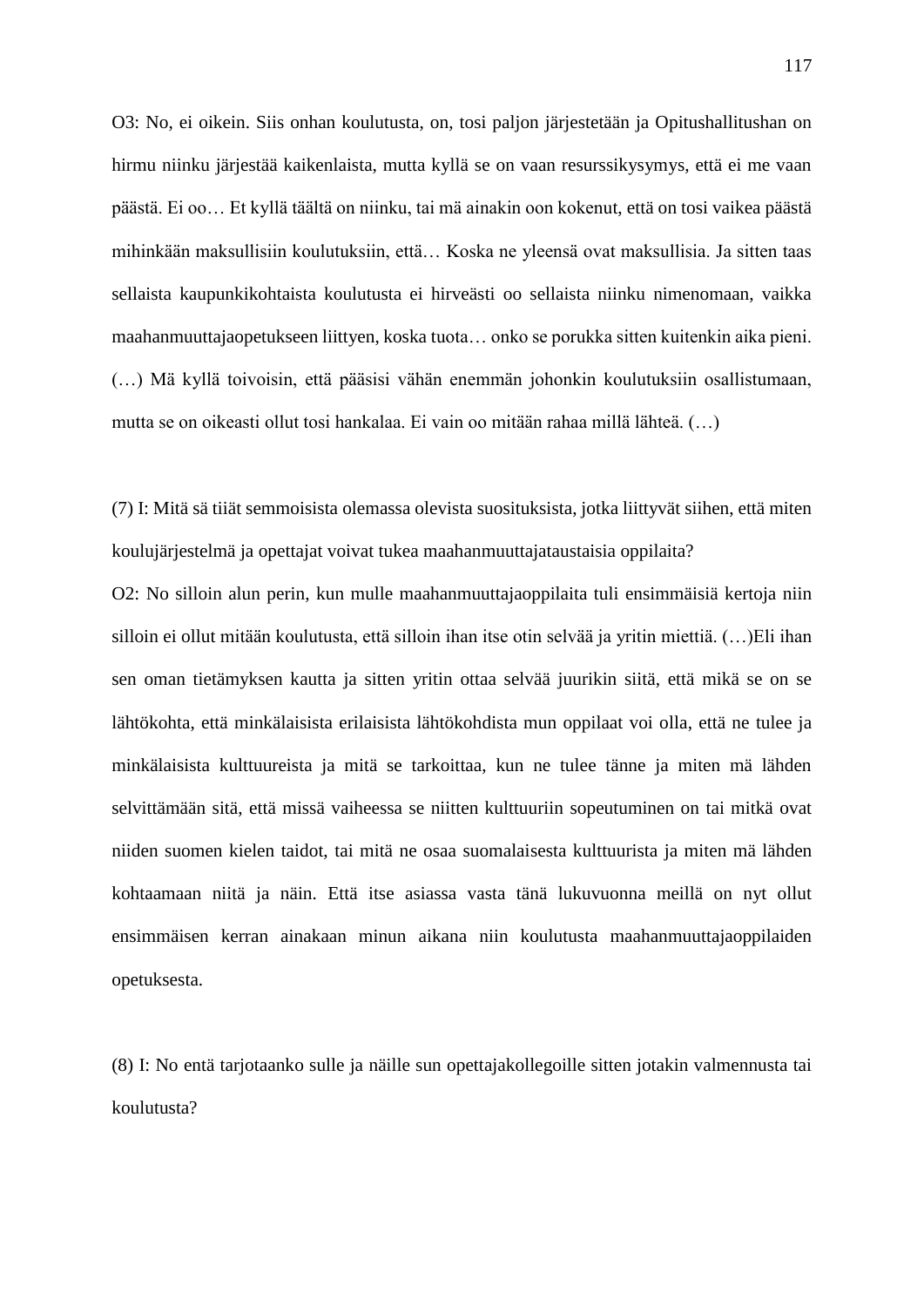O5: (…) Kyllä mun mielestä tuota koulutusta tarjotaan, mutta siinä on vaan tietysti se – no luokanopettajien mä oon kuullut sanottavan että niihin on vähän vaikea päästä niihin koulutuksiin. Sitten pääsee kyllä, mutta sitten sijaisia ei palkata, niin sitten tietää että se kaatuu ehkä kollegoiden niskaan tai sitten siellä on ohjaajat vaan tekemässä töitä, niin… Ei se ehkä motivoi sitten lähtemään, että. Että sitten pitäisi olla ihan pätevät sijaiset niin homma sujuisi. Siinä säästetään. (…) Mutta kyllähän \*\*\*\*\*\*\*\*\*\* kokoisessa kaupungissa on tosi paljon tarjontaa, kaikenlaista koulutusta, ja ihan ilmaistakin.

(9) I: Sitten mulla oli yks vielä mikä mua kiinnosti, kun mä selasin vähän sitä valmistavan opetuksen opetussuunnitelmaa, niin siinä mainitaan, että oppilaiden kulttuuri-identiteettiä tuetaan, ja kulttuurinen tausta otetaan huomioon opetuksessa. Niin miten… Tuohan on aika yleisesti sanottu toki, mutta miten sellainen tapahtuu käytännössä? Onko se mahdollista? O3: (…) Että siinä on just se tasapainoilu mitä mä sanoin, että se kulttuuri-identiteetin tukeminen ja sitten eksotiikan tukeminen, ne ovat niinku… sen kanssa tasapainoilu, että… ja sitten toisaalta myöskin se, että nuoret teini-ikäiset ei halua hirveästi erottua. Että jos niinku… ja toisaalta ollaan myös varovainen suhteen, että jos nyt ajatellaan vaikka että joku ryhmä on muslimeja, niin nehän ei oo millään tavalla homogeeninen joukko. Vaan jokainen ajattelee ihan eri tavalla. (…) Että jotenkin olla olettamatta, että ennemmin sitten vaikka kysyä tai jotenkin ihan samalla tavalla kuin että onko erikoisruokavaliota tai mitään, olla olematta, että joku ihminen on jonkunlainen koska se on jostain tai ikään kuin jotain edustaa… (…) Että jos sä nyt kysyit, että miten se käytännössä tapahtuu, niin, ja onko mahdollista, niin… musta se vaatii vaan semmoista jotenkin kiinnostumista siitä toisesta ihmisestä. Ja sen kunnioittamista, että mitä hän haluaa tuoda jotenkin jaettavaksi, ja just semmoista että ei oletettaisi, ja oltaisiin tietoisia omista stereotypioista, jotka koskevat toki meitäkin.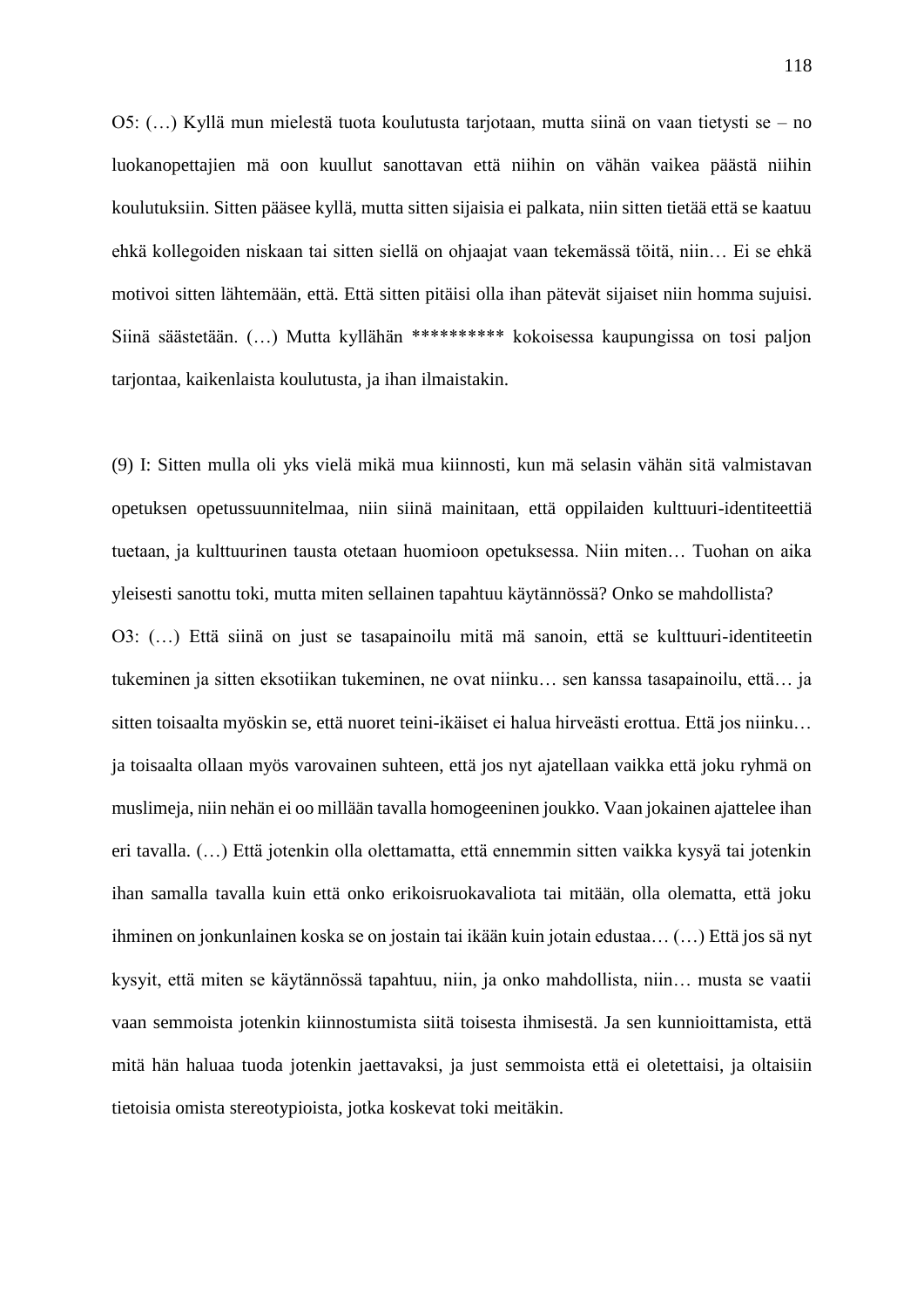(10) I: Niinpä. No mutta tuota mulla oli vielä yksi tämmöinen että mikä mua vaan kiinnosti kun mä luin sitä OPSia vähän, sitä valmistavan opetuksen OPSia, kun siellä sanottiin että tää oppilaiden kulttuuri-identiteettiä tuetaan ja kulttuurinen tausta otetaan huomioon opetuksessa, että miten tää tämmöinen niinku tapahtuu käytännössä ja onko se ylipäätään mahdollista?

O5: (…) Tietysti sitä täytyy ottaa huomioon, mutta myöskin mä oon niinku joistakin asioista mä koska sieltä tulee aika paljon semmoista niinku meidän – minun näkökulmasta ja suomalaisen kulttuurin näkökulmasta kielteistäkin, niinku esimerkiksi poikia arvostetaan, pojat on niinku kingejä ja tytöt ei oo paljon mitään, ja tulee sisaruksia niin sitten poika istuu kuin prinssi ja sisko kantaa sille ruuat ja vie astiat ja… niin siihen mä oon niinku sanonut että stop, että täällä ei käy tämmöinen. Tai sitten jotkut perheet saattaa olla niinku… on afrikkalaisia ja vaikka noita arabeja niin "me ei istuta samassa ruokapöydässä \*\*\*\*\*\*\*\*\*\*\* kanssa" tai jotain tämmöistä näin. Niinku semmoiseen mä en missään nimessä, mä sanon kyllä tosi tiukasti että täällä ei käy tämmöinen, täällä ollaan tasa-arvoisia ja täällä tehdään tasapuolisesti tätä hommaa.

(11) I: Mitä järjestelyitä teidän koululla on tällaisten maahanmuuttajataustaisten oppilaiden tukemiseksi? Voitko sää kertoo?

O1: Tota. Tukioppilaat sidostettiin hyvin vahvasti siihen mukaan. (…) Tukioppilaiden ensisijainen tavoite on tavallaan ollut integroida seiskaluokkalaiset mukaan koulun kulttuuriin ja tuottaa heille kaikenlaista hauskaa toimintaa. Ja sitten me otettiin ihan tarkoituksellisesti myös maahanmuuttajaoppilaille, että heille tukioppilaat järjestävät erilaisia leikkejä ja muita, ja siihen koitettiin vielä mahdollisimman paljon saada sellaista että se olisi samalla kielen piiloopettamista et siinä tulisi käytännöllistä sanastoa, sanontoja ja sitä suomen kielen käyttämistä mukaan.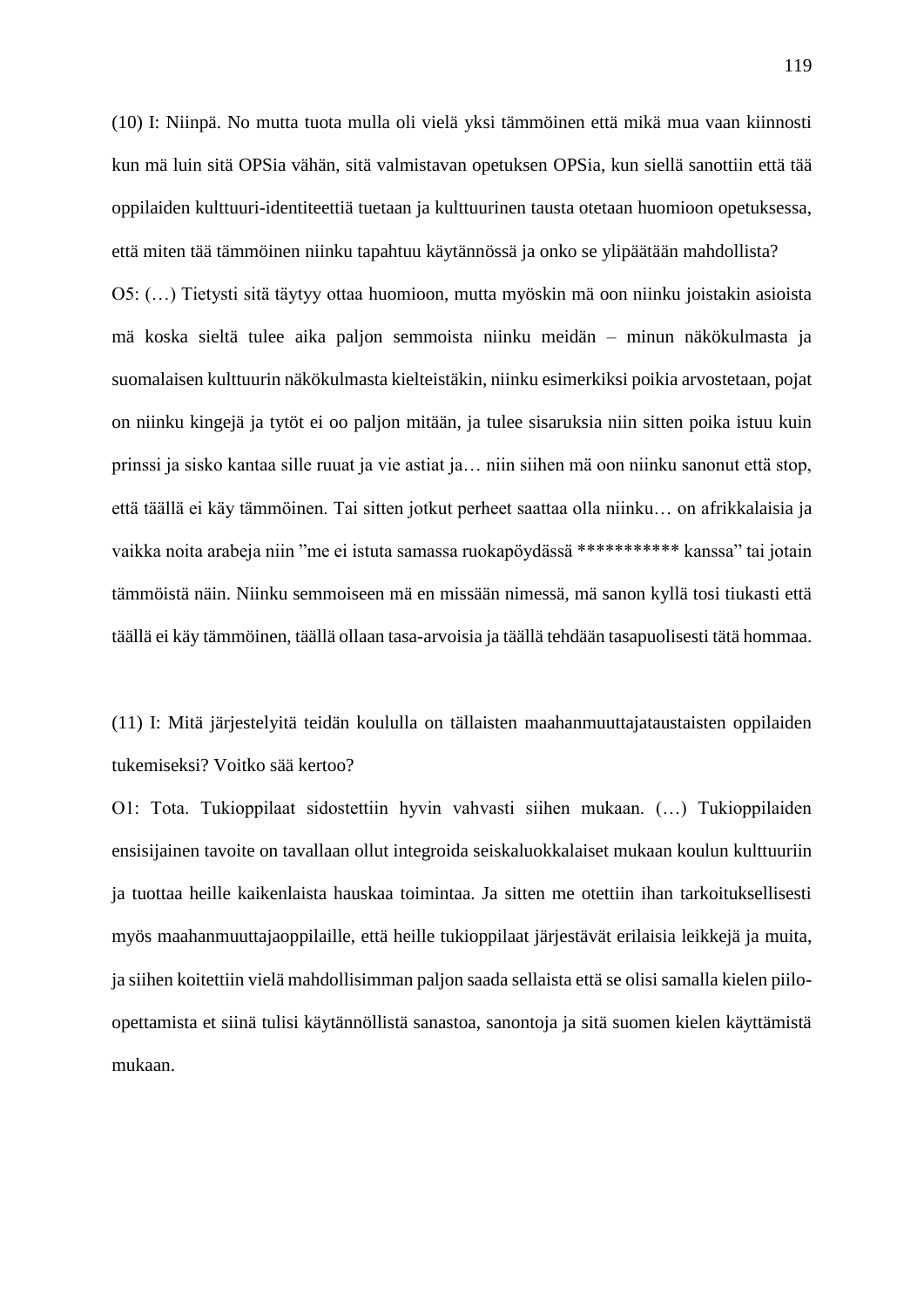(12) I: Entä miten onnistunutta sun mielestä tämmöiset järjestelyt on ollut tai tää lähestymistapa?

O1: Koin että nimenomaan se oppilaiden sidostaminen ja se tukioppilastoimintayhteistyö antoi ihan valtavasti. Tietysti siinä oli niinku pikkasen tämmöstä niinku sattuman mahdollisuuksia mukana. Ensimmäisenä vuonna sattui olemaan tukioppilaissa tällainen tukari, joka itse oli äidinkieleltään daria puhui (…) ja siitä muodostui tällainen niinku suorastaan idoli tai esikuva näille maahanmuuttajille että on mahdollista niinku päästä tollaseen asemaan, on mahdollista puhua sujuvasti sekä suomea että daria, ja saavuttaa sellainen hyväksyntä, tulla osaksi yhteisöä.

(13) I: Entä sitten, kun sä sanoit, että sunkin luokalla on näitä maahanmuuttajataustaisia oppilaita ollut, niin mihin asioihin sä erityisesti keskityt heidän kanssa sitten? Onko jotakin semmoista erityistä mihin sä keskityt, että sä tavallaan tuet niitä tai autat niitä sitten siellä? O2: Tottakai samalla tavalla kuin kaikkiin oppilaisiin, niin mä yritän tuntea sen oppilaan mahdollisimman hyvin, ja yritän miettiä etkä mitkä on niitä hänen vahvuuksia ja yritän vahvistaa niitä, ja mitkä on sitten niitä haasteita ja hirveästi tsempata ja kannustaa niissä ja auttaa niissä. Ja tietenkin se kieli on sellainen ensimmäinen asia mitä nyt miettii, että sitä täytyy varmistaa aina, että oppilas on ymmärtänyt (…) Mutta ehkä siinä on se tärkein vaan – jotenkin se kysymyshän ei oo tärkein, että siihen tulee vastaus vaan se kokemus siitä, että jos sulla ois jotain asiaa, niin mä kuuntelisin mitä sä sanot.

(14) I: Entä mihin asioihin sä sitten erityisesti keskityt näiden maahanmuuttajataustaisten oppilaiden kanssa?

O4: No suomen kieleen tietysti, se on se meidän… eli meillä on aika niinku tavallaan matalat mutta kovat tavoitteet sen suomen kielen suhteen. Semmonen kehittyvä alkeiskielitaito tässä pitäisi saavuttaa, että pääsee sitten siirtymään eteenpäin.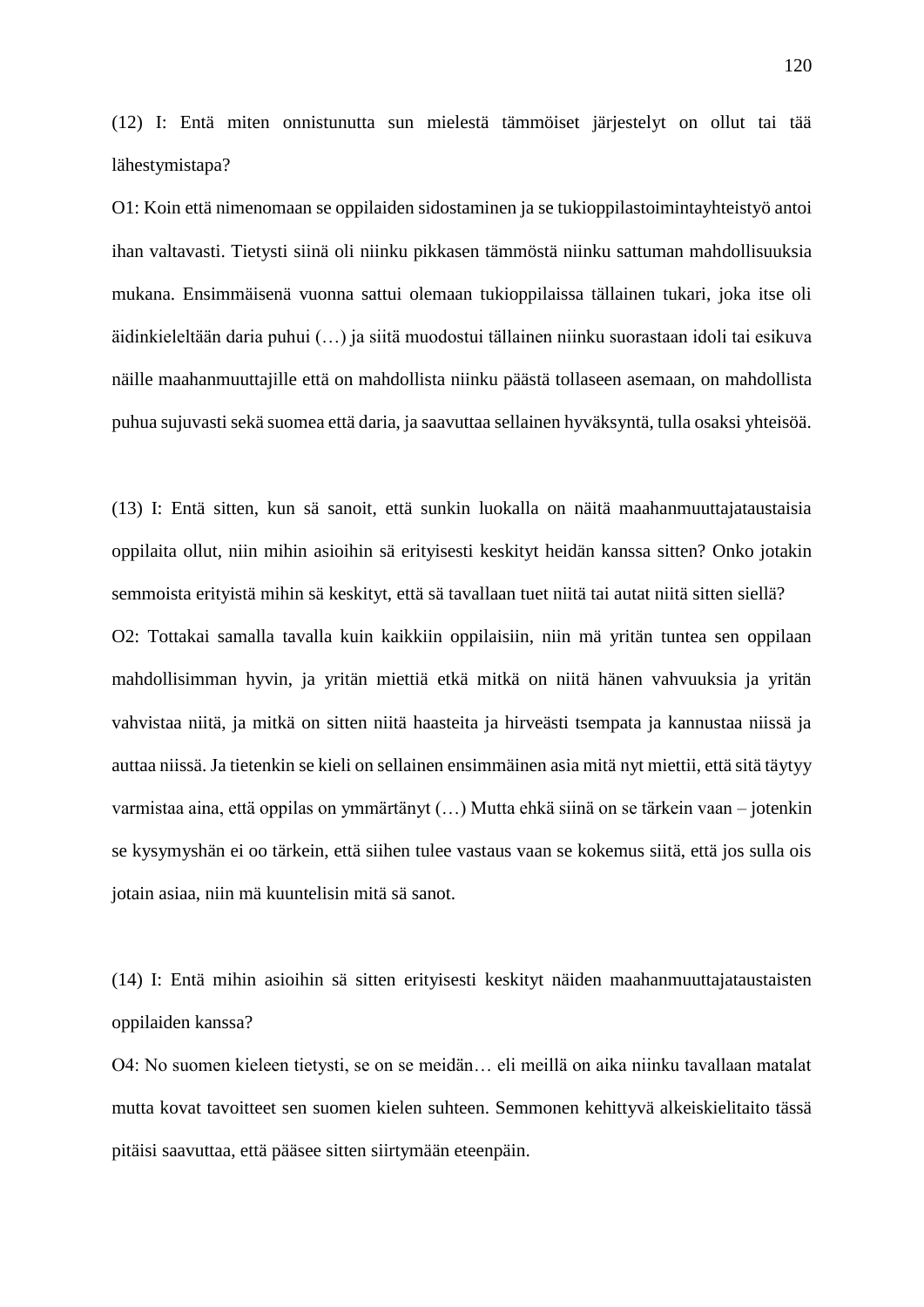(15) I: Miten onnistuneita nää järjestelyt, nää mitä sä tässä kerroit, miten onnistuneita ne sun mielestä on?

O4: (…) mä oon aika huonosti kärryillä tuosta meidän yleisopetuksen puolesta, mutta tuota tiedän, että on paljon kouluja, joilla esimerkiksi se S2-tukiopetus resurssi jää käyttämättä. Että sitä ei käytetä kokonaan, että paremminkin varmaan tilanne voisi olla.

(16) I: No entä sitten, mihin asioihin sä erityisesti keskityt noiden maahanmuuttajataustaisten oppilaiden kanssa?

O5: No, valmistava opetus on mun mielestä… No tietysti jokaisen pitää ajatella omasta työstä, mutta ainakin minun mielestä se on äärimmäisen tärkeä vuosi. Joskus se voi olla vähän pitempikin kuin vuosi, koska se on tavallaan semmoinen lähtöstartti, alku tälle Suomeen tulemiselle ja tälle kotoutumiselle, siinä luodaan se perusta minkä varaan sitten se kivijalka minkä varaan se rakentuu se peruskoulun käyminen täällä Suomessa.

(17) I: Miten sä kuvaisit tai osaatko sä sanoa, että millaisia tavoitteita sulla tai koululla on liittyen tämmöisten maahanmuuttajataustaisten oppilaiden sopeutumiseen sitten? O4: No mä jotenkin ajattelen siitä, että valmistava opetus on hirveän hyvä paikka tavallaan niille oppilaille myöskin opetella sitä olemista täällä suomalaisessa koulussa ja yhteiskunnassa, että täällä voi vähän kiukutella niistä asioista ja harjoitella ja niitten ei oo pakko mennä heti oikein, että tavallaan semmonen paine tavallaan poistuu, kun ollaan kaikki sieltä täältä tulleita eikä tarvii ikään kuin ajatella siinä suomalaisessa ympäristössä, että mä en kuulu tänne tai mä en osaa tätä. Et sinälläänhän tää on hirveän hyvä paikka harjoitella ja opetella kaikkia uusia asioita.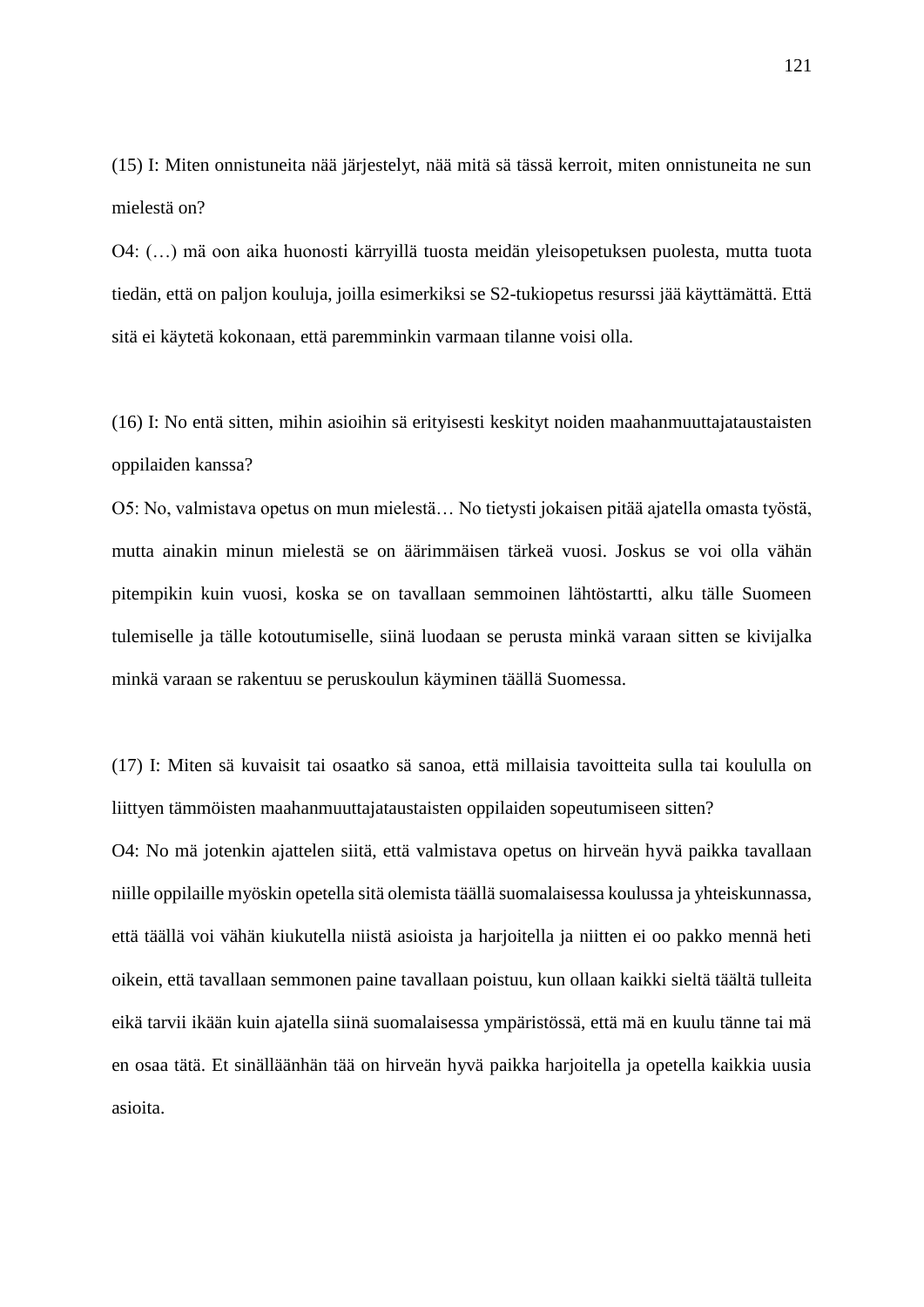(18) I: Onko jotain mitä sun mielestä, tai mihin koulujärjestelmän ja opettajien pitäisi erityisesti keskittyä näiden maahanmuuttajaoppilaiden kanssa? Esimerkiksi kun yritetään sopeuttaa sinne yhteisöön ja tänne Suomeen.

O1: (…) Ja tietysti sitten et tämä, mikä pitkällä tähtäimellä on hyödyllistä, jos kielitaidon lisäksi tulee se asenne, että tämä… vaikka tämä maa, tämä kulttuuri on kunnioituksen arvoinen.

(19) I: Miten sää luulet, että opettajat ja koulut pystyisi edesauttamaan, että saadaan tavallaan luotua tommoinen niille oppilaille, tommoinen asenne just, että tämä on kunnioituksen arvoinen tämä paikka ja tämä kulttuuri?

O1: (…) Mä luotan puolestaan siihen, että tuota opettajilla kuitenkin on tässä maassa ammattitaitoa ja kykyä tarjota sellaista osaamista, tarjota sellaisia taitoja, tarjota sellaista niin kuin parasta mahdollista opetusta ja todella edullisesti. Sitten kun tajuaa sen, että tämä avaa yhteiskunnassa ovia ja tarjoaa mahdollisuuksia ja sitten just se, että me ei olla täällä kiusaamassa eikä rääkkäämässä vaan varmistamassa se, että he pystyvät saamaan taitoja, tietoja ja selviytymiskykyjä, mutta jotta se onnistuu sitten noudatetaan näitä koulun sääntöjä.

(20) I: Entä sitten mä tämmöistä kans mietin ja mua kiinnosti… Tää on toki sitten, että tämän mä luin tuolta valmistavan opetuksen opetussuunnitelmasta, että tää on toki, kun teillä ei oo sitä valmistavaa luokkaa, mutta mua kuitenkin kiinnosti, että osaatko sä sanoa, että kun siinä opetussuunnitelmassa mainitaan, että näiden oppilaiden kulttuuri-identiteettiä tuetaan ja kulttuurinen tausta huomioon opetuksessa, niin miten tuollainen tapahtuu käytännössä? Onko se mahdollista?

O2: (…) Tavoitehan olisi se, että maahanmuuttajaoppilas voi säilyttää sen oman kulttuurinsa, arvostaa sitä, tuoda sitä esiin, olla selkeästi sen kulttuurin edustaja mutta kokea samalla, että